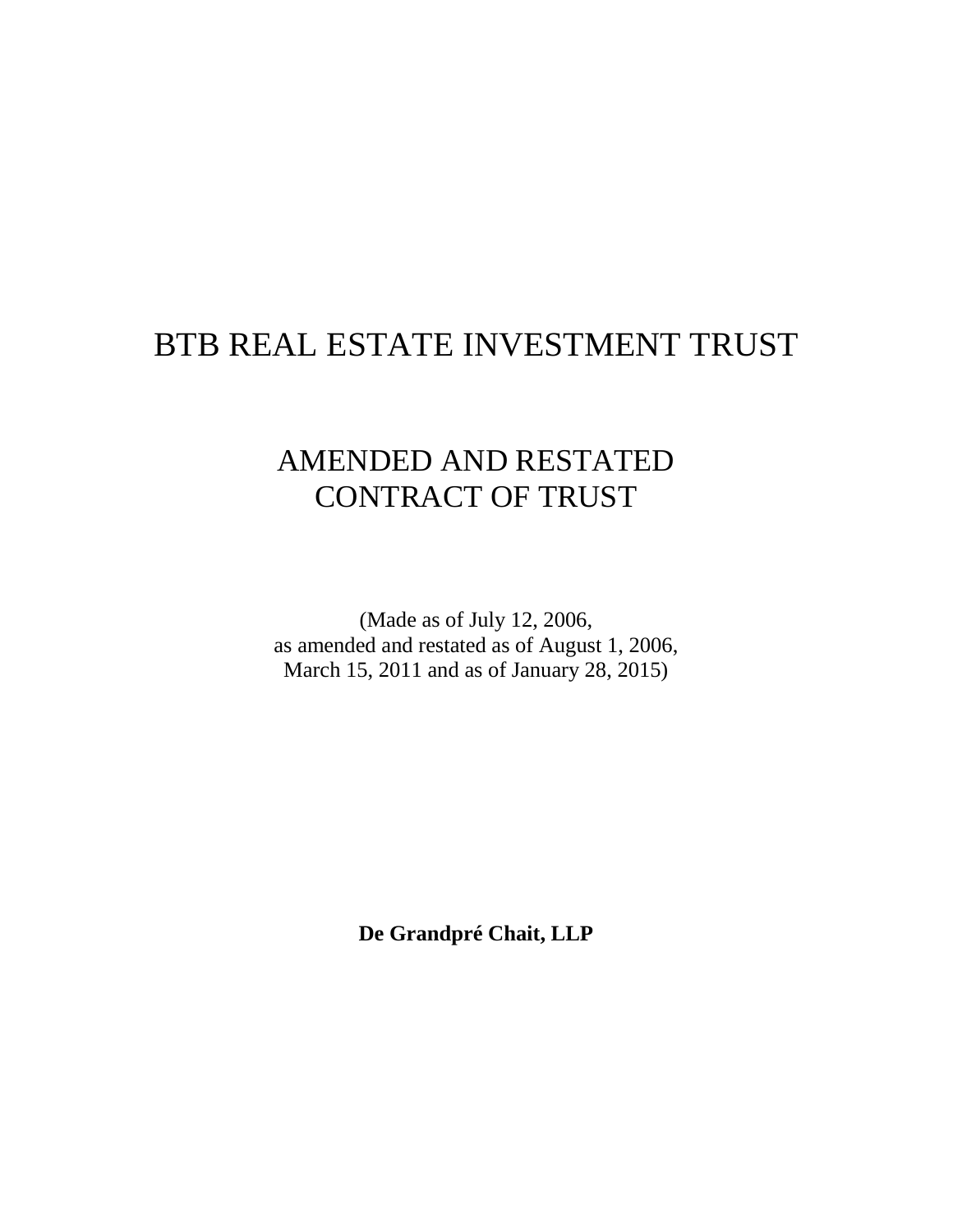# BTB REAL ESTATE INVESTMENT TRUST

# **CONTRACT OF TRUST**

# **TABLE OF CONTENTS**

| 1.1  |    |
|------|----|
| 1.2  |    |
| 1.3  |    |
| 1.4  |    |
| 1.5  |    |
| 1.6  |    |
|      |    |
|      |    |
| 2.1  |    |
| 2.2  |    |
| 2.3  |    |
| 2.4  |    |
| 2.5  |    |
| 2.6  |    |
| 2.7  |    |
| 2.8  |    |
| 2.9  |    |
| 2.10 |    |
| 2.11 |    |
| 2.12 |    |
| 2.13 |    |
|      |    |
|      |    |
| 3.1  |    |
| 3.2  |    |
| 3.3  |    |
| 3.4  |    |
| 3.5  |    |
| 3.6  |    |
| 3.7  |    |
| 3.8  |    |
| 3.9  |    |
| 3.10 |    |
|      |    |
|      |    |
| 4.1  |    |
| 4.2  |    |
| 4.3  |    |
| 4.4  |    |
| 4.5  |    |
| 4.6  |    |
| 4.7  |    |
| 4.8  |    |
| 4.9  |    |
| 4.10 | 27 |
| 4.11 |    |
| 4.12 |    |
| 4.13 |    |
|      |    |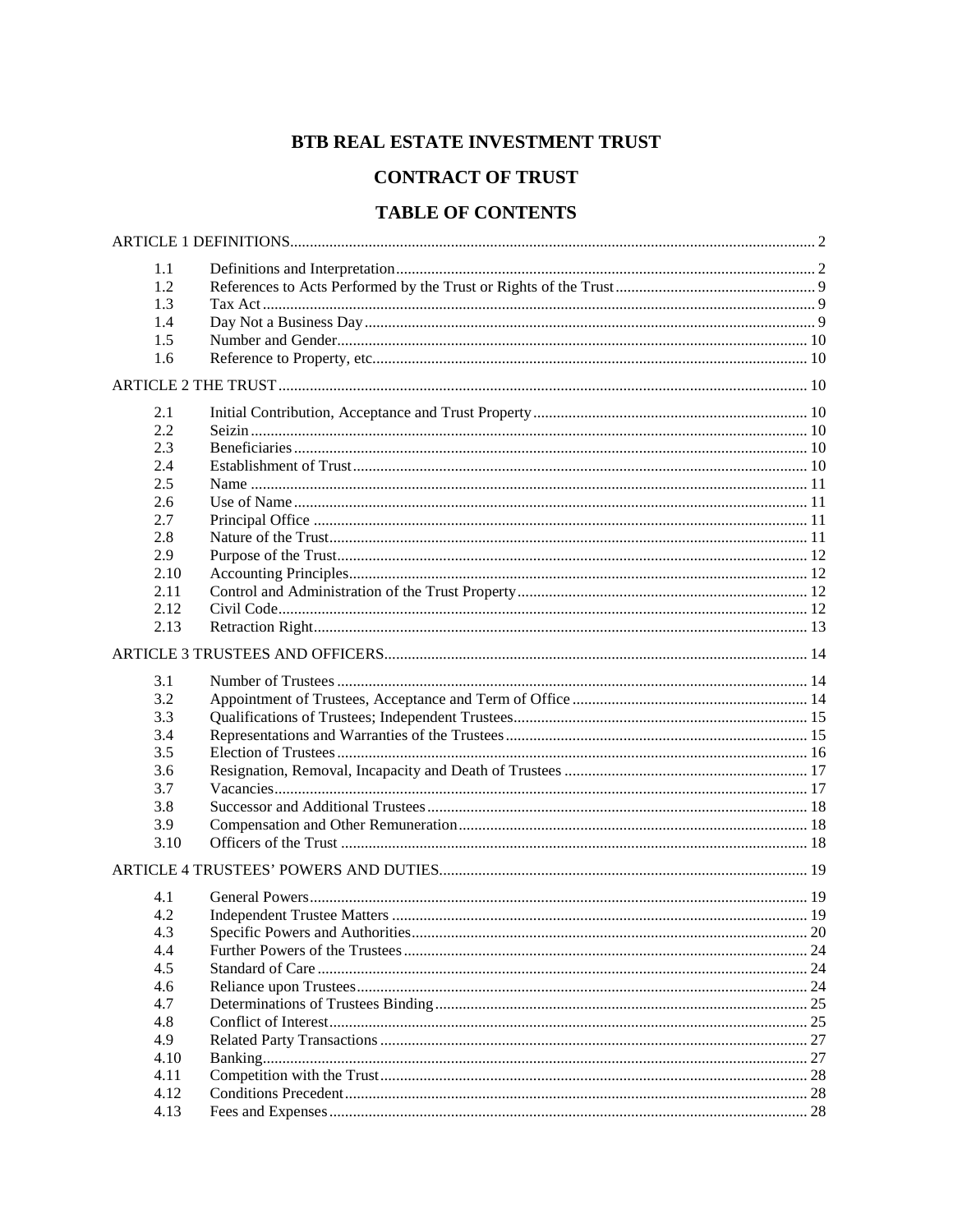| 5.1  |  |  |
|------|--|--|
| 5.2  |  |  |
| 5.3  |  |  |
| 5.4  |  |  |
| 5.5  |  |  |
| 5.6  |  |  |
|      |  |  |
| 6.1  |  |  |
| 6.2  |  |  |
| 6.3  |  |  |
| 6.4  |  |  |
| 6.5  |  |  |
|      |  |  |
|      |  |  |
| 7.1  |  |  |
| 7.2  |  |  |
| 7.3  |  |  |
| 7.4  |  |  |
| 7.5  |  |  |
| 7.6  |  |  |
| 7.7  |  |  |
| 7.8  |  |  |
| 7.9  |  |  |
| 7.10 |  |  |
| 7.11 |  |  |
| 7.12 |  |  |
| 7.13 |  |  |
| 7.14 |  |  |
| 7.15 |  |  |
| 7.16 |  |  |
| 7.17 |  |  |
| 7.18 |  |  |
| 7.19 |  |  |
| 7.20 |  |  |
| 7.21 |  |  |
| 7.22 |  |  |
| 7.23 |  |  |
| 7.24 |  |  |
| 7.25 |  |  |
| 7.26 |  |  |
| 7.27 |  |  |
| 7.28 |  |  |
| 7.29 |  |  |
| 7.30 |  |  |
| 7.31 |  |  |
| 7.32 |  |  |
| 7.33 |  |  |
|      |  |  |
|      |  |  |
| 8.1  |  |  |
| 8.2  |  |  |
| 8.3  |  |  |
| 8.4  |  |  |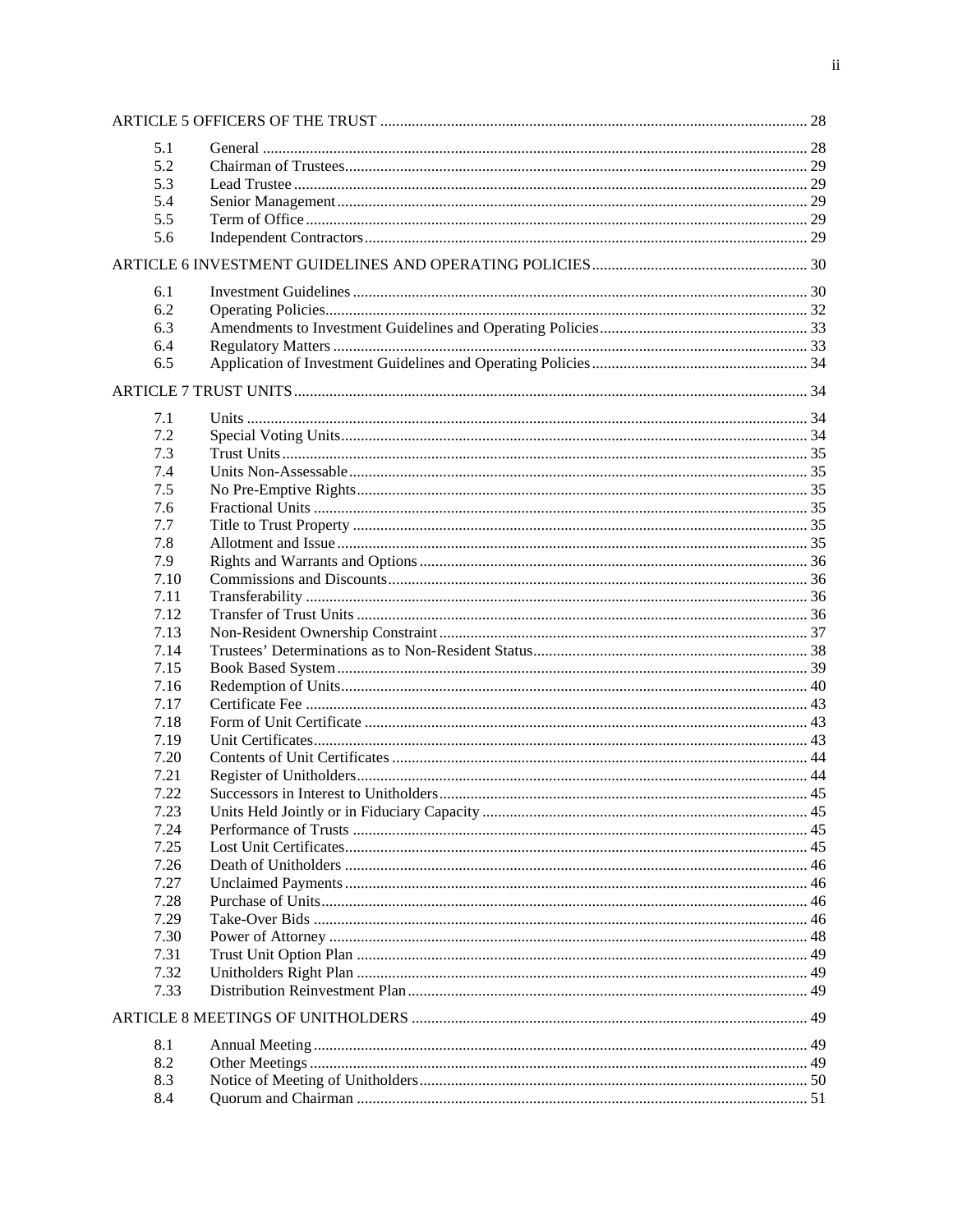| 8.5  |  |
|------|--|
| 8.6  |  |
| 8.7  |  |
| 8.8  |  |
| 8.9  |  |
| 8.10 |  |
| 8.11 |  |
| 8.12 |  |
| 8.13 |  |
| 8.14 |  |
| 8.15 |  |
| 8.16 |  |
|      |  |
| 9.1  |  |
| 9.2  |  |
| 9.3  |  |
| 9.4  |  |
| 9.5  |  |
| 9.6  |  |
| 9.7  |  |
| 9.8  |  |
|      |  |
| 10.1 |  |
| 10.2 |  |
| 10.3 |  |
| 10.4 |  |
| 10.5 |  |
| 10.6 |  |
| 10.7 |  |
| 10.8 |  |
|      |  |
|      |  |
| 11.1 |  |
| 11.2 |  |
| 11.3 |  |
| 11.4 |  |
| 11.5 |  |
| 11.6 |  |
|      |  |
| 12.1 |  |
| 12.2 |  |
| 12.3 |  |
|      |  |
| 13.1 |  |
| 13.2 |  |
| 13.3 |  |
| 13.4 |  |
| 13.5 |  |
| 13.6 |  |
| 13.7 |  |
|      |  |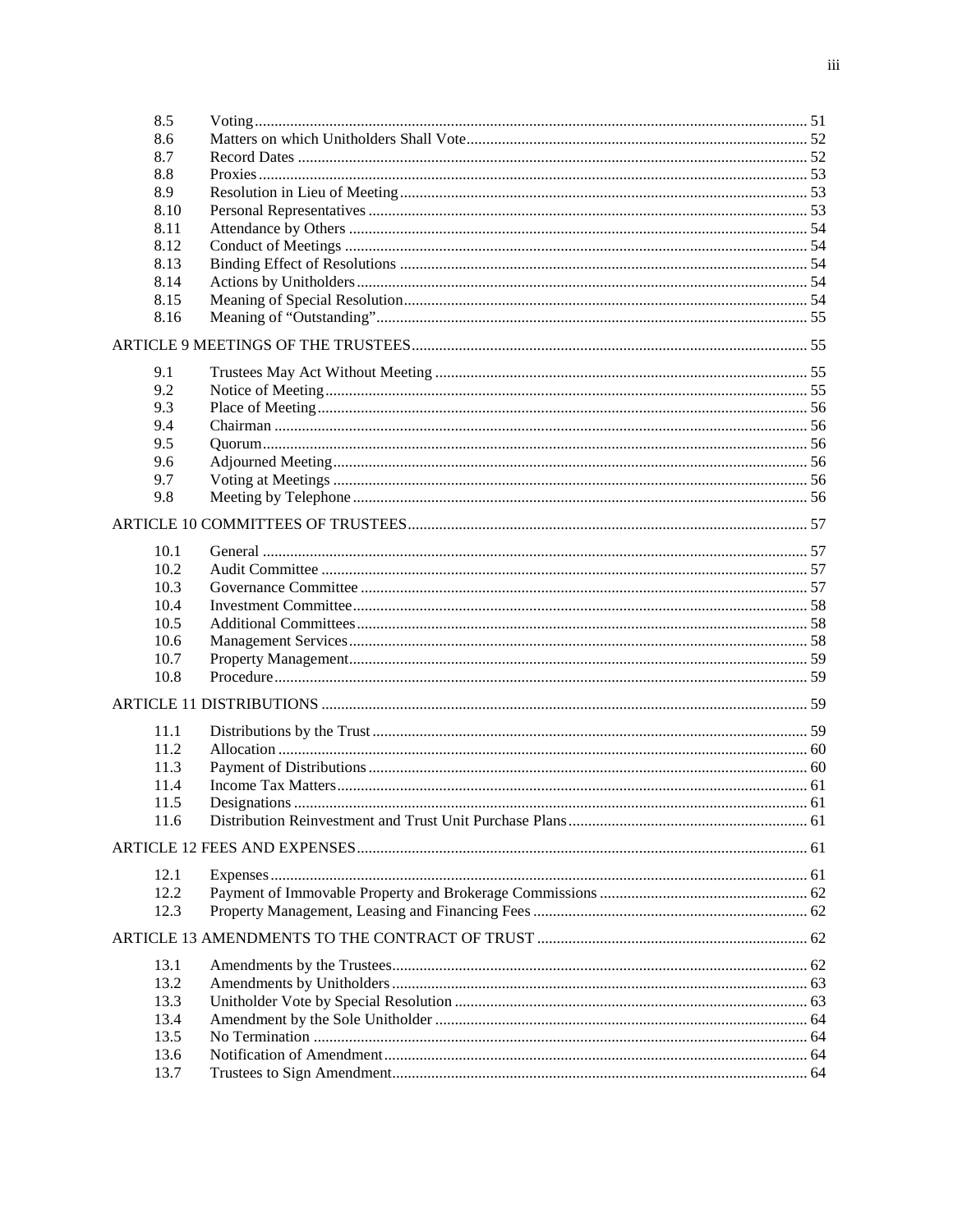| 14.1  |  |  |
|-------|--|--|
|       |  |  |
| 15.1  |  |  |
|       |  |  |
| 16.1  |  |  |
| 16.2  |  |  |
| 16.3  |  |  |
| 16.4  |  |  |
| 16.5  |  |  |
| 16.6  |  |  |
| 16.7  |  |  |
|       |  |  |
| 17.1  |  |  |
| 17.2  |  |  |
| 17.3  |  |  |
|       |  |  |
| 18.1  |  |  |
| 18.2  |  |  |
| 18.3  |  |  |
| 18.4  |  |  |
| 18.5  |  |  |
| 18.6  |  |  |
| 18.7  |  |  |
| 18.8  |  |  |
| 18.9  |  |  |
| 18.10 |  |  |
| 18.11 |  |  |
| 18.12 |  |  |
| 18.13 |  |  |
| 18.14 |  |  |
| 18.15 |  |  |
| 18.16 |  |  |
| 18.17 |  |  |
| 18.18 |  |  |
| 18.19 |  |  |
| 18.20 |  |  |
| 18.21 |  |  |
| 18.22 |  |  |
| 18.23 |  |  |
|       |  |  |

SCHEDULE 1.1.65 - TRUSTEES' REGULATIONS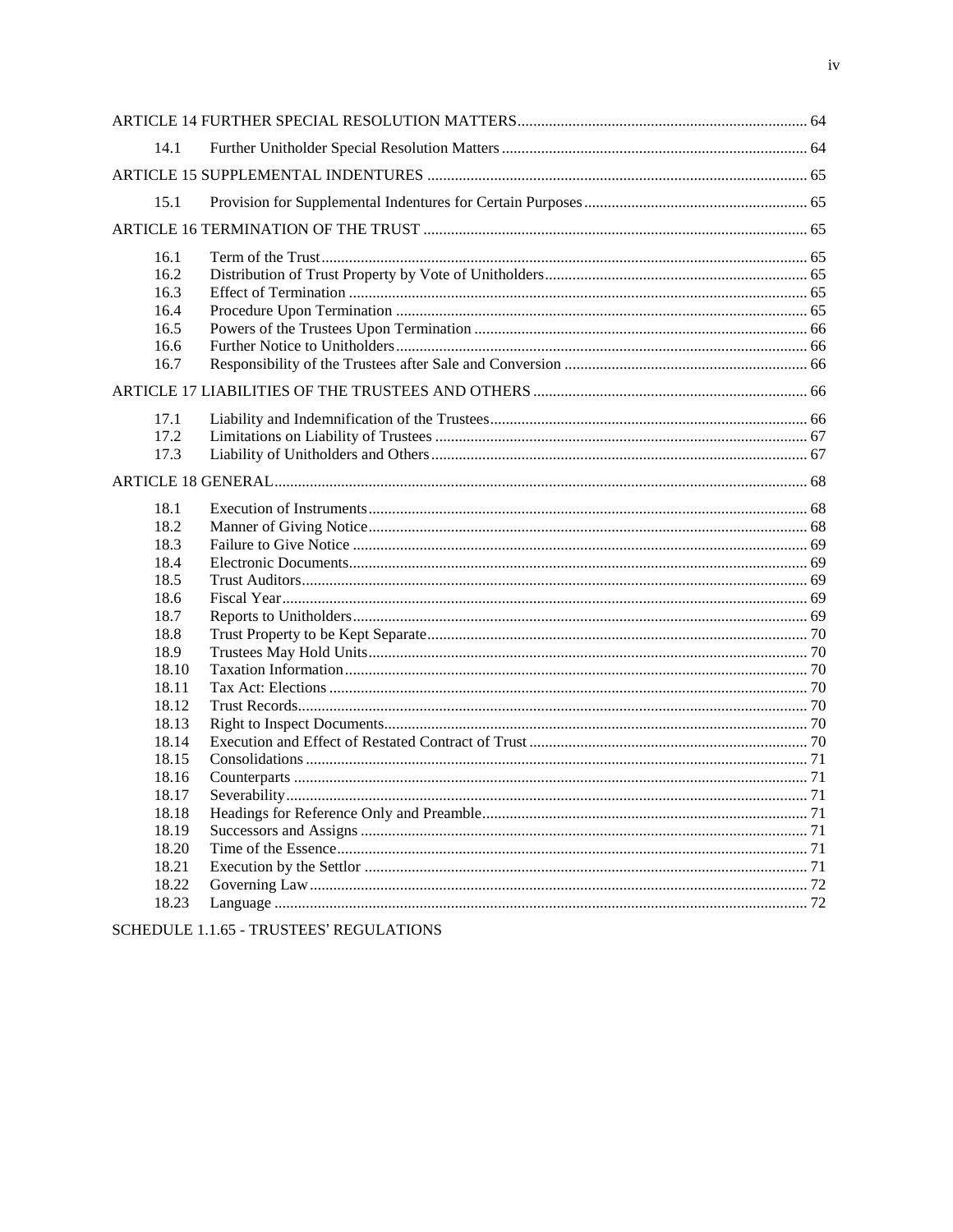# **BTB REAL ESTATE INVESTMENT TRUST CONTRACT OF TRUST**

**THIS CONTRACT OF TRUST** made in Montréal, Province of Québec, as of July 12, 2006, as amended and restated as of August 1, 2006, March 15, 2011 and as of January 28, 2015.

| <b>AMONG:</b> | NORMAND BEAUCHAMP, an individual residing at Montréal,                |
|---------------|-----------------------------------------------------------------------|
|               | Québec, and LUCIE DUCHARME, an individual residing at                 |
|               | Montréal, Québec, and <b>CLAUDE GARCIA</b> , an individual residing   |
|               | at Montréal, Québec, and JEAN-PIERRE JANSON, an individual            |
|               | residing at Montréal, Québec, and LUC LACHAPELLE, an                  |
|               | individual residing at St. Laurent, Québec, and SYLVIE                |
|               | <b>LACHANCE</b> , an individual residing at Toronto, Ontario, and     |
|               | <b>MICHEL LÉONARD</b> , an individual residing at Montréal, Québec,   |
|               | and <b>FERNAND PERREAULT</b> , an individual residing at              |
|               | Longueuil, Québec, and PETER POLATOS, an individual residing          |
|               | at Rosemère, Québec, and <b>JOCELYN PROTEAU</b> , an individual       |
|               | residing at Montréal, Québec, all of whom are the initial trustees of |
|               | the Trust constituted by this Contract of Trust, and each person who, |
|               | after the date hereof, becomes a trustee of the Trust as herein       |
|               | provided (each of the foregoing named or unnamed persons, while a     |
|               | trustee of the trust as herein provided, being hereinafter called a   |
|               | "Trustee" and collectively called the "Trustees");                    |
| AND:          | 4360648 CANADA INC., a corporation incorporated under the             |
|               | Canada Business Corporations Act, having its head office in the       |
|               | Province of Québec (hereinafter called the "Settlor");                |
| AND:          | The <b>UNITHOLDERS</b> (as hereinafter defined), the sole Unitholder  |
|               | as at the date of this Contract of Trust being the Settlor.           |

# **RECITALS**

**WHEREAS** on July 12, 2006 the Settlor established this irrevocable trust (the "Trust") for the principal purpose of providing persons who may become Unitholders with an opportunity to participate, directly or indirectly, in a portfolio of income-producing immovable property investments and related assets;

**AND WHEREAS** the Settlor has established the terms and conditions of this Trust;

**AND WHEREAS**, for the purpose of establishing the Trust, the Settlor has transferred to the Trustees a 10 ounces troy silver bar bearing registration number 671903;

**AND WHEREAS** the Trustees have agreed to hold the Initial Contribution and all other properties and assets forming part of the Trust Property, as a distinct patrimony, pursuant to this Contract of Trust;

**AND WHEREAS** the Settlor and the Trustees desire that the beneficiaries of the Trust shall be the holders of Units evidenced by certificates therefor as hereinafter provided, each of which shall rank equally in all respects with every other Unit;

**AND WHEREAS** the Settlor and the Trustees desire that the Trust shall qualify as a "unit trust" and as a "mutual fund trust" pursuant to paragraph 108(2)(a) and subsection 132(6) of the Tax Act;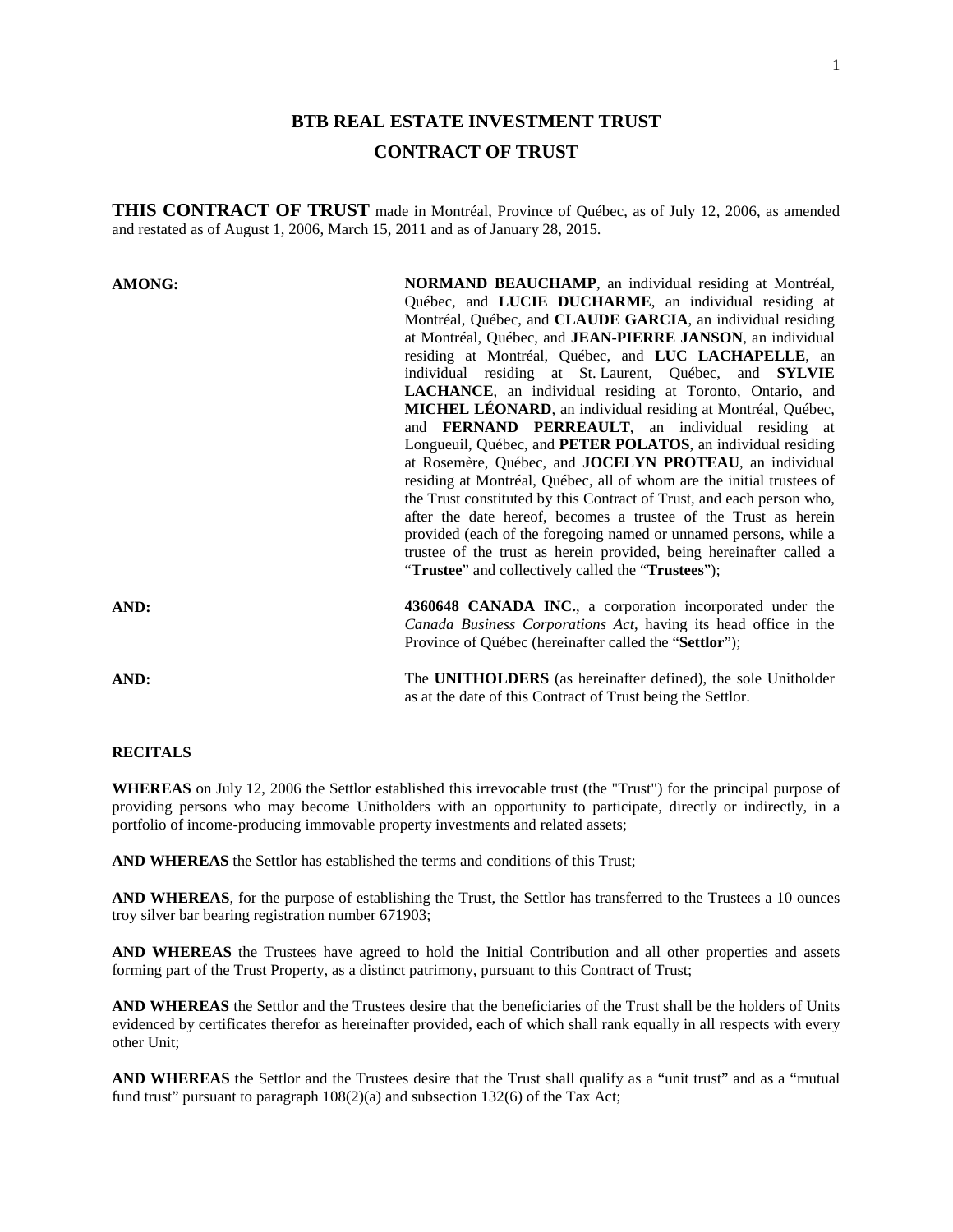**AND WHEREAS** pursuant to the contract of trust made as of July 12, 2006 among Normand Beauchamp, Daniel Bouffard, Jean-Pierre Janson, Luc Lachapelle, Michel Léonard, Richard Lord, Peter Polatos, Jocelyn Proteau and George Rossi as Trustees and the Settlor (the "**Initial Contract of Trust**"), the parties hereto desire to set out the terms and conditions which shall govern the mutual and respective rights, powers and obligations of the Trustees, the Settlor and the Unitholders with respect to the establishment and administration of the Trust;

**AND WHEREAS** the Trustees desire to amend and restate the Initial Contract of Trust in the manner provided below and have received Unitholder consent to do so when required;

**AND WHEREAS** the Trustees desire to create an additional class of units solely to provide voting rights to holders of securities that are exchangeable for Units entitling the holder thereof to a number of votes not exceeding the number of Units into which the exchangeable securities are exchangeable but that do not otherwise entitle the holder thereof to any rights with respect to the Trust's property or income other than a return of capital, as provided by subsection 13.1.7:

**AND WHEREAS**, for greater certainty, the amendment and restatement of the Initial Contract of Trust shall not be deemed to constitute a termination of the Trust or a re-settlement of the Initial Contract of Trust or the Trust.

**NOW THEREFORE THIS CONTRACT OF TRUST WITNESSETH THAT**, in consideration of the premises and the mutual and respective covenants and agreements contained herein, the Trustees hereby declare and agree with the Settlor and the Unitholders to be bound by the provisions of this Contract of Trust.

# <span id="page-6-0"></span>**ARTICLE 1 DEFINITIONS**

#### <span id="page-6-1"></span>**1.1 Definitions and Interpretation**

In this Contract of Trust, including the recitals, except where the context otherwise requires:

- 1.1.1 "**Adjusted Unitholders' Equity**" means, at any time, the aggregate of the amount of Unitholders' equity and the amount of accumulated depreciation and amortization recorded in the books and records of the Trust in respect of its depreciable or amortizable properties calculated in accordance with GAAP;
- 1.1.2 "**Affected Holder**" has the meaning ascribed thereto in subsection [7.13.3;](#page-41-1)
- 1.1.3 "**Affected Units**" has the meaning ascribed thereto in subsection [7.13.3;](#page-41-1)
- 1.1.4 "**affiliate**", when used to indicate a relationship with a person, has the meaning that would be ascribed thereto in the *Securities Act* (Québec), as amended or replaced from time to time, if the word "company" were changed to "person" (as defined herein);
- 1.1.5 "**annuitant**" means the annuitant of a Deferred Income Plan or any other plan of which a Unitholder acts as trustee or carrier;
- 1.1.6 "**associate**" means, where used to indicate a relationship between a person and a corporation, a person who beneficially owns, directly or indirectly, voting securities carrying more than 10% of the voting rights attached to all voting securities of the corporation, a spouse of such person that is an individual or an immediate family member of such person and, where used to indicate a relationship between a person and a partnership, a partner of that partnership and, if such partner is an individual, a spouse of such person that is an individual or an immediate family member of such person, and where used to indicate a relationship between a person and a trust, a beneficiary or trustee of that trust and, if such person is a beneficiary or a trustee of such trust, a spouse of such person that is an individual or any immediate family member of such person;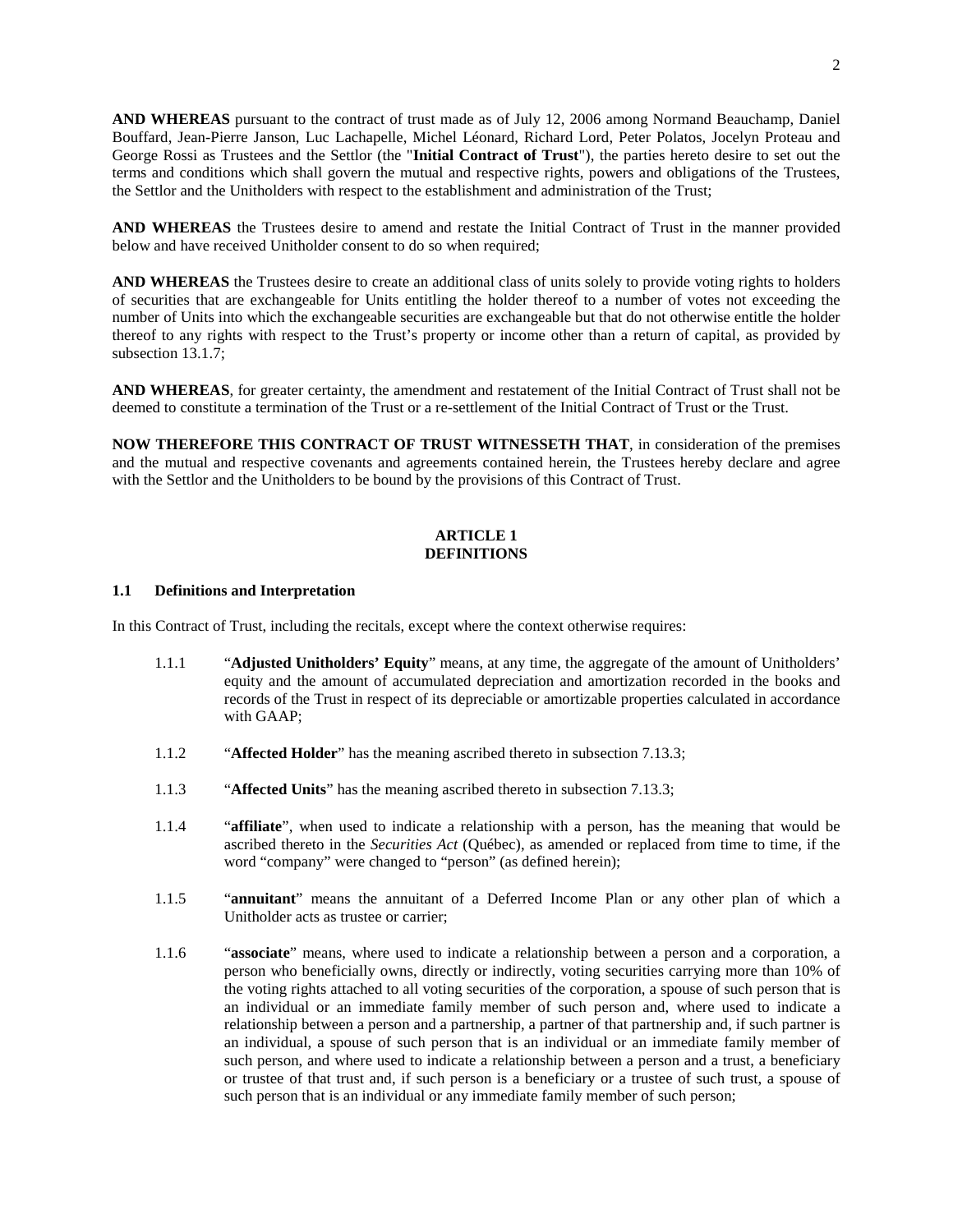- 1.1.7 "**Audit Committee**" means the committee of Trustees appointed pursuant to subsection [10.2.1](#page-61-4);
- 1.1.8 "**Auditors**" means the firm of chartered accountants appointed as the auditors of the Trust, from time to time, in accordance with the provisions hereof and, initially, means KPMG LLP, Chartered Accountants;
- 1.1.9 "**Beneficial Owner"** means the holder of a beneficial interest in a Unit or Option, as the case may be;
- 1.1.10 "**Book-Entry System**" means the record-entry securities transfer and pledge system known, as of the date hereof, by such name, which is administered by CDS in accordance with the operating rules and procedures of the Securities Settlement Service of CDS in force from time to time, or any successor system which CDS may offer from time to time.
- 1.1.11 "**business day**" means any day other than a Saturday, Sunday or a day on which the principal chartered banks located in Montréal, Province of Québec, are closed for business during normal banking hours;
- 1.1.12 "**CDS**" means CDS Clearing and Depositary Services Inc. and its successors;
- 1.1.13 "**CDS Participant**" means a broker, dealer, bank, other financial institution or other person who, directly or indirectly, from time to time, effects book-based transfers with CDS and pledges of securities deposited with CDS;
- 1.1.14 "**Chairman**", "**Lead Trustee**", "**President**", "**Chief Executive Officer**", "**Chief Financial Officer**" and "**Secretary**" means the person(s) holding the respective office from time to time if so appointed by the Trustees;
- 1.1.15 "**Civil Code**" means the *Civil Code of Québec*;
- 1.1.16 "**closing market price**" has the meaning ascribed thereto in subsection [7.16.4](#page-44-1);
- 1.1.17 "**Contract of Trust**" means the Initial Contract of Trust as amended and restated in this amended and restated Contract of Trust, as further amended, supplemented and/or restated from time to time;
- 1.1.18 "**Deferred Income Plans**" means, collectively, trusts governed by registered retirement savings plans, registered retirement income funds, RESPs and deferred profit sharing plans, each as defined or described in the Tax Act;
- 1.1.19 "**dissenting offeree**" means, where a take-over bid is made for all of the Units other than those held by the offeror, its affiliates and associates, a holder of Units who does not accept the take-over bid and includes a subsequent holder of these Units who acquires them from the first mentioned holder;
- 1.1.20 "**Distributable Income**" means, for any period, the net income of the Trust, on a consolidated basis, as determined in accordance with GAAP, adjusted by:
	- (a) adding back: depreciation of buildings and improvements and amortization of related intangibles (including amortization of the value of tenant rents in in-place lease agreements, amortization of the differential between original rent and above market rents, amortization of customer relationships, and excluding amortization of tenant inducements, leasing commissions and deferred financing costs), future income tax expense, losses on dispositions of assets and amortization of any net discount on longterm debt assumed from vendors of properties at rates of interest less than fair value;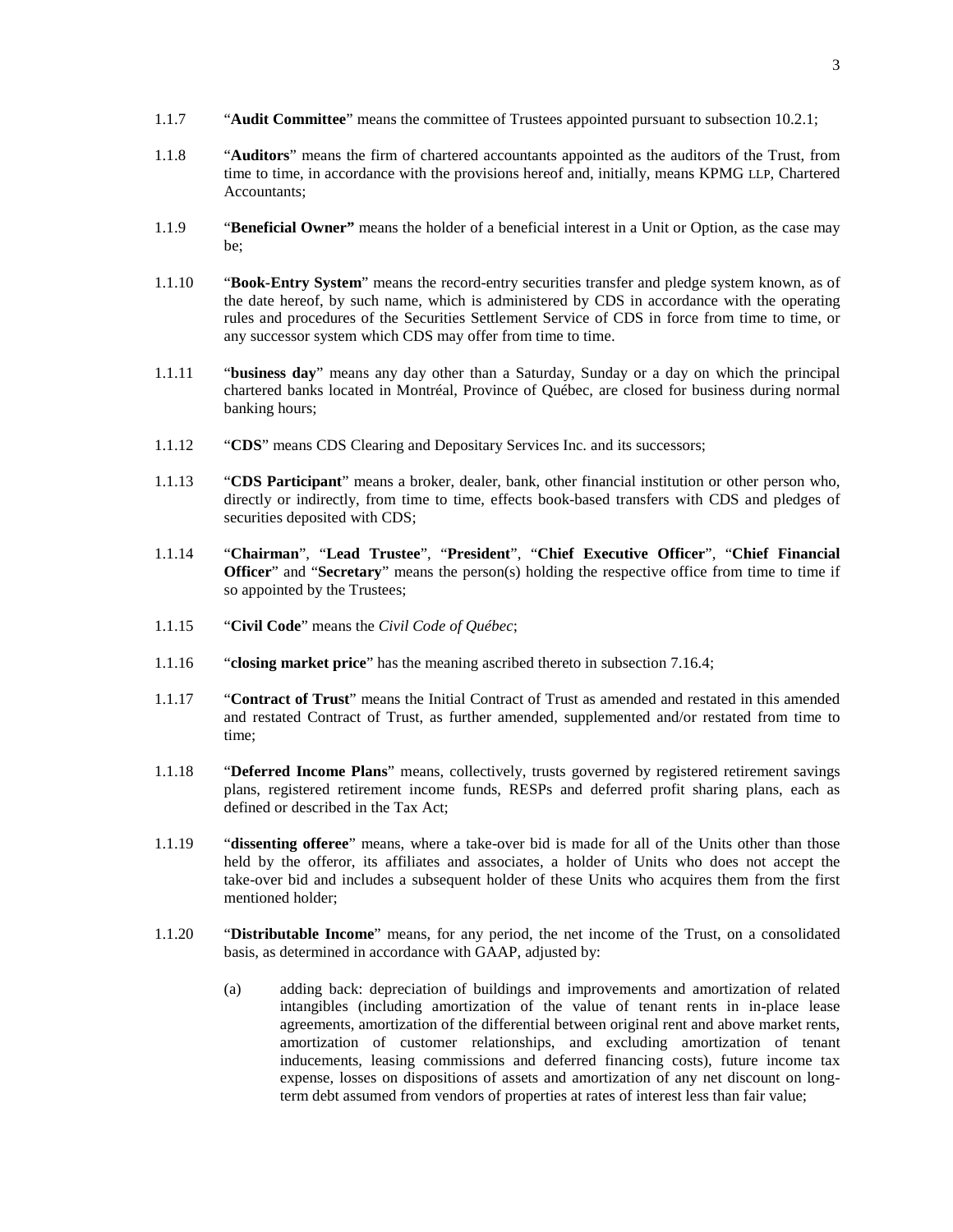- (b) deducting: amortization of differential between original rents and below market rents, future income tax credits, gains on dispositions of assets and amortization of any net premium on long-term debt assumed from vendors of properties at rates of interest greater than fair value (except where such amortization is funded); and
- (c) adjusting for differences, if any, resulting from recognizing revenues on a straight-line basis as opposed to contractual rental amounts;

provided that,

- (i) other adjustments may be made as determined by a majority of the Trustees in their discretion; and
- (ii) where appropriate, estimates may be made of Distributable Income by a majority of the Trustees where the actual amount has not been finally determined, which estimates shall be adjusted as of the subsequent Distribution Date when the amount of Distributable Income has been determined;
- 1.1.21 "**Distribution Date**" means, in respect of any Distribution Period and subject to the provisions of Section [11.1](#page-63-3), on or about the  $15<sup>th</sup>$  day of the immediately following month or such other dates determined from time to time by the Trustees in their discretion;
- 1.1.22 "**Distribution Period**" means each month in each calendar year from and including the first day thereof and to and including the last day thereof (whether or not such days are business days);
- 1.1.23 "**Exchangeable Units**" means, collectively, the class B limited partnership units of the Partnership;
- 1.1.24 "**Fiscal Year**" means each fiscal year of the Trust;
- 1.1.25 "**generally accepted accounting principles**" or "**GAAP**" means, as at any date of determination, generally accepted accounting principles in Canada including, among other things, IFRS and Recommended Accounting Practices for Real estate Investment and Development Companies issued by the Canadian Institute of Public Real Estate Companies; except as otherwise specified, all accounting terms used in this Contract of Trust shall be construed in accordance with GAAP;
- 1.1.26 "**Governance Committee**" means the committee of Trustees appointed pursuant to subsection [10.3.1;](#page-61-5)
- 1.1.27 "**Global Unit Certificate**" has the meaning ascribed thereto in Section [7.15;](#page-43-0)
- 1.1.28 "**Gross Book Value**" means, at any time, the book value of the properties and assets of the Trust and its consolidated Subsidiaries, as shown on its then most recent consolidated balance sheet, plus accumulated depreciation and amortization in respect of the Trust's properties (and related intangible assets) shown thereon or in the notes thereto, less (a) the amount of any receivable reflecting interest rate subsidies on any debt assumed by the Trust and (b) the amount of future income tax liability arising out of the fair value adjustment in respect of the indirect acquisitions of certain properties; provided, however, if approved by a majority of the Independent Trustees, the appraised value of the properties and assets of the Trust and its consolidated Subsidiaries may be used instead of book value;
- 1.1.29 "**herein**", "**hereof**", "**hereby**" and similar expressions refer to this Contract of Trust and include every instrument supplemental or ancillary to or in implementation or in restatement of this Contract of Trust and, except where the context otherwise requires, does not refer to any particular article, section, subsection, subparagraph, schedule or other portion hereof or thereof;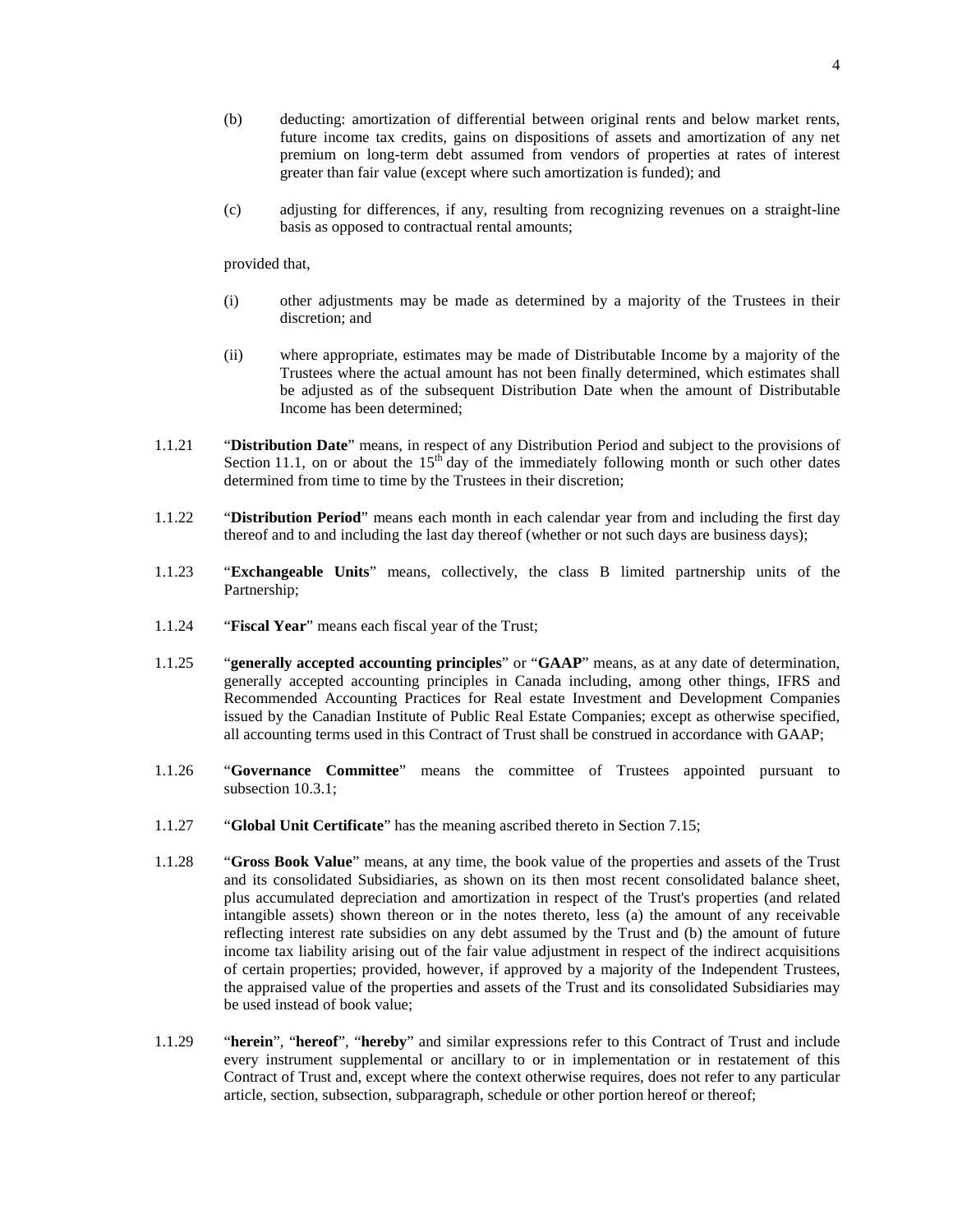- 1.1.30 "**hypothec**" means a hypothec on a movable or immovable property under the laws of the Province of Québec;
- 1.1.31 "**IFRS**" means the International Financial Reporting Standards established by the International Accounting Standards Board, as amended from time to time;
- 1.1.32 "**immediate family member**" when used to indicate a relationship with a person that is an individual, means a parent, spouse, child or sibling of such person;
- 1.1.33 "**immovable property**" means an immovable property under the laws of the Province of Québec or real property under other applicable law;
- 1.1.34 "**including**" and terms and expressions of similar import mean "including, without limitation" and "including, but not limited to", unless the context otherwise requires;
- 1.1.35 "**Independent Trustee**" means a Trustee who, in relation to the Trust or any of its Related Parties, is "independent" within the meaning of Multilateral Instrument 52-110 – Audit Committees and is not "related" within the meaning of the Tax Act, as amended or replaced from time to time;
- 1.1.36 "**Independent Trustee Matters**" means any matter requiring the prior approval of the Independent Trustees pursuant to the provisions of Section [4.2](#page-23-2);
- 1.1.37 "**Initial Contract of Trust**" has the meaning ascribed hereto in the preamble hereof;
- 1.1.38 "**Initial Contribution**" means a 10 ounces troy silver bar bearing registration number 671903 paid by the Settlor to the Trustees for the purpose of establishing the Trust;
- 1.1.39 "**Initial Trustees**" means those individuals named as the first Trustees of the Trust in the description of parties to this Contract of Trust;
- 1.1.40 "**Investment Committee**" means the committee of Trustees appointed pursuant to subsection [10.4.1;](#page-62-3)
- 1.1.41 "**Lead Trustee**" has the meaning ascribed thereto in Section [5.3](#page-33-1);
- 1.1.42 "**Limited Partnership Agreement**" means the agreement entered into as at January 28, 2015 between the Trust, Subsidiary Trust and BTB Real Estate General Partner inc. with respect to BTB Real Estate Limited Partnership as such agreement may be amended, supplemented or amended and restated from time to time;
- 1.1.43 "**LP Units**" means, collectively, the class A limited partnership units of the Partnership and the Exchangeable Units;
- 1.1.44 "**Manager**" means a person who provides advisory, management and administrative services to the Trust and its Subsidiaries pursuant to a written contract;
- 1.1.45 "**market price**" has the meaning ascribed thereto in subsection [7.16.4](#page-44-1);
- 1.1.46 "**MI 61-101**" means Multilateral Instrument 61-101 *Protection of Minority Security Holders in Special Transactions*;
- 1.1.47 "**Monthly Limit**" has the meaning ascribed thereto in subsection [7.16.6](#page-45-0)(a);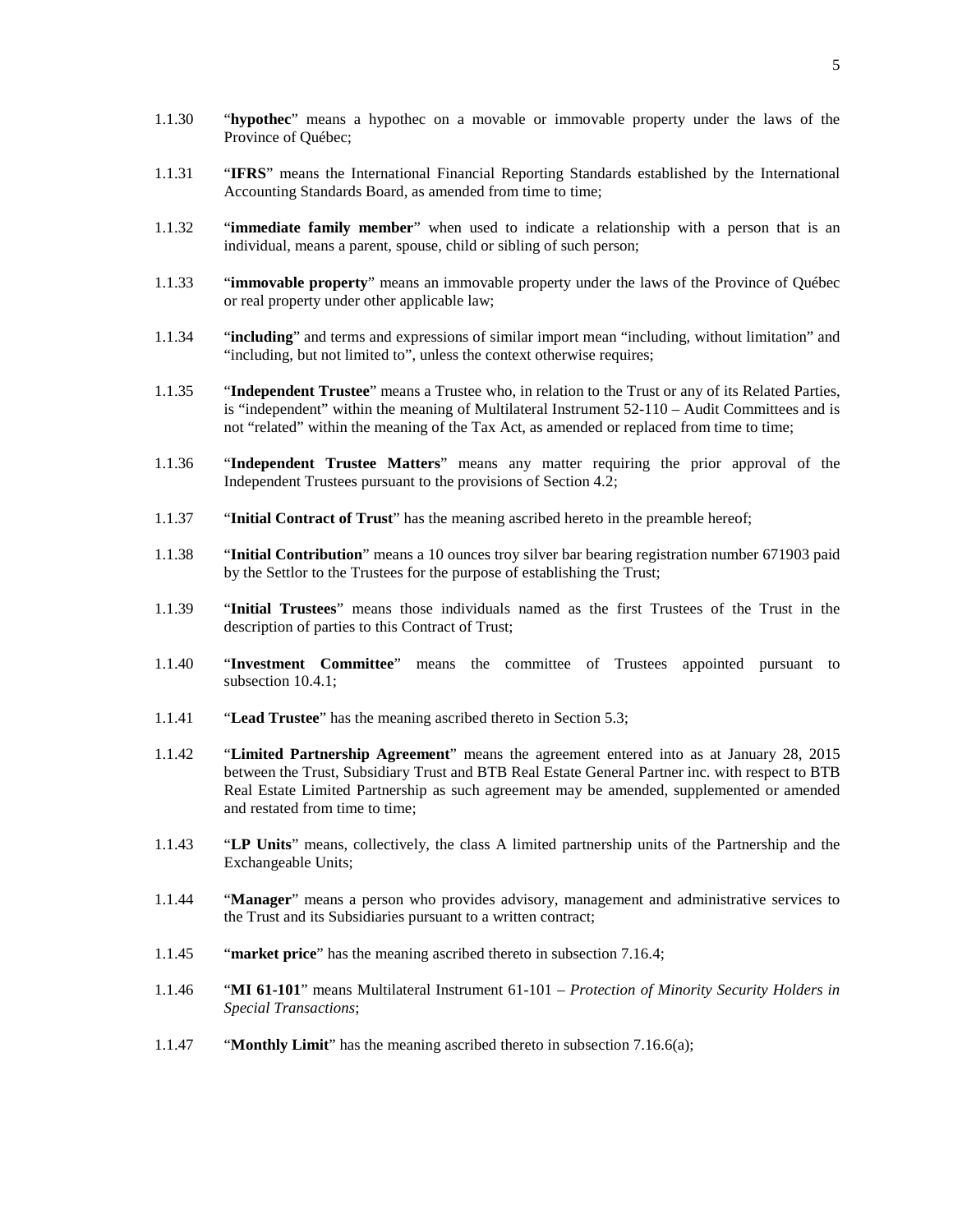- 1.1.48 "**mortgage**" means, under applicable law, any mortgage, charge, bond, debenture, note or other evidence of indebtedness, in each case, which is directly or indirectly secured by real property located outside the Province of Québec;
- 1.1.49 "**net realized capital gains of the Trust**" for any period, means the amount, if any, by which the amount of the realized capital gains of the Trust for the period exceeds the aggregate of:
	- (a) the amount of any capital losses incurred by the Trust for the period determined in accordance with the Tax Act; and
	- (b) the amount of any net capital losses of the Trust carried forward from a previous period to the extent not previously deducted from realized capital gains of the Trust determined in accordance with the Tax Act;
- 1.1.50 "**non-resident**" means a person who is a non-resident of Canada for purposes of the Tax Act, including a partnership that is not a Canadian partnership within the meaning of the Tax Act;
- 1.1.51 "**Note Indenture**" means the note indenture providing for the issuance of the Subsidiary Trust Notes, dated as of October 3, 2006 between Subsidiary Trust and Computershare Investors Services Inc. or its successors as trustee under the Note Indenture;
- 1.1.52 "**offeree**" means a person to whom a take-over bid is made;
- 1.1.53 "**offeror**" means a person, other than an agent, who makes a take-over bid, and may include two or more persons who, directly or indirectly, (a) make a take-over bid jointly or in concert or (b) intend to exercise jointly or in concert voting rights attached to the Units for which a take-over bid is made;
- 1.1.54 "**Optionholder**" means the holder of an Option;
- 1.1.55 "**Options**" has the meaning ascribed thereto in Section [7.13](#page-41-0);
- 1.1.56 "**Partnership**" means, collectively, BTB Real Estate Limited Partnership, as well as such other limited partnership that may be controlled by the Trust from time to time and "Partnership" means any one of the foregoing;
- 1.1.57 "**person**" means and includes individuals, corporations, limited partnerships, general partnerships, joint stock companies, limited liability corporations, joint ventures, associations, companies, trusts, banks, trust companies, trustees, executors, administrators or other legal personal representatives, two or more persons who, together, constitute all the owners of a Property, pension funds, land trusts, business trusts or other organizations, whether or not legal entities and regulatory bodies, governments and agencies and political subdivisions thereof and municipalities;
- 1.1.58 "**Property Management Agreement(s)**" means the agreement(s) to be entered into between TB Subsidiary Trust and such person or persons as the Trustees may determine from time to time, which may include the Trustees and officers of the Trust, or their respective associates or affiliates, for the provision of property management services as such agreement(s) are amended, restated or supplemented from time to time, and includes any other property management agreement(s) to which the Trust or its Subsidiaries is a party under an agreement with a Property Manager;
- 1.1.59 "**Property Manager**" means a person who provides property management services to the Trust or its Subsidiaries pursuant to a written agreement, which may include the Trustees and officers of the Trust, or their respective associates and affiliates;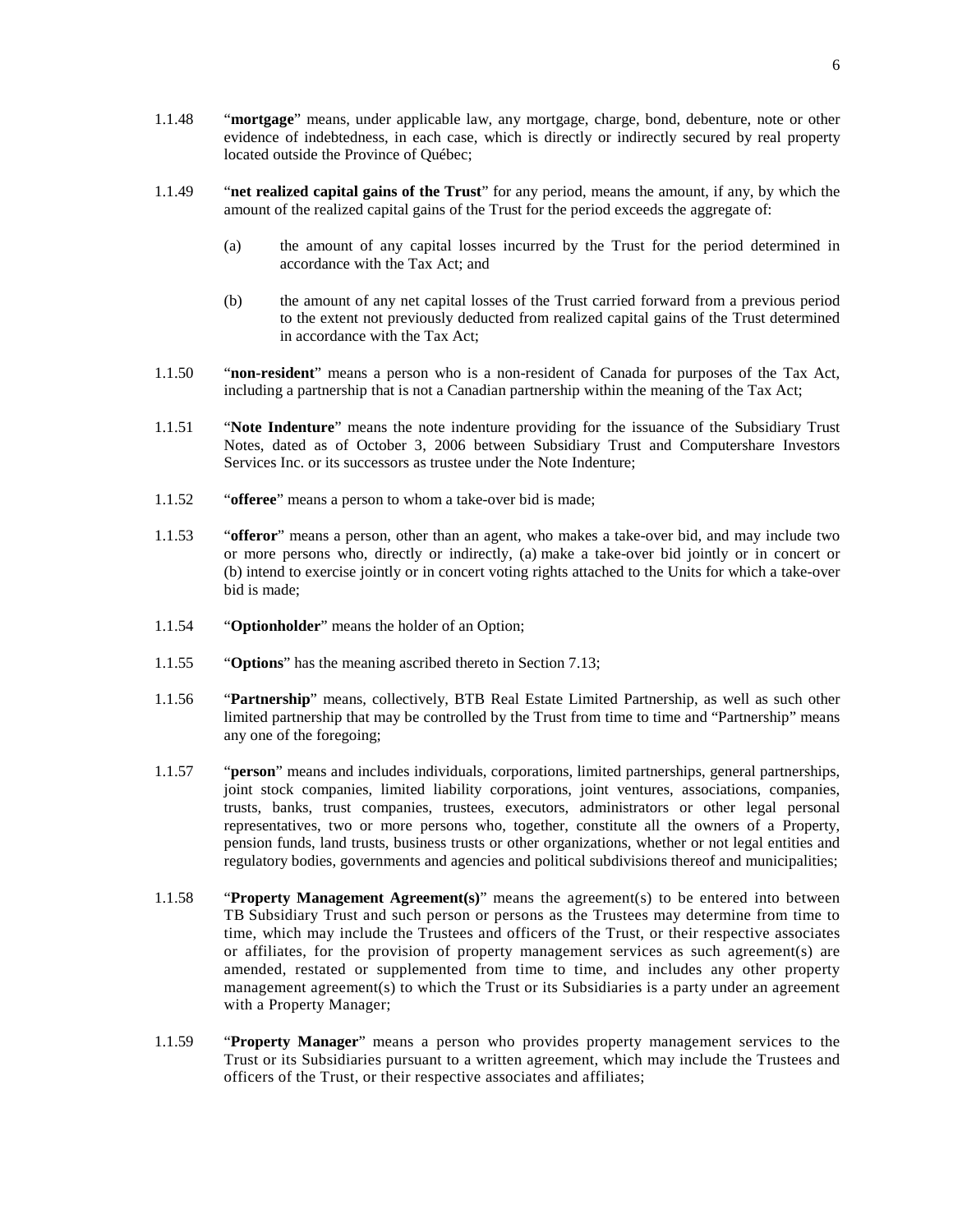- 1.1.60 "**real property**" means property which, under applicable law other than the laws of the Province of Québec, is real property and includes, whether or not the same would in law be real property, leaseholds, immovable hypothecs, mortgages, undivided joint interests in real property (whether by way of tenancy-in-common, joint tenancy, co-ownership, joint venture or otherwise), any interests in any of the foregoing and securities of corporations, partnerships or trusts of whom the sole or principal purpose and activity is to invest in, hold and deal in real property;
- 1.1.61 "**Record Date**" means the date for determining Unitholders entitled to receive notice of or to vote at a meeting of Unitholders or to receive any of the Trust's distributions;
- 1.1.62 "**Redemption Date**" has the meaning ascribed thereto in subsection [7.16.4;](#page-44-1)
- 1.1.63 "**Redemption Price**" has the meaning ascribed thereto in subsection [7.16.4;](#page-44-1)
- 1.1.64 "**Register**" means the register established and maintained pursuant to Section [7.21](#page-48-1);
- <span id="page-11-0"></span>1.1.65 "**regulations**" means the regulations adopted by the Trustees pursuant to Section [4.4,](#page-28-0) a copy of the initial regulations being attached hereto as Schedule [1.1.65;](#page-11-0)
- 1.1.66 "**Related Party**" means with respect to any person, a person who is a "related party" as the term is defined in Rule 61-501;
- 1.1.67 "**resident**" means a person who is a resident of Canada for purposes of the Tax Act;
- 1.1.68 "**RESPs**" means registered education savings plans, as defined in the Tax Act;
- 1.1.69 "**Retiring Trustee**" has the meaning ascribed thereto in subsection [3.6.4;](#page-21-2)
- 1.1.70 "**Sell Notice**" has the meaning ascribed thereto in subsection [7.13.3](#page-41-1);
- 1.1.71 "**Series 1 Trust Notes**" means the Series 1 unsecured subordinated promissory notes of Subsidiary Trust to be issued pursuant to the Note Indenture;
- 1.1.72 "**Series 2 Trust Notes**" means the interest-bearing Series 2 unsecured subordinated promissory notes of Subsidiary Trust to be issued pursuant to the Note Indenture;
- 1.1.73 "**Series 3 Trust Notes**" means the interest-bearing Series 3 unsecured subordinated promissory notes of Subsidiary Trust to be issued pursuant to the Note Indenture;
- 1.1.74 "**Settlor**" means the party of the second part to this Contract of Trust;
- 1.1.75 "**Special Resolution**" has the meaning ascribed thereto in subsection [8.15.1;](#page-58-5)
- 1.1.76 "**Special Voting Units**" means the special voting units of the Trust designated as such in Section [7.2](#page-38-3) authorized and issued hereunder;
- 1.1.77 "**Stock Exchange**" means the TSX Venture Exchange, the Toronto Stock Exchange or such other exchange on which the Trust Units are listed and posted for trading;
- 1.1.78 "**Subsidiary**" includes, with respect to any person, corporation, partnership, limited partnership, trust or other entity controlled, directly or indirectly, by such person, corporation, partnership, limited partnership, trust or other entity and, without limiting the generality of the foregoing, includes Subsidiary Trust in respect of the Trust;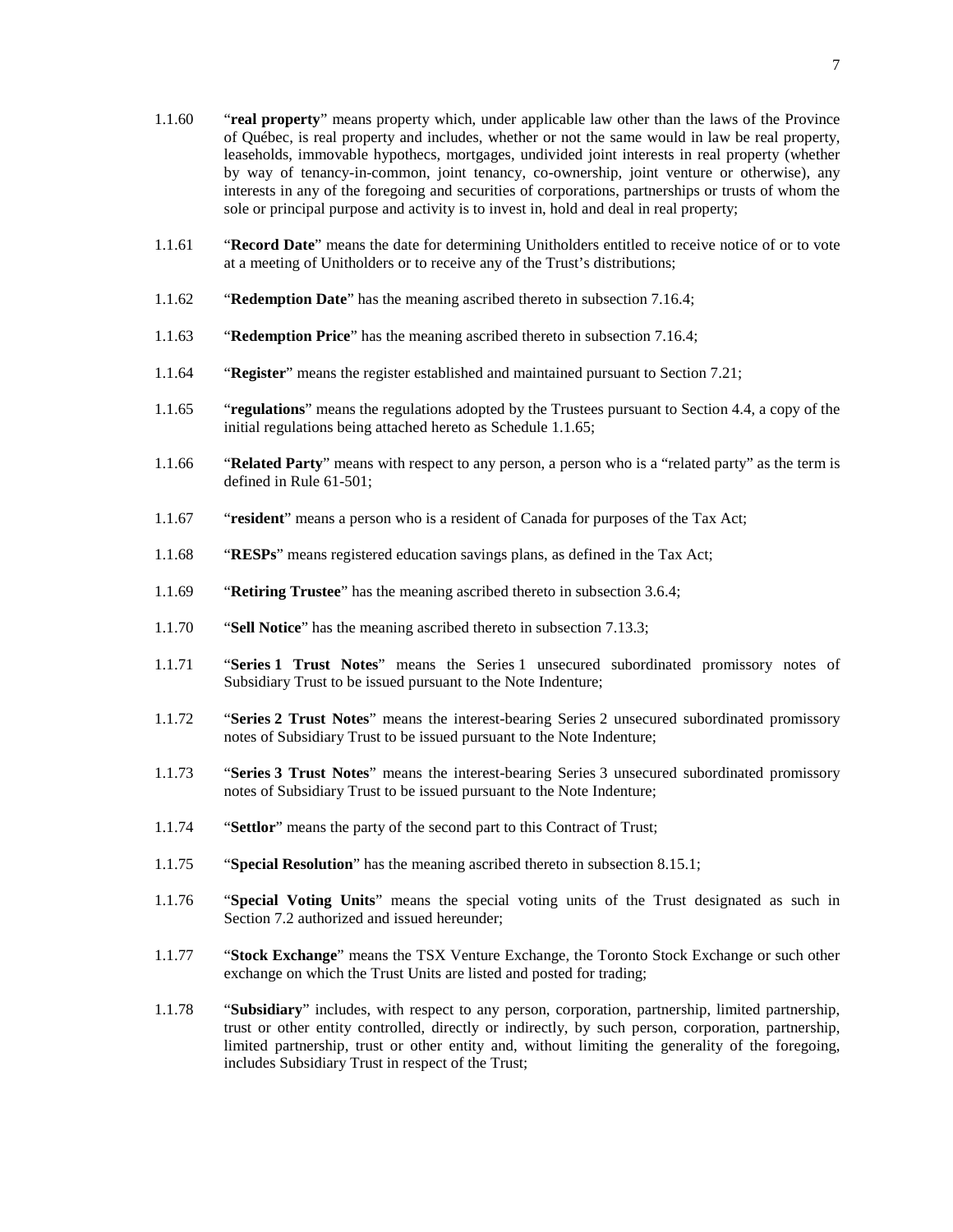- 1.1.79 "**Subsidiary Trust**" means BTB Acquisition and Operating Trust, a trust established under the laws of the Province of Québec;
- 1.1.80 **Subsidiary Trust Notes**" means the Series 1 Trust Notes, Series 2 Trust Notes and Series 3 Trust Notes and other trust notes issued pursuant to the Note Indenture;
- 1.1.81 "**Subsidiary Trust Unit**" means a trust unit of Subsidiary Trust, each such unit representing an equal undivided beneficial interest therein;
- 1.1.82 "**take-over bid**" has the meaning ascribed to such term in the *Securities Act* (Québec), as amended or replaced from time to time;
- 1.1.83 "**Tax Act**" has the meaning ascribed thereto in Section [1.3](#page-13-1);
- 1.1.84 "**Taxation Year** " means the taxation year of the Trust for the purposes of the Tax Act;
- 1.1.85 "**Transfer Agent**" means initially the Trustees and thereafter such person as may from time to time be appointed by the Trust to act as registrar and transfer agent of the Units, together with any sub-transfer agent duly appointed by such person;
- 1.1.86 "**Trust**" means *BTB Real Estate Investment Trust*, whose name in its French form is *Fonds de placement immobilier BTB*, established hereunder which constitutes a patrimony by appropriation but, for greater certainty, unless otherwise provided, does not include any Subsidiaries or affiliates thereof;
- 1.1.87 "**Trust Property**", at any time, shall, unless the contrary intention appears in any particular instance or instances in this Contract of Trust, mean all of the moneys, properties and other assets as are at such time held by the Trust or by the Trustees on behalf of the Trust as a distinct patrimony, including:
	- (a) the Initial Contribution;
	- (b) all moneys realized from or property or assets received on the sale or issuance of Units from time to time;
	- (c) all property or assets of whatsoever nature and kind substituted by the Trustees for the foregoing moneys, properties or assets, in whole or in part, at any time and from time to time, all additional property or assets of whatsoever nature and kind acquired, from time to time, by the Trustees that is to be held upon the trust herein and all property and assets substituted therefor, all property and assets substituted for substituted property and assets and shall include all resultant properties and assets, movable or immovable, tangible or intangible, and wherever situate anywhere in the world of any nature whatsoever and, without limiting the generality of the foregoing, the Trust Property shall include all proceeds of policies of insurance, securities, shares, whether common or preferred or otherwise ranking, share warrants, bonds, debentures, bills of exchange or any other forms or evidence of title which may at any time hereafter be purchased or acquired by exchange or in any other manner whatsoever by the Trustees directly or indirectly as well as all interest, revenues and fruits which may at any time hereafter derive or accrue from any of the foregoing or from any part or parts thereof and shall further include the interest, revenue and fruits which may at any time ever be derived or accrued from dealing in or the investment of or the reinvestment or exchange of the investments and the proceeds thereof flowing from the property and assets of the Trust in any manner whatsoever;
	- (d) any proceeds of disposition of any of the foregoing property or assets; and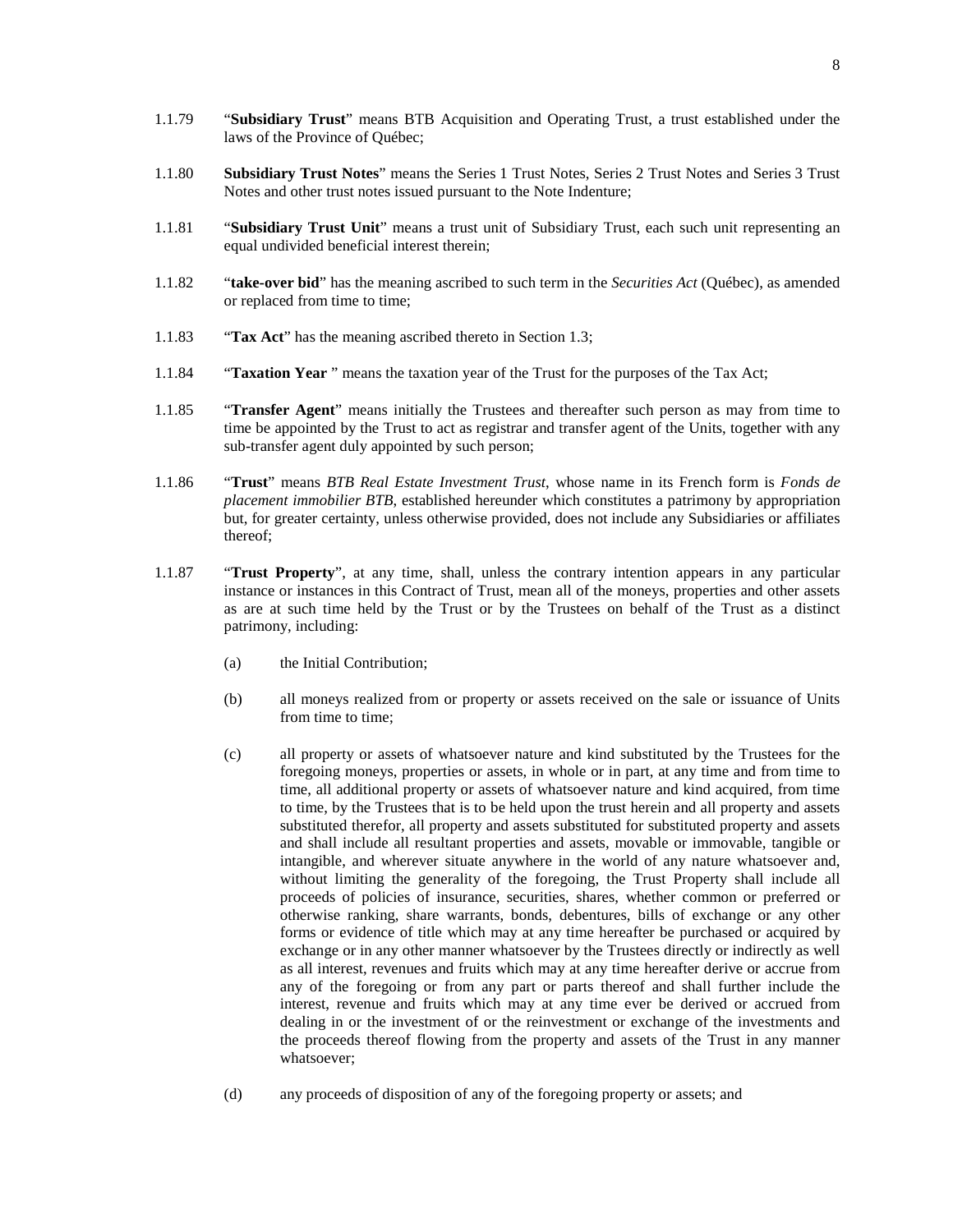- (e) all income, interest, profit, gains and accretions and additional properties and assets, rights and benefits of any kind or nature whatsoever arising directly or indirectly from or in connection with or accruing to the foregoing moneys, properties or assets or such proceeds of disposition;
- 1.1.88 "**Trustee**" means a person who is holding office as a trustee of the Trust in accordance with the provisions hereof, including, so long as they remain as Trustees, each of the Initial Trustees; and "**Trustees**" means all of the persons each of whom is a Trustee;
- 1.1.89 "**Trustee's Acceptance**" has the meaning ascribed thereto in subsection [3.2.3](#page-18-3);
- 1.1.90 "**Trust Unit**" means a unit of interest in the Trust but, for greater certainty, excludes a Special Voting Unit;
- 1.1.91 "**Trust Unitholder**" means a person whose name appears on the Register as a holder of one or more Trust Units;
- 1.1.92 "**Trust Unit Option Plan**" means any Trust Unit option plan adopted from time to time by the Trust pursuant to the provisions of subsection [0](#page-53-6); and
- 1.1.93 "**Unit Certificates**" means a certificate, in the form stipulatedby [ARTICLE 7,](#page-38-1) evidencing one or more Units, issued and certified in accordance with the provisions hereof;
- 1.1.94 "**Unitholder**" or "**holder of Units**" means a person whose name appears on the Register as a holder of Units and includes, for the purposes of Sections [7.21,](#page-48-1) [7.22,](#page-49-0) [7.23](#page-49-1)and [7.26](#page-50-0) only, any person who is the owner of a Unit; and
- <span id="page-13-0"></span>1.1.95 "**Units**" means collectively, the Trust Units and the Special Voting Units.

#### **1.2 References to Acts Performed by the Trust or Rights of the Trust**

For greater certainty, where any reference is made in this Contract of Trust to an act to be performed by the Trust or to rights of the Trust, such reference shall be construed and applied for all purposes as if it referred to an act to be performed by the Trustees on behalf of the Trust or by some other person duly authorized to do so by the Trustees or pursuant to the provisions hereof, or to rights of the Trustees, in their capacity as Trustees of the Trust, as the case may be.

# <span id="page-13-1"></span>**1.3 Tax Act**

In this Contract of Trust, any reference to the "**Tax Act**" shall refer to the *Income Tax Act*, Revised Statutes of Canada 1985, Chapter 1 ( $5<sup>th</sup>$  Supplement) and the regulations thereunder as amended from time to time applicable with respect thereto. Any reference herein to a particular provision of the Tax Act shall include a reference to that provision as it may be renumbered or amended from time to time. Where there are proposals for amendments to the Tax Act which have not been enacted into law or proclaimed into force on or before the date on which such proposals are to become effective, the Trustees may take such proposals into consideration and apply the provisions hereof as if such proposals had been enacted into law and proclaimed into force. Any reference herein to the Tax Act shall also include a reference to any applicable and corresponding provision under the income tax laws of a province or territory of Canada.

#### <span id="page-13-2"></span>**1.4 Day Not a Business Day**

Except as expressly specified in this Contract of Trust, in the event that any day on which any amount is to be determined or any action is required to be taken hereunder is not a business day, then such amount shall be determined or such action shall be required to be taken at or before the requisite time on the next succeeding day that is a business day. Notwithstanding the foregoing, this Section [1.4](#page-13-2) is not applicable to Sections [11.1](#page-63-3)and [11.2.](#page-64-0)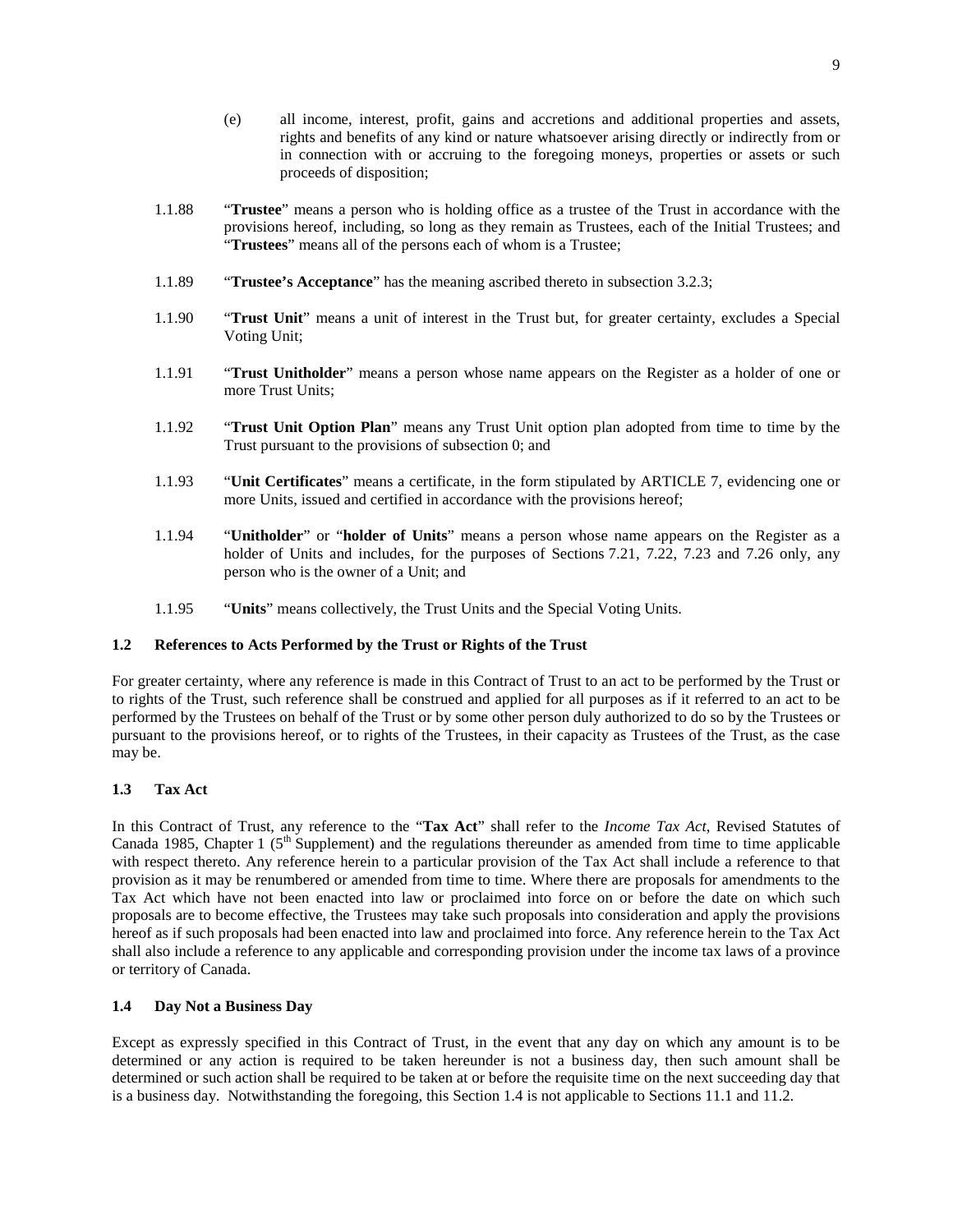# <span id="page-14-0"></span>**1.5 Number and Gender**

In this Contract of Trust, unless herein otherwise expressly provided or unless the context otherwise requires, words importing the singular number include the plural, and vice versa; words importing a gender shall include the feminine, masculine and neuter genders.

#### <span id="page-14-1"></span>**1.6 Reference to Property, etc.**

Any reference to "**property**" or "**property of the Trust**" or "**assets**" or "**assets of the Trust**" includes, in each case, property and assets of the Trust and the Trust Property.

#### <span id="page-14-2"></span>**ARTICLE 2 THE TRUST**

#### <span id="page-14-3"></span>**2.1 Initial Contribution, Acceptance and Trust Property**

Concurrent with the execution by the Settlor of the Contract of Trust, the Settlor hereby irrevocably transfers the Initial Contribution to the Trustees for the purposes of establishing the Trust. Receipt of the Initial Contribution is hereby acknowledged by the Trustees for the purposes hereof and in consideration of the Settlor's Initial Contribution, the Trust hereby issues to the Settlor one initial Unit in the Trust. The Settlor hereby fully and finally, unconditionally and irrevocably, divests itself of the Initial Contribution and of any other property and assets which are to be initially comprised within the Trust Property and further fully and finally, unconditionally and irrevocably, divests itself of all rights of ownership, possession, usufruct, enjoyment or administration of the Trust Property and the Trustees hereby accept the Initial Contribution and all other property or assets and hereby accept all other property and assets which may become the Trust Property on behalf of and for the benefit of the Unitholders, subject to the provisions hereof (including any discretionary rights and powers granted the Trustees) such acceptance includes and will continue to include not merely the receipt or future receipt of the Trust Property but also the acceptance for the benefit of the Unitholders pursuant to the terms hereof, of all rights of ownership, possession, usufruct, enjoyment and administration of the said Trust Property as referred to in the definition of Trust Property herein.

#### <span id="page-14-4"></span>**2.2 Seizin**

The Trustees are hereby seized of the Trust Property, in trust, for the purpose of having, holding, using and administering the same as trustees for the account and benefit of the Unitholders pursuant to the terms hereof.

#### <span id="page-14-5"></span>**2.3 Beneficiaries**

The Unitholders (as they may vary from time to time) are the sole beneficiaries of the Trust pursuant to this Contract of Trust.

## <span id="page-14-6"></span>**2.4 Establishment of Trust**

The Trustees hereby confirm the acceptance of the Trust hereby constituted and their agreement to hold the Trust Property transferred to them in trust from time to time for the use and benefit of the Unitholders, their permitted assigns and personal representatives upon the trust and subject to the terms and conditions hereinafter set forth, such trust to constitute the Trust hereunder. The Trustees hereby acknowledge that the Trust results from the execution of this Contract of Trust, the transfer by the Settlor of the Initial Contribution from its patrimony to the patrimony of the Trust thereby constituted by the Settlor, which the Settlor has appropriated to the particular purposes set forth therein and herein, including those set forth in Section [2.9,](#page-16-0) and each of the Trustees hereby confirms his acceptance and undertaking to hold and administer such trust patrimony in accordance with the provisions hereof. The Settlor hereby confirms the appointment of the Initial Trustees and provides that the mode of appointment and replacement of the Trustees and of the Independent Trustees is set forthin [ARTICLE 3](#page-18-0). By his execution of this Contract of Trust, each Initial Trustee hereby accepts such appointment and each Trustee hereby confirms his own acceptance of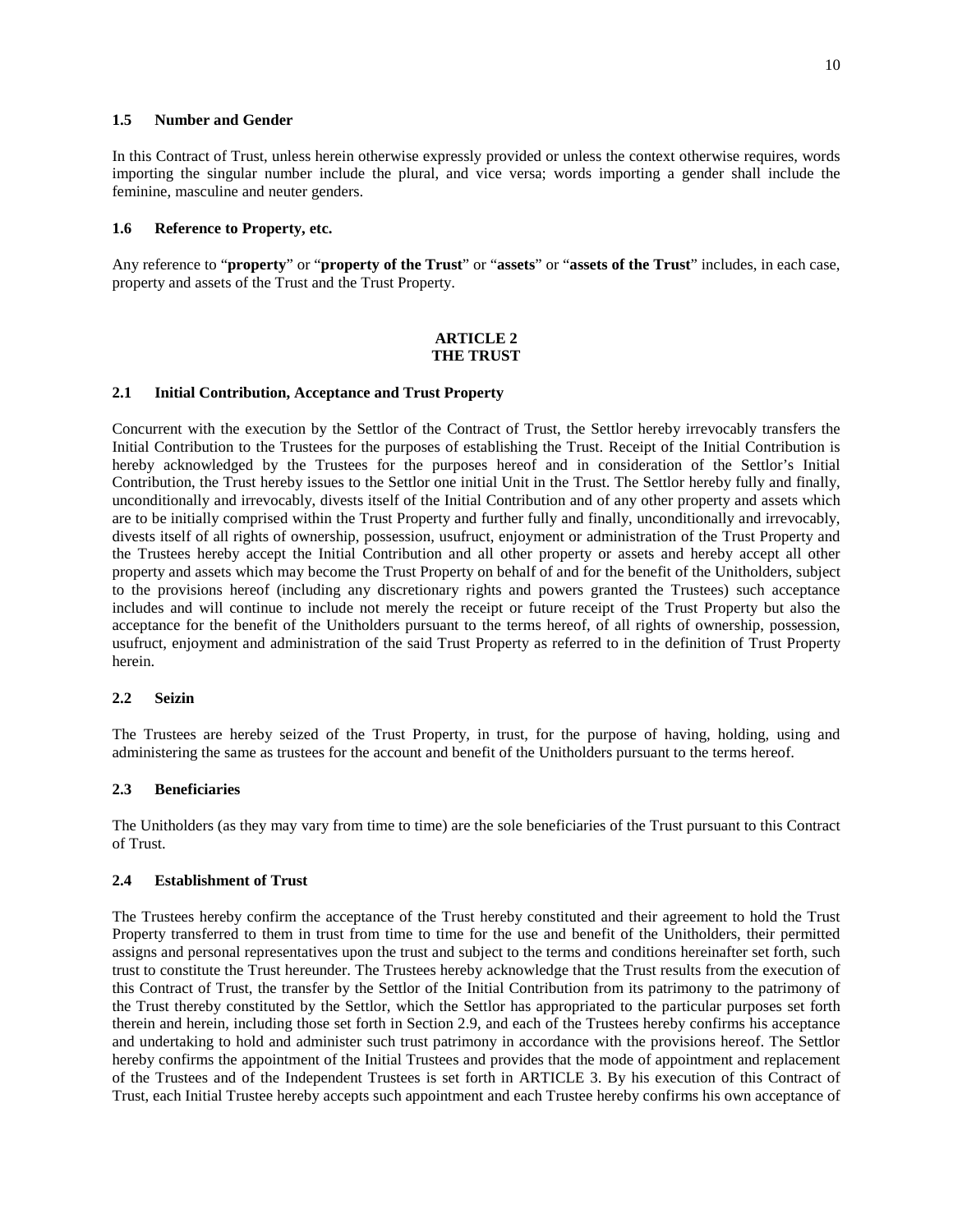such appointment and to hold office, subject to the provisions of Section [3.8](#page-22-0), until his removal or until his successor is elected or appointed. Subject to the provisions hereof, each of the Trustees elected or appointed pursuant to this Contract of Trust shall have all of the powers set forth herein, including the powers of full administration referred to in the Civil Code. The Units shall be issued upon the terms and subject to the terms and conditions of this Contract of Trust, and the provisions herein shall be binding upon all Unitholders and by acceptance of the certificate representing any such Unit, the Unitholder shall be deemed to agree to be bound by this Contract of Trust.

# <span id="page-15-0"></span>**2.5 Name**

The Trust shall be known and designated as the *BTB Real Estate Investment Trust* in its English form and *Fonds de placement immobilier BTB* in its French form. As far as practicable and whenever lawful and convenient and except as otherwise provided in this Contract of Trust, the Trustees shall conduct the affairs of the Trust, hold Trust Property, execute all documents and take all legal proceedings under such name, in either its English form or its French form or in both forms as the Trustees deem appropriate and as required by law.

## <span id="page-15-1"></span>**2.6 Use of Name**

Should the Trustees determine that the use of the name set forth in Section [2.5](#page-15-0) is not practicable, legal or convenient, the Trust may, subject to the provisions of the Civil Code, use such other designation or may adopt such other name as the Trustees deem appropriate, and the Trust may hold property and conduct and transact its affairs under such other designation or name.

# <span id="page-15-2"></span>**2.7 Principal Office**

The principal office and centre of administration of the Trust shall be located at 1000 De La Gauchetière Street West, Suite 2900, in the City of Montreal, Province of Québec, H3B 4W5 unless changed by the Trustees to another location in Canada. The Trust may have such other offices or places of business for the conduct of its affairs as the Trustees may from time to time determine as necessary or desirable.

#### <span id="page-15-3"></span>**2.8 Nature of the Trust**

- 2.8.1 The Trust is an unincorporated open-end investment trust. The Trust, its Trustees, the Units and the Trust Property shall be governed by the general rules set forth in the Civil Code, except as such general rules have been or are from time to time modified, altered, abridged or replaced for the Trust by (a) applicable laws and regulations or other requirements and (b) the terms, conditions and trusts set forth in this Contract of Trust.
- 2.8.2 The interest and rights generally of a Unitholder in the Trust shall be limited to the right to participate equally and rateably in distributions when and as declared by the Trustees as contemplatedby [ARTICLE 11](#page-63-2) and distributions upon the termination of the Trust as contemplated in [ARTICLE 16](#page-69-2).
- 2.8.3 The Trust is not and is not intended to be, shall not be deemed to be and shall not be treated as a general partnership, limited partnership, syndicate, association, joint venture, company, corporation or joint stock company nor shall any Trustee or the Unitholders or any of them for any purpose be, or be deemed to be, treated in any way whatsoever to be, liable or responsible hereunder as partners or joint venturers.
- 2.8.4 The Trustees shall not be, or be deemed to be, agents of the Unitholders. The relationship of the Unitholders to the Trustees, to the Trust and to the Trust Property shall be solely that of beneficiaries in accordance with this Contract of Trust. In its first Taxation Year, in filing a return of income for the Trust, the Trust shall elect, assuming that the requirements for such election are met, that the Trust shall be deemed to be a "mutual fund trust" for purposes of the Tax Act for the entire Taxation Year.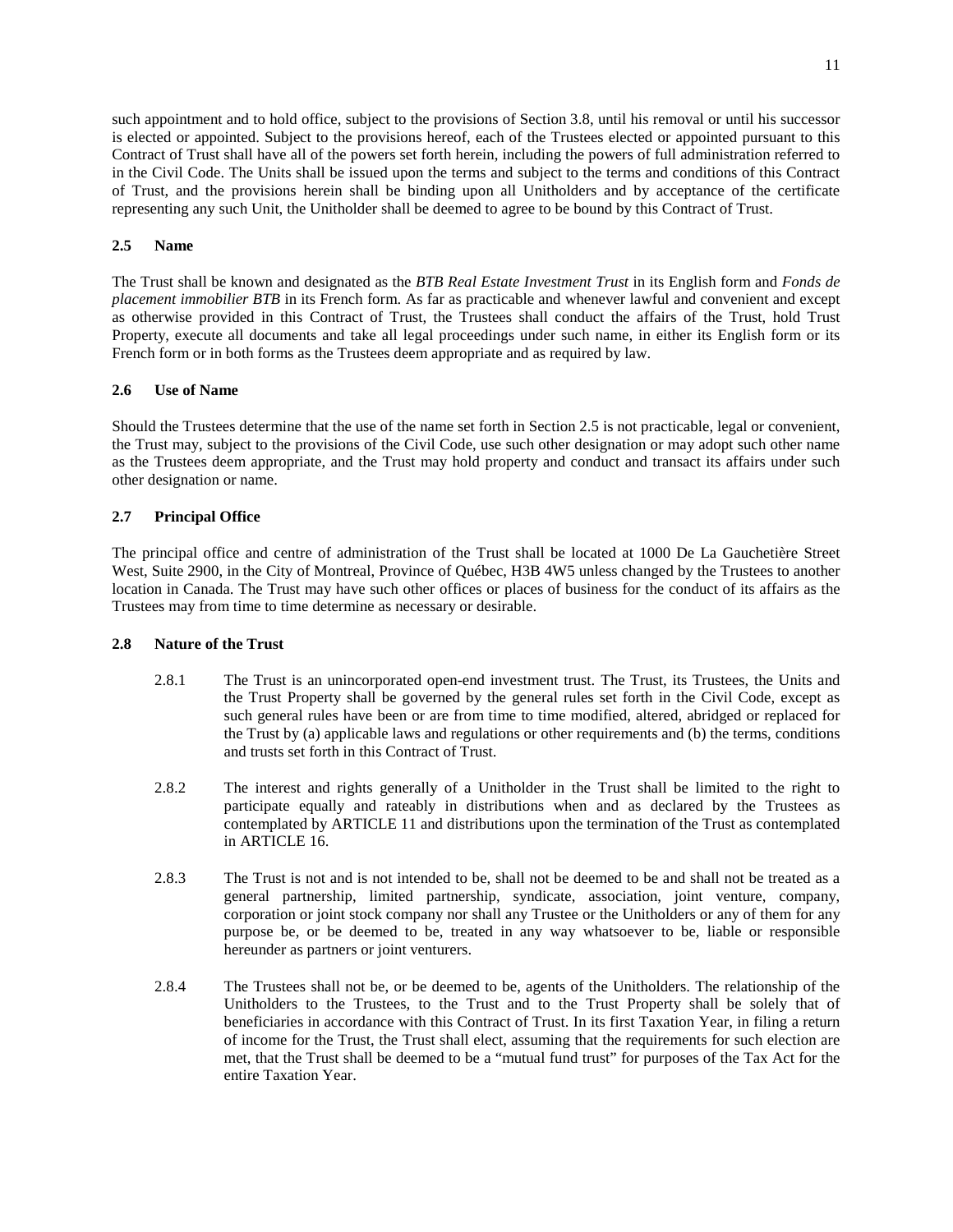#### <span id="page-16-0"></span>**2.9 Purpose of the Trust**

The purpose of the Trust is to establish and carry on activities in order to produce income for the exclusive benefit of the Unitholders and to distribute the Trust Property upon termination of those activities by the Trust in accordance with [ARTICLE 16.](#page-69-2) The undertakings and activities of the Trust will be (i) the transfer, acquisition or acceptance of the Trust Property determined by the Trustees from time to time and the administration of such Trust Property; (ii) arranging for the funding of such acquisitions to the extent necessary; (iii) the granting of security in the Trust Property for the obligations of the Trust; all in such manner and on such terms as the Trustees, acting reasonably, deem appropriate; and (iv) all such other activities as may be reasonably ancillary to the foregoing or necessary in connection with the performance by the Trustees of their obligations under any agreement to which they are or may become parties for such purposes or in connection with such activities.

Notwithstanding the foregoing or any other provision of this Contract of Trust, at no time will the Trust's activities include an activity, nor will the Trust take any action, or permit any of its Subsidiaries to take any action: that could result in (i) the Units being disqualified for investment by Deferred Income Plans (ii) the Trust and any of its Subsidiaries being liable under the Tax Act to pay a tax imposed under either paragraph 122(1)(b), subsection 197(2) or Part XII.2 of the Tax Act, or (iii) the Trust ceasing to qualify as a "mutual fund trust" or "real estate investment trust" for purposes of the Tax Act.

The Trust shall not engage directly or indirectly in any activity other than the activities permitted by this Section [2.9.](#page-16-0)

# <span id="page-16-1"></span>**2.10 Accounting Principles**

Where the character or amount of any asset or liability or item of revenue or expense is required to be determined, or any consolidation or other accounting computation is required to be made for the purpose of this Agreement, such determination or calculation shall, to the extent applicable and except as otherwise specified herein or as otherwise agreed in writing by the parties, be made in accordance with IFRS, and all financial data prepared pursuant to this Contract of Trust shall be prepared in accordance with such principles, consistently applied. In the event of a change in IFRS, the Trustees shall revise (if appropriate) the financial data prepared pursuant to this Contract of Trust to reflect IFRS as then in effect, in which case all financial data shall be made on a basis consistent with IFRS in existence as at the date of such revisions.

#### <span id="page-16-2"></span>**2.11 Control and Administration of the Trust Property**

The control and administration of the Trust Property and the right to conduct the affairs of the Trust are vested exclusively in the Trustees and the Unitholders shall have no rights therein, including any right of ownership in the Trust Property, other than the rights specifically set forth in this Contract of Trust and they shall have no right to compel any partition, division, dividend or distribution of the Trust Property or any of the other properties or assets of the Trust, except as specifically provided herein. No Unitholder shall be entitled to interfere with or give any direction to the Trustees with respect to the affairs of the Trust or in connection with the exercise of any powers or authorities conferred upon the Trustees under this Contract of Trust, except as specifically provided herein. The Units shall be movable property (personal property) and shall confer upon the holders thereof only the interest and rights specifically set forth in this Contract of Trust.

#### <span id="page-16-3"></span>**2.12 Civil Code**

To the fullest extent permitted by applicable law, the following provisions shall apply and shall be binding on the Settlor, the Trustees and on all Unitholders, namely:

- 2.12.1 in the event of any conflict, inconsistency or contradiction between the provisions of this Contract of Trust and the Civil Code, the provisions of this Contract of Trust shall prevail;
- 2.12.2 the Settlor, having established the Trust, hereby waives: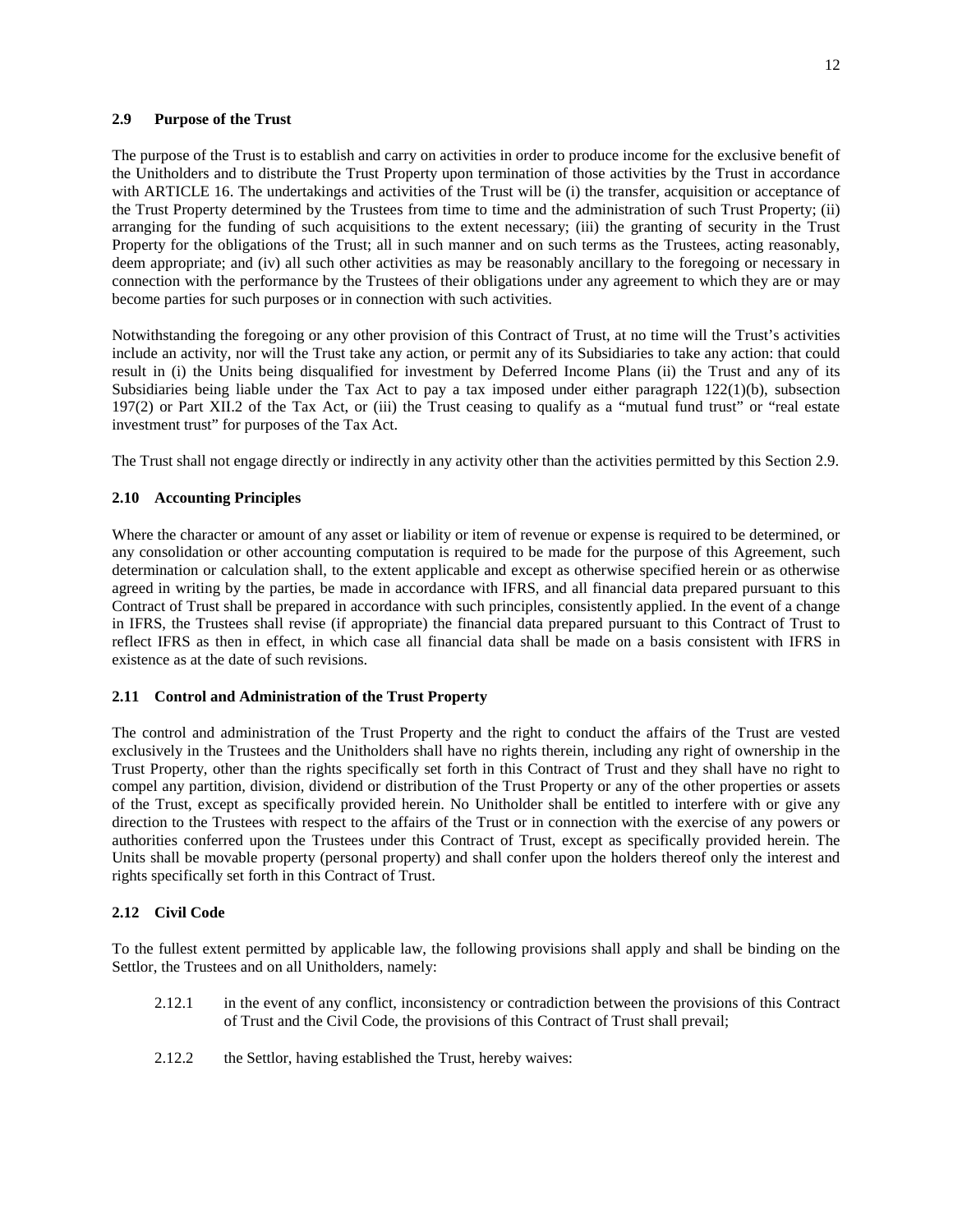- (a) any right which it may have in its capacity as Settlor (but not in its capacity as Unitholder during any period while it is a Unitholder), including with respect to the administration of the Trust pursuant to Article 1287 of the Civil Code;
- (b) any right to receive the Trust Property upon the termination of the Trust pursuant to Article 1297 of the Civil Code; and
- (c) any right which it may have in its capacity as Settlor (but not in its capacity as Unitholder during any period while it is a Unitholder), the existence of any such right not being admitted by any party hereto, to be a party to or to participate in any amendment or supplement to or restatement of this Contract of Trust;
- 2.12.3 any amendments to this Contract of Trust shall be made in accordancewith [ARTICLE 13,](#page-66-2) the whole without prejudice to the rights of any person pursuant to the Civil Code and, except as providedin [ARTICLE 13](#page-66-2), no Unitholder shall have any right to be a party to or to participate in any such amendment;
- 2.12.4 the following provisions of the Civil Code that are not of public order, to the extent in any way inconsistent or conflicting with or contradictory to the provisions of this Contract of Trust, shall not apply to this Contract of Trust or to the Trustees, the Settlor, the Unitholders or the administration of the Trust or the Trust Property, namely Articles 1266 (second paragraph), 1275, 1301, 1302, 1303, 1304, 1305, 1306 (except that the Trustee shall have full administration of the Trust Property), 1310, 1311, 1312, 1320, 1321 (first paragraph), 1324, 1325, 1326, 1327, 1328, 1329, 1330, 1334, 1337, 1338, 1339 (it being agreed that the investments of the Trust shall be made solely pursuant to this Contract of Trust), 1340, 1341, 1343, 1344, 1345, 1346, 1347, 1348, 1349, 1350, 1351, 1352, 1353, 1354, 1355 (second paragraph), 1356, 1357, 1358, 1359, 1360, 1361, 1363, 1364, 1365, 1366, 1368, 1369 and 1370;
- 2.12.5 notwithstanding Article 1324 of the Civil Code, the Trustees shall have no obligation to make an inventory or to furnish security to guarantee the performance of their obligations under this Contract of Trust or at law, except that the Trustees may be required by a Unitholder to make an inventory as contemplated by Article 1324 of the Civil Code or to render an account as contemplated by Article 1363 of the Civil Code following any sale of all or substantially all of the assets of the Trust and upon termination of the Trust;
- 2.12.6 the provisions of this Contract of Trust shall apply notwithstanding the provisions of Article 1337 of the Civil Code;
- 2.12.7 notwithstanding anything in this Contract of Trust to the contrary, the second sentence of Article 1322 of the Civil Code shall apply to and enure to the benefit of the Settlor, the Trustees and the Unitholders; and
- 2.12.8 the Settlor particularly and specifically exempts the Trustees and the Unitholders from making any return of the Trust Property or any part thereof, whether capital or income, to the general mass of the estate and succession of the Settlor.

# <span id="page-17-0"></span>**2.13 Retraction Right**

So long as the Settlor is the sole Unitholder, at any time and from time to time, the Settlor may require the Trust to purchase for cancellation any or all Units held by the Settlor for a consideration equivalent to the Initial Contribution received by the Trust for such Units.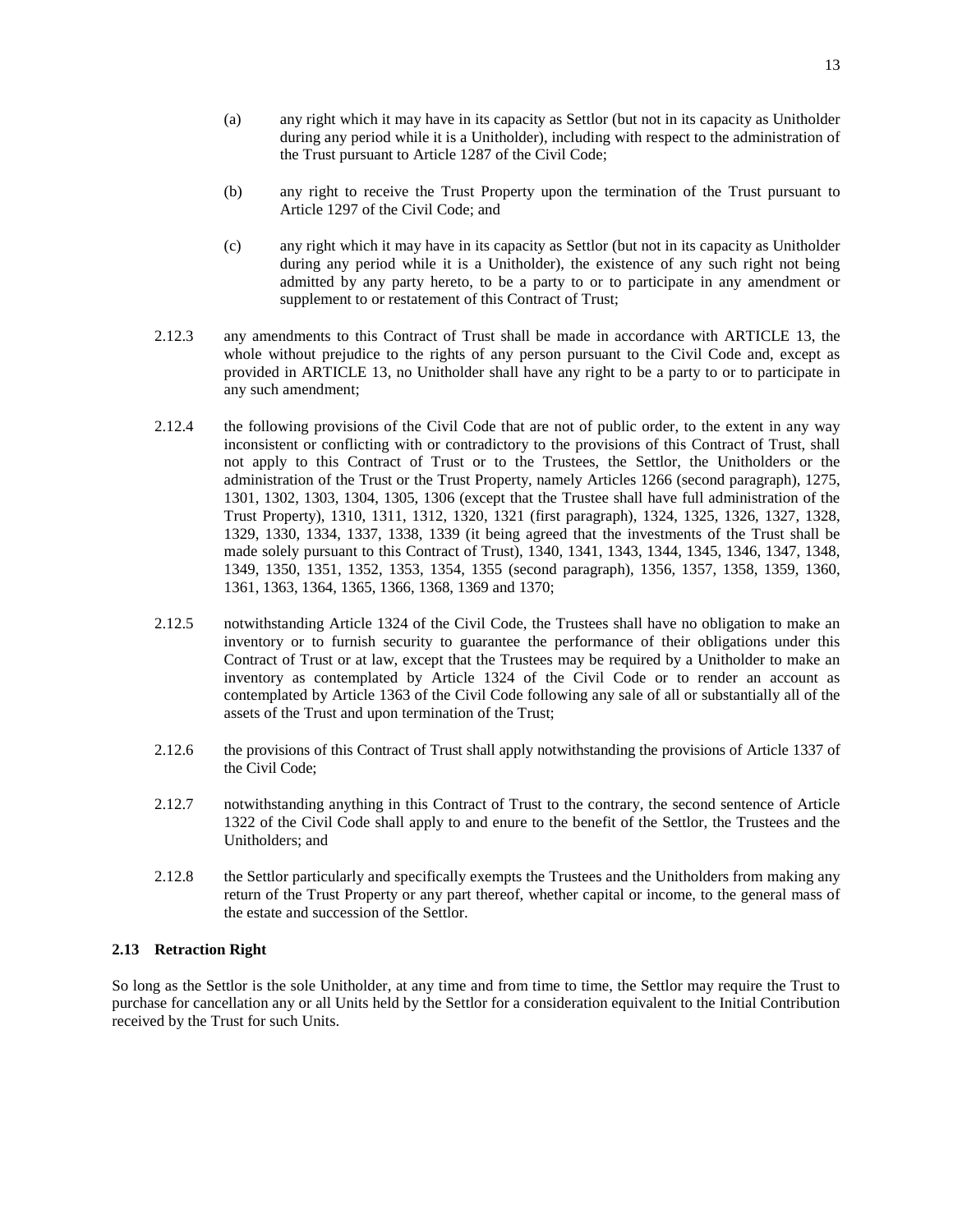#### <span id="page-18-0"></span>**ARTICLE 3 TRUSTEES AND OFFICERS**

#### <span id="page-18-1"></span>**3.1 Number of Trustees**

<span id="page-18-4"></span>There shall be a minimum of five (5) and a maximum of fifteen (15) Trustees, including the Independent Trustees. A majority of the Trustees, a majority of the Independent Trustees and a majority of any committee of Trustees must be residents. The number of Trustees may be increased or decreased within such limits from time to time, by Special Resolution of Unitholders at a meeting of Unitholders duly called and held or, if so authorized by the Unitholders, by the Trustees, provided the Trustees may not, between meetings of Unitholders, appoint an additional Trustee if after such appointment the total number of Trustees would be greater than one and one-third (1⅓) times, without any adjustment for rounding, the number of Trustees in office immediately following the last annual meeting of Unitholders. In the event of any such increase, the Unitholders or the Trustees, if so authorized by the Unitholders, shall forthwith elect or appoint, as the case may be, any such additional Trustee.

#### <span id="page-18-2"></span>**3.2 Appointment of Trustees, Acceptance and Term of Office**

- 3.2.1 Except as otherwise provided herein, Trustees shall be appointed (including the reappointment of incumbent Trustees) at each annual meeting of Unitholders, and may be appointed at a special meeting of Unitholders, in each case to hold office, subject to the provisions of Section [3.6](#page-21-0), for a term that will expire at the close of the first annual meeting of the Unitholders, following the establishment of this Trust and, thereafter at each annual meeting of Unitholders, unless a Trustee otherwise resigns, is removed or disqualified as provided hereunder. All Trustees will be eligible for reappointment. Any such appointment shall be made either by a resolution approved by a majority of the votes cast at a meeting of Unitholders or shall be made by resolution in writing in the manner set out in Section [9.1.](#page-59-2) An Independent Trustee may be removed as Trustee in accordance with the provisions of Section [3.6.](#page-21-0)
- 3.2.2 Trustees appointed by the Trustees between meetings of Unitholders in accordance with the provisions of subsection [0](#page-18-4) shall be appointed for a term expiring at the conclusion of the next annual meeting of the Unitholders and will be eligible for appointment or reappointment, as the case may be.
- <span id="page-18-3"></span>3.2.3 Upon their appointment or election, each Trustee (other than the Initial Trustees) shall sign one or more written instruments substantially in the form set out in Section [3.5](#page-20-0) (each of such written instruments being herein called a "**Trustee's Acceptance**") whereby each Trustee so appointed or elected accepts such appointment or election. Upon receipt by the Trust of a Trustee's Acceptance signed by a Trustee so appointed or elected, such Trustee shall be a Trustee of the Trust pursuant to this Contract of Trust and shall be deemed to be a party to this Contract of Trust as fully and effectually as if such Trustee had executed this Contract of Trust. Receipt by the Trust of any Trustee's Acceptance shall be conclusively deemed to have occurred upon a written acknowledgement of receipt being signed by any officer of the Trust.
- 3.2.4 Notwithstanding the foregoing:
	- (a) if no Trustees are appointed at the annual meeting of Unitholders held immediately before the term of office of the existing Trustees expires, such existing Trustees shall continue to hold the office of Trustees under this Contract of Trust until successors have been appointed or they cease to hold office; and
	- (b) if a meeting of Unitholders fails to elect the minimum number of Trustees required by this Contract of Trust by reason of the disqualification of any nominee, the Trustees elected at the meeting may exercise all of the powers of the Trustees if the number of Trustees so elected constitutes a quorum.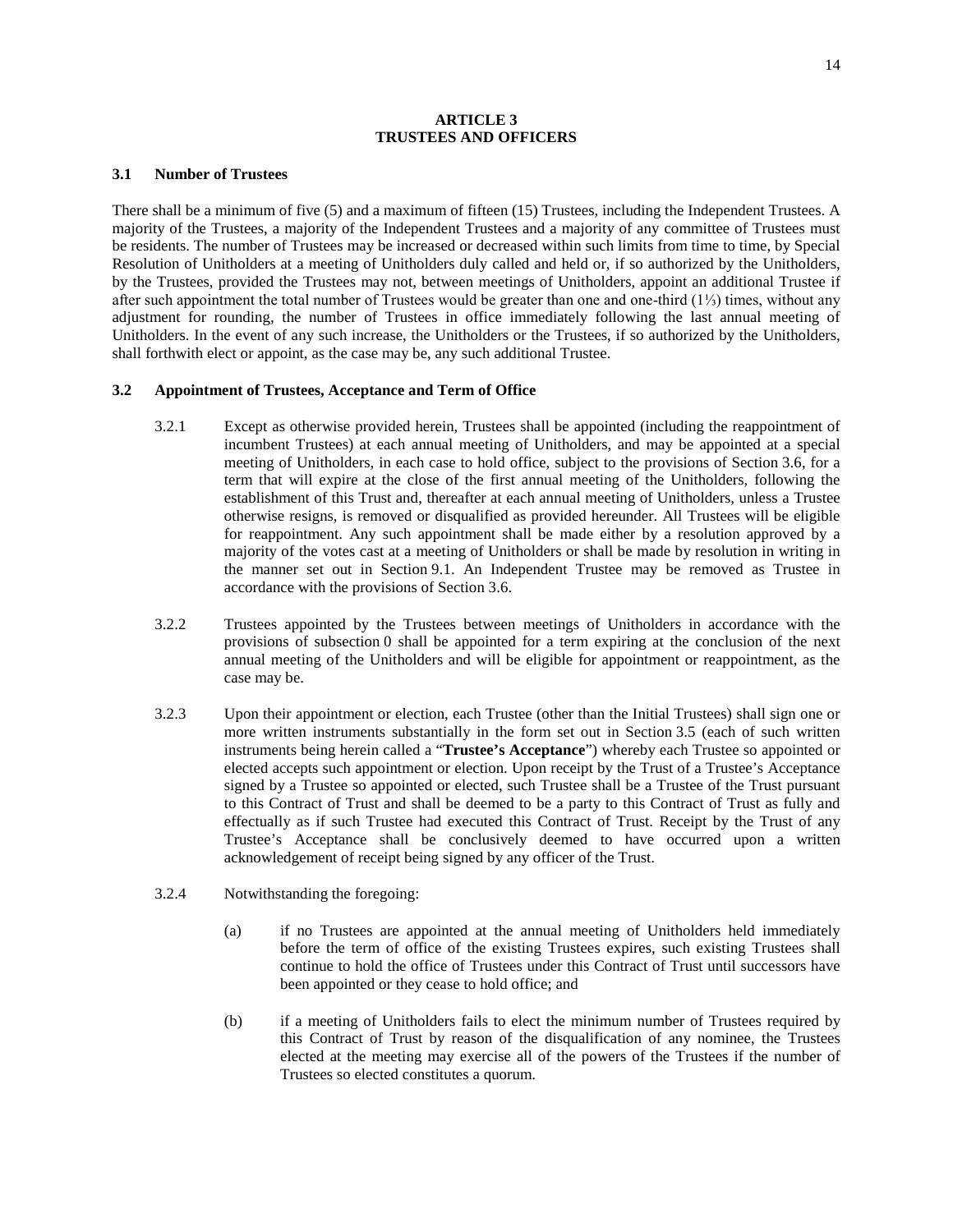# <span id="page-19-0"></span>**3.3 Qualifications of Trustees; Independent Trustees**

- 3.3.1 A Trustee shall be an individual or a legal person authorized under the laws of the Province of Québec to act as a trustee as contemplated in Article 1274 of the Civil Code. The following persons are disqualified from being a Trustee of the Trust:
	- (a) any individual who is less than eighteen (18) years of age;
	- (b) any individual who does not have the full exercise of his civil rights;
	- (c) any individual who is of unsound mind and has been so found by a Court in Canada or elsewhere;
	- (d) any individual who has been placed under protective supervision; and
	- (e) any person who is declared bankrupt or insolvent or enters into liquidation, whether compulsory or voluntarily, to wind up its affairs.
- 3.3.2 There shall be a majority of Independent Trustees provided, however, that if at any time Independent Trustees do not constitute a majority of the Trustees because of the death, resignation, bankruptcy, adjudicated incompetence, removal or change in circumstances of any Trustee who was an Independent Trustee, this requirement shall not be applicable for a period of 60 days thereafter, during which the remaining Trustees shall appoint a sufficient number of Independent Trustees to comply with this requirement
- 3.3.3 A majority of the Trustees, a majority of the Independent Trustees and a majority of any committee of the Trustees must be residents. If at any time a majority of the Trustees, a majority of the Independent Trustees, or a majority of any committee of Trustees are for any reason not residents or there are no Trustees who are residents, the Trustee or Trustees who are non-residents shall, immediately before that time, be deemed to have resigned and shall cease to be Trustees with effect from the time of such deemed resignation. If at any time the number of Trustees is less than the number required under this Contract of Trust and the remaining Trustee or Trustees fail or are unable to act in accordance with the Contract of Trust to appoint one or more additional Trustees or if, upon the resignation or deemed resignation of one or more Trustees there would be no Trustees, then the Initial Unitholder shall appoint one or more Trustees so that following such appointment a majority of the Trustees, a majority of the Independent Trustees and a majority of any committee of Trustees are residents and, failing such appointment, any remaining Trustee or Unitholder or officer of the Trust or the Auditors, as the case may be, may apply to the Court for an order appointing one or more Trustees so that following such appointment a majority of the Trustees, a majority of the Independent Trustees and a majority of any committee of Trustees are residents, to act until the next annual meeting of Unitholders or on such other terms as the Court may order. Any Trustee who is a resident who proposes to become a non-resident shall notify the other Trustees thereof as soon as reasonably practicable and shall resign as a Trustee effective upon the day of such notification and shall be replaced with a Trustee who is a resident.
- 3.3.4 Notwithstanding any other provisions of this Contract of Trust, and to the fullest extent permitted by applicable law, all the acts of the Trustees otherwise in accordance with this Contract of Trust shall be valid notwithstanding any temporary failure to comply with the provisions of this Section [3.3.](#page-19-0) Trustees are not required to hold Units.

#### <span id="page-19-1"></span>**3.4 Representations and Warranties of the Trustees**

3.4.1 By its acceptance to be a Trustee, each corporate Trustee, as the case may be, hereby represents and warrants to the Settlor and the Unitholders that: (a) it is incorporated under the laws of Canada or a province thereof; (b) it is authorized under the laws of the Province of Québec to act as a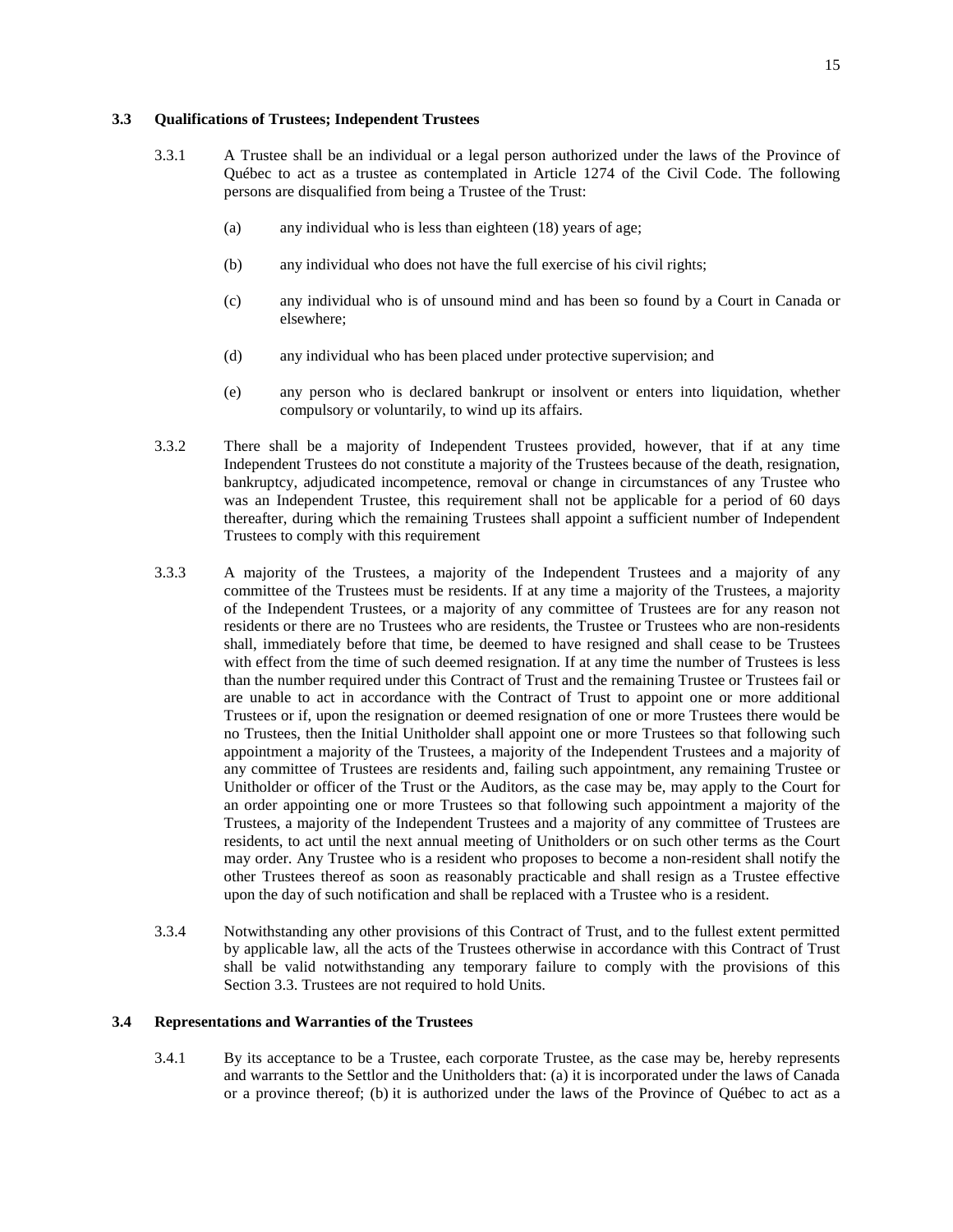trustee as contemplated in Article 1274 of the Civil Code; and (c) it is at least 51% owned by residents.

3.4.2 By his acceptance to be a Trustee, each individual represents and warrants to the Settlor and the Unitholders that he satisfies all qualifications hereunder and under the laws of the Province of Québec to act as a trustee as contemplated in the Civil Code.

# <span id="page-20-0"></span>**3.5 Election of Trustees**

3.5.1 Subject to the provisions of Sections [3.1,](#page-18-1) [3.3](#page-19-0)and [3.7](#page-21-1), the election of the Trustees shall be by the vote of Unitholders. The appointment or election of any Trustee (other than a person who is serving as a Trustee immediately prior to such appointment or election and other than the Initial Trustees whose consent to act is given by their signature hereto) shall not become effective unless and until such person has either before or after such appointment or election, executed and delivered to the Trust a Trustee's Acceptance substantially as follows:

> "To: BTB Real Estate Investment Trust/ Fonds de placement immobilier BTB (the "Trust") And to: The Trustees thereof

The undersigned hereby accepts to act as a Trustee of the Trust and hereby agrees, upon the later of the date of this acceptance and the date of the undersigned's appointment or election as a Trustee of the Trust, to thereby become a party, as a Trustee, to the Contract of Trust made as of July 12, 2006, as amended, supplemented or restated from time to time, constituting the Trust. The undersigned also certifies that he or she is [is not] a resident of Canada within the meaning of the *Income Tax Act (Canada)*.

And if the Trustee is to be an Independent Trustee by adding the following paragraph:

The undersigned hereby represents to and covenants with the Trust and the other Trustees thereof that he or she is, and will remain while he or she is a Trustee, an Independent Trustee, as defined in the Contract of Trust, and that should his or her status as an Independent Trustee change at any time while he or she is a Trustee, he or she will forthwith so notify the Trust in writing and thereafter will, if requested by the remaining Independent Trustees, forthwith resign as a Trustee.

Dated: \_\_\_\_\_\_\_\_\_\_\_\_\_\_\_\_\_\_\_\_\_\_\_\_\_\_\_\_, \_\_\_\_\_\_.

\_\_\_\_\_\_\_\_\_\_\_\_\_\_\_\_\_\_\_\_\_\_\_\_\_\_\_\_\_\_\_\_\_\_\_\_\_\_\_\_\_\_

\_\_\_\_\_\_\_\_\_\_\_\_\_\_\_\_\_\_\_\_\_\_\_\_\_\_\_\_\_\_\_\_\_\_\_\_\_\_\_\_\_\_

[Signature]

[Print Name]"

3.5.2 Upon the later of a person being appointed or elected a Trustee hereunder and executing and delivering to the Trust a Trustee's Acceptance substantially as set forth above, such person shall become a Trustee hereunder and shall be deemed to be a party (as a Trustee) to this Contract of Trust, as amended or restated from time to time.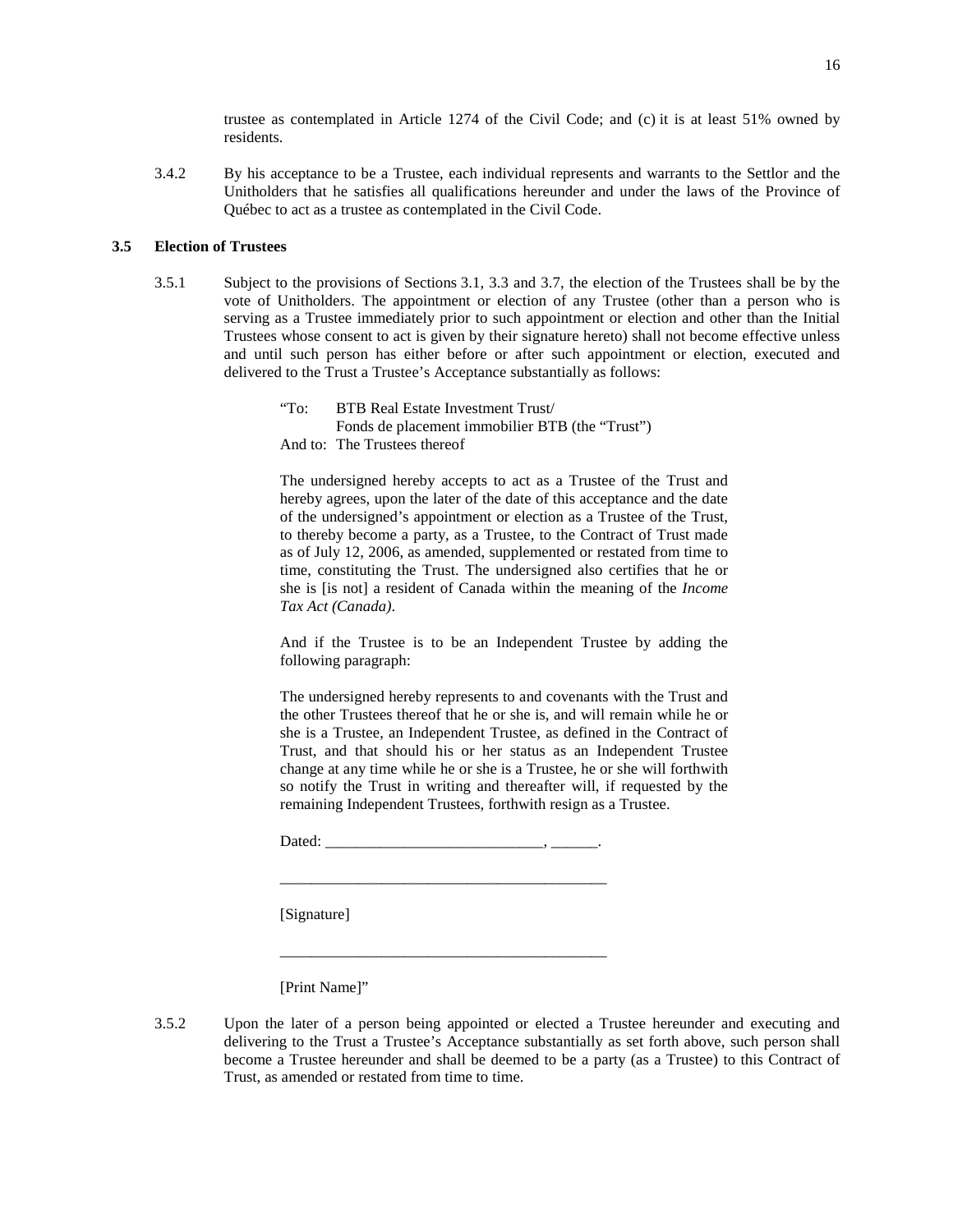<span id="page-21-0"></span>3.5.3 An act of a Trustee is valid notwithstanding an irregularity in the appointment or election of the Trustee or a defect in the qualifications of the Trustee.

# **3.6 Resignation, Removal, Incapacity and Death of Trustees**

- 3.6.1 A Trustee may resign at any time by an instrument in writing signed by him and delivered or mailed to the Secretary. Such resignation shall, in the case of a Trustee who is an individual, take effect on the date such notice is so given or at any later time specified in the notice, provided that if, upon the resignation becoming effective, the number of remaining Trustees would be less than the number necessary to constitute a quorum for a meeting of Trustees, the resignation of a Trustee who is an individual is not effective until the resigning Trustee's successor is duly appointed as and accepts to be a Trustee. In the case of a corporate Trustee, such resignation shall take effect on the earlier of 90 days after the date such notice is so given and the date a successor Trustee is appointed or elected.
- 3.6.2 Each Trustee hereby undertakes to give 30 days' prior written notice to the Secretary of the occurrence of any event which would result in the breach of any representation or warranty of such Trustee under Section [3.4](#page-19-1) or to give forthwith such notice if he no longer qualifies as Trustee under Section [3.3](#page-19-0) or as Independent Trustee, in order that such Trustee may be removed and a replacement Trustee may be appointed in accordance with the provisions hereof.
- 3.6.3 A Trustee may be removed at any time with or without cause by the affirmative vote of a majority of the votes cast at a meeting of Unitholders called for that purpose or with cause by resolution passed by an affirmative vote of not less than two-thirds  $(\frac{2}{3})$  of the remaining Independent Trustees. Any such removal of a Trustee shall take effect immediately following the aforesaid vote or resolution and any Trustee so removed shall be so notified by the Secretary or any other officer of the Trust forthwith following such removal.
- <span id="page-21-2"></span>3.6.4 Upon the resignation or removal of any Trustee, or such Trustee otherwise ceasing to be a Trustee (the "**Retiring Trustee**"), such Retiring Trustee shall (a) cease to have rights, privileges, powers and authority of a Trustee hereunder; (b) execute and deliver such documents as the remaining Trustees shall reasonably require for the conveyance of any Trust Property held in such Retiring Trustee's name; (c) account to the remaining Trustees as they may require for all Trust Property which he holds as Trustee; and (d) resign from all representative or other positions held by such Retiring Trustee on behalf on the Trust, including, as a director or officer (or any similar position) of any corporation or other person in which the Trust owns any securities (directly or indirectly), upon which resignation such Retiring Trustee shall be discharged from any future obligations as Trustee; provided however that, notwithstanding any other provision of this Contract of Trust, each such Retiring Trustee shall always continue to have the protections afforded to Trustees in [ARTICLE 17.](#page-70-3)
- 3.6.5 Upon the incapacity or death of any Trustee, his legal representative shall execute and deliver on such Trustee's behalf such documents as the remaining Trustees may require as provided in this Section [3.6.](#page-21-0) In the event that a Trustee or his legal representatives, as applicable, are unable or unwilling to execute and deliver such required documents, each of the remaining Trustees is hereby appointed as the attorney of such Trustee for the purpose of executing and delivering such required documents.

# <span id="page-21-1"></span>**3.7 Vacancies**

3.7.1 The term of office of a Trustee shall terminate and a vacancy shall occur in the event of the death, resignation, bankruptcy, adjudicated incapacity or other incapacity to exercise the duties of the office or upon the removal of a Trustee. No vacancy shall operate to annul this Contract of Trust or affect the continuity of the Trust. Until vacancies are filled, the remaining Trustee or Trustees (even if less than a quorum) may exercise the powers of the Trustees hereunder. In case of a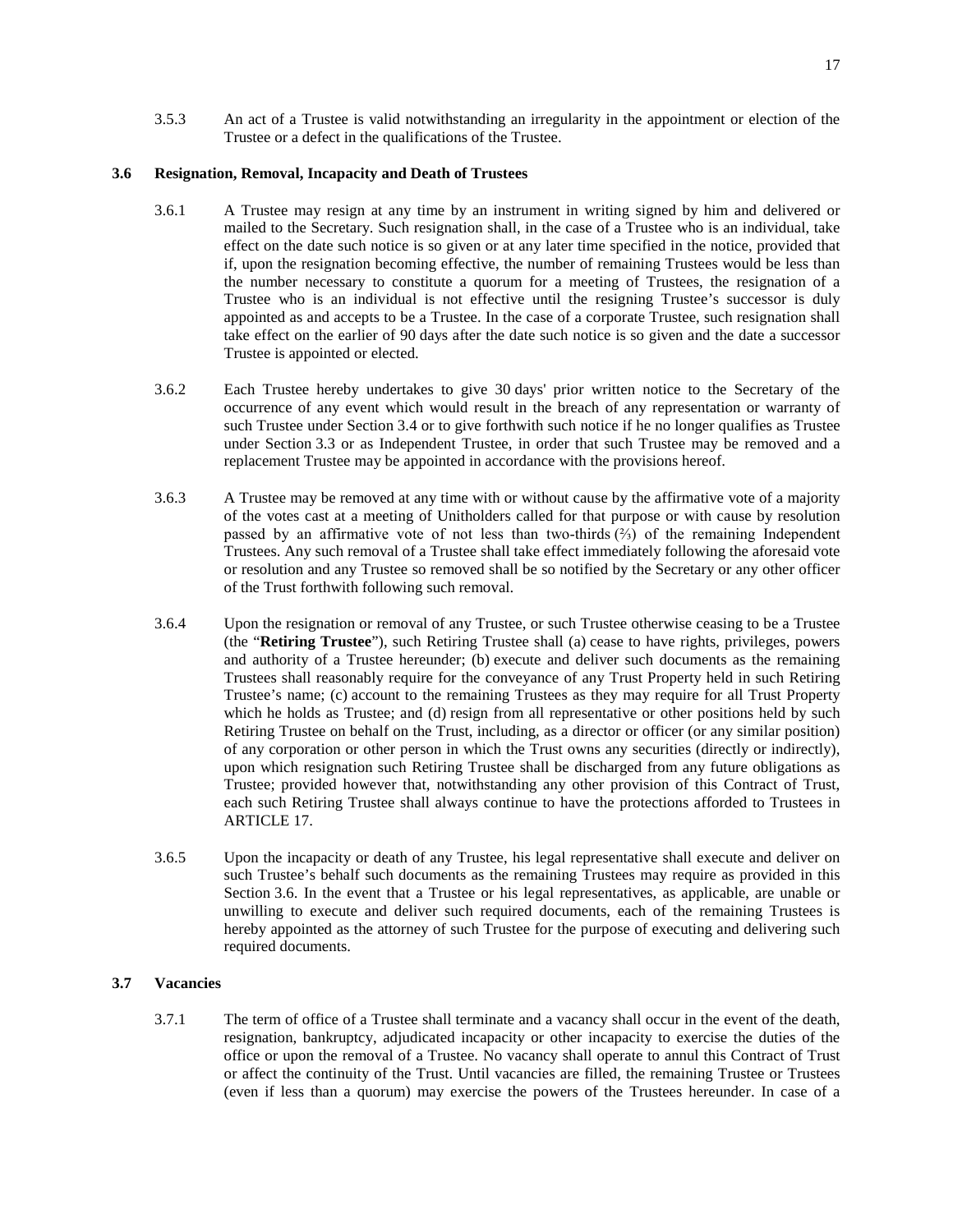vacancy, the Unitholders, so long as they constitute a quorum or a majority of the Trustees continuing in office may fill such vacancy. Any Trustee so elected by the Unitholders or appointed by the Trustees shall hold office for the remaining term of the Trustee he is succeeding.

3.7.2 A quorum of Trustees may fill a vacancy among the Trustees, except a vacancy resulting from an increase in the number of Trustees other than in accordance with this Section [3.7](#page-21-1) or from a failure of the Unitholders to elect the minimum number of Trustees fixed by or pursuant to this Contract of Trust. If there is not a quorum of Trustees or if the vacancy has arisen from an increase in the number of Trustees other than in accordance with this Section [3.7](#page-21-1) or from a failure by the Unitholders to elect the minimum number of Trustees required by or pursuant to this Contract of Trust, the Trustees then in office shall forthwith call a special meeting of Unitholders to fill the vacancy and, if they fail to call a meeting or if there are no Trustees then in office, the meeting may be called by any Unitholder. A Trustee appointed to fill a vacancy holds office, subject to the provisions of Sections [3.6](#page-21-0)and [3.8](#page-22-0), until the close of the next annual meeting of the Unitholders unless such Trustee is elected at the next annual meeting of Unitholders.

#### <span id="page-22-0"></span>**3.8 Successor and Additional Trustees**

The rights of the Trustees to control and exclusively administer the Trust and to have the titles to the Trust Property drawn up in their names and all other rights of the Trustees at law shall vest automatically in all persons who may hereafter become Trustees upon their due election or appointment and qualification without any further act and they shall thereupon have all the rights, privileges, powers, obligations and immunities of Trustees hereunder. Such rights shall vest in the Trustees whether or not conveyance or transfer documents have been executed and delivered pursuant to Section [3.6](#page-21-0) or otherwise.

#### <span id="page-22-1"></span>**3.9 Compensation and Other Remuneration**

Trustees who are Independent Trustees and who are not employed by and do not receive salary from the Trust or the wholly-owned Subsidiary of the Trust or their respective affiliates or associates shall be entitled to receive for their services as Trustees such reasonable compensation as the Trustees may determine from time to time, as well as reimbursement of their out-of-pocket expenses incurred in acting as a Trustee. Such Independent Trustees, either directly or indirectly, shall also be entitled to receive remuneration for services rendered to the Trust in any other capacity. Such services may include services as an officer of the Trust, legal, accounting or other professional services or services as a broker, transfer agent, agent or underwriter, whether performed by a Trustee or any person affiliated with a Trustee. Trustees who are employed by and receive salary from the Trust or the wholly-owned Subsidiary of the Trust or their respective affiliates or associates shall not be entitled to receive any remuneration for their services as Trustees but shall be entitled to reimbursement from the Trust of their out-of-pocket expenses incurred in acting as a Trustee. The Trustees shall be eligible to participate in any incentive plan for employees, Trustees or officers adopted by the Trust.

## <span id="page-22-2"></span>**3.10 Officers of the Trust**

The Trust may have a Chairman, a Lead Trustee, a President, a Chief Executive Officer, a Chief Financial Officer and a Secretary and such other officers as the Trustees may appoint from time to time. One person may hold two or more offices. Any officer of the Trust may, but need not, be a Trustee. The Chairman, if not a Trustee, shall be entitled to receive notice of and attend all meetings of the Trustees but, unless he is a Trustee, he shall not be entitled to vote at any such meeting. In the case of equality of votes, the Chairman or a Lead Trustee shall not be entitled to a casting vote**.** Officers of the Trust shall be appointed and discharged and their remuneration determined by the Trustees.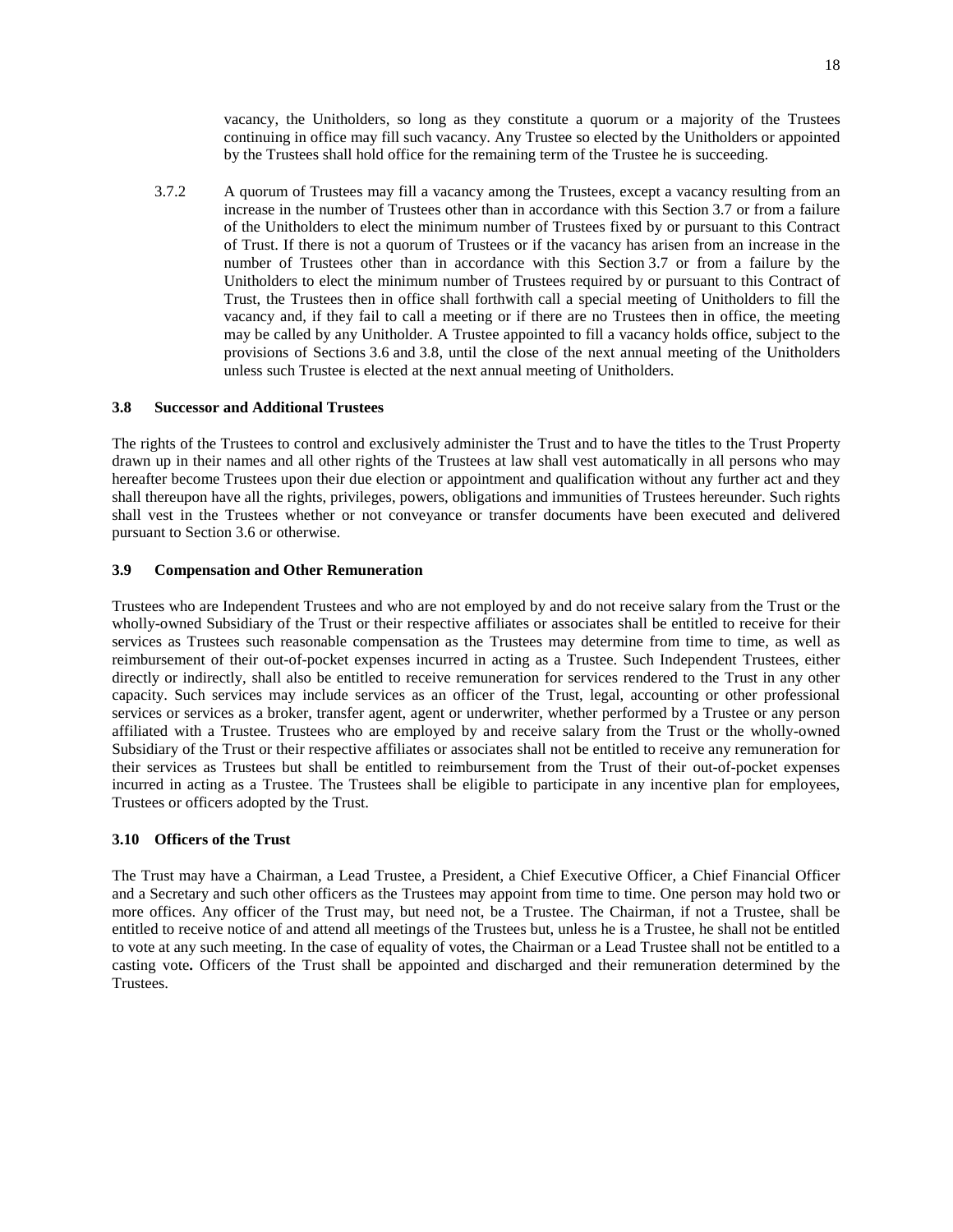#### <span id="page-23-0"></span>**ARTICLE 4 TRUSTEES' POWERS AND DUTIES**

#### <span id="page-23-1"></span>**4.1 General Powers**

Subject only to the specific limitations contained in this Contract of Trust, including Sections [6.1](#page-34-1)and [6.2,](#page-36-0) the Trustees shall have, without further or other authorization and free from any control or direction on the part of the Unitholders, full, absolute and exclusive power, control and authority over the Trust Property and over the affairs of the Trust to the same extent as if the Trustees were the sole owners of such properties in their own right, to do all such acts and things as in their sole judgment and discretion are necessary or incidental to, or desirable for, the carrying out of any of the purposes of the Trust or the conducting of the affairs of the Trust. In construing the provisions of this Contract of Trust, these shall be considered presumptions in favour of the granted powers and authority to the Trustees. The enumeration of any specific power or authority herein shall not be construed as limiting the general powers or authority or any other specified power or authority conferred herein on the Trustees. Except as specifically required by laws which are of public order, the Trustees shall, in carrying out investment activities, not be in any way restricted by the provisions of the laws of any jurisdiction limiting or purporting to limit investments which may be made by trustees.

#### <span id="page-23-2"></span>**4.2 Independent Trustee Matters**

Notwithstanding anything herein to the contrary, the following matters (the "**Independent Trustee Matters**") shall require the prior approval of a majority of the Independent Trustees holding office as such at the time (given by vote at a meeting of Trustees) or by a written resolution signed by all of the Independent Trustees, in order to become effective:

- 4.2.1 an acquisition of a property or an investment in a property, whether by co-investment or otherwise, from or with: (a) a Trustee who is not an Independent Trustee; (b) an officer of the Trust; (c) the Manager; or (d) any of their respective related parties, affiliates or associates in which they have any direct or indirect interest;
- 4.2.2 the entering into, waiver of or exercise of any rights or remedies under any agreement entered into by the Trust with: (a) a Trustee who is not an Independent Trustee; (b) an officer of the Trust; (c) the Manager; or (d) any of their respective related parties, affiliates or associates;
- 4.2.3 the refinancing or renewal of any indebtedness owing to: (a) any Trustee who is not an Independent Trustee; (b) an officer of the Trust; (c) the Manager; or (d) any of their respective related parties, affiliates or associates;
- 4.2.4 the making, directly or indirectly, of any co-investment with: (a) a Trustee who is not an Independent Trustee; (b) an officer of the Trust; (c) the Manager; or (d) any of their respective related parties, affiliates or associates;
- 4.2.5 the establishment or amendment of any Trust Unit Option Plan for the Trustees, officers or employees of the Trust or any Subsidiary of the Trust;
- 4.2.6 the grant of options or issuing of Trust Units under any Trust Unit Option Plan or other purchase plan provided to any Trustee, any officer of the Trust or any of their respective related parties, affiliates or associates;
- 4.2.7 decisions relating to compensation of Trustees;
- 4.2.8 decisions relating to any claim by or against: (a) a Trustee who is not an Independent Trustee; (b) an officer of the Trust; (c) the Manager; or (d) any of their respective related parties, affiliates or associates (including any other Related Party);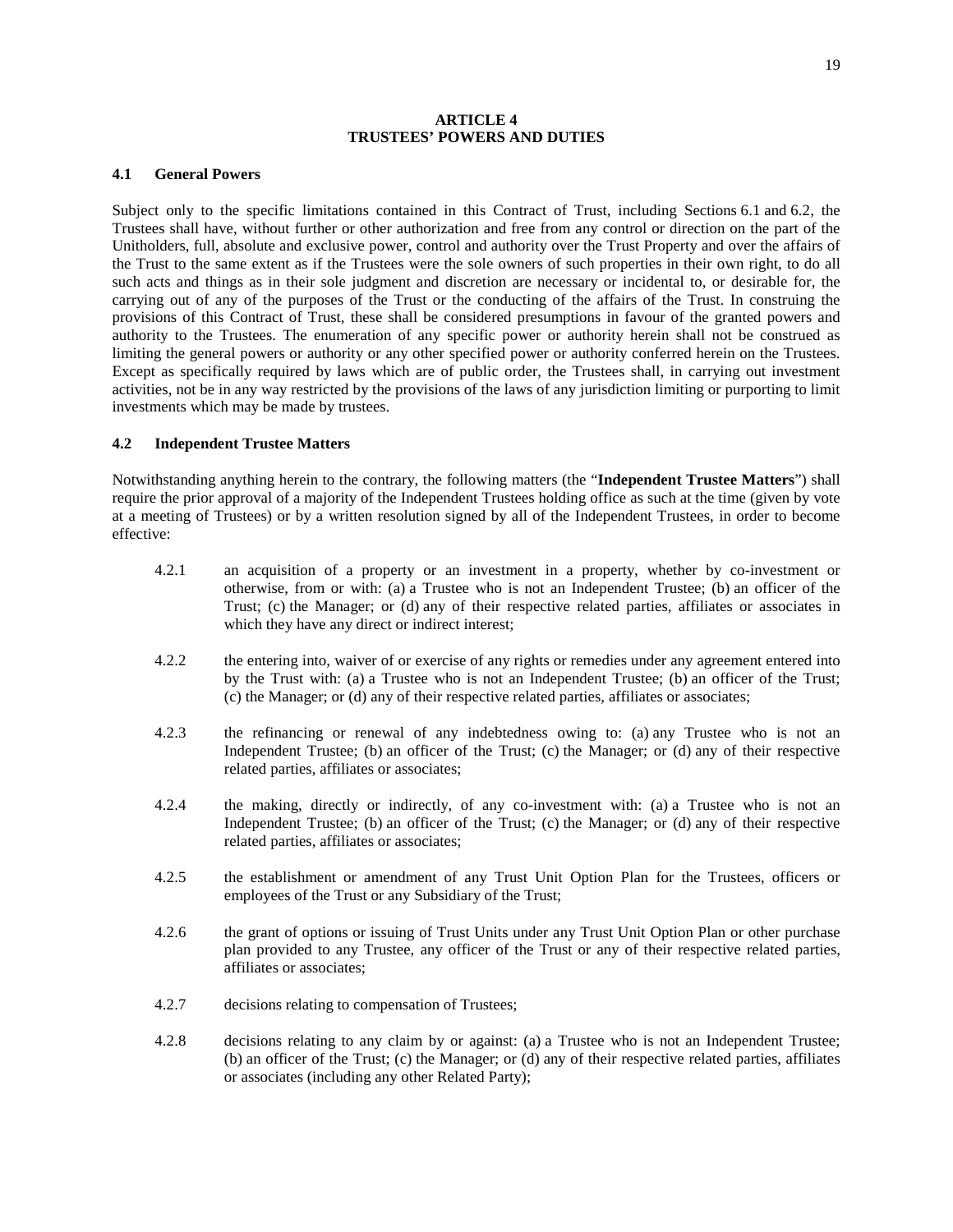- 4.2.9 to appoint, where permitted hereunder, an Independent Trustee to fill a vacancy among the Independent Trustees;
- 4.2.10 to recommend to the Unitholders that the number of Trustees be increased or decreased and, if applicable, to propose candidates for election by the Unitholders as Independent Trustees to fill any office as an Independent Trustee;
- 4.2.11 to increase the compensation of the Trust's management and officers; and
- <span id="page-24-0"></span>4.2.12 to the extent that any of the foregoing involves a Subsidiary of the Trust, any decision of the Trust relating thereto in its capacity as a Unitholder thereof.

#### **4.3 Specific Powers and Authorities**

Subject to the express limitations contained in this Contract of Trust, including Sections [2.9,](#page-16-0) [6.1](#page-34-1)and [6.2,](#page-36-0) and in addition to any powers and authorities conferred by this Contract of Trust or which the Trustees may have by virtue of any present or future statute or rule or law, the Trustees, without any action or consent by the Unitholders, shall have and may exercise at any time and from time to time the following powers and authorities which may or may not be exercised by them in their sole judgment and discretion and in such manner and upon such terms and conditions as they may from time to time deem proper:

- 4.3.1 to retain, invest and reinvest the capital or other funds of the Trust in immovable or movable property of any kind, all without regard as to whether or not any such properties are authorized by law for the investment of trust funds and to possess and exercise all the rights, powers and privileges pertaining to the ownership of the property of the Trust and to increase the capital of the Trust at any time by the issuance of additional Units for such consideration as they deem appropriate;
- 4.3.2 for such consideration as they deem proper, to invest in, purchase or otherwise acquire for cash or other property or through the issuance of Units or through the issuance of notes, debentures, bonds or other obligations or securities (including convertible securities and exchangeable securities) of the Trust and hold for investment the entire or any participating interest in any hypothecs or mortgages. In connection with any such investment, purchase or acquisition, the Trustees shall have the power to acquire a share of rents, lease payments or other gross income from or a share of the profits from or a share in the equity or ownership of immovable property;
- 4.3.3 to sell, rent, lease, hire, exchange, release, partition, assign, mortgage, pledge, hypothecate, grant security interests in, encumber, negotiate, convey, transfer or otherwise dispose of any or all of the Trust Property by deeds, trust deeds, assignments, bills of sale, transfers, leases, hypothecs or mortgages, financing statements, security agreements and other instruments for any of such purposes executed and delivered for and on behalf of the Trust or Trustees by one or more of the Trustees or by a duly authorized officer, employee, agent or any nominee of the Trust;
- 4.3.4 to enter into leases, contracts, obligations and other agreements for a term extending beyond the term of office of the Trustees and beyond the possible termination of the Trust or for a lesser term;
- 4.3.5 without limit as to amount, or as to any type of debt securities, to borrow money from or incur indebtedness to any person; to guarantee, indemnify or act as surety with respect to payment or performance of obligations of third parties; to enter into other obligations on behalf of the Trust; and to assign, convey, transfer, hypothecate, mortgage, subordinate, pledge, grant security interests in, or encumber, the Trust Property to secure any of the foregoing;
- 4.3.6 to lend money or other Trust Property, whether secured or unsecured;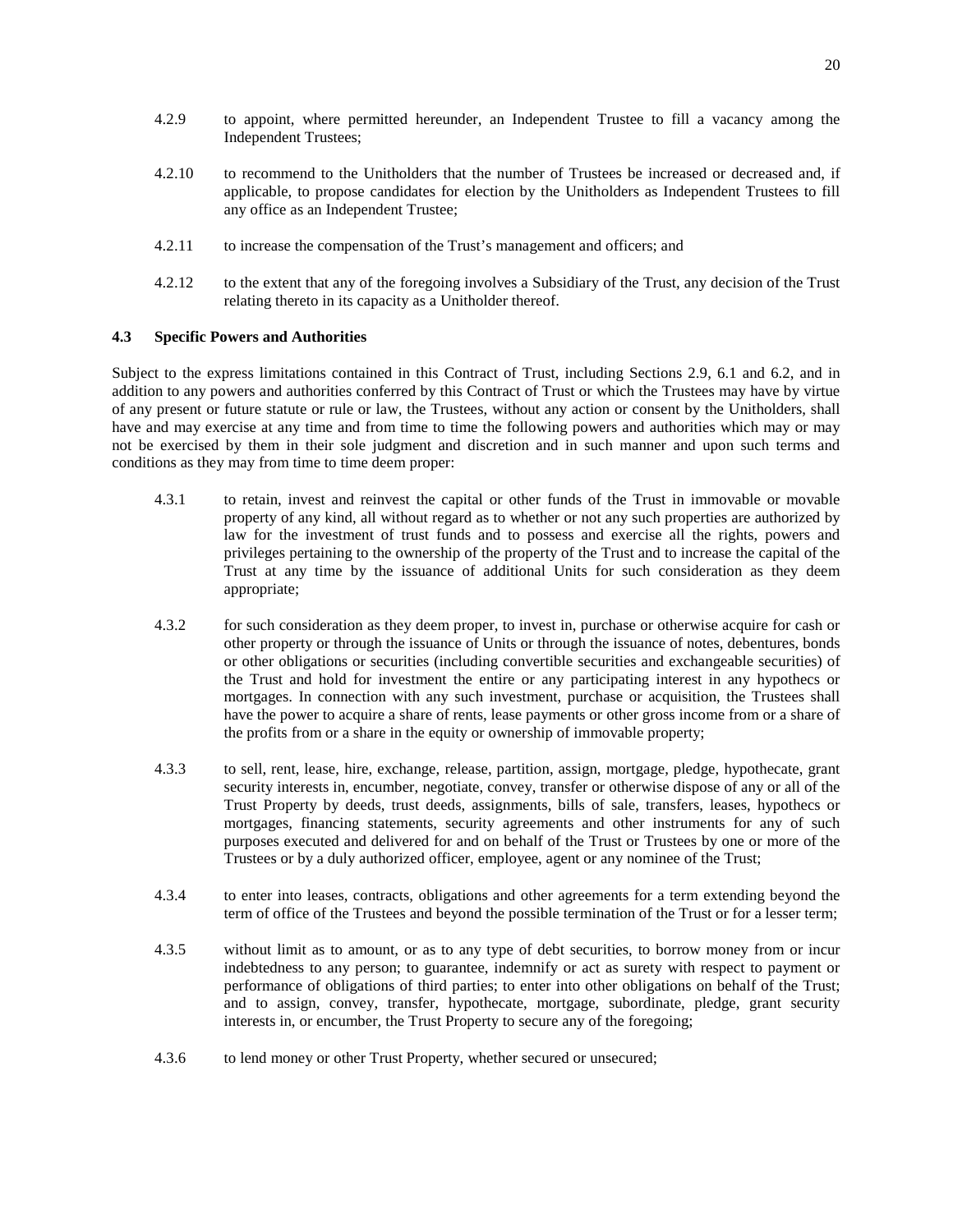- 4.3.7 without limiting the amount, to issue any type of debt securities or convertible debt securities and to borrow money or incur any other form of indebtedness in order to carry out the purposes of the Trust or for other expenses incurred in connection with the Trust and for such purposes may draw, make, execute and issue promissory notes and other negotiable and non-negotiable instruments or securities and evidences of indebtedness, secure the payment of sums so borrowed or indebtedness incurred and hypothecate, mortgage, pledge, assign or grant a security interest in any money owing to the Trust or its property or engage in any other means of financing the Trust;
- 4.3.8 to incur and pay out of the Trust Property any charges or expenses and disburse any funds of the Trust, which charges, expenses or disbursements are, in the opinion of the Trustees, necessary or incidental to or desirable for the carrying out of any of the purposes of the Trust or conducting the affairs of the Trust including, taxes or other governmental levies, charges and assessments of whatever kind or nature, imposed upon or against the Trustees in connection with the Trust or the Trust Property or upon or against such property or any part thereof and for any of the purposes herein;
- 4.3.9 to deposit funds of the Trust in banks, trust companies and other depositories, whether or not such deposits will earn interest, the same to be subject to withdrawal on such terms and in such manner and by such person or persons (including any one or more Trustees, officers, agents or representatives) as the Trustees may determine;
- 4.3.10 to possess and exercise all the rights, powers and privileges pertaining to the ownership of all or any hypothecs or mortgages or securities, issued or created by, or interest in, any person, forming part of the Trust Property, to the same extent that an individual might, without limiting the generality of the foregoing, vote or give any consent, request or notice, or waive any notice, either in person or by proxy or power of attorney, with or without power of substitution, to one or more persons, which proxies and powers of attorney may be for meetings or action generally or for any particular meeting or action and may include the exercise of discretionary power;
- 4.3.11 to exercise any conversion privilege, subscription right, warrant or other right or option available in connection with the Trust Property and to make payments incidental thereto; to consent, or otherwise participate in or dissent from, the reorganization, consolidation, amalgamation, merger or readjustment of the finances of any person (other than the Trust), any of the securities of which may at any time be held by the Trust or to the sale, hypothec, mortgage or lease of the property of any such person; and to do any act with reference thereto, including the delegation of discretionary powers, the exercise of options, the making of agreements or subscriptions and the payment of expenses, assessments or subscriptions which it may consider necessary or advisable in connection therewith;
- 4.3.12 subject to the provisions of Section [3.10](#page-22-2), to elect, appoint, engage or employ officers for the Trust (including the Chairman of Trustees, Chief Executive Officer, President, Chief Financial Officer, Secretary and such vice-presidents and other officers as the Trustees may determine), who may be removed or discharged at the discretion of the Trustees, such officers to have such powers and duties, and to serve such terms as may be prescribed by the Trustees or by the regulations; to engage, appoint, employ or contract with any persons as agents, representatives, employees or independent contractors or otherwise (including real estate advisors, investment advisors, registrars, agents, underwriters, accountants, lawyers, real estate agents, Property Managers, appraisers, brokers, architects, engineers, construction managers, general contractors or otherwise) in one or more capacities, and to pay compensation from the Trust for services in as many capacities as such persons may be so engaged or employed; and, except as prohibited by law, to delegate any of the powers and duties of the Trustees to any one or more Trustees, agents, representatives, officers, employees, independent contractors or other persons;
- 4.3.13 to incur and pay out of the property of the Trust any charges or expenses and disburse any funds of the Trust, which charges, expenses or disbursements are, in the opinion of the Trustees, necessary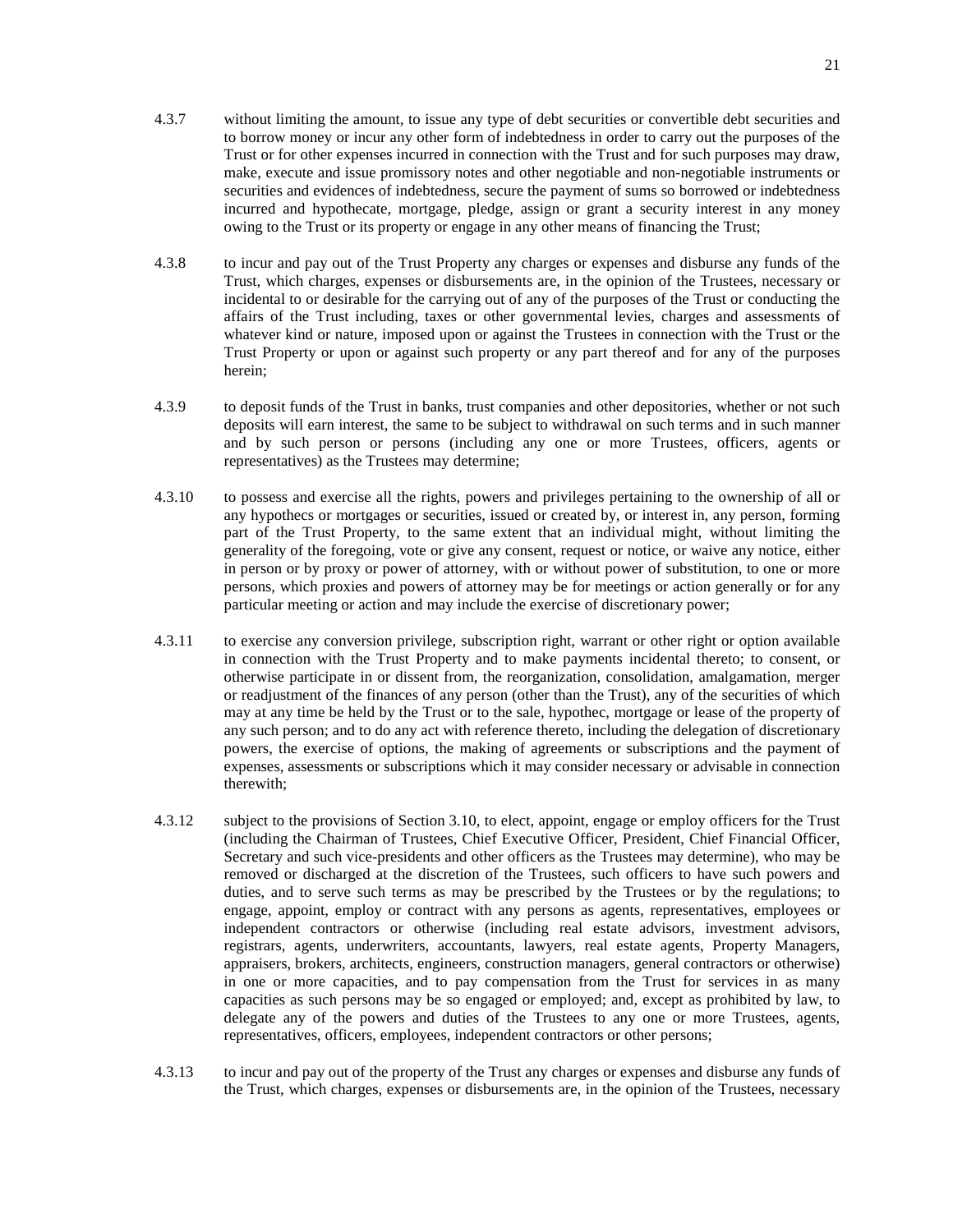or incidental to or desirable for the carrying out of any of the purposes of the Trust or conducting the affairs of the Trust including taxes or other governmental levies, charges and assessments of whatever kind or nature, imposed upon or against the Trustees in connection with the Trust or the property of the Trust or upon or against the property of the Trust or any part thereof and for any of the purposes herein;

- 4.3.14 to deposit funds of the Trust in banks, trust companies and other depositories, whether or not such deposits will earn interest, the same to be subject to withdrawal on such terms and in such manner and by such person or persons (including anyone or more Trustees, officers, agents or representatives) as the Trustees may determine;
- 4.3.15 to possess and exercise all the rights, powers and privileges appertaining to the ownership of or interest in all or any hypothecs or mortgages or securities, issued or created by, or interest in, any person, forming part of the assets of the Trust, to the same extent that an individual might and, without limiting the generality of the foregoing, to vote or give any consent, request or notice, or waive any notice, either in person or by proxy or power of attorney, with or without power of substitution, to one or more persons, which proxies and powers of attorney may be for meetings or action generally or for any particular meeting or action and may include the exercise of discretionary power;
- 4.3.16 to exercise any conversion privilege, subscription right, warrant or other right or option available in connection with any property of the Trust at any time held by it and to make payments incidental thereto; to consent, or otherwise participate in or dissent from, the reorganization, consolidation, amalgamation, merger or readjustment of the finances of any person (other than the Trust), any of the securities of which may at any time be held, directly or indirectly, by the Trust, or to the sale, mortgage or lease of the property of any such person; and to do any act with reference thereto, including the delegation of discretionary powers, the exercise of options, the making of agreements or subscriptions and the payment of expenses, assessments or subscriptions which it may consider necessary or advisable in connection therewith;
- 4.3.17 to elect, appoint, engage or employ officers for the Trust, who may be removed or discharged at the discretion of the Trustees, such officers to have such powers and duties, and to serve such terms as may be prescribed by the Trustees or by the Regulations; to engage, appoint, employ or contract with any persons as agents, representatives, employees or independent contractors or otherwise (including real estate advisors, investment advisors, registrars, agents, underwriters, accountants, lawyers, real estate agents, property managers, appraisers, brokers, architects, engineers, construction managers, general contractors or otherwise) in one or more capacities, and to pay compensation from the Trust for services in as many capacities as such persons may be so engaged or employed; and, except as prohibited by law or this Contract of Trust, to delegate any of the powers and duties of the Trustees (including the power of delegation) to any one or more Trustees, agents, representatives, officers, employees, independent contractors or other persons without regard to whether such power, authority or duty is normally granted or delegated by Trustees;
- 4.3.18 to collect, sue for and receive sums of money coming due to the Trust and to engage in, intervene in, prosecute, join, defend, compromise, abandon or adjust, by arbitration or otherwise, any actions, suits, proceedings, disputes, claims, demands or other litigation relating to the Trust, the Trust Property, or the Trust's affairs, to enter into agreements therefor whether or not any suit is commenced or claim accrued or asserted and, in advance of any controversy, to enter into agreements regarding the arbitration or settlement thereof;
- 4.3.19 to renew, modify, release, compromise, extend, consolidate or cancel, in whole or in part, any obligation to or of the Trust;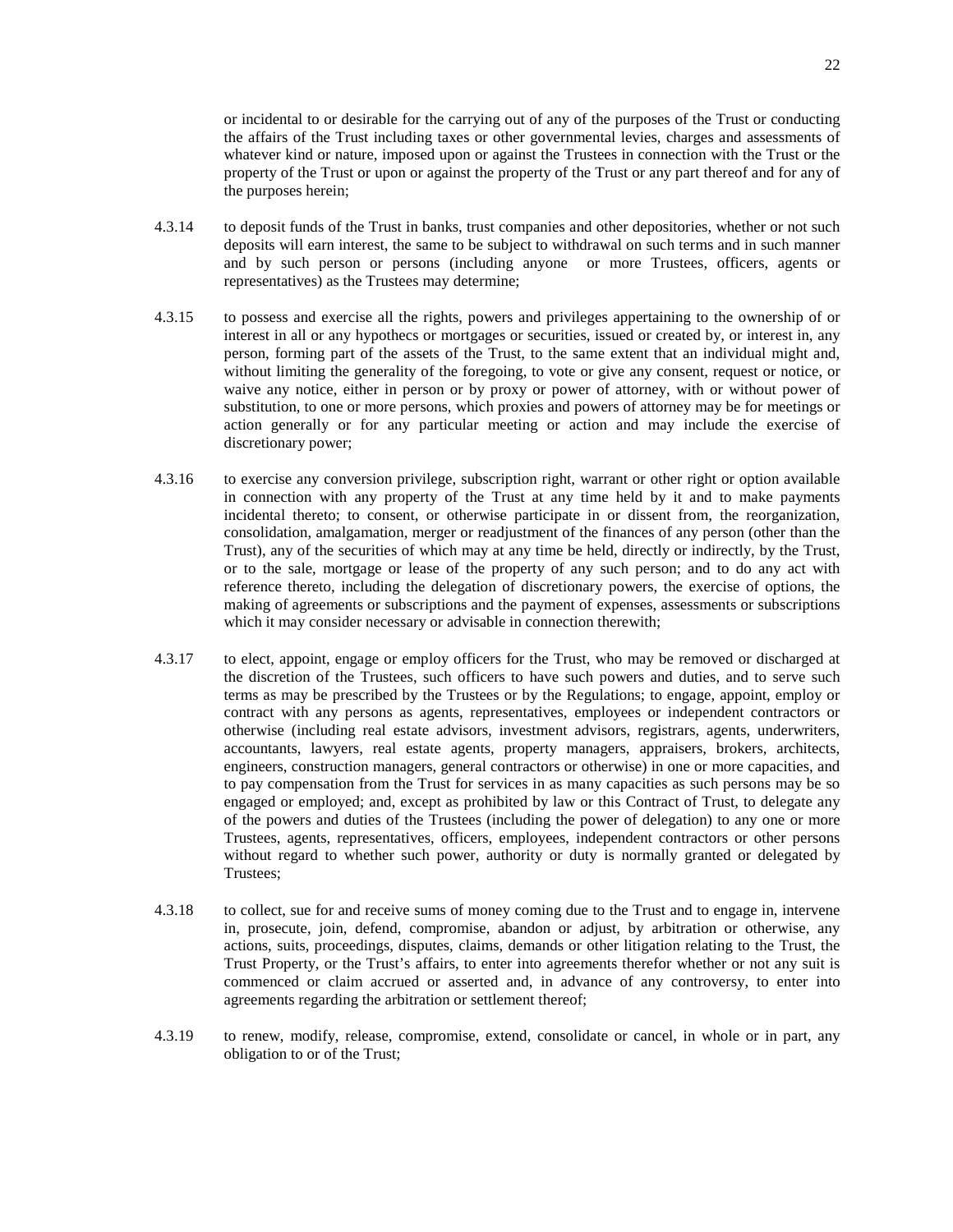- 4.3.20 to purchase and pay for, out of the Trust Property, insurance contracts and policies insuring the Trust Property against any and all risks and insuring the Trust or any or all of the Trustees, the Unitholders or officers of the Trust against any and all claims and liabilities of any nature asserted by any person arising by reason of any action alleged to have been taken or omitted by the Trust or by the Trustees, the Unitholders or the officers of the Trust;
- 4.3.21 to cause title to any of the Trust Property to be drawn up in the name of the Trustees, or, to the extent permitted by applicable law, in the name of the Trust or one or more of the Trustees or any other person, on such terms, in such manner with such powers in such person as the Trustees may determine and with or without disclosure that the Trust or Trustees are interested therein provided, however, that should title to any of the Trust Property be held by or in the name of any person or persons other than the Trust as aforesaid, the Trustees shall require such person or persons to execute a contract acknowledging that title to such properties or assets is held for the benefit of the Trust;
- 4.3.22 to determine conclusively the allocation to capital, income or other appropriate accounts of all receipts, expenses, disbursements and Trust Property;
- 4.3.23 to prepare, sign and file or cause to be prepared, signed and filed a prospectus, offering memorandum or similar document, and any amendment thereto, relating to or resulting from an offering of the Units or other securities issued or held by the Trust and to pay the cost thereof and related thereto and any fees related thereto out of the Trust Property whether or not such offering is or was of direct benefit to the Trust or those persons (if any) who were Unitholders immediately prior to such offering;
- 4.3.24 to make or cause to be made an application for the listing on any stock exchange of any Units or other securities of the Trust, and to do all things which, in the opinion of the Trustees, may be necessary or desirable to effect or maintain such listing or listings;
- 4.3.25 to determine conclusively the value of any or all of the Trust Property from time to time and, in determining such value, to consider such information and advice as the Trustees, in their sole judgment, may deem material and reliable;
- 4.3.26 to grant mainlevées, radiations, discharges, waivers, releases, total or partial, under terms and for consideration, as the Trustees may deem appropriate;
- 4.3.27 in addition to the mandatory indemnification provided for in Section [17.1](#page-70-4) to the extent permitted by law to indemnify, to enter into agreements with respect to the indemnification of, any person with whom the Trust has dealings including the Trustees, the Transfer Agent or any escrow agent, to such extent as the Trustees shall determine;
- 4.3.28 to purchase Subsidiary Trust Units and Series 1 Trust Notes;
- 4.3.29 to do all such acts and things and to exercise such powers which are delegated to the Trustees by any person who co-owns immovable property with the Trust;
- 4.3.30 to encroach on the capital of the Trust Property to make any capital distribution as provided in Section [11.1](#page-63-3); and
- 4.3.31 to do all such other acts and things as are incidental to the foregoing and to exercise all powers which are necessary or useful to carry on the affairs of the Trust, to promote any of the purposes for which the Trust is formed and to carry out the provisions of this Contract of Trust.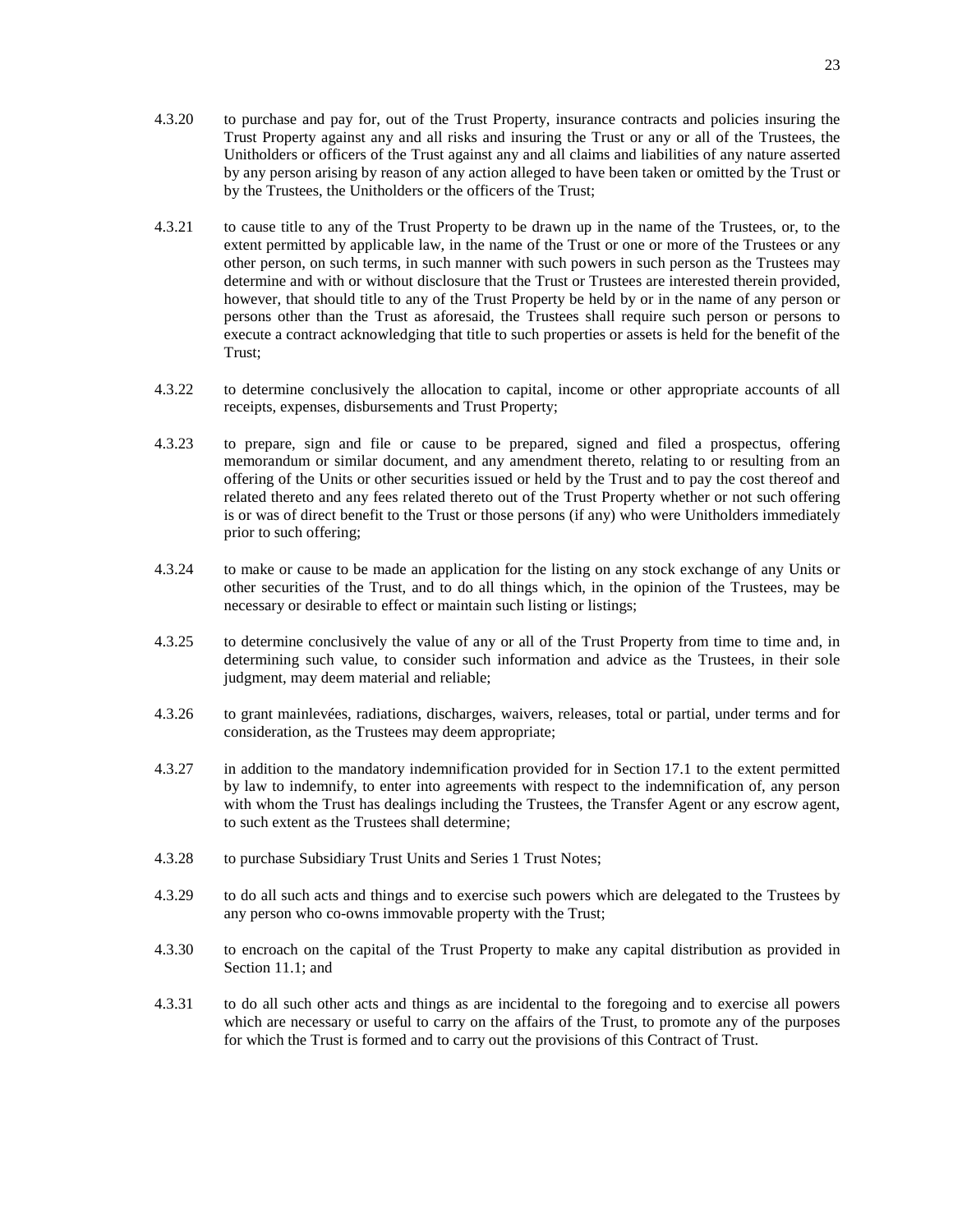# <span id="page-28-0"></span>**4.4 Further Powers of the Trustees**

- 4.4.1 The Trustees shall have the power to prescribe any form provided for or contemplated by this Contract of Trust. The Trustees may make, adopt, amend or repeal regulations containing provisions relating to the Trust, the conduct of its affairs, their rights or powers and the rights or powers of its Unitholders or officers not inconsistent with law or with this Contract of Trust. The Trustees shall also be entitled to make any reasonable decisions, designations or determinations not contrary to this Contract of Trust which they may determine are necessary or desirable in interpreting, applying or administering this Contract of Trust or in administering, managing or operating the Trust. To the extent of any inconsistency between this Contract of Trust and any regulation, decision, designation or determination made by the Trustees, this Contract of Trust shall prevail and such regulation, decision, designation or determination shall be deemed to be modified to eliminate such inconsistency. Any regulations, decisions, designations or determinations made pursuant to this Section [4.4](#page-28-0) shall be conclusive and binding upon all persons affected thereby.
- 4.4.2 Subject to any agreement between the Trust and any Trustee and subject as otherwise herein provided, and to the furthest extent permitted by applicable law, the Trustees may from time to time in their discretion appoint, employ, invest in, contract or deal with any person including any affiliate of any of them and any person in which any one or more of them may be directly or indirectly interested and, without limiting the generality of the foregoing, any Trustee may purchase, hold, sell, invest in or otherwise deal with an immovable property or other property of the same class and nature as may be held by the Trustees as property of the Trust, whether for the Trustee's own account or for the account of another (in a fiduciary capacity or otherwise), without being liable to account therefor and without being in breach of their duties and responsibilities hereunder.

#### <span id="page-28-1"></span>**4.5 Standard of Care**

- 4.5.1 The exclusive standard of care required of the Trustees in exercising their powers and carrying out their functions hereunder shall be that they exercise their powers and carry out their functions hereunder as Trustees honestly, in good faith, with a view to the best interests of the Trust and the Unitholders and that in connection therewith they exercise the degree of care, diligence and skill that a reasonably prudent person would exercise in comparable circumstances. A Trustee shall not be liable in carrying out his or her duties under this Contract of Trust except in cases where such Trustee fails to act honestly and in good faith with a view to the best interests of the Trust and the Unitholders or to exercise the degree of care, diligence and skill that a reasonably prudent person would exercise in comparable circumstances. The duties and standard of care of the Trustees provided as aforesaid are intended to be similar to, and not to be any greater than, those imposed on an administrator of the property of others charged with full administration pursuant to Article 1309 of the Civil Code. Unless otherwise required by a provision of law that cannot be waived, no Trustee shall be required to give bond, surety or security in any jurisdiction for the performance of any duties or obligations hereunder. The Trustees in their capacity as Trustees shall not be required to devote their entire time to the affairs of the Trust.
- 4.5.2 For greater certainty, to the extent that the Trustees have contracted or delegated the performance of certain activities of the Trust to the Manager or a Property Manager, they shall be deemed to have satisfied the aforesaid standard of care in relation thereto.

#### <span id="page-28-2"></span>**4.6 Reliance upon Trustees**

Any person dealing with the Trust in respect of any matters pertaining to the Trust Property and any right, title or interest therein or to the Trust or to securities of the Trust shall be entitled to rely on a certificate or statutory declaration (including a certificate or statutory declaration as to the passing of a resolution of the Trustees) executed by two (2) Trustees or officers of the Trust or, without limiting the foregoing, such other person as may be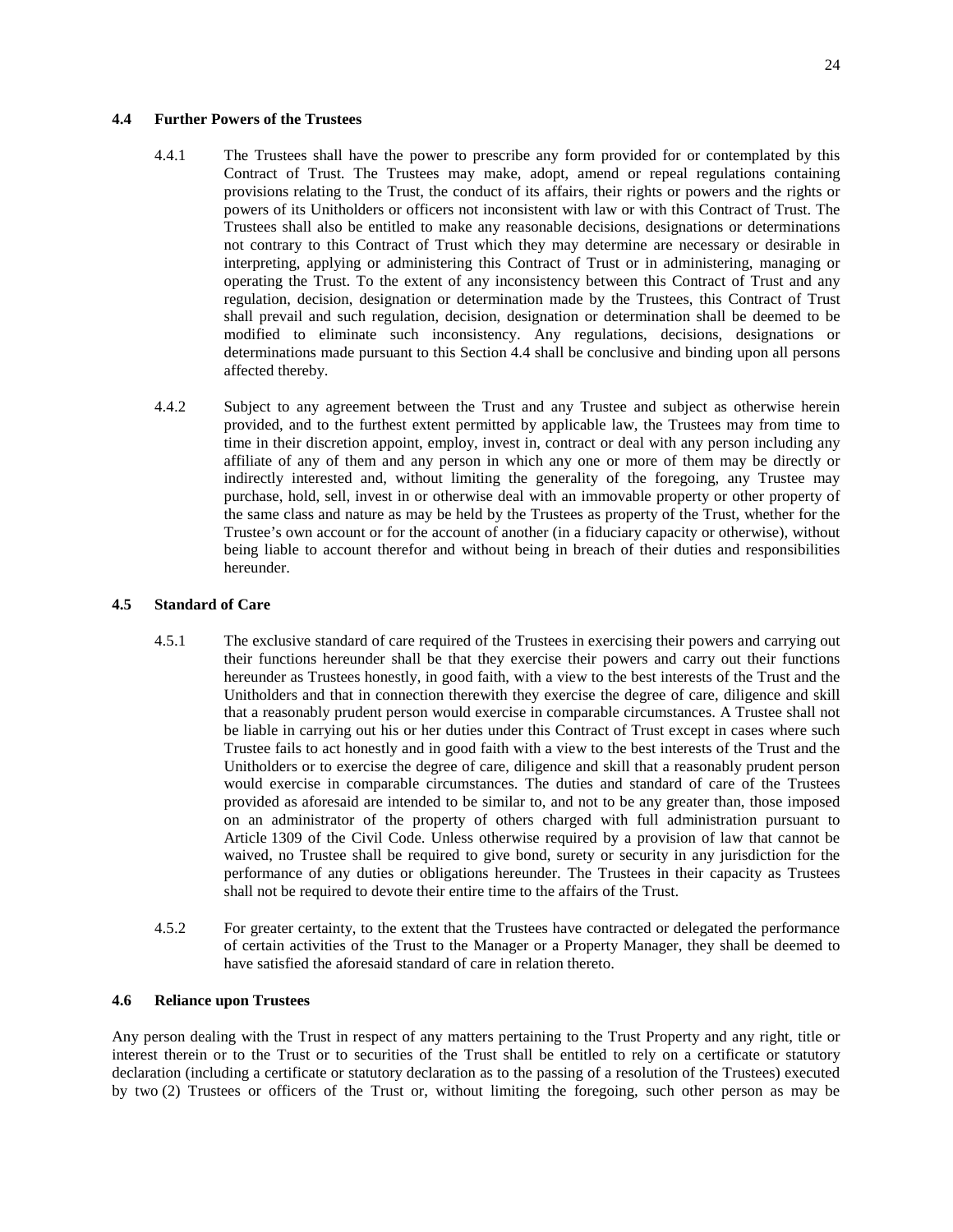authorized by the Trustees as to the capacity, power and authority of the Trustees or any other person to act for and on behalf and in the name of the Trust. No person dealing with the Trustees or officers of the Trust shall be bound to see to the application of any funds, property or assets passing into the hands or control of the Trustees. The receipt by or on behalf of the Trustees or officers of the Trust for moneys or other consideration shall be binding upon the Trust.

# <span id="page-29-0"></span>**4.7 Determinations of Trustees Binding**

All determinations of the Trustees which are made with respect to any matters relating to the Trust, including whether any particular investment or disposition meets the requirements of this Contract of Trust, shall be final and conclusive and shall be binding upon the Trust and all Unitholders (and, where the Unitholder is a Deferred Income Plan, RESPs or registered pension fund or plan as defined in the Tax Act, or such other fund or plan registered under the Tax Act, upon plan beneficiaries and plan holders past, present and future) and Units of the Trust shall be issued and sold on the condition and understanding that any and all such determinations shall be binding as aforesaid.

# <span id="page-29-1"></span>**4.8 Conflict of Interest**

- <span id="page-29-2"></span>4.8.1 Subject to the provisions of Section [17.2.2](#page-71-2), if a Trustee or an officer of the Trust or any of their respective related parties or affiliates:
	- (a) is a party to a material contract or transaction or proposed material contract or transaction with the Trust or an affiliate thereof (including a contract or transaction involving the making or disposition of any investment in an immovable property or a joint venture arrangement); or
	- (b) is a director or officer of, or otherwise has a material interest in, any person who is a party to a material contract or transaction or proposed material contract or transaction with the Trust or an affiliate thereof,

such Trustee or officer of the Trust, as the case may be, shall disclose in writing to the Trustees or request to have entered in the minutes of meetings of the Trustees or the Governance Committee or such other applicable committee, as the case may be, the nature and extent of such interest.

- 4.8.2 The disclosure required in the case of a Trustee shall be made:
	- (a) at the meeting of Trustees or applicable committee when the proposed contract or transaction is first considered;
	- (b) if the Trustee was not then interested in a proposed contract or transaction, at the first such meeting after he becomes so interested;
	- (c) if the Trustee becomes interested after a contract is made or a transaction is entered into, at the first meeting after he becomes so interested; or
	- (d) if a person who is interested in a contract or transaction later becomes a Trustee, at the first meeting after he becomes a Trustee.
- 4.8.3 The disclosure required in the case of an officer of the Trust who is not a Trustee shall be made:
	- (a) forthwith after such person becomes aware that the contract or transaction or proposed contract or transaction is to be considered or has been considered at a meeting of the Trustees, the Governance Committee or other applicable committee, as the case may be;
	- (b) if such person becomes interested after a contract is made or a transaction is entered to, forthwith after he becomes so interested; or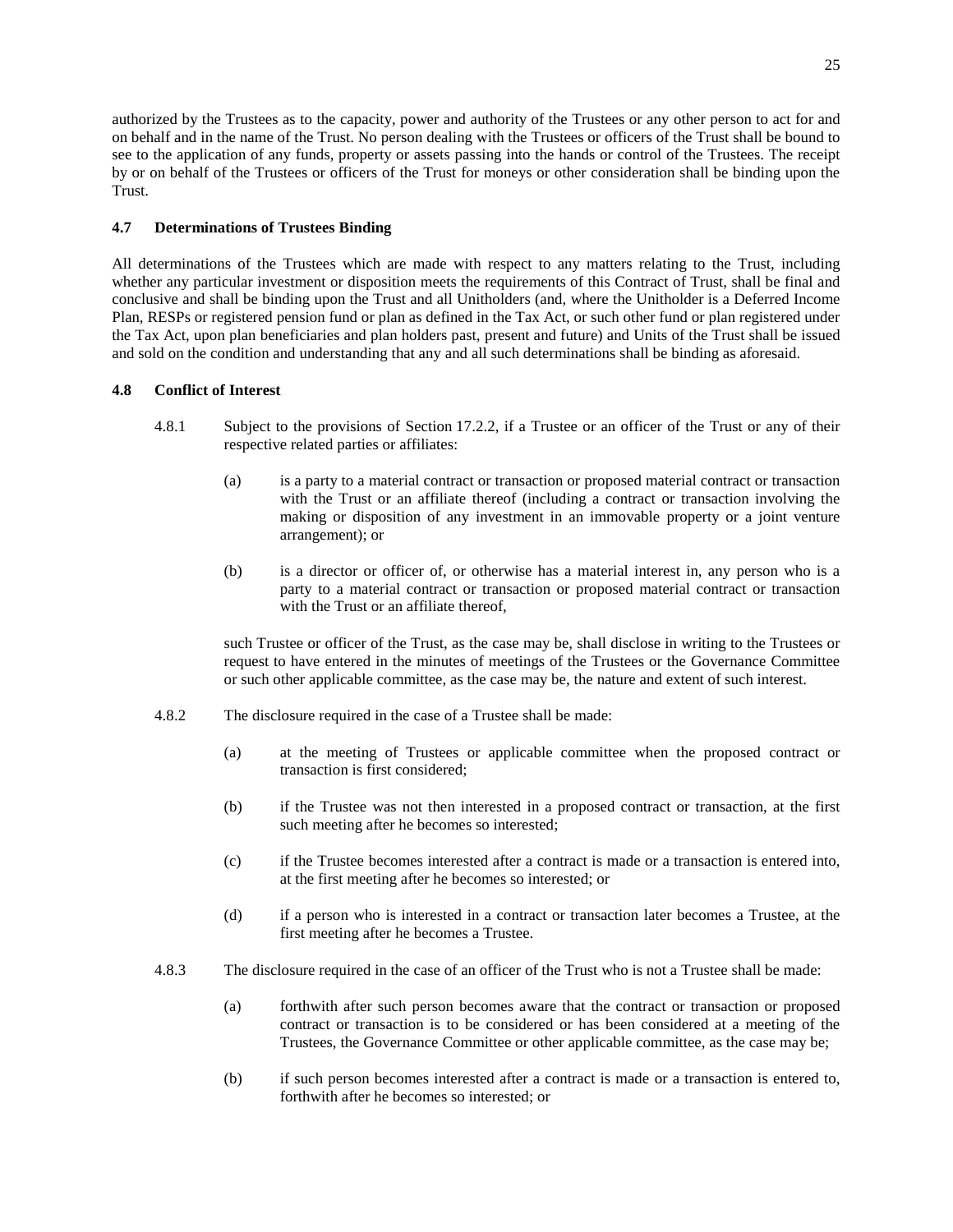- (c) if a person who is interested in a contract or transaction later becomes an officer of the Trust without being appointed as a Trustee, forthwith upon becoming an officer of the Trust.
- 4.8.4 Notwithstanding subsection [4.8.1,](#page-29-2) where this Section [4.8](#page-29-1) applies to any person in respect of a material contract or transaction or proposed material contract or transaction that, in the ordinary course of the affairs of the Trust, would not require approval by the Trustees or the Unitholders, such person shall disclose in writing to the Trustees or request to have entered into the minutes of meetings of the Trustees or the Governance Committee or other applicable committee, as the case may be, the nature and extent of such person's interest forthwith after such person becomes aware of the contract or transaction or proposed contract or transaction.
- 4.8.5 A Trustee referred to in this Section [4.8](#page-29-1) shall not vote on any resolution to approve the said contract or transaction unless the contract or transaction is:
	- (a) one relating primarily to his remuneration as a Trustee, officer, employee or agent of the Trust or a Subsidiary or an affiliate of the Trust; or
	- (b) one for indemnity under Section [17.1](#page-70-4) or the purchase of liability insurance,

provided however that the presence of such Trustee at the relevant meeting or the written recognition by such Trustee of any resolution in writing shall be counted towards any quorum requirement or requirement that at least a minimum number of Trustees or Independent Trustees act.

- 4.8.6 For the purposes of this Section [4.8,](#page-29-1) a general notice to the Trustees by a Trustee or an officer of the Trust disclosing that he is a director or officer of or has a material interest in a person and is to be regarded as interested in any contract made or any transaction entered into with that person, is a sufficient disclosure of interest in relation to any contract so made or transaction so entered into. In the event that a meeting of Unitholders is called to confirm or approve a contract or transaction which is the subject of a general notice to the Trustees, the notice and extent of the interest in the contract or transaction of the person giving such general notice shall be disclosed in reasonable detail in the notice calling the said meeting of Unitholders or in any information circular required to be provided by this Contract of Trust or by law.
- <span id="page-30-0"></span>4.8.7 Where a material contract is made or a material transaction is entered into between the Trust and a Trustee or an officer of the Trust, or between the Trust and another person of which a Trustee or an officer of the Trust is a director or officer or in which he has a material interest:
	- (a) such person is not accountable to the Trust or to the Unitholders for any profit or gain realized from the contract or transaction; and
	- (b) the contract or transaction is neither void nor voidable, by reason only of that relationship or by reason only that such person is present at or is counted to determine the presence of a quorum at the meeting of the Trustees or the Governance Committee or any applicable committee that authorized the contract or transaction, if such person disclosed his interest in accordance with this Section [4.8,](#page-29-1) and the contract or transaction was approved by the Trustees or the Unitholders and was reasonable and fair to the Trust at the time it was so approved.
- <span id="page-30-1"></span>4.8.8 Notwithstanding anything in this Section [4.8](#page-29-1), but without limiting the effect of subsection [4.8.7](#page-30-0), a Trustee or an officer of the Trust, acting honestly and in good faith, is not accountable to the Trust or to the Unitholders for any profit or gain realized from any such contract or transaction by reason only of his holding such office or position, and the contract or transaction, if it was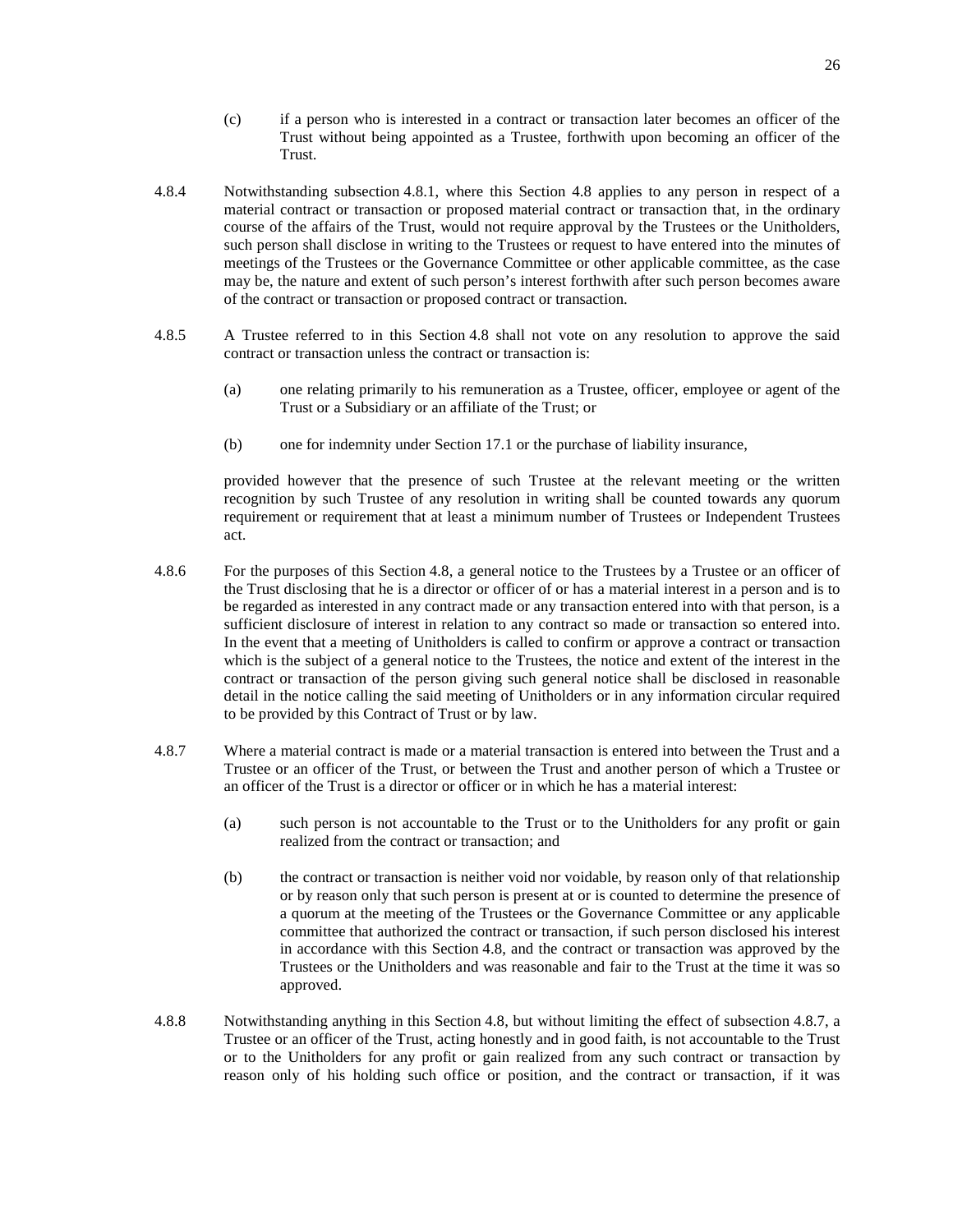reasonable and fair to the Trust at the time it was approved, is not by reason only of such person's interest therein void or voidable, where:

- (a) the contract or transaction is confirmed or approved at a meeting of Unitholders duly called for that purpose; and
- (b) the nature and extent of such person's interest in the contract or transaction are disclosed in reasonable detail in the notice calling the meeting or in any information circular required to be provided by this Contract of Trust or by law.
- 4.8.9 Subject to the provisions of subsections [4.8.7](#page-30-0)and [4.8.8](#page-30-1), where a Trustee or an officer of the Trust fails to disclose his interest in a material contract or transaction in accordance with this Contract of Trust or otherwise fails to comply with this section, the Trustees or any Unitholder, in addition to exercising any other rights or remedies in connection with such failure exercisable at law, may apply to a court for an order setting aside the contract or transaction and/or directing that such person account to the Trust for any profit or gain realized.

# <span id="page-31-0"></span>**4.9 Related Party Transactions**

- 4.9.1 Notwithstanding anything contained elsewhere in this Contract of Trust to the contrary, the provisions of this Section [4.9](#page-31-0) shall apply:
	- (a) to any person who is a Related Party; and
	- (b) to any person who is:
		- (i) a Trustee or an associate of a Trustee;
		- (ii) a substantial security holder of the Trust or any affiliate of such substantial security holder (where the term "substantial security holder" shall have the meaning ascribed thereto in Part XXI of the *Securities Act* (Ontario)); or
		- (iii) an officer, director or employee of the Trust or of any of its Subsidiaries or affiliates,

(such persons being referred to herein as a Related Party).

- 4.9.2 Iin the event of any proposed purchase or sale of immovable property from or to a Related Party, the Trust shall comply with the provisions of MI 61-101 requiring the preparation of and provision of an independent valuation.
- 4.9.3 Without limitation and in addition to the requirement, if any, under MI 61-101 or this Contract of Trust to obtain the approval of Unitholders, or to obtain minority approval within the meaning of Rule 61-501, for any related party transaction within the meaning of MI 61-101, the Trust shall not carry out a proposed purchase or sale of immovable property from or to a Related Party, or otherwise effect a related party transaction unless such transaction is determined to be on commercially reasonable terms and is approved by a majority of the Trustees who are not parties to such transaction, or who are not directors, officers or employees of, or who do not have a material interest in, any person (other than the Trust) who is a party to such transaction.

# <span id="page-31-1"></span>**4.10 Banking**

The banking activities of the Trust or any part thereof, shall be transacted with such bank, trust company, or other person carrying on a banking or similar business as the Trustees may designate, appoint or authorize from time to time and all such banking activities, or any part thereof, shall be transacted on behalf of the Trust by the Trustees or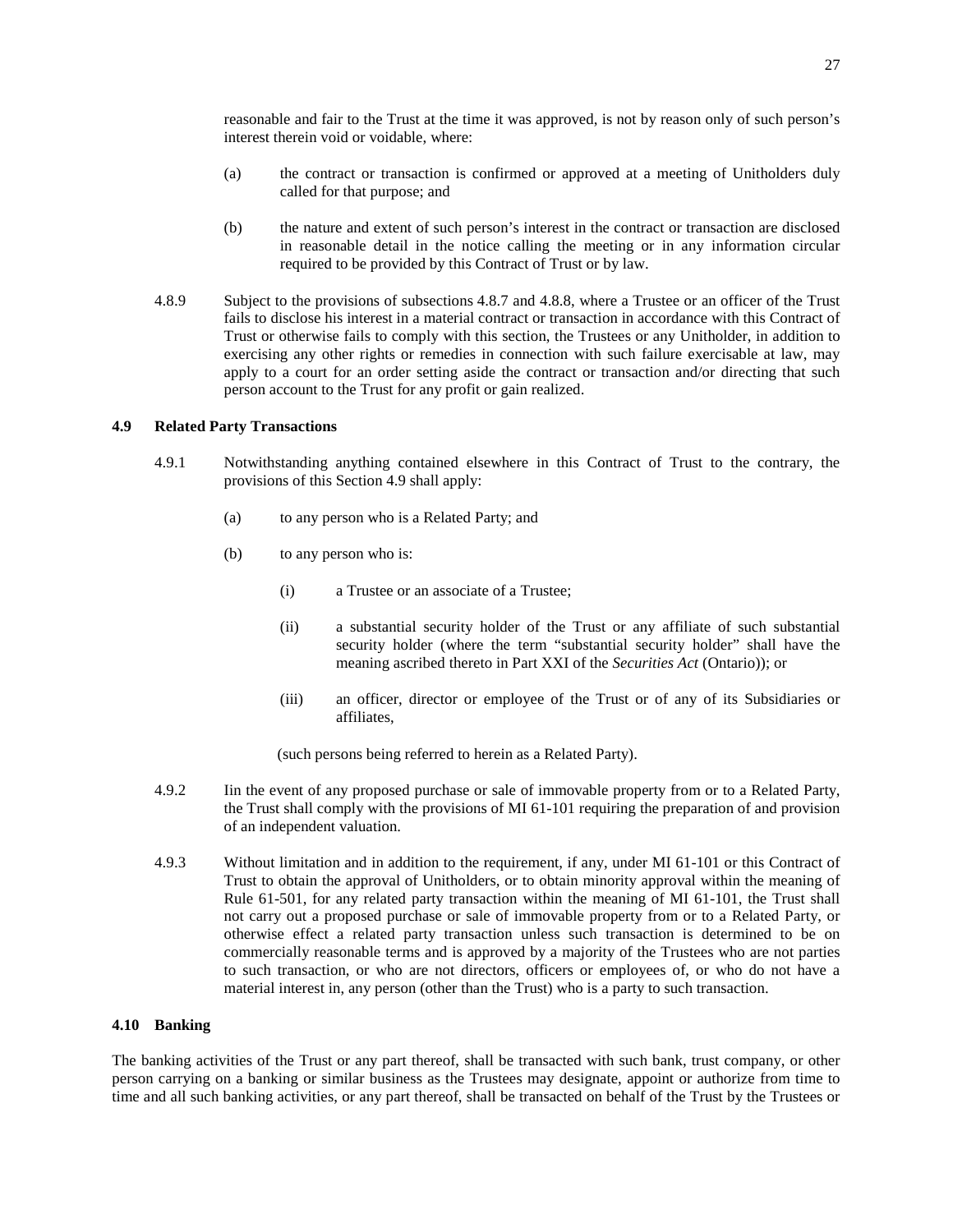by one or more officers of the Trust as the Trustees may designate, appoint or authorize from time to time including: (a) the operation of the accounts of the Trust; (b) the making, signing, drawing, accepting, endorsing, negotiation, lodging, depositing or transferring of any cheques, promissory notes, drafts, acceptances, bills of exchange and orders for the payment of money; (c) the giving of receipts for orders relating to the Trust Property; (d) the execution of any agreement or instrument relating to the Trust Property; and (e) the execution of any agreement relating to any of the foregoing and defining the rights and powers of the parties thereto, and the authorizing of any officer of such bank or other person to do any act or thing on the Trust's behalf to facilitate such banking or other similar activities.

#### <span id="page-32-0"></span>**4.11 Competition with the Trust**

Subject to the provisions of Sections [4.8](#page-29-1)and [4.9,](#page-31-0) the Manager, a Property Manager, the Trustees and officers of the Trust (and their respective affiliates and associates) and the directors and officers thereof may, from time to time, be engaged, directly or indirectly, for their own account or on behalf of others (including as trustee, administrator, manager or property manager of other trusts or portfolios) in real estate investments and other activities identical or similar to and competitive with the activities of the Trust and its Subsidiaries. Neither the Manager, a Property Manager, a Trustee or officer of the Trust, nor any of their respective affiliates or associates (or their respective directors and officers) shall incur or be under any liability to the Trust, any Unitholder or any annuitant by reason of, or as a result of any such engagement or competition or the manner in which such person may resolve any conflict of interest or duty arising therefrom.

#### <span id="page-32-1"></span>**4.12 Conditions Precedent**

The obligation of the Trustees to commence or continue any act, action, suit or proceeding or to represent the Trust in any action, suit or proceeding shall be conditional upon sufficient funds being available to the Trustees from the Trust Property to commence or continue such act, action, suit or proceeding or to represent the Trust in any action, suit or proceeding and an indemnity reasonably satisfactory to the Trustees to protect and hold harmless the Trustees against the costs, charges and expenses and liabilities to be incurred therein and any loss and damage it may suffer by reason thereof. None of the provisions contained in this Contract of Trust shall require the Trustees to expend or risk their own funds or otherwise incur financial liability in the performance of their duties or in the exercise of any of their rights or powers unless they are given an indemnity and funding satisfactory to the Trustees, acting reasonably.

#### <span id="page-32-2"></span>**4.13 Fees and Expenses**

Without in any way limiting their powers, as part of the expenses of the Trust, the Trustees may pay or cause to be paid out of the Trust Property reasonable fees, costs and expenses incurred or to be incurred in connection with the administration and management of the Trust, including fees, costs and expenses of Auditors, accountants, lawyers, appraisers and other professional advisors employed by or on behalf of the Trust, fees of stock exchanges and the cost of reporting or giving notices to Unitholders. All costs, charges and expenses properly incurred by the Trustees on behalf of the Trust shall be payable out of the Trust Property.

#### <span id="page-32-3"></span>**ARTICLE 5 OFFICERS OF THE TRUST**

#### <span id="page-32-4"></span>**5.1 General**

The Trust shall have a Chairman of Trustees and may have one or more other officers as the Trustees may appoint from time to time. Any officer of the Trust, other than the Chairman of Trustees or the Lead Trustee may, but need not, be a Trustee. One person may hold two or more offices. Officers of the Trust may be appointed and discharged and their powers, responsibilities and remuneration determined by the Trustees and, in the absence of such determination, their responsibilities shall be those usually applicable to the office held.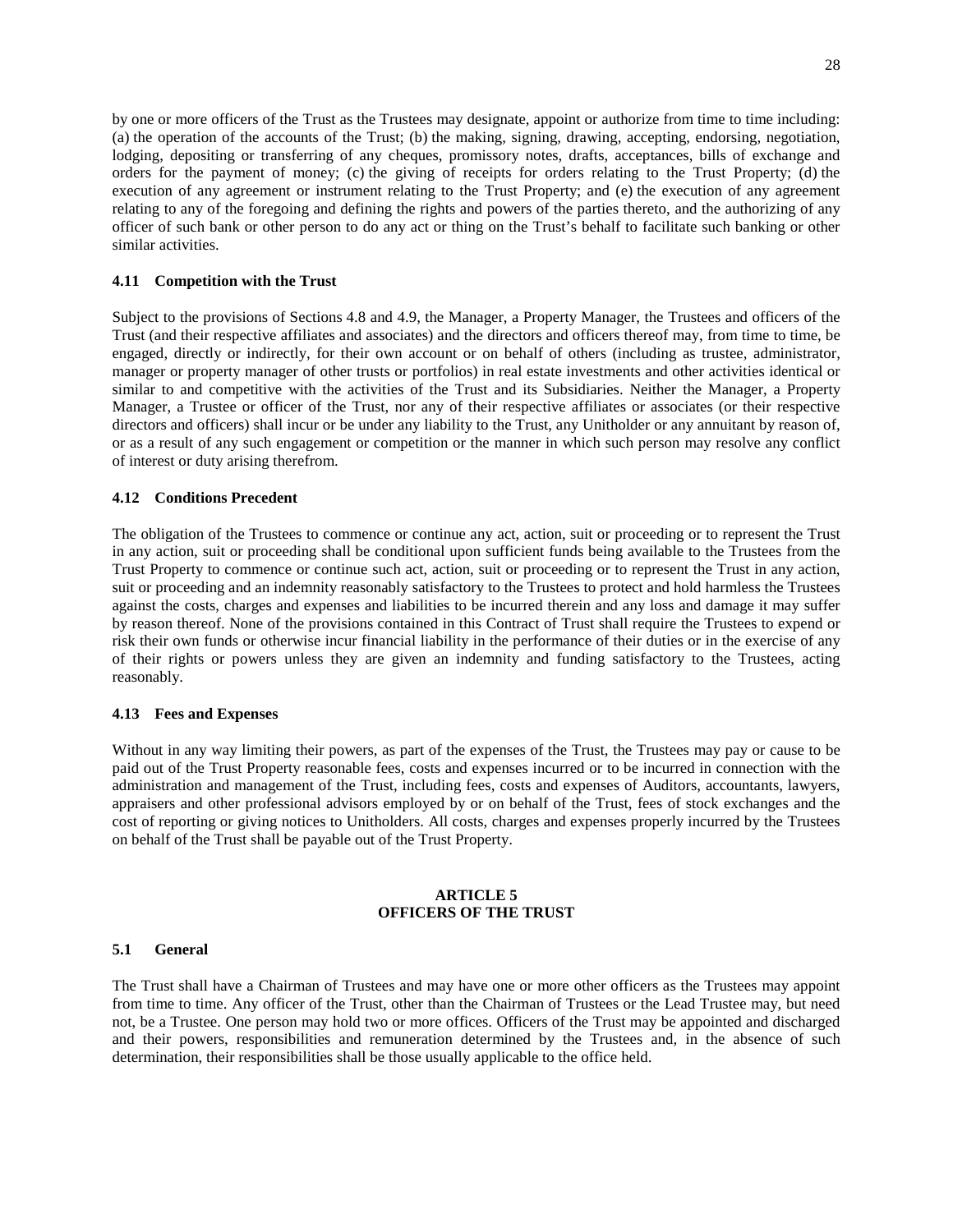# <span id="page-33-0"></span>**5.2 Chairman of Trustees**

The Chairman of Trustees shall be appointed from among the Trustees. When present, the Chairman of Trustees shall be chairman of meetings of Trustees and Unitholders and shall have such other powers and duties as the Trustees may determine from time to time to manage the affairs of the board of Trustees and monitor the effectiveness of the Trustees, subject to the powers granted to the Lead Trustee (if any). In the case of equality of votes, the Chairman shall not be entitled to a casting vote.

# <span id="page-33-1"></span>**5.3 Lead Trustee**

The Lead Trustee shall be appointed from among the Trustees provided that the Lead Trustee shall be an Independent Trustee. The Lead Trustee is to act as an effective leader of the board of Trustees in respect of matters required to be considered by the Independent Trustees only, and ensure that the board of Trustee's agenda will enable it to successfully carry out its duties.

#### <span id="page-33-2"></span>**5.4 Senior Management**

The responsibilities of senior management of the Trust shall include the following activities:

- (a) providing the board of Trustees with information and advice relating to the operation of the Trust's properties, acquisitions and financings;
- (b) establishing, at least on an annual basis, investment and operating plans for the ensuing period;
- (c) conducting and supervising the due diligence required in connection with proposed acquisitions and completing any acquisitions or dispositions;
- (d) maintaining the books and financial records of the Trust;
- (e) determining and preparing designations, elections and determinations to be made in connection with the income and capital gains of the Trust for tax and accounting purposes;
- (f) preparing reports and other information required to be sent to Unitholders and other persons, including investment dealers, lenders and professionals; and
- (g) administering or supervising the administration, on behalf of the board of Trustee, of the payment of Distributable Income and other distributions by the Trust.

#### <span id="page-33-3"></span>**5.5 Term of Office**

The Chairman or the Lead Trustee and any officer appointed by the Trustees shall hold office until his successor is elected or appointed, provided that, without prejudice to rights under any employment contract, the Trustees may remove an officer from office at any time and in their sole discretion.

#### <span id="page-33-4"></span>**5.6 Independent Contractors**

Any office of the Trust appointed by the Trustees may be held by an individual who is not an employee of the Trust but has been retained by the Trust to hold such office pursuant to an independent service agreement entered into between the Trust and that individual or that individual's employer. For greater certainty, any officer of the Trust appointed by the Trustees may be an individual whose services are provided to the Trust pursuant to a management services agreement or a property management agreement.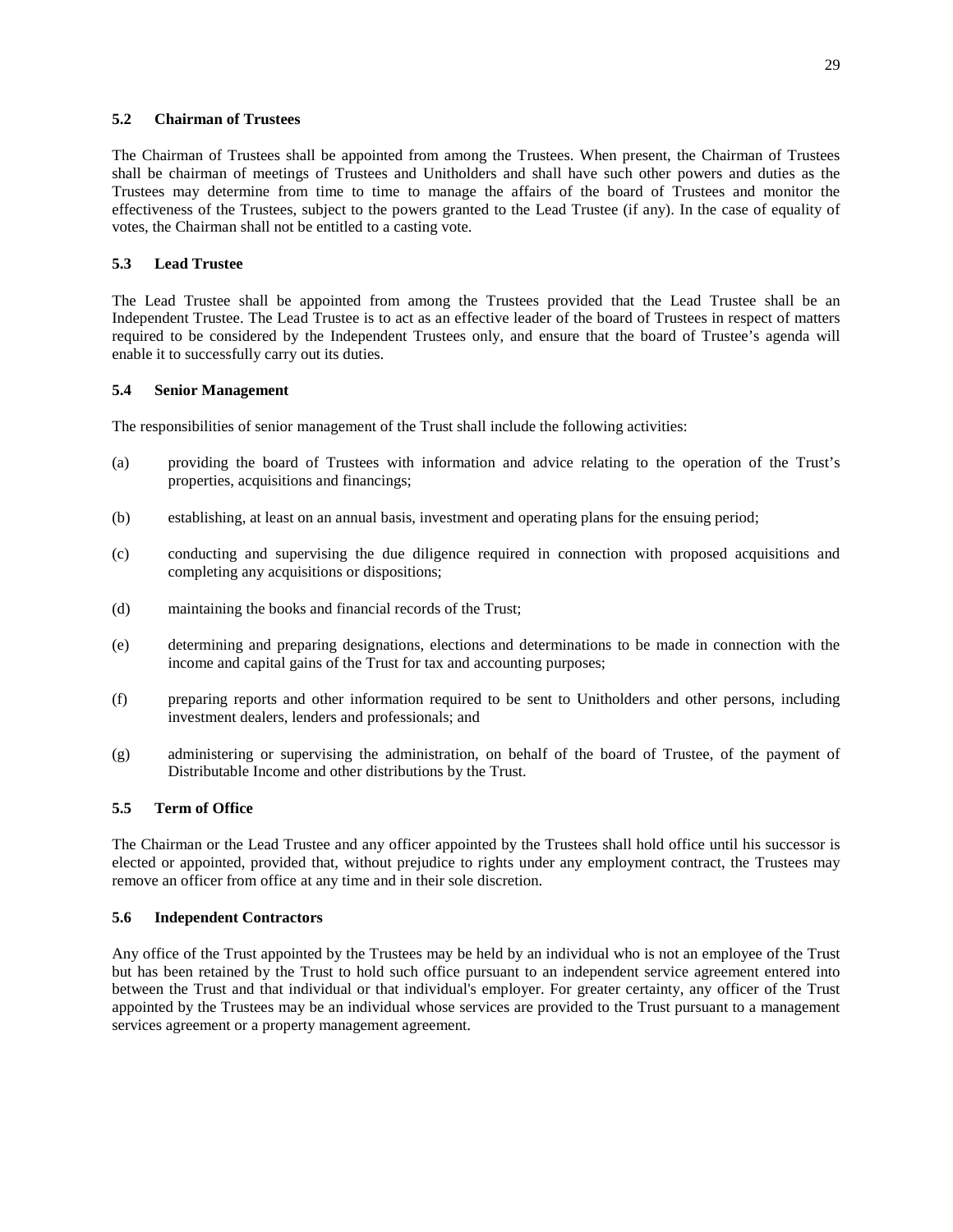# <span id="page-34-0"></span>**ARTICLE 6 INVESTMENT GUIDELINES AND OPERATING POLICIES**

#### <span id="page-34-1"></span>**6.1 Investment Guidelines**

The Trust Property may be invested only with the approval of the Trustees and only in accordance with the following restrictions:

- <span id="page-34-2"></span>6.1.1 Notwithstanding any other provisions of this Contract of Trust, the Trust shall not make any investment or take any action or omit to take any action: (a) that would result in Units not being units of a "mutual fund trust" within the meaning of the Tax Act (or otherwise disqualify the Trust as a "mutual fund trust" within the meaning of the Tax Act); or (b) that would result in Units being disqualified for investment by Deferred Income Plans.
- <span id="page-34-3"></span>6.1.2 Except as otherwise prohibited in this Contract of Trust, the Trust may only, directly or indirectly, invest in:
	- (a) interests (including ownership and leasehold interests) in income-producing immovable property that is capital property of the Trust;
	- (b) corporations, trusts or limited partnerships which principally have interests (including the ownership of leasehold interests) in income-producing immovable property (or activities relating or ancillary thereto); and
	- (c) such other activities as are consistent with the other investment guidelines of the Trust.
- <span id="page-34-4"></span>6.1.3 The Trust may, directly or indirectly, invest in a joint venture arrangement for the purposes of owning interests or investments otherwise permitted to be held by the Trust; provided that such joint venture arrangement contains terms and conditions which, in the opinion of management, are commercially reasonable, including such terms and conditions relating to restrictions on the transfer, acquisition and sale of the Trust's and any joint venturer's interest in the joint venture arrangement, provisions to provide liquidity to the Trust, provisions to limit the liability of the Trust and its Unitholders to third parties, and provisions to provide for the participation of the Trust in the management of the joint venture arrangement. For purposes hereof, a joint venture arrangement is an arrangement between the Trust and one or more other persons pursuant to which the Trust, directly or indirectly, conducts an undertaking for one or more of the purposes set out in the investment guidelines of the Trust and in respect of which the Trust may hold its interest jointly or in common or in another manner with others (subject to the provisions of subsection [6.1.1](#page-34-2)) either directly or through the ownership of securities of a corporation or other entity, including a limited partnership or a limited liability company.
- <span id="page-34-5"></span>6.1.4 Except for temporary investments held in cash, deposits with a Canadian chartered bank or trust company registered under the laws of a province of Canada, short-term government debt securities or receivables under instalment receipt agreements or money market instruments of, or guaranteed by, a Schedule 1 Canadian bank maturing prior to one year from the date of issue and except as otherwise permitted pursuant to the investment guidelines and operating policies of the Trust, the Trust may not hold securities of a person other than to the extent such securities would constitute an investment in immovable property (as determined by the Trustees), including securities of an entity wholly-owned, directly or indirectly, by the Trust formed and operated solely for the purpose of holding a particular immovable property or immovable properties and provided further that, notwithstanding anything contained in the Contract of Trust to the contrary, but subject to the provisions of Section [2.9](#page-16-0) and subsection [6.1.1](#page-34-2), the Trust may acquire securities of other real estate investment trusts.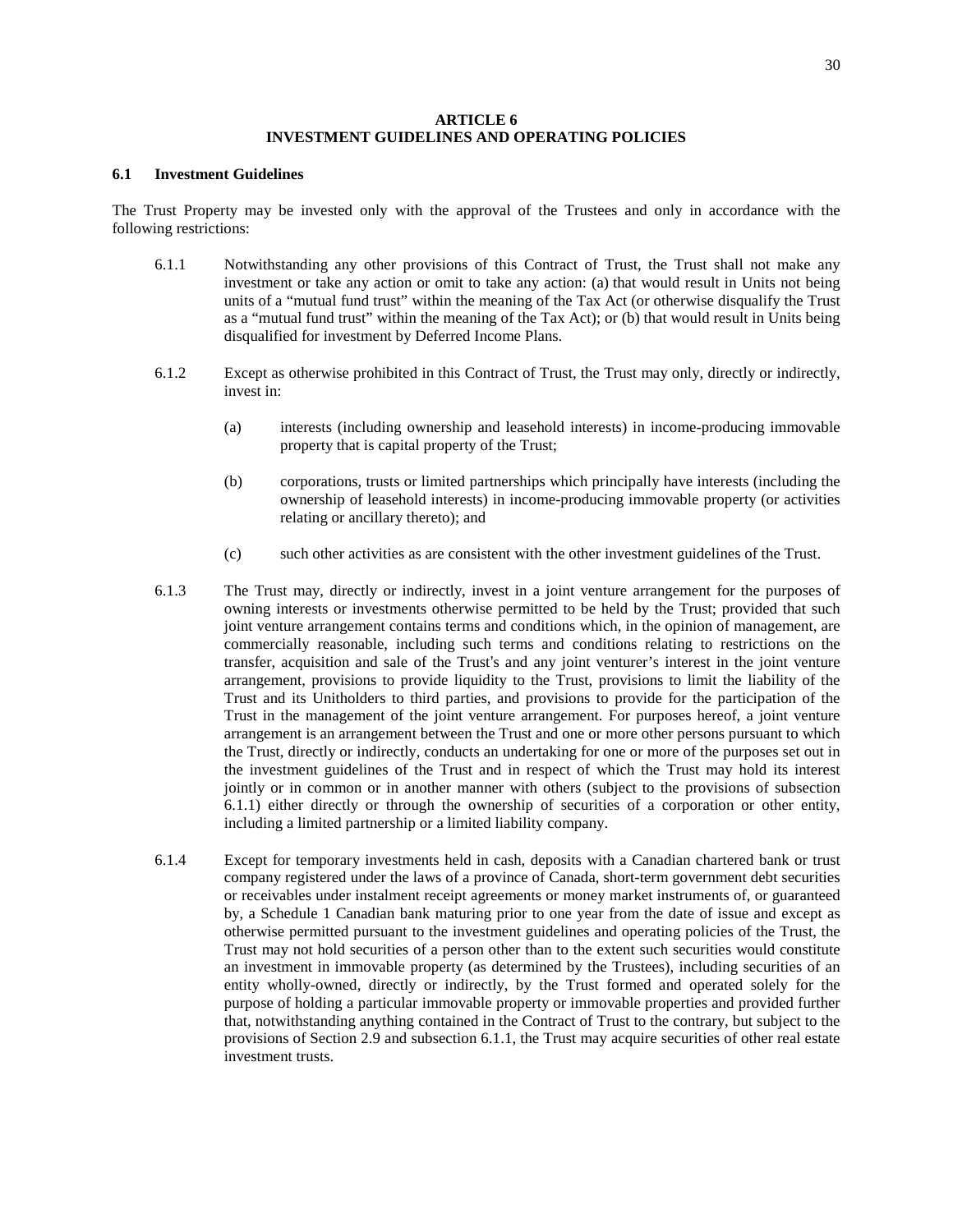- 6.1.5 The Trust shall not invest in rights to or interests in mineral or other natural resources, including oil and gas, except as incidental to an investment in immovable property.
- 6.1.6 The Trust shall not invest, directly or indirectly, in operating businesses unless such investment is an indirect investment and is incidental to a transaction:
	- (a) where revenue will be derived, directly or indirectly, principally from an immovable property;
	- (b) where the operating businesses principally involve the ownership, maintenance, improvement, leasing or management, directly or indirectly, of an immovable property (in each case as determined by the Trustees); or
	- (c) where the operating businesses have a considerable underlying asset base in real estate.
- <span id="page-35-0"></span>6.1.7 The Trust shall not invest in raw land for development except for properties adjacent to existing properties of the Trust for the purpose of the renovation or expansion of existing properties that are capital property of the Trust or the development of new facilities which will be capital property of the Trust.
- 6.1.8 The Trust may invest in immovable hypothecs, mortgages, hypothecary bonds or mortgage bonds (including a participating or convertible immovable hypothec or mortgage) and similar instruments where the hypothec, mortgage, hypothecary bond or mortgage bond is issued by a Subsidiary.
- <span id="page-35-1"></span>6.1.9 The Trust may invest in immovable hypothecs, mortgages, hypothecary bonds or mortgage bonds (including a participating or convertible immovable hypothec or mortgage) and similar instruments where:
	- (a) the immovable property, which is security therefor, is income-producing immovable property which otherwise complies with the other investment guidelines of the Trust adopted from time to time in accordance with this Contract of Trust and the guidelines set out herein;
	- (b) the immovable hypothec or mortgage is an immovable hypothec or mortgage registered on title to the immovable property which is security therefor; and
	- (c) the aggregate value of the investments of the Trust in these instruments, after giving effect to the proposed investment, will not exceed 20% of the Adjusted Unitholders' Equity.
- <span id="page-35-2"></span>6.1.10 Subject to the provisions of subsection [6.1.1](#page-34-2), the Trust may invest in immovable hypothecs or mortgages which are not first ranking for the purposes of providing, directly or indirectly, financing in connection with a transaction in which the Trust is the vendor or with the intention of using such hypothec or mortgage as part of a method for subsequently acquiring an interest in or control of an immovable property or a portfolio of properties.
- 6.1.11 The Trust may invest an amount (which, in the case of an amount invested to acquire immovable property, is the purchase price less the amount of any debt incurred or assumed in connection with such investment) up to 15% of the Gross Book Value of the Trust in investments which do not comply with one or more of subsections [6.1.2](#page-34-3), [6.1.3,](#page-34-4) [6.1.4](#page-34-5), [6.1.7](#page-35-0), [6.1.9,](#page-35-1) [6.1.10](#page-35-2)and [6.2.3](#page-36-1), but always subject to the provisions of Section [2.9](#page-16-0) and subsection [6.1.1](#page-34-2).

For the purpose of the foregoing guidelines, the properties, assets, liabilities and transactions of a corporation, trust or other entity wholly or partially owned by the Trust will be deemed to be those of the Trust on a proportionate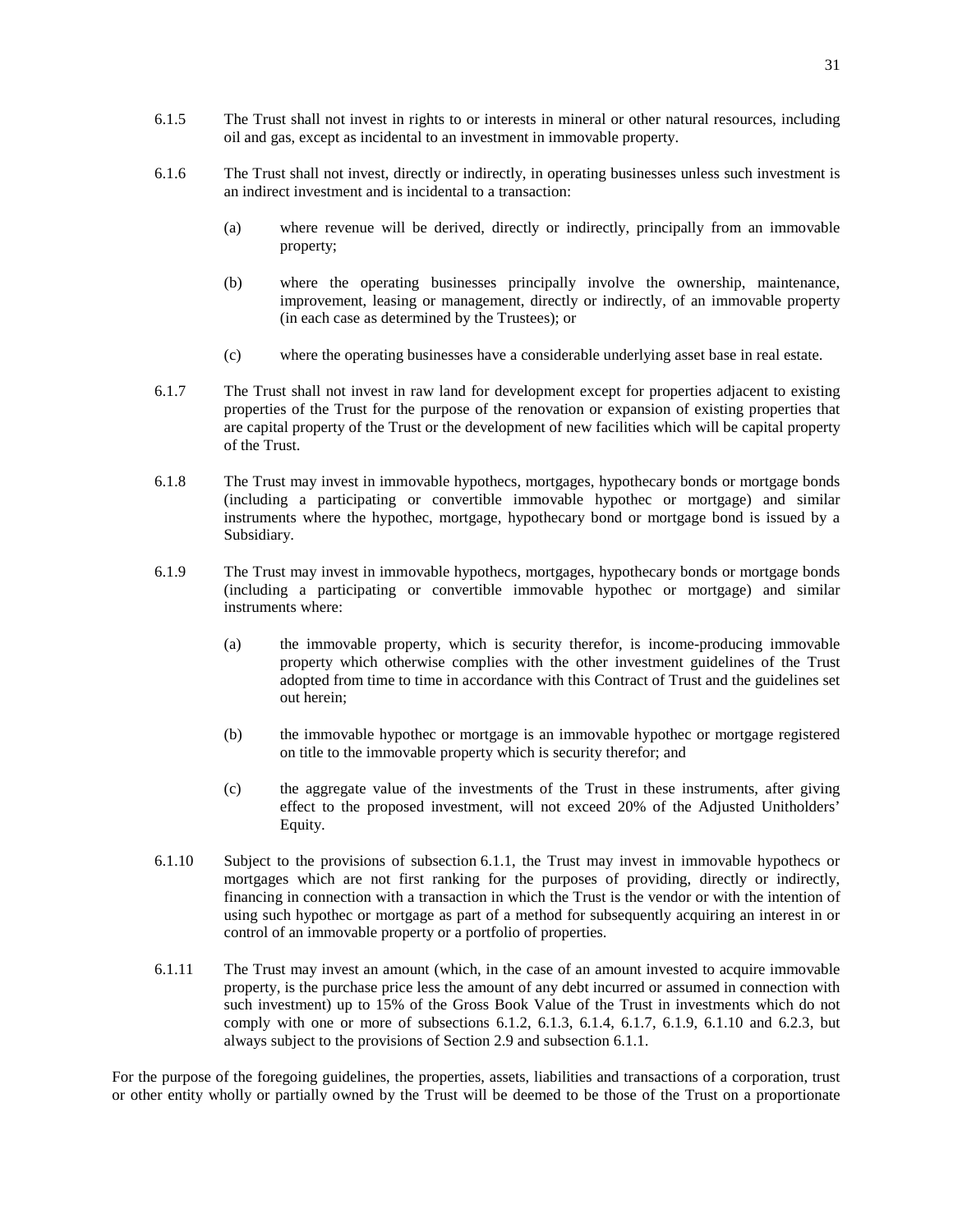consolidation basis. In addition, any references in the foregoing to investment in immovable property will be deemed to include an investment in a joint venture arrangement or a limited partnership. Except as specifically set forth in this Contract of Trust to the contrary, all of the foregoing prohibitions, limitations or requirements for investment shall be determined as at the date of investment by the Trust, but always subject to the provisions of Section [2.9](#page-16-0) and subsection [6.1.1](#page-34-0), and thus be constantly monitored for the purposes of the latter provisions.

# <span id="page-36-2"></span>**6.2 Operating Policies**

The operations and affairs of the Trust shall be conducted in accordance with the following policies, the whole subject to the provisions of Section [2.9](#page-16-0) and subsection [6.1.1](#page-34-0):

- <span id="page-36-0"></span>6.2.1 The Trust shall not purchase, sell, market or trade in currency or interest rate future contracts otherwise than for hedging purposes where, for the purposes hereof, the term "hedging" shall have the meaning ascribed thereto by National Instrument 81-102 Mutual Funds of the Canadian Securities Administrators, as amended or replaced from time to time.
- 6.2.2 Any written instrument creating an obligation which is or includes the granting by the Trust of an hypothec or mortgage, and to the extent the Trustees determine to be practicable and consistent with their duty to act in the best interests of the Unitholders, any written instrument which is, in the judgment of the Trustees, a material obligation, shall contain a provision or be subject to an acknowledgement to the effect that the obligation being created is not personally binding upon, and that resort shall not be had to, nor shall recourse or satisfaction be sought from, the private property of any of the Trustees, Unitholders, annuitants under a plan of which a Unitholder acts as a trustee or carrier, or officers, employees or agents of the Trust, but that only property of the Trust or a specific portion thereof shall be bound; the Trust, however, is not required, but shall use all reasonable efforts, to comply with this requirement in respect of obligations assumed by the Trust upon the acquisition of immovable property.
- 6.2.3 In addition to the provisions of subsection [6.1.7,](#page-35-0) the Trust may engage in construction or development of immovable property in order to maintain its immovable properties in good repair or to enhance the income-producing potential of properties that are capital property of the Trust.
- 6.2.4 The title to each immovable property shall be held by and registered in the name of the Trustees or, to the extent permitted by applicable law, in the name of the Trust or a corporation or other entity wholly-owned by the Trust or jointly by the Trust with joint venturers or a corporation which is a nominee of the Trust which holds a registered title to such immovable property pursuant to a nominee agreement with the Trust.
- <span id="page-36-1"></span>6.2.5 The Trust shall not incur or assume any indebtedness if, after giving effect to the incurring or assumption of the indebtedness, the total consolidated indebtedness of the Trust would be more than 75% of the Gross Book Value. For the purposes of this paragraph, the term "indebtedness" means any obligation of the Trust for borrowed money (excluding Units and Class B limited partnership units of the Partnership, options and rights granted under the Trust Unit Option Plan, any premium in respect of indebtedness assumed by the Trust for which the Trust has the benefit of an interest rate subsidy, but only to the extent an amount receivable has been excluded in the calculation of Gross Book Value with respect to such interest rate subsidy), provided that:
	- (a) an obligation will constitute indebtedness only to the extent that it would appear as a liability on the consolidated balance sheet of the Trust in accordance with GAAP;
	- (b) indebtedness excludes trade accounts payable, distributions payable to Unitholders, accrued liabilities arising in the ordinary course of business and short term acquisition credit facilities; and
	- (c) subordinate debentures will not constitute indebtedness.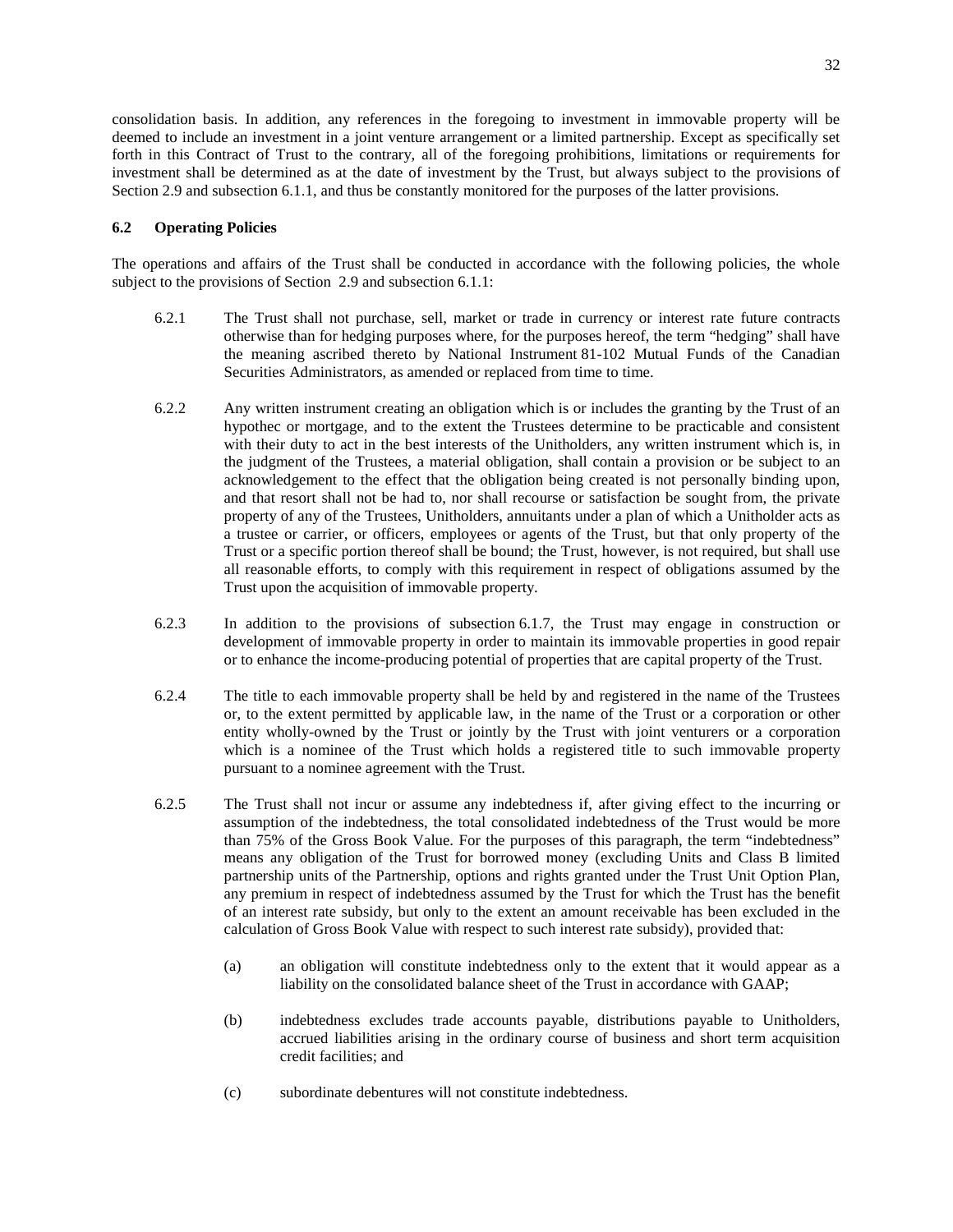If as a result of a material acquisition or if as a result of a material variation in Gross Book Value the 75% limit is exceeded, the Trust shall reduce its indebtedness or issue additional Units, or take other action, in order to comply with such limit within the twelve months from the date such limit was exceeded, subject to such reasonable extensions beyond such 12-month period as approved by the Trustees.

- <span id="page-37-1"></span>6.2.6 The Trust shall not, directly or indirectly, guarantee any indebtedness or liabilities of any kind of any person, except indebtedness or liabilities assumed or incurred by a person in which the Trust holds an interest, directly or indirectly. The Trust is not required but shall use its reasonable best efforts to comply with this requirement (a) in respect of obligations assumed by the Trust pursuant to the acquisition of immovable property or (b) if doing so is necessary or desirable in order to further the initiatives of the Trust permitted under this Contract of Trust.
- <span id="page-37-2"></span>6.2.7 The Trust shall obtain or have received an independent appraisal of each property or an independent valuation of a portfolio of properties that it intends to acquire.
- <span id="page-37-3"></span>6.2.8 The Trust shall obtain and maintain at all times insurance coverage in respect of potential liabilities of the Trust and the accidental loss of value of Trust Property from risks, in amounts, with such insurers, and on such terms as the Trustees consider appropriate, taking into account all relevant factors including the practices of owners of comparable properties.
- <span id="page-37-4"></span>6.2.9 The Trust shall have obtained or have received a Phase I environmental audit of each immovable property to be acquired by it conducted within three years of the date of acquisition and, if the Phase I environmental audit report recommends or recommended that a Phase II environmental audit be conducted, the Trust shall have conducted a Phase II environmental audit, in each case by an independent and experienced environmental consultant; such audit as a condition to any acquisition, shall be satisfactory to the Trustees.

For the purpose of the foregoing policies, the properties, assets, liabilities and transactions of a corporation, trust or other entity wholly or partially owned by the Trust will be deemed to be those of the Trust on a proportionate consolidated basis. In addition, any references in the foregoing to investment in immovable property will be deemed to include an investment in a joint venture. Except as specifically set forth to the contrary in this Contract of Trust, all of the foregoing prohibitions, limitations or requirements pursuant to the foregoing policies shall be determined as at the date of investment or other action by the Trust, but always subject to the provisions of Section [2.9](#page-16-0) and subsection [6.1.1,](#page-34-0) and thus be constantly monitored for the purposes of the latter provisions.

# <span id="page-37-5"></span>**6.3 Amendments to Investment Guidelines and Operating Policies**

- 6.3.1 Subject to the provisions of Section [6.4](#page-37-0), the investment guidelines set out under Section [6.1](#page-34-1) and the operating policies contained in subsections [6.2.1,](#page-36-0) [6.2.5](#page-36-1), [6.2.6,](#page-37-1) [6.2.7,](#page-37-2) [6.2.8](#page-37-3)and [6.2.9](#page-37-4) may only be amended by Special Resolution of Unitholders.
- <span id="page-37-0"></span>6.3.2 The remaining operating policies may be amended with the approval of a majority of the votes cast by Unitholders at a meeting called for such purpose.

# **6.4 Regulatory Matters**

If at any time a government or regulatory authority having jurisdiction over the Trust or the Trust Property enacts any law, regulation or requirement which is in conflict with any investment guidelines of the Trust then in force (other than subsection 6.1.1), such guidelines in conflict shall, if the Trustees on the advice of legal counsel to the Trust so resolve, be deemed to have been amended to the extent necessary to resolve any such conflict and, notwithstanding any other provisions of this Contract of Trust, any such resolution of the Trustees shall not require the prior approval of Unitholders.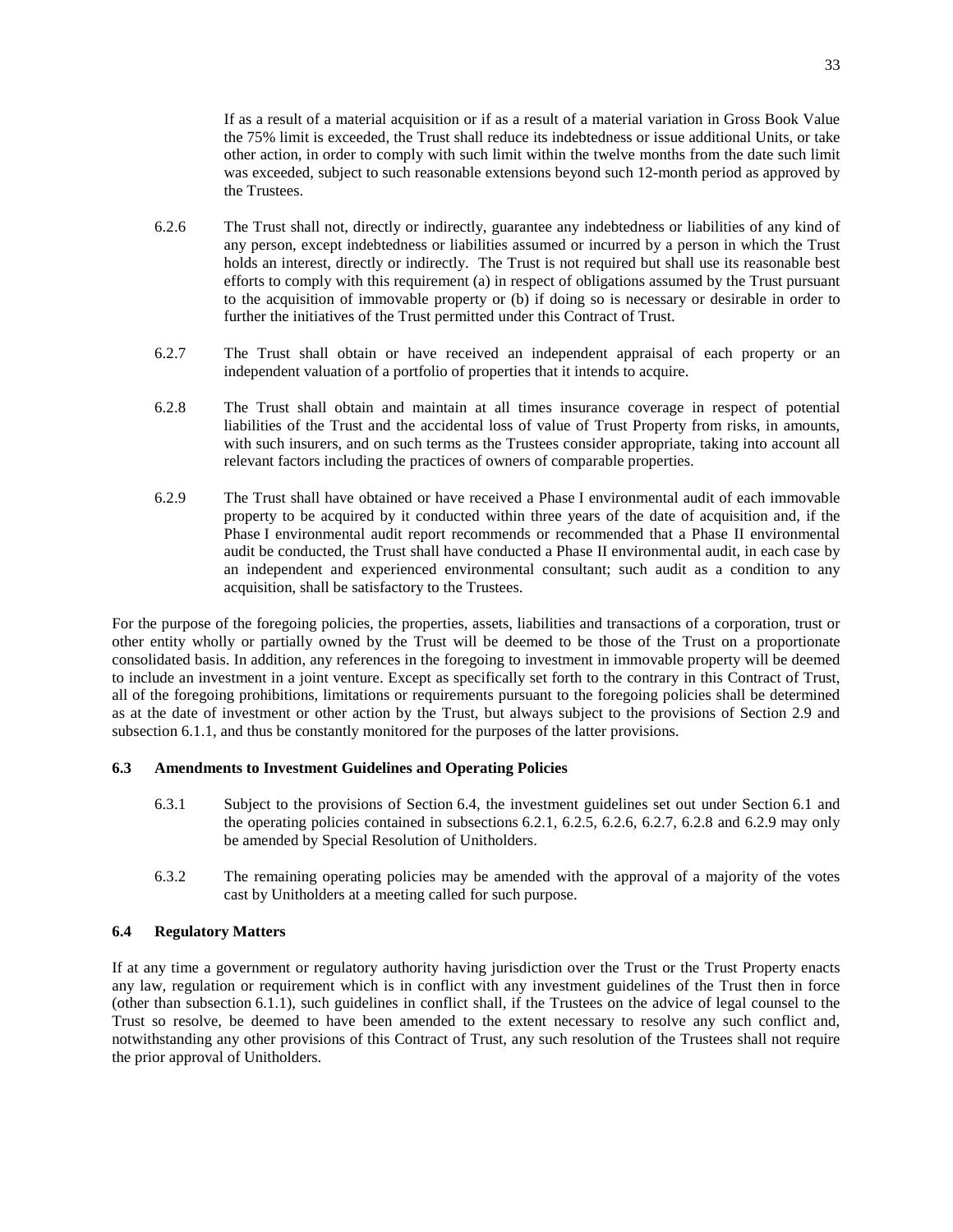#### **6.5 Application of Investment Guidelines and Operating Policies**

With respect to the investment guidelines and operating policies contained in Sections [6.1](#page-34-1)and [6.2](#page-36-2), where any maximum or minimum percentage limitation is specified in any of the guidelines and policies therein contained, such guidelines and policies shall be applied on the basis of the relevant amounts calculated immediately after the making of such investment, the whole always subject to the provisions of Section [2.9](#page-16-0) and subsection [6.1.1.](#page-34-0) Any subsequent change relative to any percentage limitation which results from a subsequent change in the Gross Book Value or the amount of Adjusted Unitholders' Equity will not require divestiture of any investment.

# <span id="page-38-0"></span>**ARTICLE 7 TRUST UNITS**

#### **7.1 Units**

- 7.1.1 The beneficial interests in the Trust shall be divided into interests of two classes, described and designated as "**Trust Units**" and "**Special Voting Units**", respectively, which shall be entitled to the rights and subject to the limitations, restrictions and conditions set out herein. Each Trust Unit and Special Voting Unit shall vest indefeasibly in the holder thereof and the interest of each Unitholder shall be determined by the number of Trust Units and Special Voting Units registered in the name of the Unitholder.
- 7.1.2 The number of Trust Units and Special Voting Units that the Trust may issue shall be unlimited.
- 7.1.3 The issued and outstanding Trust Units and Special Voting Units may be subdivided or consolidated from time to time by the Trustees without notice to or approval of the holders of Trust Units or holders of Special Voting Units.

#### **7.2 Special Voting Units**

- 7.2.1 Each Special Voting Unit shall have no economic entitlement in the Trust or in the distributions or assets of the Trust, but shall entitle the holder of record thereof to a number of votes at any meeting of the Unitholders equal to the number of Trust Units that may be obtained upon the exchange of the exchangeable security, including an Exchangeable Unit, to which such Special Voting Unit is attached. Special Voting Units may only be issued in connection with or in relation to securities exchangeable into Trust Units, including Exchangeable Units, for the purpose of providing voting rights with respect to the Trust to the holders of such securities.
- 7.2.2 Special Voting Units shall not be transferable separately from the exchangeable securities to which they are attached and will automatically be transferred upon the transfer of any such exchangeable securities.
- 7.2.3 Upon the exchange or surrender of an exchangeable security for a Trust Unit, the Special Voting Unit attached to such exchangeable security will automatically be redeemed for an amount equal to \$0.001 per Special Voting Unit and cancelled without any further action of the Trustees, and the former holder of such Special Voting Unit will cease to have any rights with respect thereto.
- 7.2.4 Concurrently with the issuance of exchangeable securities issued from time to time to which Special Voting Units would be attached, the Trust shall enter into such agreements (including the Limited Partnership Agreement) as may be necessary or desirable to properly provide for the terms of the exchangeable securities, including to provide for the voting of such Special Voting Units.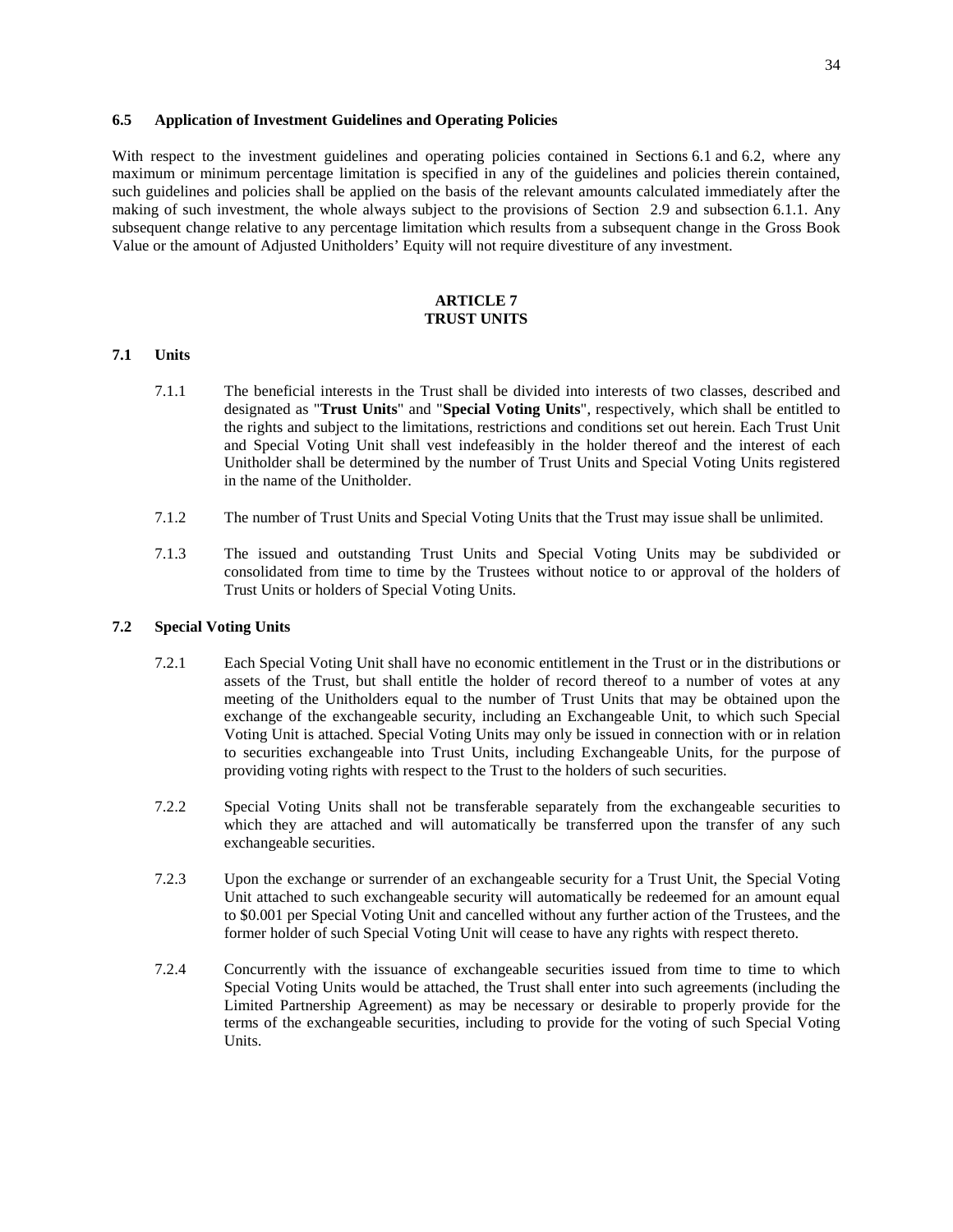### **7.3 Trust Units**

Each Trust Unit shall represent a proportionate, undivided beneficial ownership interest in the Trust and shall confer the right to one vote at any meeting of Unitholders and to participate pro rata in any distributions by the Trust, whether of net income, Net Realized Capital Gains of the Trust or other amounts, and, in the event of termination or winding-up of the Trust, in the net assets of the Trust remaining after satisfaction of all liabilities. No Trust Unit shall have any preference or priority over any other. Trust Units shall rank among themselves equally and rateably without discrimination, preference or priority.

### **7.4 Units Non-Assessable**

No Trust Unit shall be issued other than as fully paid and non-assessable. A Trust Unit shall not be fully paid until the consideration therefor has been received in full by or on behalf of the Trust. The consideration for any Trust Unit shall be paid in money or in property or in past services that are not less in value than the fair equivalent of the money that the Trust would have received if the Trust Unit had been issued for money. In determining whether property or past services are the fair equivalent of consideration paid in money, the Trustees may take into account reasonable charges and expenses of organization and reorganization and payments for property and past services reasonably expected to benefit the Trust. Notwithstanding the foregoing, Trust Units may be issued and sold on an instalment receipt basis, in which event beneficial ownership of such Trust Units may be represented by instalment receipts, but shall otherwise be non-assessable. When Units are issued and sold on an instalment basis, the Trust may take security over such Trust Units as security for unpaid instalments, including a hypothec or pledge as contemplated by an instalment receipt agreement.

# **7.5 No Pre-Emptive Rights**

There are no pre-emptive rights attached to the Units. No person shall be entitled, as a matter of right, to subscribe for or purchase any Units of the Trust.

# **7.6 Fractional Units**

If as a result of any act of the Trustees hereunder any person becomes entitled to a fraction of a Unit, such fractional Unit will not be issued but rather rounded down to the nearest whole Unit.

#### **7.7 Title to Trust Property**

The titles to the Trust Property and the right to conduct the affairs of the Trust are vested exclusively in the Trustees, subject to the provisions of this Contract of Trust, and the Unitholders shall have no interest therein other than the interest in the Trust conferred by their Units issued hereunder as described in Section [2.8](#page-15-0) and they shall have no right to compel any partition, division, dividend or distribution (except as specifically provided in Section [16.2](#page-69-0)) of the Trust or any of the properties or assets of the Trust. The Units shall confer upon the holders thereof only the interest and rights, and impose upon the holders thereof only those liabilities and obligations, specifically set forth in this Contract of Trust. No Unitholder has or is deemed to have any right of ownership in any of the properties or assets of the Trust.

#### **7.8 Allotment and Issue**

The Trustees may allot and issue Trust Units at such time and in such manner (including pursuant to any plan established by the Trustees from time to time relating to reinvestment by Unitholders of distributions of the Trust in Trust Units), and for such consideration and to such person or class of persons as the Trustees in their sole discretion shall determine. Special Voting Units may only be issued in connection with or in relation to exchangeable securities, including Exchangeable Units, for the purpose of providing voting rights to the holders of such securities with respect to the Trust. In the event that Trust Units are issued in whole or in part for a consideration other than money, the resolution of the Trustees allotting and issuing such Trust Units shall express the fair equivalent in money of the other consideration received by the Trust. The price or value of the consideration for which Trust Units may be issued will be determined by the Trustees in their sole discretion, generally in consultation with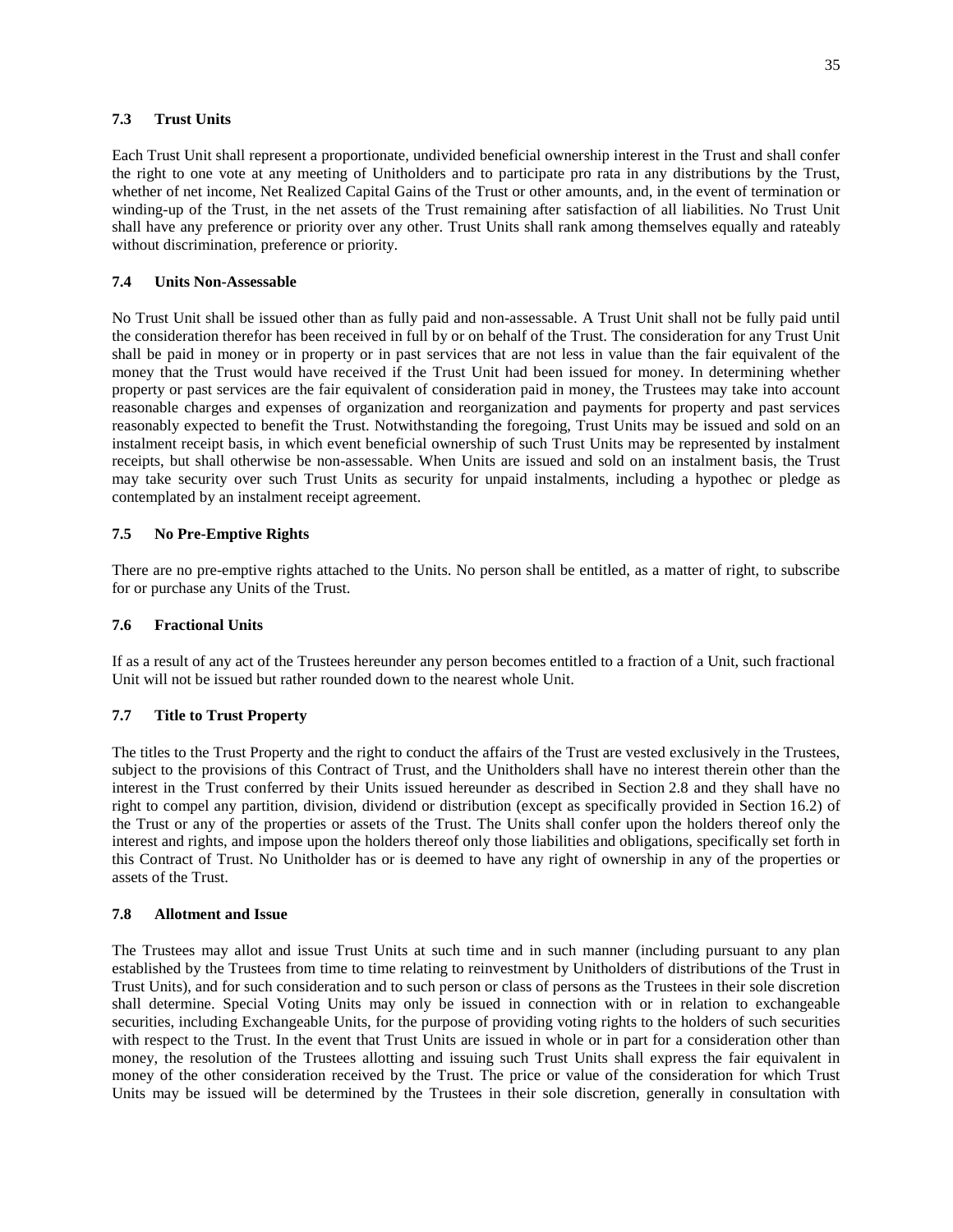investment dealers or brokers who act as underwriters in connection with offerings of Trust Units. Upon the approval by the Independent Trustees of any Trust Unit option plan for the Trustees, officers and/or employees of the Trust or any Subsidiary and/or their personal holding companies or family trusts and/or persons who provide services to the Trust, the Governance Committee may, upon receiving authority from the Trustees, recommend to the Trustees the granting of options upon the terms and subject to the conditions set forth in such plan.

# **7.9 Rights and Warrants and Options**

The Trustees may create and issue rights, warrants, options (other than options created under the Trust Unit Option Plan) or other instruments or securities (including convertible securities and exchangeable securities) to subscribe for fully paid Trust Units, which rights, warrants, options, instruments or securities may be exercisable at such subscription price and at such time as the Trustees may determine. The rights, warrants, options, instruments or securities so created may be issued for such consideration or for no consideration, all as the Trustees may determine. A right, warrant, option, instrument or security shall not be a Unit and a holder thereof shall not be a Unitholder.

Subject to the provisionsof [ARTICLE 6,](#page-34-2) the Trustees may create and issue indebtedness of the Trust in respect of which interest, premium or principal payable thereon may be paid, at the option of the Trust or the holder, in fully paid Trust Units, or which indebtedness, by its terms, may be convertible into Trust Units at such time and for such price as the Trustees may determine. Any indebtedness so created shall not be a Unit and a holder thereof shall not be a Unitholder unless and until fully paid Trust Units are issued in accordance with the terms of such indebtedness.

# **7.10 Commissions and Discounts**

The Trustees may provide for the payment by the Trust of commissions or may allow discounts to persons in consideration of their subscribing or agreeing to subscribe, whether absolutely or conditionally, for Units or other securities issued by the Trust or of their agreeing to produce subscriptions therefor, whether absolute or conditional.

# **7.11 Transferability**

The Trust Units are freely transferable and, except as stipulated in Section [7.12,](#page-40-0) the Trustees shall not impose any restriction on the transfer of Trust Units by any Trust Unitholder except with the consent of such Trust Unitholder. Special Voting Units will not be transferable separately from the exchangeable securities, including Exchangeable Units, to which they are attached and will be automatically transferred upon the transfer of such Exchangeable Unit. The Trustees shall use all reasonable efforts to obtain and maintain a listing for the Units on one or more stock exchanges in Canada.

# <span id="page-40-0"></span>**7.12 Transfer of Trust Units**

- 7.12.1 Subject to the provisions ofthis [ARTICLE 7,](#page-38-0) the Trust Units shall be for all purposes of the Trust and this Contract of Trust, personal and moveable property, and the Trust Units shall be fully transferable without charge as between persons, but no transfer of Trust Units shall be effective as against the Trustees or shall be in any way binding upon the Trustees until the transfer has been recorded on the Register maintained by the Trustees, the Trust or the Transfer Agent. No transfer of a Trust Unit shall be recognized unless such transfer is of a whole Trust Unit.
- 7.12.2 Subject to the provisions ofthis [ARTICLE 7](#page-38-0), Trust Units shall be transferable on the Register only by the holders of record thereof or their executors, administrators or other legal representatives or by their agents or attorneys duly authorized in writing, and only upon delivery to the Trust or to the Transfer Agent of the certificate therefor, properly endorsed or accompanied by a duly executed instrument of transfer or power of attorney and accompanied by all necessary transfer or other taxes imposed by law, together with such evidence of the genuineness of such endorsement, execution and authorization and other matters that may reasonably be required by the Trustees or the Transfer Agent. Upon such delivery the transfer shall be recorded on the Register or branch transfer registers and a new Unit Certificate for the Trust Units shall be issued to the transferee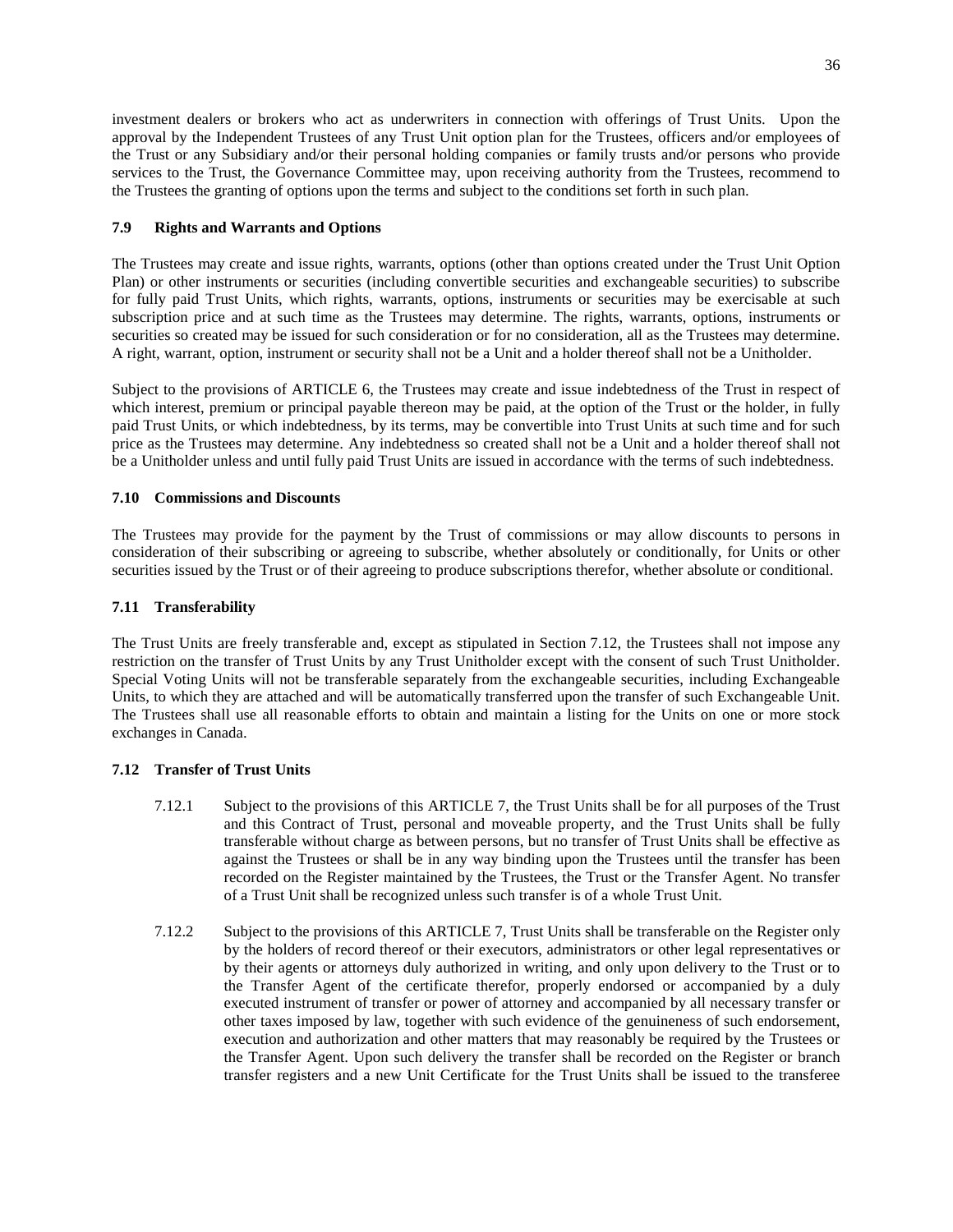and a new Unit Certificate for the balance of Trust Units not transferred shall be issued to the transferor.

7.12.3 Unit Certificates representing any number of Trust Units may be exchanged without charge for Unit Certificates representing an equivalent number of Units in the aggregate. Any exchange of Unit Certificates may be made at the offices of the Trust or the Transfer Agent where registers are maintained for Unit Certificates pursuant to the provisions ofthis [ARTICLE 7](#page-38-0). Any Unit Certificates tendered for exchange shall be surrendered to the Trustees or appropriate Transfer Agent and then shall be cancelled.

# <span id="page-41-0"></span>**7.13 Non-Resident Ownership Constraint**

- <span id="page-41-1"></span>7.13.1 Not more than 49% of the Trust Units or Special Voting Units outstanding at any time shall be held or beneficially owned, directly or indirectly, by persons who are non-residents, and the Trustees shall inform the Transfer Agent of this restriction. Furthermore, at no time shall nonresidents hold or beneficially own, directly or indirectly, Trust Units or Special Voting Units or any other rights or options, including convertible debentures, (for the purpose of this Section [7.13](#page-41-0), such other rights and options being known as "**Options**") that may entitle them (conditionally or otherwise) to acquire Trust Units that would result in more than 49% of the Trust Units or Special Voting Units, at any time, being held or beneficially owned, directly or indirectly, by nonresidents.
- 7.13.2 The Trustees may, in their discretion, from time to time and at such time as they deem appropriate, require from the Unitholders and Optionholders, and the Unitholders and Optionholders shall furnish diligently to the Trustees, a declaration as to their residency and should any Unitholder or Optionholder not be the Beneficial Owner of the Units or Options registered in his name, the residency of the Beneficial Owner of such Units or Options. In the event that it appears from the Register or from the declarations of residency delivered to the Trustees that, or in the event that the Trustees otherwise determine that, there has been a contravention of the foregoing non-resident ownership constraint or that, after giving effect to any proposed subscription, issue or transfer of Units or Options to a non-resident, there would be a contravention of the non-resident ownership constraint, the Trustees shall cause a public announcement to be made to such effect and shall not accept any subscription for Units or Options from any non-resident, issue any Units or Options to any such person or register or otherwise recognize the transfer (including pursuant to Section [7.22](#page-49-0) of any Units or Options to any non-resident.
- 7.13.3 Furthermore, in the event that it appears from the Register or from the declarations of residency delivered to the Trustees that, or in the event that the Trustees otherwise determine that, there has been a contravention of the foregoing non-resident ownership constraint or that a contravention of the foregoing non-resident ownership constraint is likely to occur or is imminent, the Trust shall send a written notice (a "**Sell Notice**") to the registered holders of such of those Units or Options as shall be chosen on the basis of inverse order to the order of acquisition or registration of all non-residents, by law or by such other method that is authorized by the Trustees' determination (each such selected registered holder to be hereinafter known as an "**Affected Holder**"). Such Sell Notice shall require that an Affected Holder sell to a person who is not a non-resident of Canada the total number of Units or Options specified in the Sell Notice (the "**Affected Units**") within the prescribed period stipulated in the Sell Notice. Any such Sell Notice to be delivered to an Affected Holder shall be given by registered prepaid mail or delivered directly to the Affected Holder and shall specify a period, which shall not be more than 60 days, within which the Affected Units must be sold on a basis that does not result in the contravention of subsection [7.13.1.](#page-41-1) The Sell Notice shall also require the Affected Holder to notify the Trust of the sale or disposition requested when completed.
- 7.13.4 In the event that the Affected Units have not been sold by the Affected Holder on or prior to the date stipulated in the Sell Notice or the Affected Holder has not provided evidence satisfactory to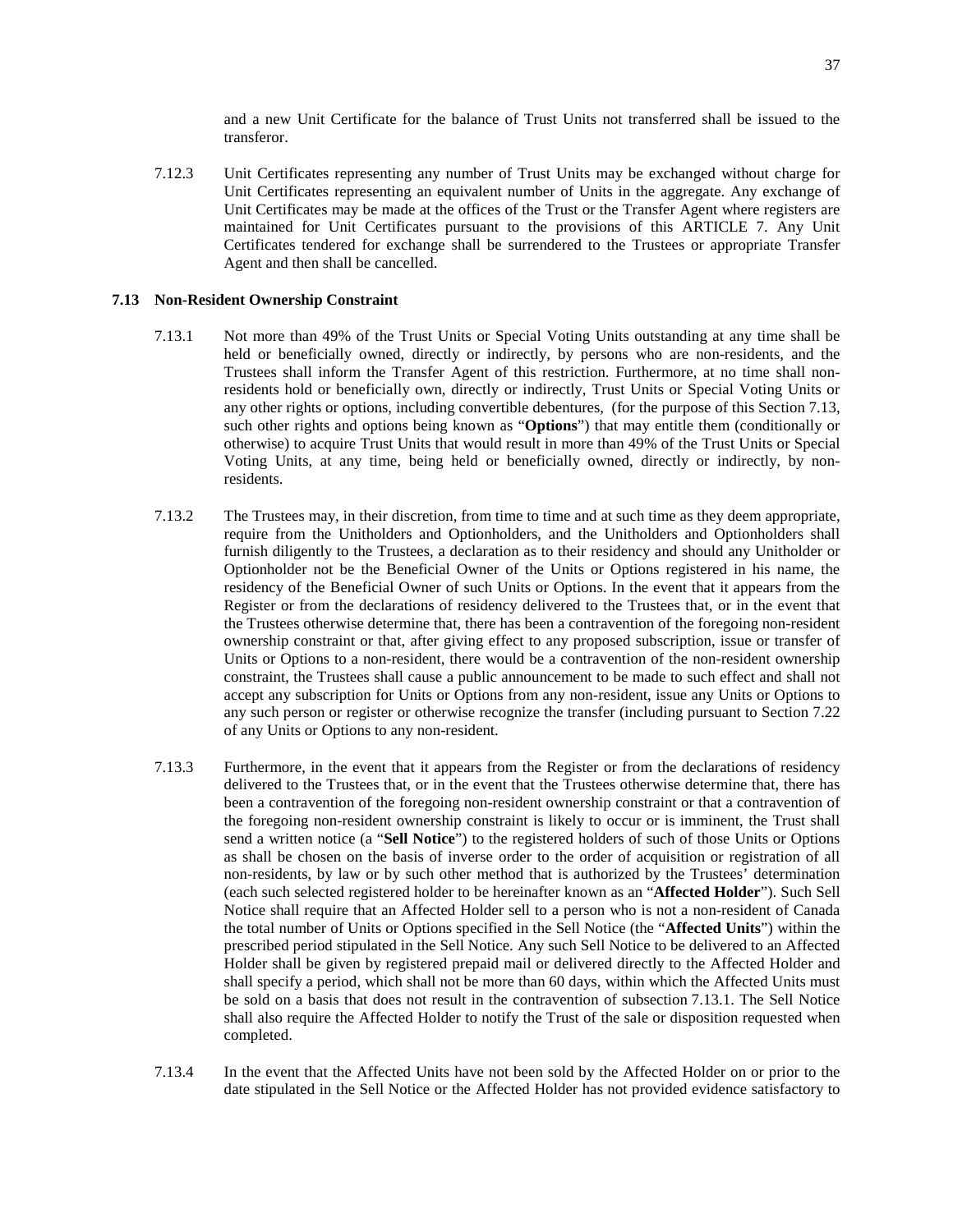the Trustees to the effect that it is not a non-resident prior to such date, the Trust may elect to sell (or, in the case of Special Voting Units, redeem) the Affected Units on behalf of the Affected Holder without further notice on and subject to the terms herein contained and to forthwith suspend the rights of the Affected Holder to vote or to receive distribution in connection with the Affected Units. The Trust may sell Affected Units on any stock exchange or organized market on which the Trust Units are then listed or traded as the Trustees shall determine or, if the Trust Units are not then listed on any stock exchange or traded on any organized market, in such other manner as the Trustees shall determine. For all purposes of such sale, the Trustees and the Transfer Agent shall be deemed to be the agents and lawful mandataries of the Affected Holder and any Beneficial Owner of the Affected Units. The net proceeds of any such sale of Affected Units shall be the net proceeds after deduction of any commission, tax or other cost of sale.

- <span id="page-42-0"></span>7.13.5 In the event of any such sale of Affected Units, the Affected Holder shall have the right only to receive the net proceeds of such sale, subject to its right to receive payment of any distribution declared by the Trustees which is unpaid and owing to such Affected Holder. The Trust shall deposit an amount equal to such net proceeds in a special account in any bank or trust company in Canada selected by it. The amount of such deposit, less the reasonable costs of the administration of the special account, shall be payable to the Affected Holder upon presentation of evidence acceptable to the bank or trust company of such person's interest in the Affected Units, including the Unit Certificates therefor, if any. Any interest earned on any amount so deposited shall accrue to the benefit of the Affected Holder. From and after the date of such deposit, the Affected Holder shall not be entitled to any of the rights of a registered Unitholder in respect of the Affected Units, other than the right to receive the funds so deposited as hereinabove stipulated.
- 7.13.6 The Trust shall, as soon as reasonably practical, and in any event, not later than 30 days after making a deposit pursuant to the terms of subsection [7.13.5](#page-42-0), send a notice to the Affected Holder stating that the Affected Units have been sold, the amount of the net proceeds, respectively, to which the Affected Holder is entitled, the name and address of the bank or trust company at which the Trust has made the deposit and all other relevant particulars of the sale.
- 7.13.7 Special Voting Units, together with exchangeable securities (including Exchangeable Units) to which they are attached, shall not be held or beneficially owned, directly or indirectly, by persons who are non-residents, or be transferred to persons who are non-residents, if such exchangeable securities are issued by a Partnership.
- 7.13.8 For greater certainty, the Trust may sell Units in accordance with the terms hereof despite the fact that the Trust does not possess the Unit Certificates, if any, representing the Affected Units at the time of the sale. Where, in accordance with this Section [7.13](#page-41-0), Affected Units are sold by the Trust without possession of the Unit Certificates, if any, representing the same and, after the sale, a person establishes that it is a bona fide purchaser without notice of the Affected Units from the Affected Holder, then, subject to applicable law:
	- (a) the Trust shall be entitled to treat the Units so purchased by the bona fide purchaser as validly issued and outstanding Units in addition to the Units sold by the Trust; and
	- (b) notwithstanding any other provisions of this Contract of Trust, the Trust is entitled to the deposit made with respect to such sale and shall add the amount of the deposit to the capital account maintained by the Trust in respect of outstanding Units.

# **7.14 Trustees' Determinations as to Non-Resident Status**

The Trustees shall have the sole right and authority to make any determination required or contemplated under Section [7.13](#page-41-0). The Trustees shall make all determinations necessary for the administration of the provisions of Section [7.13](#page-41-0) and, without limiting the generality of the foregoing, if the Trustees consider that there are reasonable grounds for believing that a contravention of the non-resident ownership restriction has occurred or will occur, the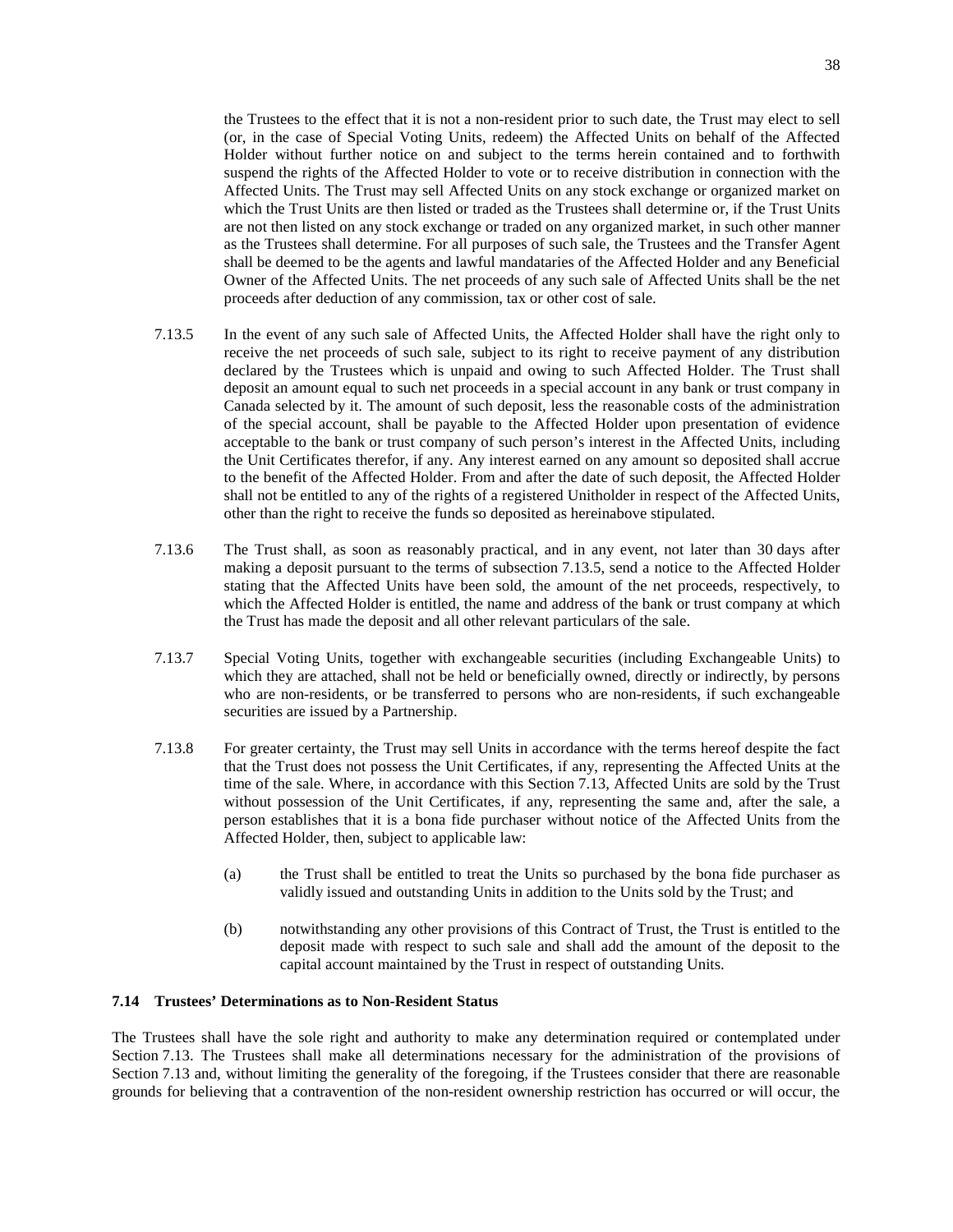Trustees shall make a determination with respect to the matter. Any such determination shall be conclusive, final and binding except to the extent modified by any subsequent determination by the Trustees. Notwithstanding the foregoing, the Trustees may delegate, in whole or in part, their power to make a determination to any officer of the Trust.

# <span id="page-43-0"></span>**7.15 Book Based System**

The provisions of this Section [7.15](#page-43-0) shall not in any way alter the nature of Units or the relationships of a Unitholder to the Trustees and of one Unitholder to another but are intended only to facilitate the issuance of certificates evidencing the ownership of Units, if desirable to issue them to Unitholders, and the recording of all transactions in respect of Units and Unit Certificates whether by the Trust, securities dealers, stock exchanges, transfer agents, registrars or other persons.

Except as otherwise provided below, the Units will be represented in the form of one or more fully registered global unit certificates (each a "**Global Unit Certificate**") held by, or on behalf of, CDS, as depository of the Global Unit Certificates for the participants of CDS, registered in the name of CDS or its nominee, and registration of ownership and transfers of the Units will be effected only through the book-based system administered by CDS. On a closing, CDS will credit interests in the Global Unit Certificates representing the Units to the accounts of its participants as directed by the agents.

Except as described below, no purchaser of a Unit will be entitled to a certificate or other instrument from the Trust evidencing that purchaser's ownership thereof, and no Beneficial Owner will be shown on the records maintained by CDS except through book-entry accounts of a participant of CDS acting on behalf of the Beneficial Owners. CDS will be responsible for establishing and maintaining book-entry accounts for its participants having interests in the Global Unit Certificates. Sales of interests in the Global Unit Certificates can only be completed through participants in the depository services of CDS.

Units will be issued in fully registered form to holders or their nominees, other than CDS or its nominee, only if: (a) the Trust is required to do so by applicable law; (b) the depository system of CDS ceases to exist; (c) the Trust determines that CDS is no longer willing or able or qualified to discharge properly its responsibility as depository and the Trust is unable to locate a qualified successor; or (d) the Trust at its option elects to terminate the Book-Entry System in respect of the Units through CDS.

All references herein to actions by, notices given or payments made to Unitholders shall, where such Units are held through CDS, refer to actions taken by, or notices given or payments made to, CDS upon instruction from the CDS Participants in accordance with CDS's rules and procedures. For the purposes of any provision hereof requiring or permitting actions with the consent of or at the direction of Unitholders evidencing a specified percentage of the aggregate Units outstanding, such direction or consent may be given by Unitholders acting through CDS and the CDS Participants owning Units evidencing the requisite percentage of the Units. The rights of a Unitholder whose Units are held through CDS shall be exercised only through CDS and the CDS Participants and shall be limited to those established by law and agreements between such Unitholders and CDS and/or the CDS Participants or upon instruction from the CDS Participants. Each of the Transfer Agent and the Trustees may deal with CDS for all purposes (including the making of payments) as the authorized representative of the respective Unitholders and such dealing with CDS shall constitute satisfaction or performance, as applicable, towards their respective obligations hereunder.

For so long as Units are held through CDS, if any notice or other communication is required to be given to Unitholders, the Trustees and the Transfer Agent will give all such notices and communications to CDS.

If CDS resigns or is removed from its responsibilities as depository and the Trustees are unable or do not wish to locate a qualified successor, CDS shall surrender the Global Unit Certificate to the Transfer Agent with instructions from CDS for registration of Units in the name and in the amounts specified by CDS and the Trust shall issue and the Trustee and Transfer Agent shall execute and deliver the aggregate number of Units then outstanding in the form of definitive Unit Certificates representing such Units.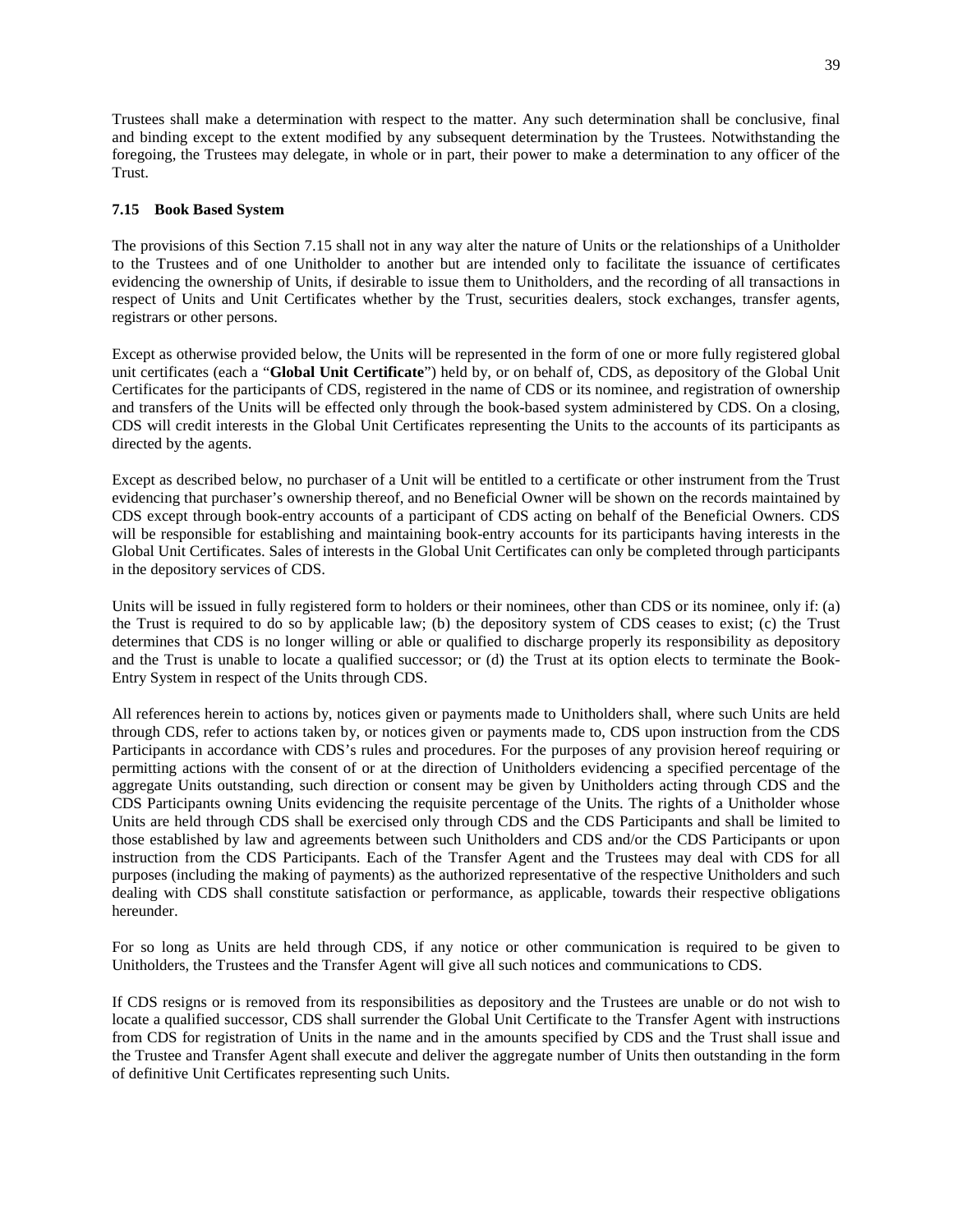#### <span id="page-44-0"></span>**7.16 Redemption of Units**

- 7.16.1 Each Trust Unitholder shall be entitled to require the Trust to redeem at any time or from time to time at the demand of the Trust Unitholder all or any part of the Trust Units registered in the name of the Trust Unitholder at the prices determined and payable in accordance with the conditions hereinafter provided.
- 7.16.2 To exercise a Trust Unitholder's right to require redemption under this Section [7.16,](#page-44-0) a duly completed and properly executed notice requiring the Trust to redeem Trust Units, in a form reasonably acceptable to the Trustees, together with written instructions as to the number of Trust Units to be redeemed, shall be sent to the Transfer Agent with a copy to the Trust at the head office of the Trust. A Trust Unitholder not otherwise holding a registered Unit certificate that wishes to exercise the redemption right will be required to obtain a redemption notice form from the Trust Unitholder's investment dealer who will be required to deliver the completed redemption notice form to the Trust and to CDS. No form or manner of completion or execution shall be sufficient unless the same is in all respects reasonably acceptable to the Trustees and is accompanied by any further evidence that the Trustees may reasonably require with respect to the identity, capacity or authority of the person giving such notice.
- 7.16.3 Upon receipt by the Transfer Agent and the Trust of the notice to redeem Trust Units, the Trust Unitholder shall thereafter cease to have any rights with respect to the Trust Units tendered for redemption (other than to receive the redemption payment therefor) including the right to receive any distributions thereon which are declared payable to the Trust Unitholders of record on a date which is subsequent to the day of receipt by the Trust of such notice. Units shall be considered to be tendered for redemption on the date that the Trust has, to the satisfaction of the Trustees, received the notice and other required documents or evidence as aforesaid.
- <span id="page-44-1"></span>7.16.4 Upon receipt by the Transfer Agent and the Trust of the notice to redeem Trust Units in accordance with this Section [7.16](#page-44-0), the holder of the Trust Units tendered for redemption shall be entitled to receive a price per Trust Unit (the "**Redemption Price**") equal to the lesser of:
	- (a) 90% of the "market price" of the Trust Units calculated on the date (the "**Redemption Date**") on which the Trust Units were surrendered for redemption; and
	- (b) 100% of the "closing market price" on the principal market on which the Trust Units are listed for trading, on the Redemption Date;

For the purposes of this calculation, "**market price**" as at a specified date will be:

- (a) an amount equal to the weighted average trading price of a Trust Unit on the principal exchange or market on which the Units are listed or quoted for trading during the period of ten consecutive trading days ending on such date;
- (b) an amount equal to the weighted average of the closing market prices of a Trust Unit on the principal exchange or market on which the Trust Units are listed or quoted for trading during the period of ten consecutive trading days ending on such date, if the applicable exchange or market does not provide information necessary to compute a weighted average trading price; or
- (c) if there was trading on the applicable exchange or market for fewer than five of the ten trading days, an amount equal to the simple average of the following prices established for each of the ten consecutive trading days ending on such date: the simple average of the last bid and last asking price of the Trust Units for each day on which there was no trading; the closing price of the Trust Units for each day that there was trading if the exchange or market provides a closing price; and the simple average of the highest and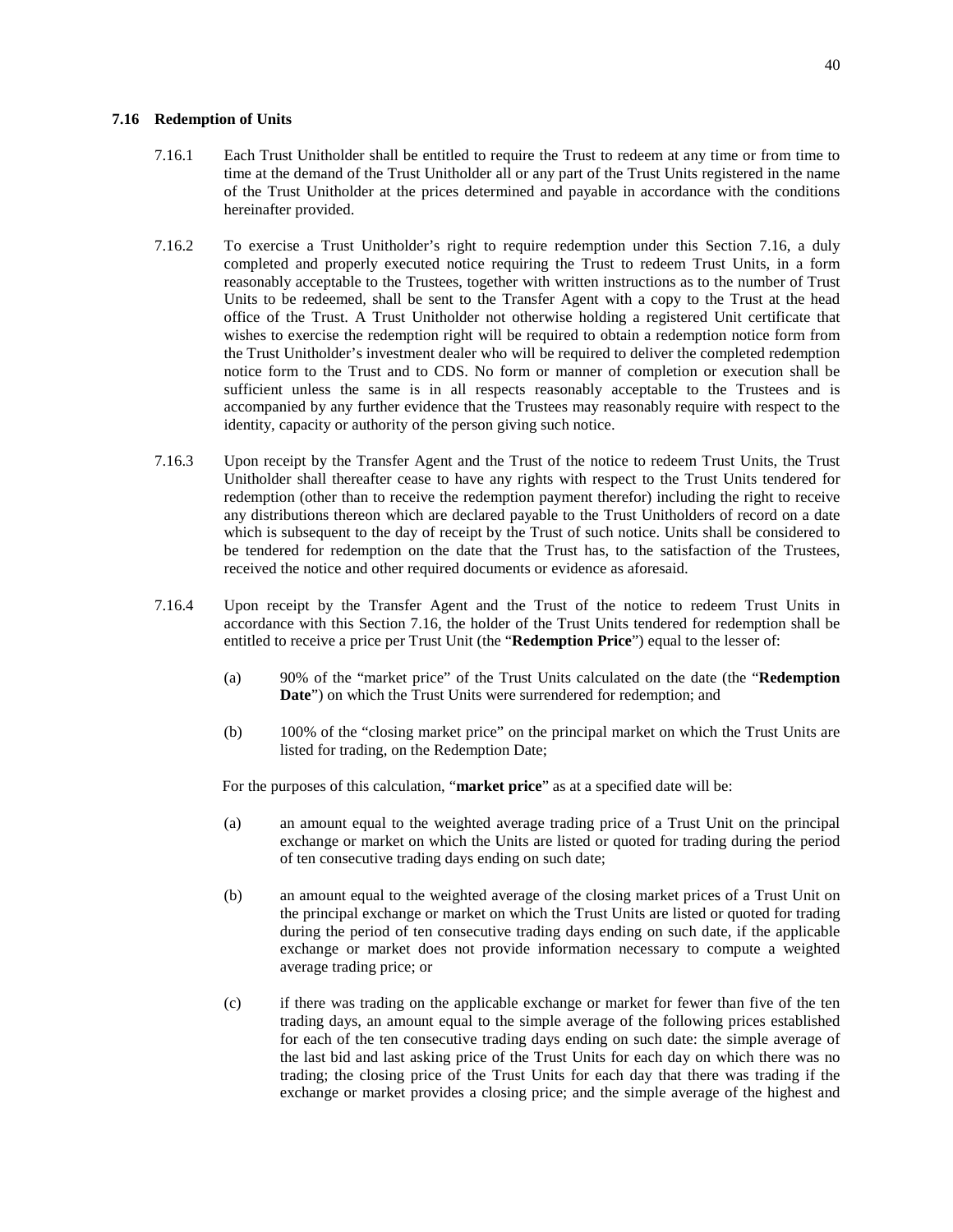lowest prices of the Trust Units for each day that there was trading, if the market provides only the highest and lowest prices of Trust Units traded on a particular day.

The "**closing market price**" of a Trust Unit for the purpose of the foregoing calculations, as at any date will be:

- (a) an amount equal to the weighted average trading price of a Trust Unit on the principal exchange or market on which the Trust Units are listed or quoted for trading on the specified date and the principal exchange or market provides information necessary to compute a weighted average trading price of the Units on the specified date;
- (b) an amount equal to the closing price of a Trust Unit on the principal market or exchange if there was a trade on the specified date and the principal exchange or market provides only a closing price of the Trust Units on the specified date;
- (c) an amount equal to the simple average of the highest and lowest prices of the Trust Units on the principal market or exchange, if there was trading on the specified date and the principal exchange or market provides only the highest and lowest trading prices of the Trust Units on the specified date; or
- (d) the simple average of the last bid and last asking prices of the Trust Units on the principal market or exchange, if there was no trading on the specified date.

<span id="page-45-1"></span>If Trust Units are not listed or quoted for trading in a public market, the Redemption Price will be the fair market value of the Trust Units, which will be determined by the Trustees in their sole discretion.

- 7.16.5 Subject to the provisions of subsections [7.16.6](#page-45-0)and [7.16.7,](#page-46-0) the Redemption Price payable in respect of the Trust Units tendered for redemption during any calendar month shall be paid by cheque, drawn on a Canadian chartered bank or a trust company in lawful money of Canada, payable at par to, or to the order of, the Trust Unitholder who exercised the right of redemption within 30 days after the end of the calendar month in which the Trust Units were tendered for redemption. Payments made by the Trust of the Redemption Price are conclusively deemed to have been made upon the mailing of a cheque in a postage prepaid envelope addressed to the former Trust Unitholder unless such cheque is dishonoured upon presentment. Upon such payment, the Trust shall be discharged from all liability to the former Trust Unitholder in respect of the Trust Units so redeemed.
- <span id="page-45-3"></span><span id="page-45-2"></span><span id="page-45-0"></span>7.16.6 Subsections [7.16.4](#page-44-1)and [7.16.5](#page-45-1) shall not be applicable to Trust Units tendered for redemption by a Trust Unitholder, if:
	- (a) the total amount payable by the Trust pursuant to subsection [7.16.4](#page-44-1) in respect of such Trust Units and all other Trust Units tendered for redemption in the same calendar month exceeds \$50,000 (the "**Monthly Limit**"); provided that the Trustees may, in their sole discretion, waive such limitation in respect of all Trust Units tendered for redemption in any calendar month and, in the absence of such a waiver, Trust Units tendered for redemption in any calendar month in which the total amount payable by the Trust pursuant to subsections [7.16.4](#page-44-1)and [7.16.5](#page-45-1) exceeds the Monthly Limit will be redeemed for cash pursuant to subsections [7.16.4](#page-44-1)and [7.16.5](#page-45-1) and, subject to receipt of all necessary regulatory approvals, by a distribution *in specie* of assets held by the Trust on a *pro rata* basis;
	- (b) at the time the Trust Units are tendered for redemption, the outstanding Trust Units are not listed for trading on the Stock Exchange or traded or quoted on any stock exchange or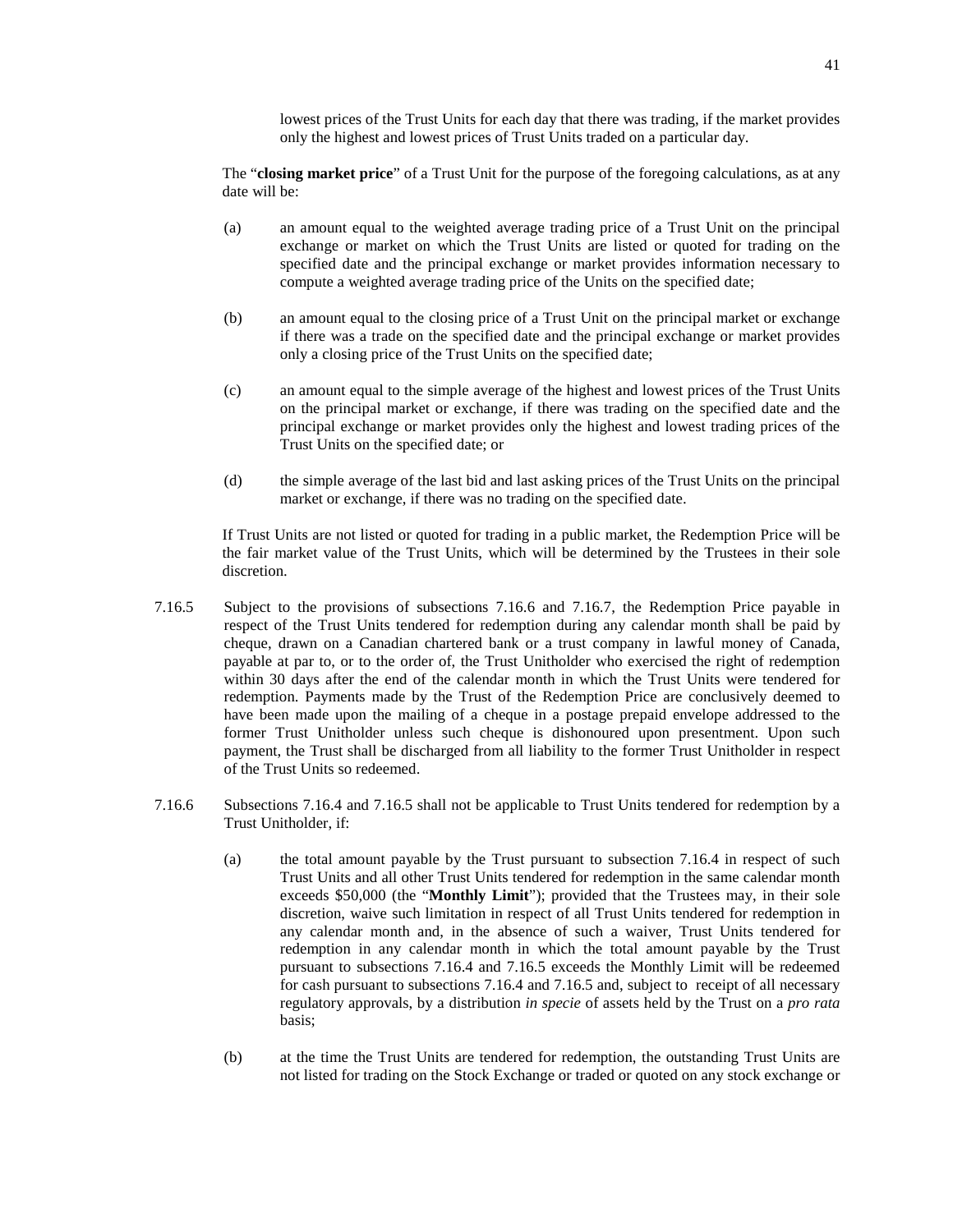<span id="page-46-1"></span>market which the Trustees consider, in their sole discretion, provides representative fair market value prices for the Trust Units; or

- (c) the normal trading of the outstanding Trust Units is suspended or halted on any stock exchange on which the Trust Units are listed for trading or, if not so listed, on any market on which the Trust Units are quoted for trading, on the Redemption Date for such Trust Units or for more than five trading days during the 10 trading day period commencing immediately after the Redemption Date for such Units.
- 7.16.7
- <span id="page-46-0"></span>(a) If subsection [7.16.5](#page-45-1) is not applicable to Trust Units tendered for redemption by a Unitholder pursuant to paragrap[h7.16.6\(a\),](#page-45-2) the Redemption Price per Trust Unit specified in subsection [7.16.5](#page-45-1) shall be paid and satisfied as follows: (A) a portion of the Redemption Price per Trust Unit equal to the Monthly Limit divided by the number of Trust Units tendered for redemption in the month shall be paid and satisfied in accordance with subsection [7.16.5](#page-45-1) applied mutatis mutandis and (B) subject to receipt of all necessary regulatory approvals (which the Trust shall use reasonable commercial efforts to obtain forthwith), the remainder of the Redemption Price per Trust Unit shall be paid and satisfied by way of a distribution *in specie* to such Unitholder of Subsidiary Notes having a fair market value determined by the Trustees equal to the product of (y) the remainder of the Redemption Price per Trust Unit of the Trust Units tendered for redemption and (z) the number of Trust Units tendered by such Unitholder for redemption.
- (b) If subsection [7.16.5](#page-45-1) is not applicable to all of the Trust Units tendered for redemption by aUnitholder pursuant to paragraphs  $7.16.6(b)$  and  $7.16.6(c)$ , the Redemption Price per Trust Unit specified in subsection [7.16.5](#page-45-1) shall, subject to receipt of all necessary regulatory approvals (which the Trust shall use reasonable commercial efforts to obtain forthwith), be paid and satisfied by way of a distribution *in specie* to such Unitholder of Subsidiary Notes having a fair market value equal to the product of (A) the Redemption Price per Trust Unit of the Trust Units tendered for redemption and (B) the number of Trust Units tendered by such Unitholder for redemption.
- (c) For purposes of this subsection [7.16.7](#page-46-0), no Subsidiary Notes in integral multiples of less than \$100 will be distributed and, where Subsidiary Notes to be received by a Trust Unitholder includes a multiple less than that number, the number of Subsidiary Notes shall be rounded to the next lowest integral multiple of \$100 and the balance shall be paid in cash.
- (d) The Redemption Price payable pursuant to this subsection [7.16.7](#page-46-0) in respect of Trust Units tendered for redemption during any month shall, subject to receipt of all necessary regulatory approvals, be paid by the transfer to or to the order of the Trust Unitholder who exercised the right of redemption, of the Subsidiary Notes, if any, and the cash payment, if any, determined in accordance with the provisions of this subsection [7.16.7](#page-46-0), on or before the last day of the calendar month immediately following the month in which the Trust Units were tendered for redemption.
- (e) Payments by the Trust pursuant to this subsection [7.16.7](#page-46-0) are conclusively deemed to have been made upon the mailing of certificates representing the Subsidiary Notes, if any, and a cheque, if any, by registered mail in a postage prepaid envelope addressed to the former Trust Unitholder and/or any party having a security interest and, upon such payment, the Trust shall be discharged from all liability to such former Trust Unitholder and any party having a security interest in respect of the Trust Units so redeemed.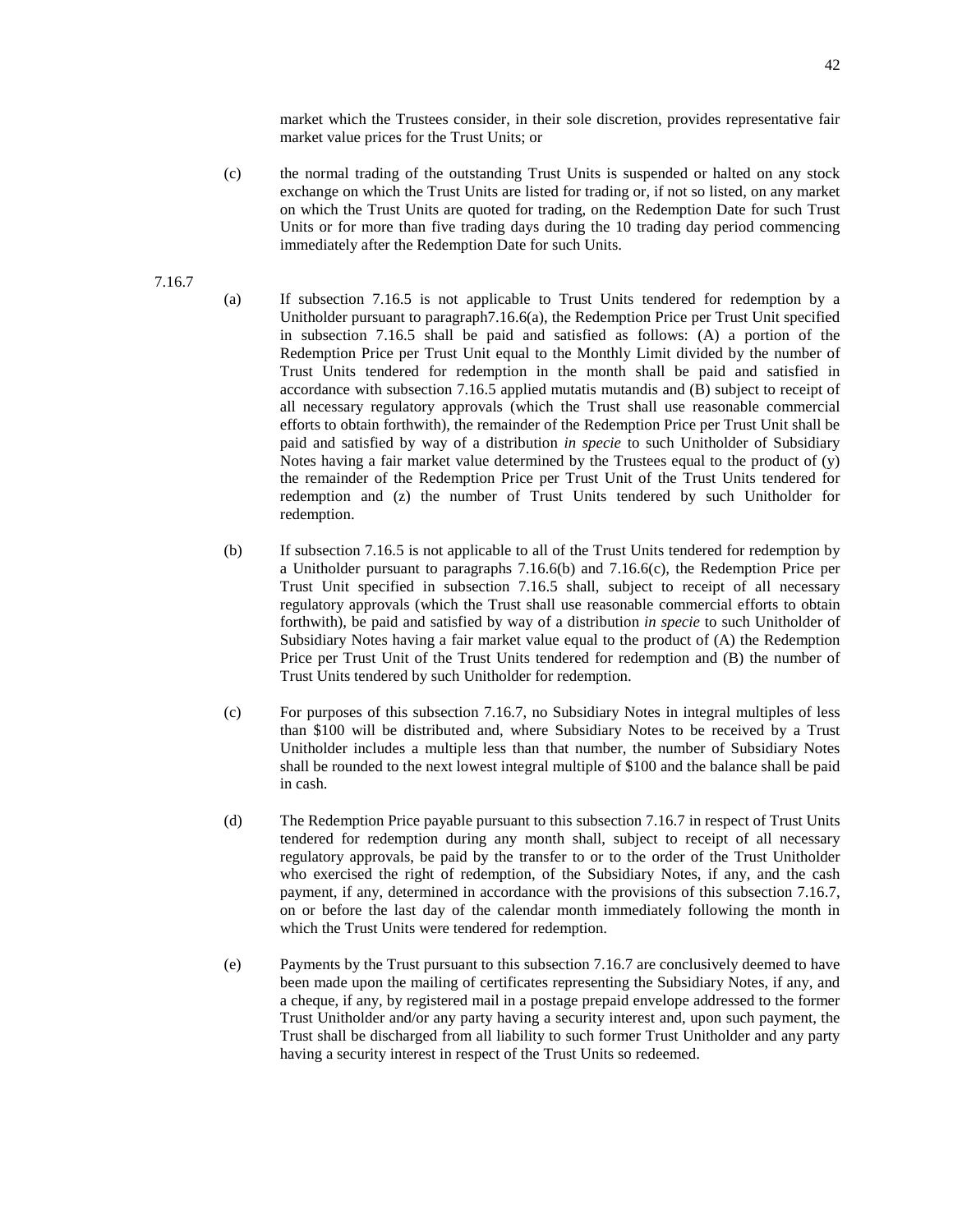- (f) The Trust shall be entitled to all accrued interest, paid or unpaid, on the Subsidiary Notes, if any, on or before the date of distribution *in specie* pursuant to this subsection [7.16.7.](#page-46-0)
- <span id="page-47-0"></span>(g) Where the Trust makes a distribution in specie on a redemption of Trust Units pursuant to this subsection [7.16.7](#page-46-0), the Trustees may, in their sole discretion, designate and treat as having been paid to the redeeming Trust Unitholders any amount of the capital gains or income realized by the Trust on or in connection with the distribution of such securities to the Trust Unitholder.

# **7.17 Certificate Fee**

The Trustees may establish a reasonable fee to be charged for every Unit Certificate issued.

# **7.18 Form of Unit Certificate**

- 7.18.1 The form of certificate representing Units and the instrument of transfer, if any, on the reverse side thereof shall be in such form as is from time to time authorized by the Trustees.
- 7.18.2 Unless otherwise determined by the Trustees, no holder of a Special Voting Unit shall be entitled to a certificate or other instrument from the Trust evidencing the holder's ownership of such Special Voting Unit, and such holder shall only be entitled to be entered on the Register in accordance with Section [7.21.](#page-48-0)

# **7.19 Unit Certificates**

- 7.19.1 Unit Certificates shall, subject to the provisions hereof, be in such form as is authorized from time to time by the Trustees.
- 7.19.2 If issued, Unit Certificates are issuable only in fully registered form.
- 7.19.3 The definitive form of the Unit Certificates shall:
	- (a) be in the English language or in the English language and the French language;
	- (b) be dated as of the date of issue thereof; and
	- (c) contain such distinguishing letters and numbers as the Trustees shall prescribe.
- 7.19.4 In the event that the Unit Certificate is translated into the French language and any provision of the Unit Certificate in the French language shall be susceptible of an interpretation different from the equivalent provision in the English language, the interpretation of such provision in the English language shall be determinative.
- 7.19.5 Each Unit Certificate shall be signed on behalf of the Trustees and if so decided by the Trustees, signed or certified by the Transfer Agent of the Trust. The signature of the Trustees required to appear on such certificate may be printed, lithographed or otherwise mechanically reproduced thereon and, in such event, certificates so signed are as valid as if they bad been signed manually. If a Unit Certificate contains the printed or mechanically reproduced signature of a person, then the Trust may issue the Unit Certificate even though such person has ceased to be a Trustee or an authorized representative thereof and such Unit Certificate is a valid as if such person continued to be a Trustee or an authorized representative thereof at the date of its issue.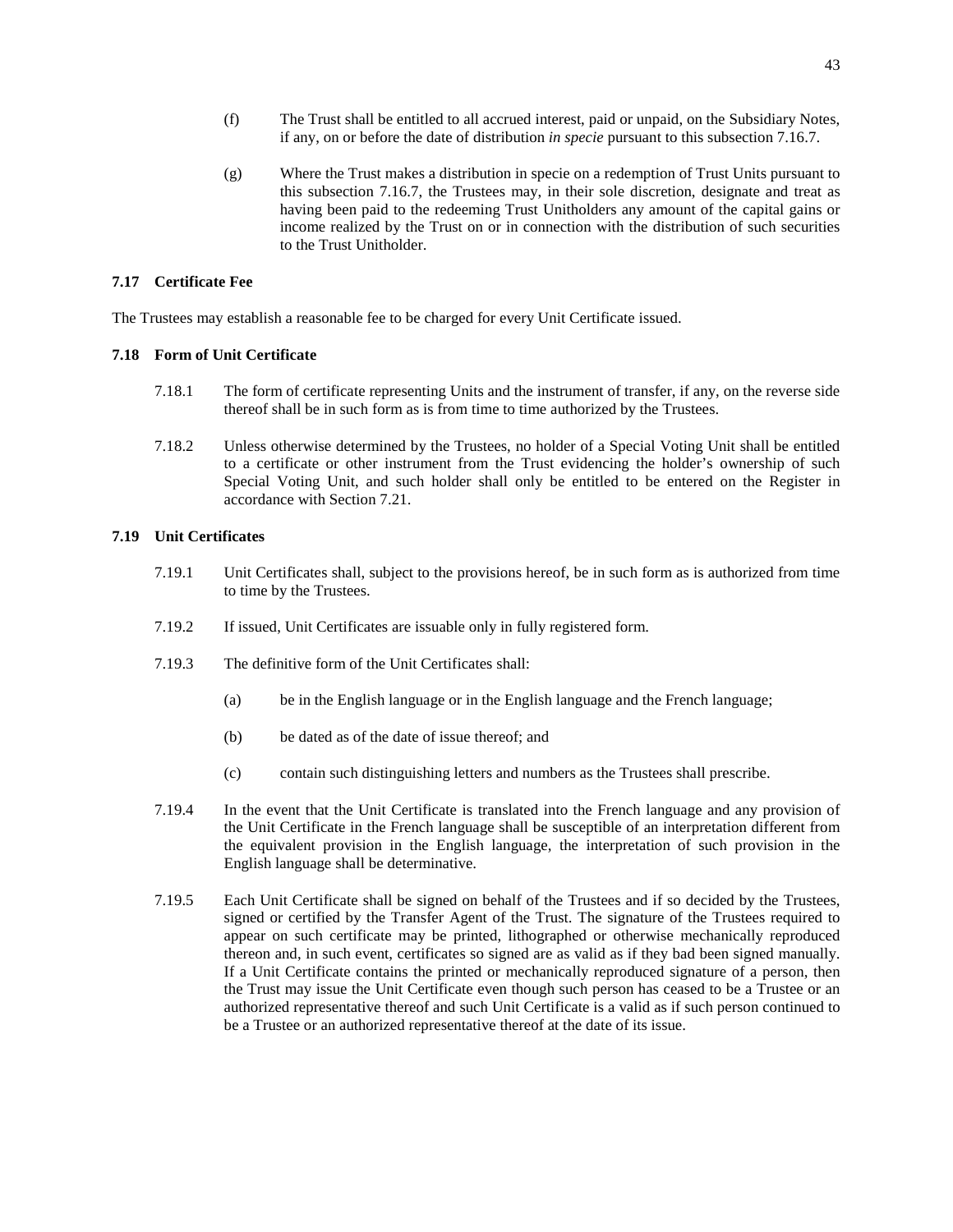### **7.20 Contents of Unit Certificates**

- 7.20.1 Until otherwise determined by the Trustees, each Unit Certificate shall legibly set forth on the face thereof, inter alia, the following:
	- (a) the name of the Trust and the words "A trust governed under the laws of the Province of Québec governed by a Contract of Trust made as of the 12th day of July, 2006, as amended from time to time" or words of like effect;
	- (b) the name of the person to whom the Unit Certificate is issued as Unitholder;
	- (c) the number of Units represented thereby and whether or not the Units represented thereby are fully paid;
	- (d) that the Units represented thereby are transferable;
	- (e) "The Units represented by this certificate are issued upon the terms and subject to the terms and conditions of the Contract of Trust, which Contract of Trust is binding upon all holders of Units and, by acceptance of this certificate, the holder assents to the terms and conditions of the Contract of Trust. A copy of the Contract of Trust, pursuant to which this certificate and the Units represented thereby are issued, may be obtained by a Unitholder on demand and without fee from the head office of the Trust" or words of like effect; and
	- (f) "For information as to personal liability of a Unitholder, see the reverse side of this certificate" or words of like effect.
- 7.20.2 Until otherwise determined by the Trustees, each such certificate shall legibly set forth on the reverse side thereof, inter alia, the following:
	- (a) "The Contract of Trust provides that no Unitholder shall be subject to any personal liability whatsoever, in tort, contract or otherwise, to any person in connection with the assets of the Trust or the obligations or the affairs of the Trust and all such persons shall look solely to the assets of the Trust for satisfaction of claims of any nature arising out of or in connection therewith and the assets of the Trust only shall be subject to levy or execution", or words of like effect; and
	- (b) appropriate forms of notice of exercise of the right of redemption and of powers of attorney for transferring Units.

The Unit Certificates may be engraved, printed or lithographed, or partly in one form and partly in another, as the Trustees may determine.

# <span id="page-48-0"></span>**7.21 Register of Unitholders**

A register shall be kept at the principal office in Montréal, Québec of the Transfer Agent, which Register shall contain the names and addresses of the Trust Unitholders, the respective numbers of Trust Units held by them, the certificate numbers of certificates representing such Trust Units and a record of all transfers and redemptions thereof and a register shall be kept at the principal office in Montréal, Québec of the Trust, which register shall contain the names and addresses of the holders of Special Voting Units, the respective number of Special Voting Units held by them, and a record of all transfers and redemptions thereof (collectively the "**Register**"). Only Unitholders whose certificates are so recorded shall be entitled to receive distributions or to exercise or enjoy the rights of Unitholders hereunder. The Trustees shall have the right to treat the person registered as a Unitholder on the Register as the owner of such Units for all purposes, including payment of any distribution, giving notice to Unitholders and determining the right to attend and vote at meetings of Unitholders.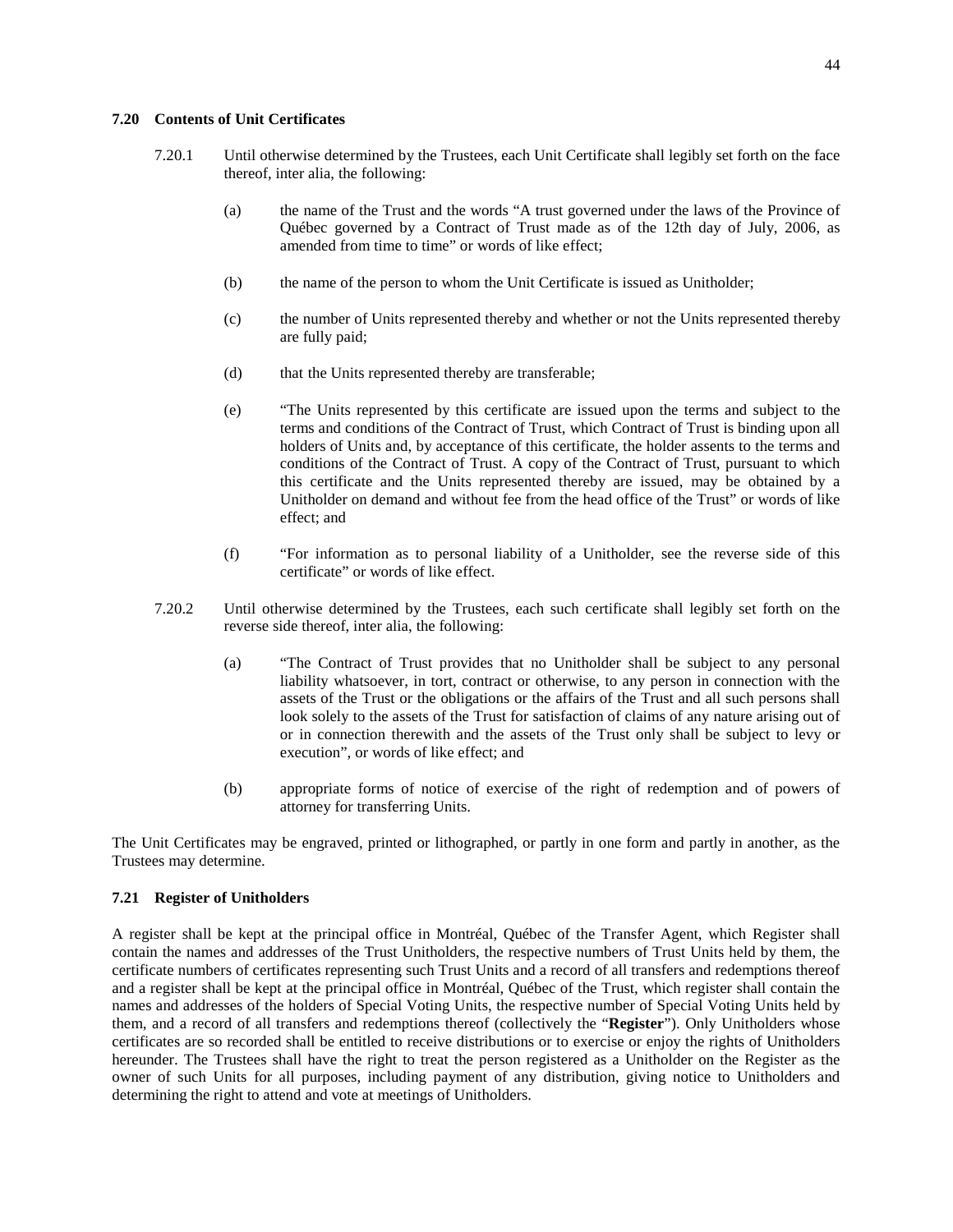# <span id="page-49-0"></span>**7.22 Successors in Interest to Unitholders**

Any person purporting to become entitled to any Units as a consequence of the death, bankruptcy or incompetence of any Unitholder or otherwise by operation of law, shall be recorded in the Register as the holder of such Units, but until such record is made, the Unitholder of record shall continue to be and shall be deemed to be the holder of such Units for all purposes whether or not the Trust, the Trustees or the Transfer Agent or registrar of the Trust shall have actual or other notice of such death, bankruptcy, incompetence or other event and any person becoming entitled to such Units shall be bound by every notice or other document in respect of the Units which shall have been duly given to the person from whom such person derives title to such Units. Once such record is made, the Trustees shall deal with the new holder of such units as Unitholder from thereon and shall have no liability to any other person purporting to have been entitled to the Units prior to the making of such record.

### <span id="page-49-1"></span>**7.23 Units Held Jointly or in Fiduciary Capacity**

The Trust may treat two or more persons holding any Unit as joint tenants of the entire interest therein unless the ownership is expressly otherwise recorded in the Register, but no entry shall be made in the Register that any person is in any other manner entitled to any future, limited or contingent interest in any Unit; provided, however, that any person recorded in the Register as a Unitholder may, subject to the provisions herein contained, be described in the Register as a fiduciary of any kind and any customary words may be added to the description of the holder to identify the nature of such fiduciary relationship.

#### **7.24 Performance of Trusts**

None of the Trustees, the officers of the Trust, the Unitholders, the Transfer Agent, the registrar or other agent of the Trust or the Trustees shall have a duty to inquire into any claim that a transfer of a Unit or other security of the Trust was or would be wrongful or that a particular adverse person is the owner of or has an interest in the Unit or other security or any other adverse claim, or be bound to see to the performance of any trust, express, implied or of any charge, pledge or equity to which any of the Units or other securities or any interest therein are or may be subject, or to ascertain or inquire whether any sale or transfer of any such Units or other securities or interest therein by any such Unitholder or holder of such security or his personal representatives is authorized by such trust, charge, pledge or equity, or to recognize any person as having any interest therein, except for the person recorded as Unitholder of such security.

# **7.25 Lost Unit Certificates**

In the event that any Unit Certificate is lost, stolen, destroyed or mutilated, the Trustees may authorize the issuance of a new certificate for the same number of Units in lieu thereof. The Trustees or any officers of the Trust may in their discretion, before the issuance of such new Unit Certificate, require the owner of the lost, stolen, destroyed or mutilated Unit Certificate, or the legal representative of the owner, to make such affidavit or statutory declaration, setting forth such facts as to the loss, theft, destruction or mutilation as the Trustees or any officers of the Trust deem necessary and may require the applicant to supply a "lost certificate declaration" to the Trust or similar bond in such reasonable amount as the Trustees or any officers of the Trust direct indemnifying the Trustees or any officers of the Trust and the Transfer Agent for so doing. The Trustees or any officers of the Trust shall have the power to acquire from an insurer or insurers a blanket lost security bond or bonds in respect of the replacement of lost, stolen, destroyed or mutilated Unit Certificates. The Trust shall pay all premiums and other sums of money payable for such purpose out of the Trust Property with such contribution, if any, by those insured as may be determined by the Trustees or any officers of the Trust. If such blanket lost security bond is acquired, the Trustees or any officers of the Trust may authorize and direct (upon such terms and conditions as they from time to time impose) the Transfer Agent or any other person to whom the indemnity of such bond extends to take such action to replace the lost, stolen, destroyed or mutilated Unit Certificates without further action or approval by the Trustees or any officers of the Trust.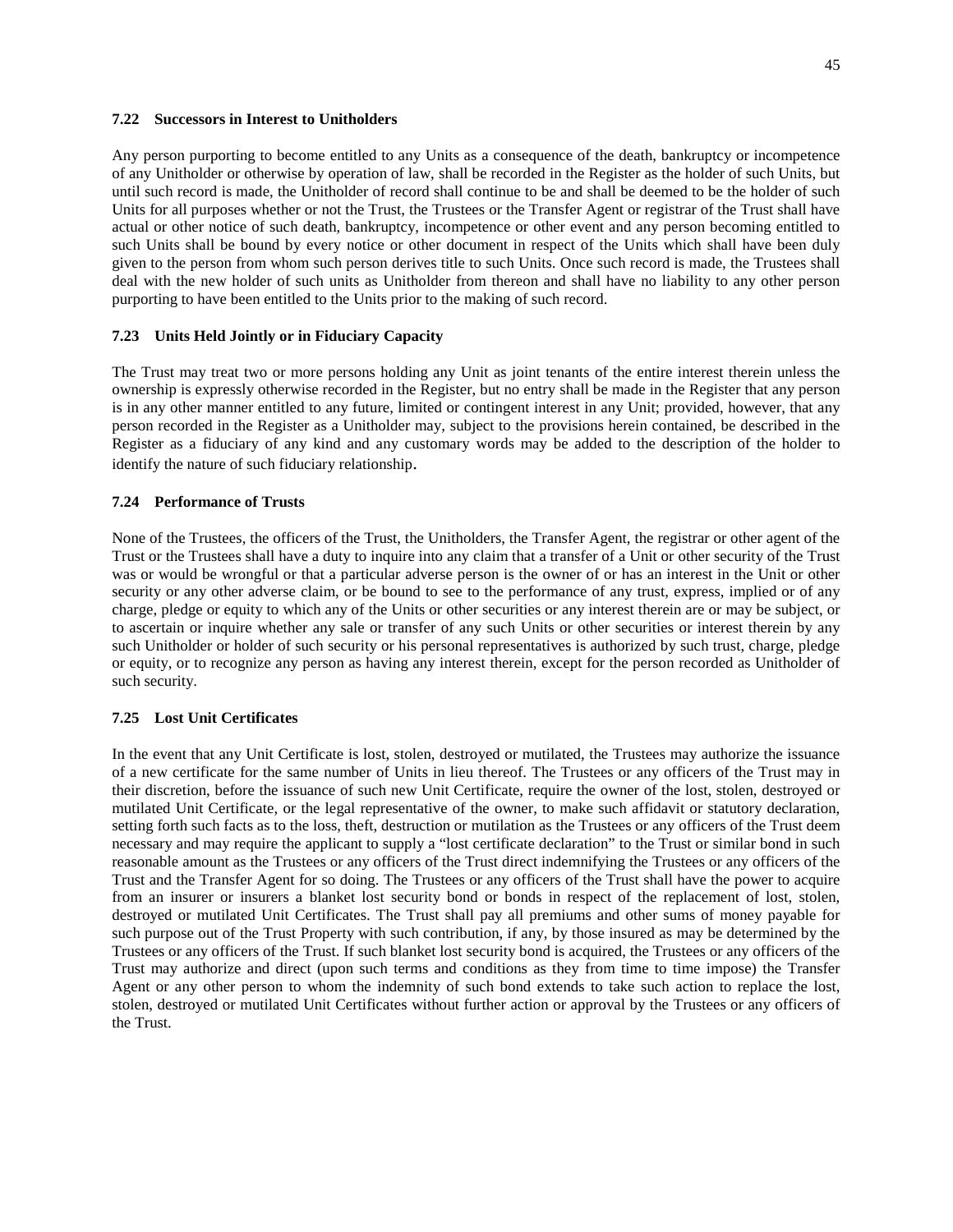# **7.26 Death of Unitholders**

The death of a Unitholder during the continuance of the Trust shall not terminate the Trust or give the personal representatives or the heirs of the estate of the deceased Unitholder a right to an accounting or to take any action in the courts or otherwise against other Unitholders or the Trustees, officers of the Trust or the Trust Property, but shall only entitle the personal representatives or the heirs of the estate or succession of the deceased Unitholder to demand and receive, pursuant to the provisions of Section [7.22,](#page-49-0) a new Unit Certificate in place of the Unit Certificate held by the deceased Unitholder, and upon the acceptance thereof such personal representatives or the heirs of the estate or succession of the deceased Unitholder shall succeed to all rights of the deceased Unitholder under this Contract of Trust.

# **7.27 Unclaimed Payments**

In the event that the Trustees hold any amounts to be paid to Trust Unitholders under [ARTICLE 11](#page-63-0) or otherwise because such amounts are unclaimed or cannot be paid for any reason, neither the Trustees nor any distribution disbursing agent shall be under any obligation to invest or reinvest the same and shall only be obligated to hold the same in a current or other non-interest bearing account with a chartered bank or trust company, pending payment to the person or persons entitled thereto. The Trustees shall, as and when required by law, and may at any time prior to such required time, pay all or part of such amounts so held to a court in the province where the Trust has its office or to the Public Curator (or other similar government official or agency) in the province where the Trust has its office whose receipt shall be a good release and discharge of the obligations of the Trustees.

# **7.28 Purchase of Units**

The Trust shall be entitled to purchase for cancellation at any time the whole or from time to time any part of the outstanding Units, at a price per Unit (or fraction of a Unit, if applicable), and on a basis determined by the Trustees, the whole in compliance with all applicable securities regulatory laws, regulations and policies and the rules and policies of any applicable stock exchange.

# <span id="page-50-3"></span>**7.29 Take-Over Bids**

- 7.29.1 If within 120 days after the date of a take-over bid, the bid is accepted by the Trust Unitholders of not less than 90% of the outstanding Trust Units, other than Trust Units held at the date of the take-over bid by or on behalf of the offeror or an affiliate or associate of the offeror, the offeror is entitled, on complying with this section, to acquire the Trust Units held by the dissenting offerees.
- <span id="page-50-2"></span><span id="page-50-1"></span><span id="page-50-0"></span>7.29.2 An offeror may acquire Trust Units held by a dissenting offeree by sending by registered mail within 60 days after the date of termination of the take-over bid and in any event within 180 days after the date of the take-over bid, an offeror's notice to each dissenting offeree stating that:
	- (a) the offerees holding more than 90% of the Trust Units to which the bid relates accepted the take-over bid;
	- (b) the offeror is bound to take up and pay for or has taken up and paid for the Trust Units of the offerees who accepted the take-over bid;
	- (c) a dissenting offeree is required to elect:
		- (i) to transfer his Trust Units to the offeror on the terms on which the offeror acquired the Units of the offerees who accepted the take-over bid; or
		- (ii) to demand payment of the fair value of his Trust Units in accordance with subsections [7.29.8](#page-51-0)to [7.29.16](#page-52-0) by notifying the offeror within 20 days after he receives the offeror's notice;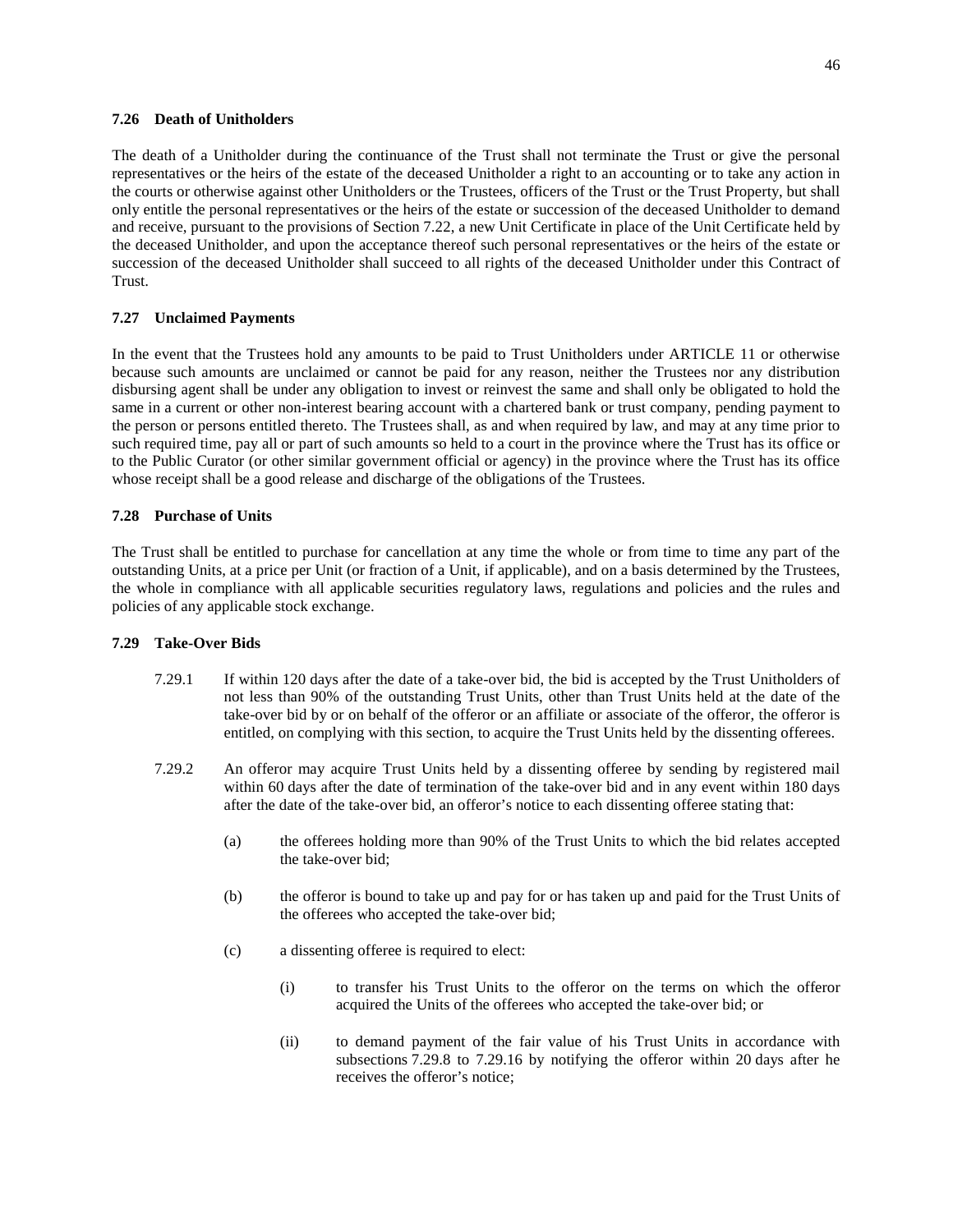- (d) a dissenting offeree who does not notify the offeror in accordance with subsection  $7.29.2(c)$ (ii) is deemed to have elected to transfer his Trust Units to the offeror on the same terms that the offeror acquired the Trust Units from the offerees who accepted the take-over bid; and
- (e) a dissenting offeree must send his Trust Units to which the take-over bid relates to the Trust within 20 days after he receives the offeror's notice.
- 7.29.3 Concurrently with sending the offeror's notice under subsection [7.29.2,](#page-50-0) the offeror shall send to the Trust a notice of adverse claim disclosing the name and address of the offeror and the name of the dissenting offeree with respect to each Trust Unit held by a dissenting offeree.
- <span id="page-51-2"></span>7.29.4 A dissenting offeree to whom an offeror's notice is sent under subsection [7.29.2](#page-50-0) shall, within 20 days after he receives that notice, send his Unit Certificate(s) to the Trust.
- <span id="page-51-1"></span>7.29.5 Within 20 days after the offeror sends an offeror's notice under subsection [7.29.2,](#page-50-0) the offeror shall pay or transfer to the Trust the amount of money or other consideration that the offeror would have had to pay or transfer to a dissenting offeree if the dissenting offeree had elected to accept the take-over bid under subsection [7.29.2\(c\)\(i\)](#page-50-2).
- <span id="page-51-4"></span>7.29.6 The Trust is deemed to hold for the benefit of the dissenting offeree the money or other consideration it receives under subsection [7.29.5,](#page-51-1) and the Trust shall deposit the money in a separate account in a bank or other body corporate any of whose deposits are insured by the Canada Deposit Insurance Corporation (or any successor thereof) or guaranteed by the Québec Deposit Insurance Board (or any successor thereof), and shall place the other consideration in the custody of a chartered bank or trust company.
- 7.29.7 Within 30 days after the offeror sends an offeror's notice under subsection [7.29.2](#page-50-0), the Trust shall:
	- (a) issue to the offeror a Unit Certificate in respect of the Trust Units that were held by the dissenting offerees;
	- (b) give to each dissenting offeree who elects to accept the take-over bid terms under subsection [7.29.2\(c\)\(i\)](#page-50-2) and who sends his Unit Certificates as required under subsection [7.29.4,](#page-51-2) the money or other consideration to which he is entitled, disregarding fractional Trust Units, if any, which may be paid for in money; and
	- (c) send to each dissenting offeree who has not sent his Unit Certificates as required under subsection [7.29.4](#page-51-2) a notice stating that: (i) his Trust Units have been cancelled; (ii) the Trust or some designated person holds in trust for him the money or other consideration to which he is entitled as payment for or in exchange for his Trust Units; and (iii) the Trust will, subject to the provisions of subsections [7.29.8](#page-51-0)to [7.29.16](#page-52-0), send that money or other consideration to him forthwith after receiving his Trust Units.
- <span id="page-51-0"></span>7.29.8 If a dissenting offeree has elected to demand payment of the fair value of his Trust Units under subsection [7.29.2\(c\)\(ii\)](#page-50-1), the offeror may, within 20 days after it has paid the money or transferred the other consideration under subsection [7.29.5,](#page-51-1) apply to a court to fix the fair value of the Units of that dissenting offeree.
- <span id="page-51-3"></span>7.29.9 If an offeror fails to apply to a court under subsection [7.29.8](#page-51-0), a dissenting offeree may apply to a court for the same purpose within a further period of 20 days.
- 7.29.10 Where no application is made to a court under subsection [7.29.9](#page-51-3) within the period set out in that subsection, a dissenting offeree is deemed to have elected to transfer his Trust Units to the offeror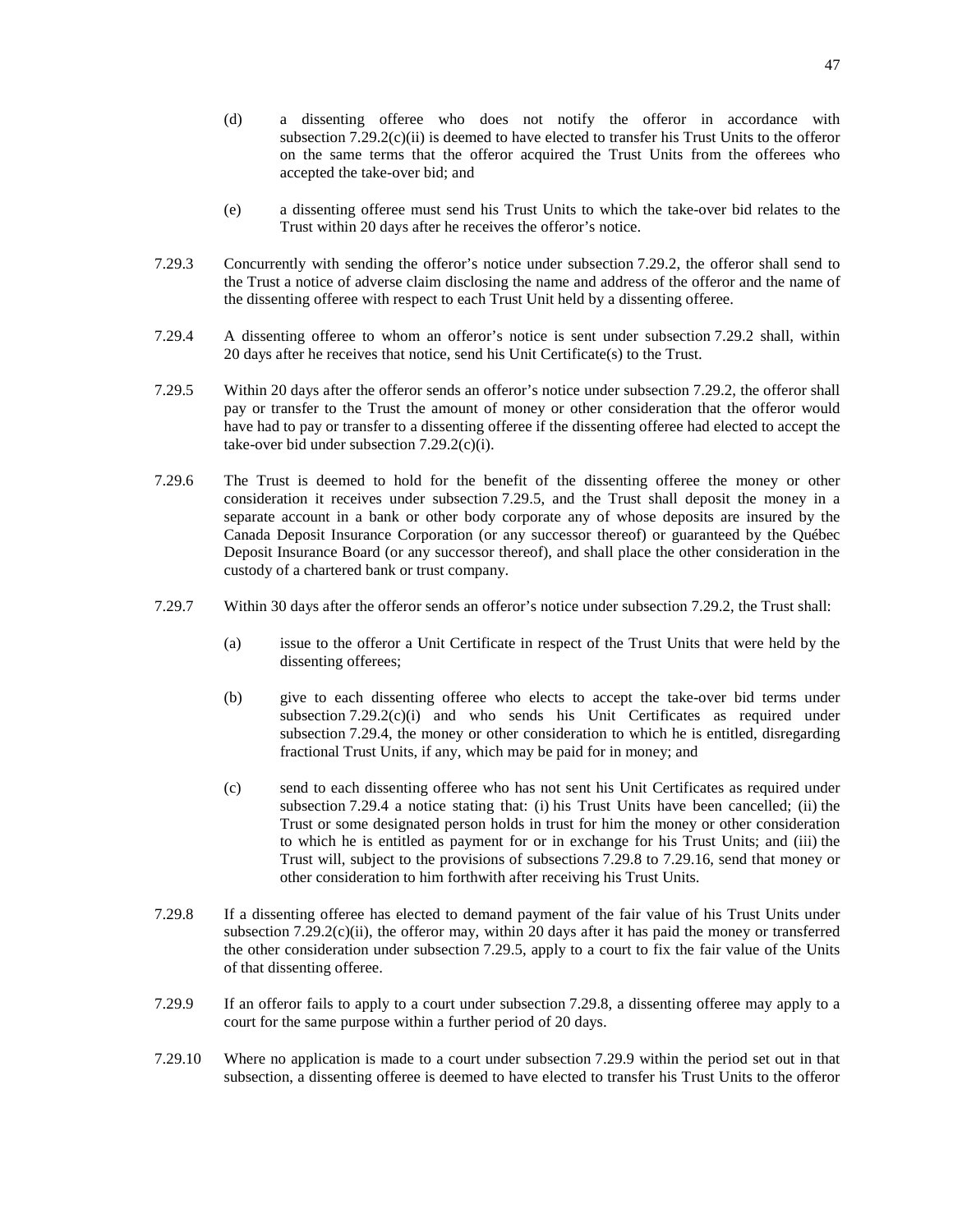on the same terms that the offeror acquired the Trust Units from the offerees who accepted the take-over bid.

- 7.29.11 An application under subsections [7.29.8](#page-51-0)or [7.29.9](#page-51-3) shall be made to a court having jurisdiction in the place where the Trust has its office or in the province where the dissenting offeree resides if the Trust carries on its affairs in that province.
- 7.29.12 A dissenting offeree is not required to give security for costs in an application made under subsections [7.29.8](#page-51-0)or [7.29.9](#page-51-3).
- 7.29.13 On an application under subsections [7.29.8](#page-51-0)or [7.29.9:](#page-51-3)
	- (a) all dissenting offerees referred to in subsection  $7.29.2(c)$ (ii) whose Trust Units have not been acquired by the offeror shall be joined as parties and shall be bound by the decision of the court; and
	- (b) the offeror shall notify each affected dissenting offeree of the date, place and consequences of the application and of his right to appear and be heard in person or by counsel.
- 7.29.14 On an application to a court under subsections [7.29.8](#page-51-0)or [7.29.9](#page-51-3) the court may determine whether any other person is a dissenting offeree who should be joined as a party, and the court shall then fix a fair value for the Trust Units of all dissenting offerees.
- 7.29.15 A court may, in its discretion, appoint one or more appraisers to assist the court to fix a fair value for the Trust Units of a dissenting offeree.
- <span id="page-52-0"></span>7.29.16 The final order of the court shall be made against the offeror in favour of each dissenting offeree and for the amount for his Trust Units as fixed by the court.
- 7.29.17 In connection with proceedings under this Section [7.29](#page-50-3), a court may make any order it thinks fit and, without limiting the generality of the foregoing, it may:
	- (a) fix the amount of money or other consideration that is required to be held in trust under subsection [7.29.6;](#page-51-4)
	- (b) order that money or other consideration be held in trust by a person other than the Trust; and
	- (c) allow a reasonable rate of interest on the amount payable to each dissenting offeree from the date he sends or delivers his Unit Certificates under subsection [7.29.4](#page-51-2) until the date of payment.

# **7.30 Power of Attorney**

Each Unitholder hereby grants to the Trustees and each of them, their successors and assigns, a power of attorney constituting the Trustees, and each of them, with full power of substitution, as his true and lawful attorney to act on his behalf, with full power and authority in his name, place and stead, and to execute, under seal or otherwise, swear to, acknowledge, deliver, make or file or record when, as and where required:

7.30.1 this Contract of Trust, any amendment to this Contract of Trust and any other instrument required or desirable to qualify, continue and keep in good standing the Trust as a "mutual fund trust" for the purpose of the Tax Act;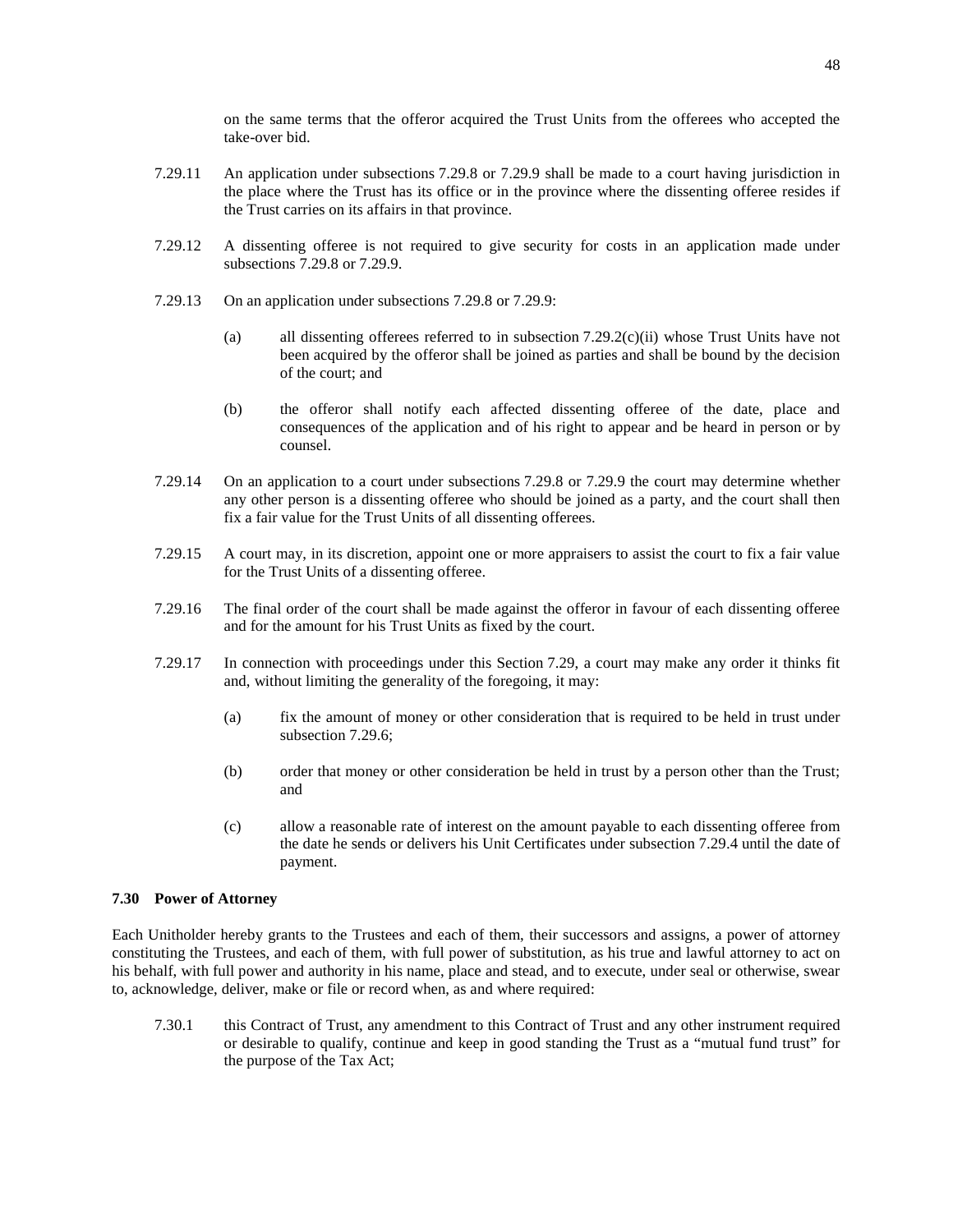- 7.30.2 any instrument, deed, agreement or document in connection with carrying on the activities and affairs of the Trust as authorized in this Contract of Trust;
- 7.30.3 all conveyances, transfers and other documents required in connection with the dissolution, liquidation or termination of the Trust in accordance with the terms of this Contract of Trust; and
- 7.30.4 any and all elections, determinations or designations whether jointly with third parties or otherwise, under the Tax Act or any other legislation or similar laws of Canada or of any other jurisdiction in respect of the affairs of the Trust or of a Unitholder's interest in the Trust.

The power of attorney granted herein is, to the extent permitted by applicable law, irrevocable and will survive the assignment by the Unitholder of all or part of his interest in the Trust and will extend to and bind the heirs, executors, administrators and other legal representatives and successors and assigns of the Unitholder.

# **7.31 Trust Unit Option Plan**

Subject to receipt of all necessary regulatory approvals and approval of a majority of the Independent Trustees pursuant to Section [4.2,](#page-23-0) the Trustees may, in their discretion, establish or amend any Unit Option Plan for the Trustees, officers or employees of the Trust or any Subsidiary of the Trust. Upon approval of any Unit Option Plan, the Governance Committee may, upon receiving authority from the Trustees, recommend to the Trustees the granting of options upon the terms and subject to the conditions set forth in such plan.

# **7.32 Unitholders Right Plan**

Subject to receipt of all necessary regulatory approvals, the Trustees may, in their discretion, establish or amend any Unitholders right plan.

# **7.33 Distribution Reinvestment Plan**

Subject to receipt of all necessary regulatory approvals, the Trustees may, in their discretion, establish or amend any distribution reinvestment plan.

# <span id="page-53-1"></span>**ARTICLE 8 MEETINGS OF UNITHOLDERS**

# **8.1 Annual Meeting**

There shall be an annual meeting of the Unitholders at such time and place in Canada as the Trustees shall prescribe for the purpose of electing Trustees, appointing or removing the Auditors, delivering the financial statements of the Trust for the Fiscal Year before the Unitholders and transacting such other business as the Trustees may determine or as may properly be brought before the meeting. The annual meeting of Unitholders shall be held after delivery to the Unitholders of the annual report referred to in Section [18.7](#page-73-0) and, in any event, within 180 days after the end of each Fiscal Year.

# <span id="page-53-0"></span>**8.2 Other Meetings**

8.2.1 The Trustees shall have power at any time to call special meetings of the Unitholders at such time and place in Canada as the Trustees may determine. Unitholders holding in the aggregate not less than 10% of the outstanding Units of the Trust may requisition the Trustees in writing to call a special meeting of the Unitholders for the purposes stated in the requisition. If there shall be no Trustees, the officers of the Trust shall promptly call a special meeting of the Unitholders for the election of successor Trustees, failing which any interested person (including a Unitholder) may avail itself of its rights under the Civil Code to request a court of competent jurisdiction to appoint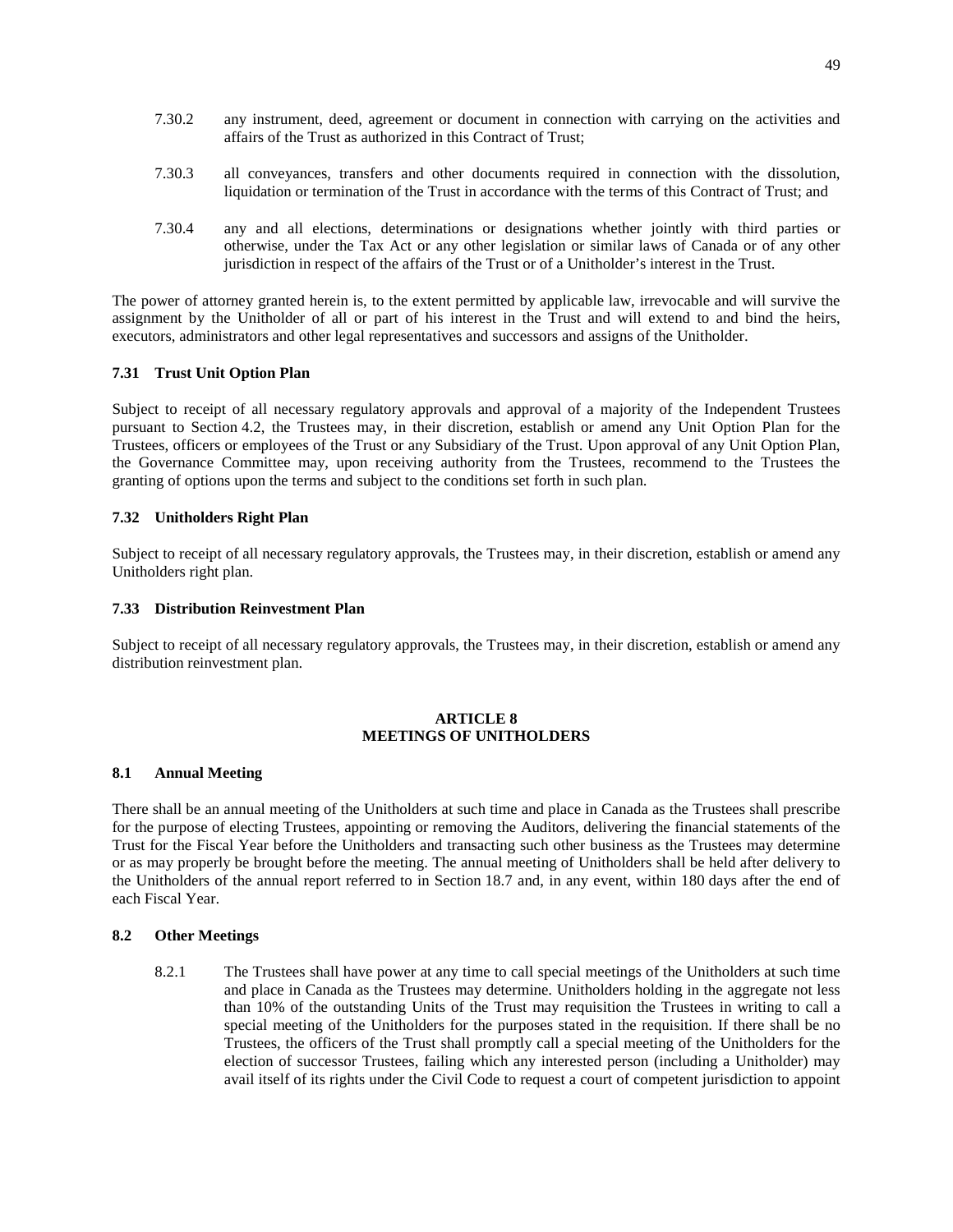replacement Trustees. The requisition shall state in reasonable detail the business to be transacted at the special meeting and shall be sent to each of the Trustees.

- 8.2.2 Upon receiving the requisition, the Trustees or the officers, as the case may be, shall call a meeting of Unitholders to transact the business referred to in the requisition, unless:
	- (a) a record date for a meeting of the Unitholders has been fixed and notice thereof has been given to each stock exchange in Canada on which the Trust Units are listed and posted for trading;
	- (b) the Trustees have called a meeting of the Unitholders and have given notice thereof pursuant to Section [8.3](#page-54-0); or
	- (c) in connection with the business as stated in the requisition:
		- (i) it clearly appears to the Trustees, acting reasonably, that the matter covered by the requisition is submitted by the Unitholder primarily for the purpose of enforcing a personal claim or redressing a personal grievance against the Trust, the Trustees, the officers of the Trust or its other Unitholders, or primarily for the purpose of promoting general economic, political, racial, religious, social or similar causes;
		- (ii) the Trust, at the Unitholder's request, previously included the matter covered by a requisition in an information circular relating to a meeting of Unitholders held within two years preceding the receipt of such request and the Unitholder failed to present the matter, in person or by proxy, at the meeting;
		- (iii) substantially the same matter covered by the requisition was already submitted to Unitholders in an information circular (including a dissident's information circular) relating to a meeting of Unitholders held within two years preceding the receipt of the Unitholder's request and the matter covered by the requisition was defeated; or
		- (iv) the rights conferred by this Section [8.2](#page-53-0) are being abused to secure publicity.
- 8.2.3 Subject to the foregoing provisions, if the Trustees do not, within 21 days after receiving the requisition, call a meeting, any Unitholder who signed the requisition may call the meeting in accordance with the provisions of Sections [8.3](#page-54-0)and [8.7](#page-56-0) and the regulations, *mutatis mutandis*. The phrase "meeting of the Unitholders" wherever it appears in this Contract of Trust shall mean and include both an annual meeting and any other meeting of Unitholders.

# <span id="page-54-0"></span>**8.3 Notice of Meeting of Unitholders**

Notice of all meetings of the Unitholders shall be mailed or delivered by the Transfer Agent or the Trustees to each Unitholder at his address appearing in the Register, to each Trustee and to the Auditors, not less than 21 days nor more than 50 days (or within such other delays as required by law or relevant stock exchange) before the meeting. Notice of any meeting of Unitholders shall state the time and place where the meeting is to be held and shall state briefly the general nature of the business to be transacted at such meeting, but it shall not be necessary for the notice to set out the terms of any resolution, and shall otherwise include such information as would be provided to shareholders of a corporation governed by the Canada Business Corporations Act in connection with a meeting of shareholders. Notice of any meeting of the Unitholders shall state the purposes of the meeting. Any adjourned meeting, other than a meeting adjourned for lack of a quorum under Section [8.4,](#page-55-0) may be held as adjourned without further notice. A Unitholder or any other person entitled to notice of a meeting of Unitholders may in any manner waive notice of the meeting, and such waiver, whether given before or after the meeting, shall cure any default in the giving of such notice. Attendance at a meeting of Unitholders shall constitute a waiver of notice unless the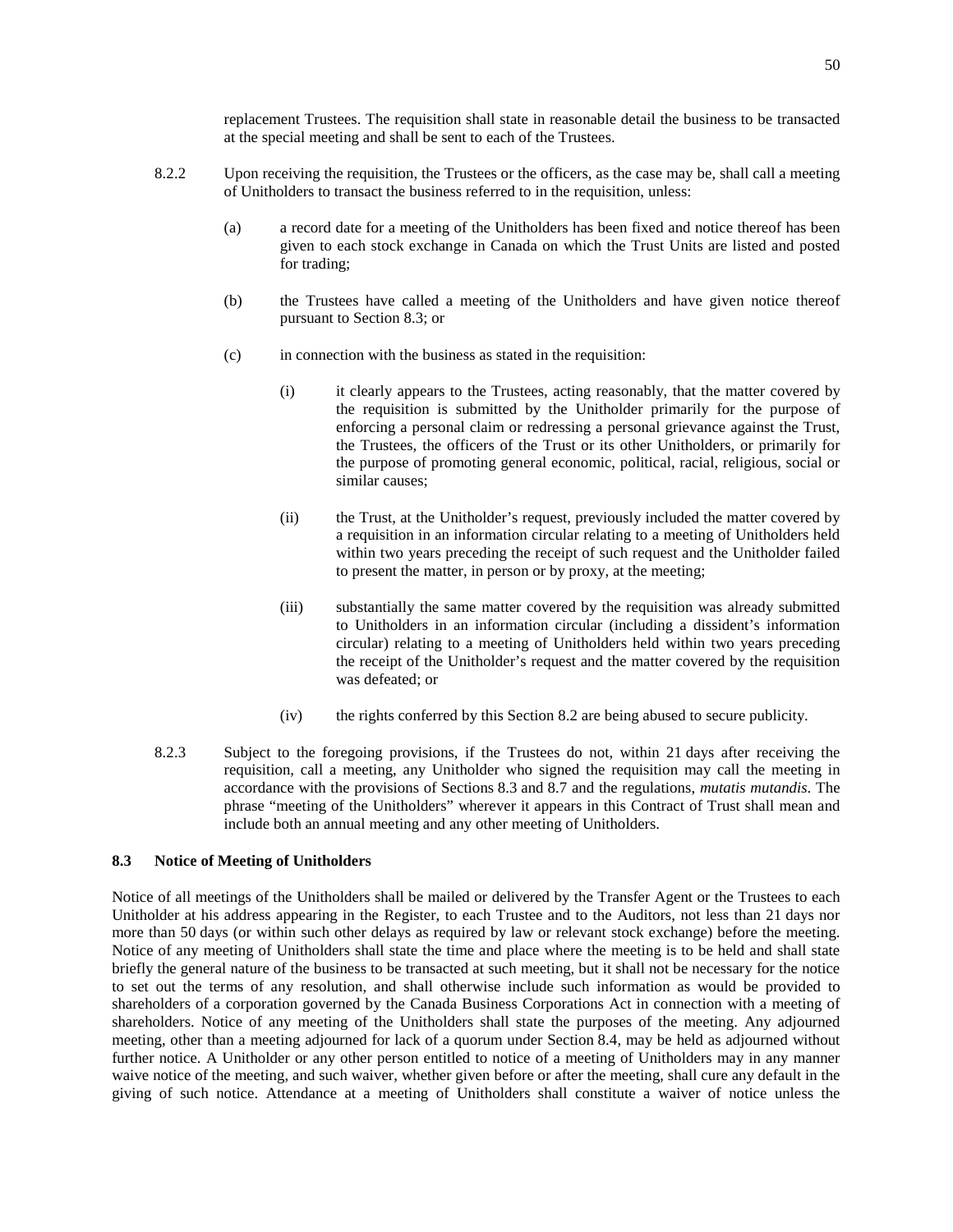Unitholder or other person attends the meeting for the express purpose of objecting to the transaction of any business on the grounds that the meeting is not properly called.

# <span id="page-55-0"></span>**8.4 Quorum and Chairman**

- 8.4.1 A quorum for any meeting of Unitholders shall be individuals present not being less than two in number and being Unitholders or representing Unitholders by proxy who hold in the aggregate not less than 5% of the total number of outstanding Units, provided that if the Trust has only one Unitholder, the Unitholder present in person or by proxy constitutes a meeting and a quorum for such meeting. If a quorum of Unitholders is not constituted within 30 minutes within the time fixed for holding any meeting of Unitholders, the meeting, if convened upon the request of the Unitholders, shall be terminated, but in any other case the meeting shall be adjourned by the Chairman to such day being not less than 7 days later and to such place and time as may be determined by the Chairman of the meeting. It shall not be necessary to give notice of the adjourned meeting, other than by an announcement at the earlier meeting that is adjourned. If at such adjourned meeting a quorum as above defined is not present, the Unitholders present either personally or by proxy shall form a quorum, and any business may be brought before or dealt with at such an adjourned meeting which might have been brought or dealt with at the original meeting in accordance with the notice calling same.
- 8.4.2 If a quorum is present at the opening of a meeting, the Unitholders may proceed with the business of the meeting, notwithstanding that a quorum is not present throughout the meeting.
- 8.4.3 The chairman of any annual or special meeting of Unitholders shall be the chairman of the Trustees. In the absence of the Chairman of Trustees, any officer of the Trust or any Trustee determined by the Trustees shall be the chairman of any meeting of Unitholders. If there are neither any Trustees, nor officers of the Trust, any of the Unitholders calling the meeting pursuant to Section [8.2](#page-53-0) may be the chairman. The chairman of the meeting shall appoint an individual, who need not be a Unitholder, to act as secretary of the meeting. If desired, one or more scrutineers, who need not be Unitholders, may be appointed by the chairman of the meeting.

# **8.5 Voting**

- 8.5.1 Unitholders may attend and vote at all meetings of the Unitholders either in person or by proxy. Each Trust Unit shall entitle the holder of record thereof to one vote at all meetings of the Unitholders. Each Special Voting Unit entitles the holder of record thereof to a number of votes at all meeting of the Unitholders equal to the number of Trust Units that may be obtained upon exchange of the exchangeable security, including an Exchangeable Unit, to which the Special Voting Unit is attached. Any action to be taken by the Unitholders shall, except as otherwise required by this Contract of Trust or by law, be authorized when approved by a majority of the votes cast at a meeting of the Unitholders. Every question submitted to a meeting of Unitholders shall be decided in the first place by a majority of the votes cast on a show of hands, unless a poll is demanded, in which case a poll shall be taken. At any such meeting, unless a poll is demanded, a declaration by the chairman of the meeting that a resolution has been carried or carried unanimously or by a particular majority, or lost or not carried by a particular majority, shall be conclusive evidence of the fact. If a poll is demanded concerning the election of a chairman of the meeting or an adjournment, it shall be taken immediately upon request and, in any other case, it shall be taken at such time as the chairman of the meeting may direct. The poll shall be taken in such manner as the chairman of the meeting may direct. The demand for a poll shall not prevent the continuation of a meeting for the transaction of any business other than the question on which the poll has been demanded.
- 8.5.2 At any meeting of Unitholders, on a show of hands, every person who is present and entitled to vote, whether as a Unitholder or as a proxy, shall have one vote. At any meeting of Unitholders on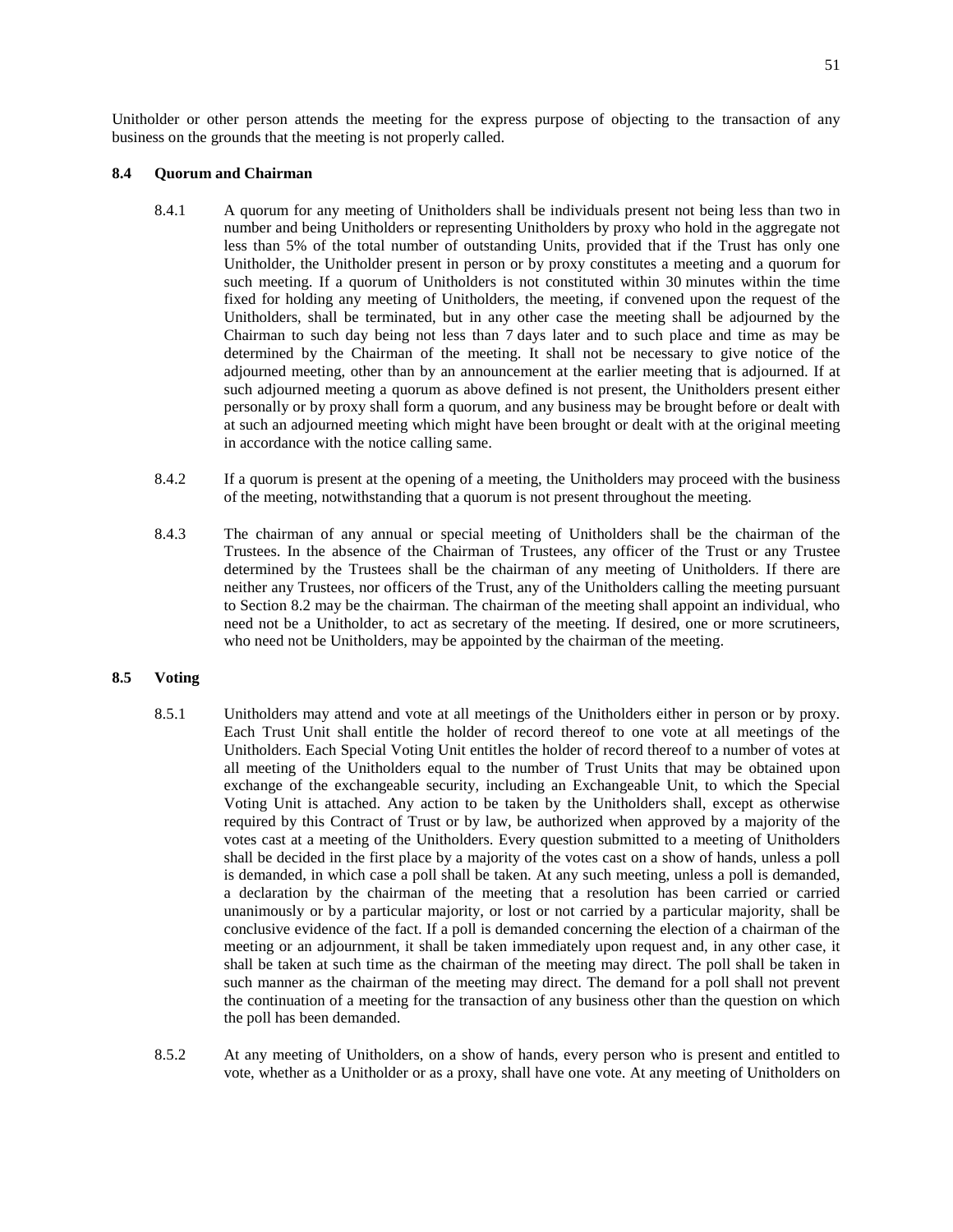a poll, each Unitholder present in person or represented by a duly appointed proxy shall have one vote for each Unit held on the applicable Record Date, except as otherwise set forth herein.

8.5.3 The chairman of a meeting shall be entitled to vote in respect of Units held by the chairman or represented by the chairman by proxy. In the case of an equality of votes, the chairman shall not have a casting vote and the resolution shall be deemed to be defeated.

# <span id="page-56-1"></span>**8.6 Matters on which Unitholders Shall Vote**

None of the following shall occur unless the same has been duly approved by the Unitholders at a meeting duly called and held:

- 8.6.1 except as provided in Sections [3.1,](#page-18-0) [3.6](#page-21-0)or [3.7](#page-21-1), the appointment, election or removal of Trustees;
- 8.6.2 except as provided in Section [18.5,](#page-73-1) the appointment or removal of the Auditors;
- 8.6.3 any amendment to the Contract of Trust (except as provided in Sections [6.4](#page-37-0), [13.1](#page-66-0)or [13.4\)](#page-68-0);
- 8.6.4 the sale or transfer of the properties or assets of the Trust as an entirety or substantially as an entirety (other than as a part of an internal reorganization of the properties or assets of the Trust and its subsidiaries as approved by the Trustees);
- 8.6.5 an increase or decrease by the Unitholders in the number of Trustees pursuant to Section [3.1](#page-18-0) (or any authorization by the Unitholders to the Independent Trustees to effect such increase or decrease and, if applicable, to appoint additional Independent Trustees pursuant to Section [3.1;](#page-18-0)
- <span id="page-56-2"></span>8.6.6 the distribution pursuant to Section [16.2](#page-69-0) of all the Trust Property;
- 8.6.7 the termination of the Trust; or
- 8.6.8 any action upon any matter, which under applicable law (including policies of Canadian securities commissions) or applicable stock exchange rules or policies, would require approval of a majority of the votes cast by the holders of Subsidiary Trust Units or LP Units had Subsidiary Trust or the Partnership been a reporting issuer (or the equivalent) in the jurisdictions in which the Trust is a reporting issuer (or the equivalent) and had Subsidiary Trust Units or LP Units been listed on the stock exchanges where the Trust Units are listed for trading, respectively.

Except with respect to the foregoing matters specified in this Section [8.6](#page-56-1) or Sections [3.1,](#page-18-0) [13.2,](#page-67-0) [13.3,](#page-67-1) [13.4](#page-68-0)or [16.2](#page-69-0) or matters submitted to a vote of the Unitholders by the Trustees, no vote of the Unitholders shall in any way bind the Trustees. However, nothing in this section shall prevent the Trustees from submitting any matter which they deem appropriate to a vote of Unitholders.

# <span id="page-56-0"></span>**8.7 Record Dates**

For the purpose of determining the Unitholders who are entitled to receive notice of and vote at any meeting or any adjournment thereof, or who are entitled to receive any distribution, or for the purpose of any other action, the Trustees may from time to time, without notice to Unitholders, close the transfer books for such period, not exceeding 35 days, as the Trustees may determine; or with or without closing the transfer books the Trustees may fix a date not more than 60 days prior to the date of any meeting of the Unitholders or distribution or other action as the Record Date for the determination of Unitholders entitled to receive notice of and to vote at such meeting or any adjournment thereof or to receive such distribution or to be treated as Unitholders of record for purposes of such other action, as the case may be, and any Unitholder who was a Unitholder at the time so fixed shall be entitled to receive notice of and vote at such meeting or any adjournment thereof or to receive such distribution, even though he has since that date disposed of his Units, and no Unitholder becoming such after that date shall be entitled to receive notice of and vote at such meeting or any adjournment thereof or to receive such distribution or to be treated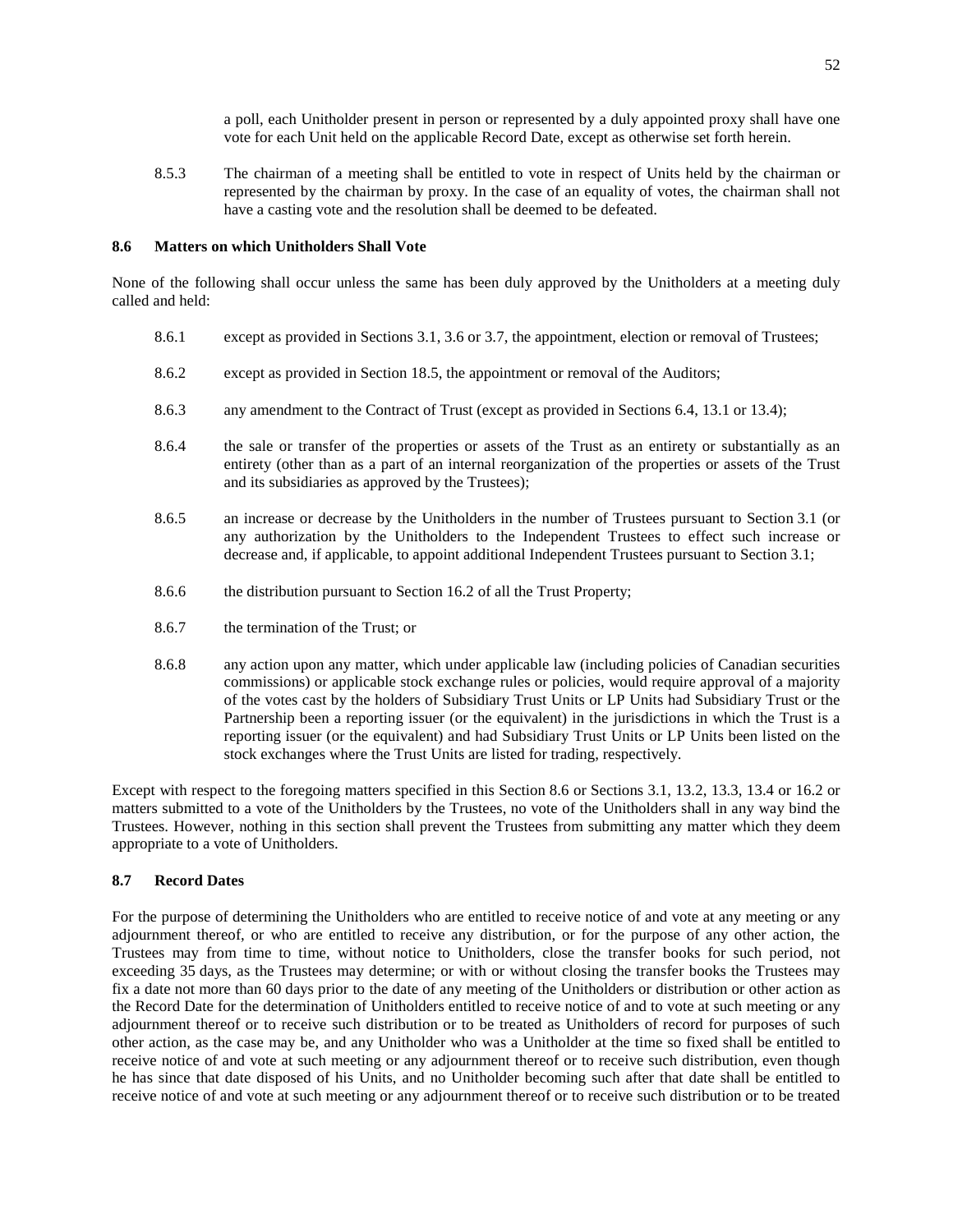as a Unitholder of record for purposes of such other action. If, in the case of any meeting of Unitholders, no Record Date with respect to voting has been fixed by the Trustees, the record date for voting shall be 5:00 p.m. on the last business day before the meeting.

# **8.8 Proxies**

- 8.8.1 Whenever the vote or consent of Unitholders is required or permitted under this Contract of Trust, such vote or consent may be given either directly by the Unitholder or by a proxy. The instrument appointing a proxy must be in writing and either substantially in a form which may be approved by the Trustees acting reasonably or as may be satisfactory to the chairman of the meeting at which it is sought to be exercised. The instrument of proxy must be executed by the Unitholder giving the proxy or his mandatory duly authorized in writing and, if given on behalf of joint holders, must be executed by all of them and may be revoked by any of them, and, if given by a Unitholder which is a body corporate, must be executed on its behalf by a person duly authorized in writing. Any person may be appointed a proxy, whether or not that person is a Unitholder. The Trustees, on behalf of the Trust, may solicit instruments of proxy from the Unitholders or any of them in respect of any matter requiring or permitting the Unitholders' vote or consent. An instrument of proxy shall be deposited with the chairman of the meeting before any vote is cast under its authority or at such earlier time or in such manner as the Trustees may prescribe from time to time.
- 8.8.2 An instrument of proxy executed in compliance with the foregoing shall be valid unless challenged at the time of or prior to its exercise and the person challenging the instrument shall have the burden of proving, to the satisfaction of the chairman of the meeting at which the instrument is proposed to be used, that the instrument of proxy is invalid. Any decision of the chairman of the meeting in respect of the validity of an instrument of proxy shall be final and binding upon all persons. An instrument of proxy shall be valid only at the meeting with respect to which it was solicited or any adjournment thereof.
- 8.8.3 A vote cast in accordance with any proxy shall be valid notwithstanding the death, incapacity, insolvency or bankruptcy of the Unitholder giving the proxy or the revocation of the proxy unless written notice of the death, incapacity, insolvency, bankruptcy or revocation of the proxy has been received by the chairman of the meeting prior to the time the vote is cast.
- 8.8.4 The Trustees may adopt, amend or repeal such rules relating to the appointment of proxy holders and the solicitation, execution, validity, revocation and deposit of proxies, as they in their discretion from time to time determine.

# **8.9 Resolution in Lieu of Meeting**

A resolution signed in writing by all of the Unitholders entitled to vote on that resolution at a meeting of Unitholders is as valid as if it had been passed at a meeting of Unitholders.

# **8.10 Personal Representatives**

If a Unitholder is deceased, his personal representative, upon filing with the secretary of the meeting such proof of his appointment as the secretary considers sufficient, shall be entitled to exercise the same voting rights at any meeting of Unitholders as the Unitholder would have been entitled if he were living and for the purpose of the meeting shall be considered to be a Unitholder. Subject to the provisions of the will of a deceased Unitholder, if there is more than one personal representative, the provisions of Section [7.23](#page-49-1) relating to joint holders shall apply. When any Unit is held jointly by several persons, any one of them may vote at any meeting in person or by proxy in respect of such Unit, but if more than one of them shall be present at such meeting in person or by proxy, and such joint owners or their proxies so present disagree as to any vote to be cast, such vote purporting to be executed by or on behalf of a Unitholder shall be deemed valid unless challenged at or prior to its exercise, and the burden or proving invalidity shall rest on the challenger.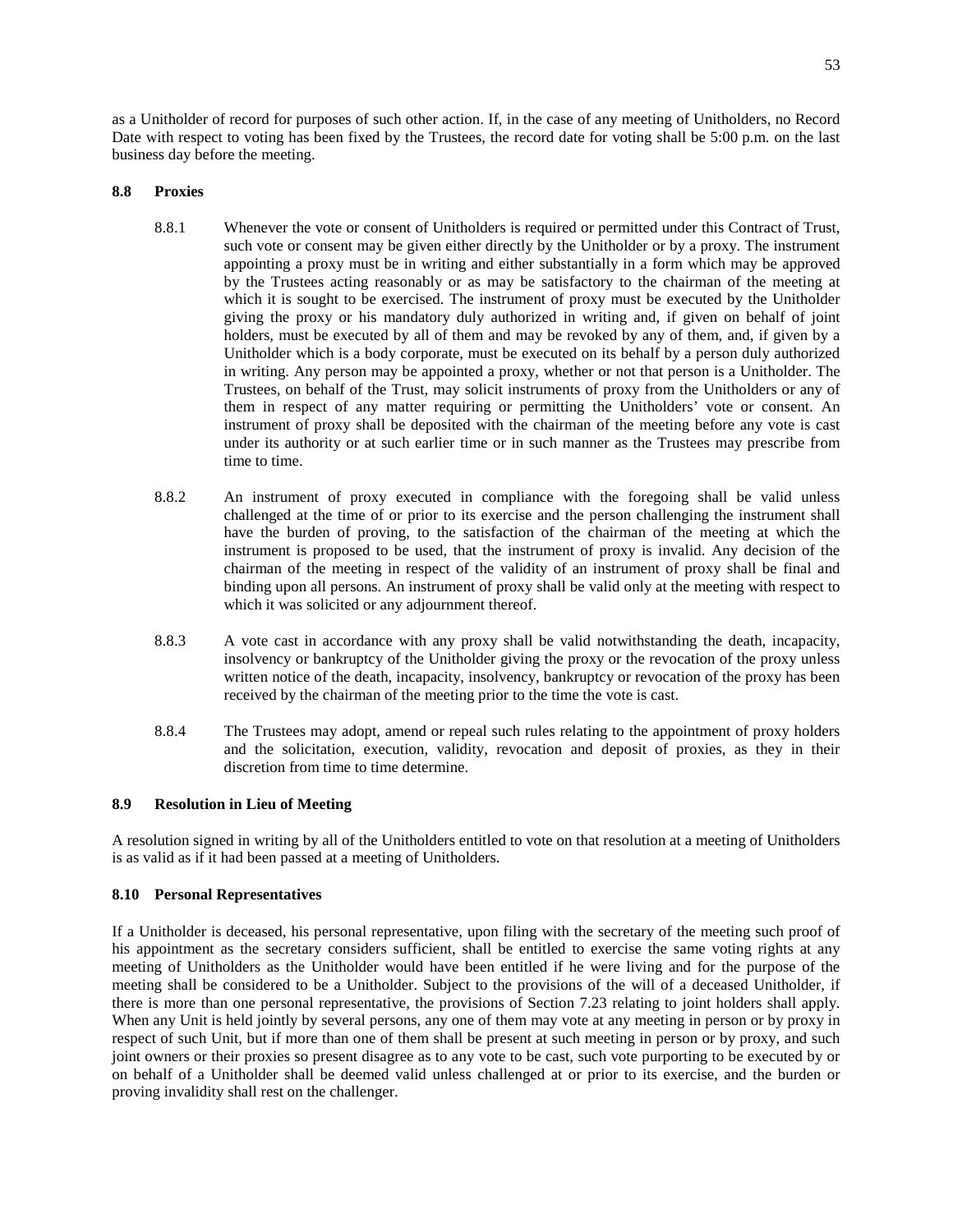#### **8.11 Attendance by Others**

Any Trustee, officer of the Trust, representative of the Auditors or other individual approved by the Trustees may attend and speak at any meeting of Unitholders.

### **8.12 Conduct of Meetings**

To the extent that the rules and procedures for the conduct of a meeting of Unitholders are not prescribed herein, the rules and procedures shall be such reasonable rules and procedures as are determined by the chairman of the meeting and such rules and procedures shall be binding upon all parties participating in the meeting.

#### **8.13 Binding Effect of Resolutions**

Every resolution passed at a meeting in accordance with the provisions ofthis [ARTICLE 8](#page-53-1) shall be binding upon all Unitholders, whether present at or absent from the meeting. Subject to the provisions of Section [8.6](#page-56-1), no action taken by Unitholders at any meeting of Unitholders shall in any way bind the Trust or the Trustees without the approval of the Trustees.

#### **8.14 Actions by Unitholders**

Any action, change, approval, decision or determination required or permitted to be taken or made by the Unitholders hereunder shall be effected by a resolution passed by the Unitholders at a duly constituted meeting (or a Special Resolution in lieu thereof) in accordance withthis [ARTICLE 8](#page-53-1).

# **8.15 Meaning of Special Resolution**

- <span id="page-58-0"></span>8.15.1 The expression "**Special Resolution**" when used in this Contract of Trust means a resolution passed as a special resolution at a meeting of Unitholders (including an adjourned meeting) duly convened for that purpose and held in accordance with the provisions of this section at which two or more individuals present in person either holding personally or representing as proxies not less in aggregate than 5% of the total number of votes attached to Units then outstanding and passed by the affirmative votes of the holders of not less than 66 2/3% of the Units represented at the meeting and voted on a poll upon such resolution.
- 8.15.2 Notwithstanding subsection [8.15.1](#page-58-0), if at any meeting at which a Special Resolution is proposed to be passed, the holders of 5% of the aggregate number of votes attached to Units outstanding are not present in person or by proxy within 30 minutes after the time appointed for the meeting, then the meeting, if convened by or on the requisition of Unitholders, shall be dissolved. In any other case, it shall stand adjourned to such date, being not less than 21 nor more than 60 days later and to such place and time as may be appointed by the chairperson of the meeting. Not less than 10 days' prior notice shall be given of the time and place of such adjourned meeting in the manner provided in Section [8.3](#page-54-0). Such notice shall state that at the adjourned meeting the Unitholders present in person or by proxy shall form a quorum but it shall not be necessary to set forth the purposes for which the meeting was originally called or any other particulars. At the adjourned meeting, the Unitholders present in person or by proxy shall form a quorum and may transact the business for which the meeting was originally convened and a resolution proposed at such adjourned meeting and passed by the requisite vote as provided in subsection [8.15.1](#page-58-0) shall be a Special Resolution within the meaning of this Contract of Trust, notwithstanding that the holders of less than 5% of the aggregate number of Units then outstanding are present in person or by proxy at such adjourned meeting.
- 8.15.3 Votes on a Special Resolution shall always be given on a poll and no demand for a poll on a Special Resolution shall be necessary.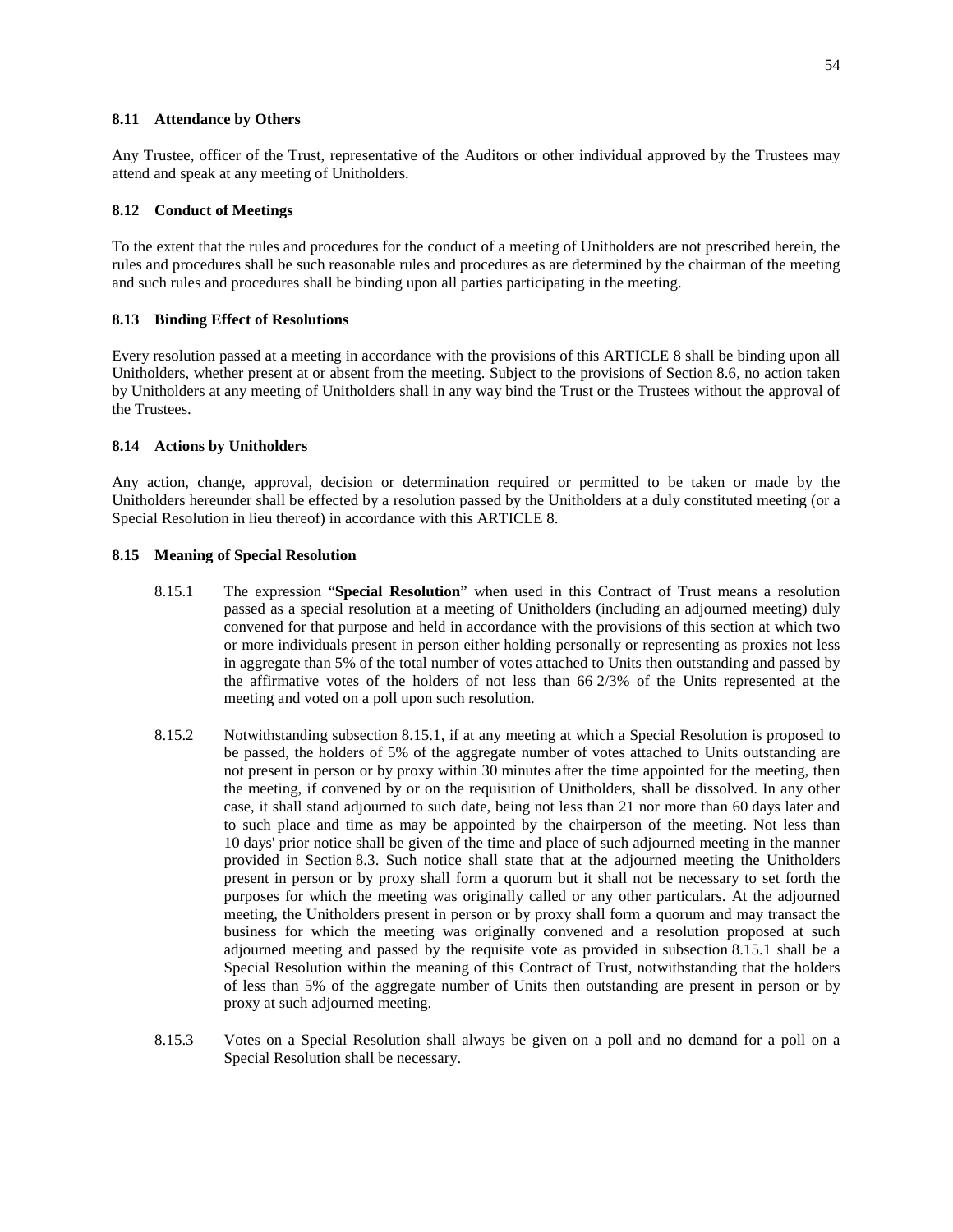# **8.16 Meaning of "Outstanding"**

Every Unit issued, certified and delivered hereunder shall be deemed to be outstanding until it shall be cancelled or delivered to the Trustees or Transfer Agent for cancellation provided that:

- 8.16.1 when a new certificate has been issued in replacement of a Unit Certificate which has been lost, stolen, mutilated or destroyed, only one of such Unit Certificates shall be counted for the purposes of determining the number of Units outstanding; and
- 8.16.2 for the purpose of any provision of this Contract of Trust entitling holders of outstanding Units to vote, sign consents, requisitions or other instruments or take any action under this Contract of Trust, Units owned, directly or indirectly, by the Trust or any Subsidiary thereof shall be disregarded, except that:
	- (a) for the purpose of determining whether the Trustees shall be protected in relying on any such vote, consent, requisition or other instrument or action only the Units which the Trustees know are so owned shall be so disregarded; and
	- (b) Units so owned which have been hypothecated, mortgaged or pledged in good faith other than to the Trust or a Subsidiary thereof shall not be so disregarded if the hypothequee, mortgagee or pledgee can establish to the satisfaction of the Trustees that the hypothequee, mortgagee or pledgee's right to vote such Units in his or her discretion is free from the control of the Trust or any affiliate thereof.

# **ARTICLE 9 MEETINGS OF THE TRUSTEES**

# **9.1 Trustees May Act Without Meeting**

The Trustees (or, when only the approval of a majority of all of the Independent Trustees is required, the Independent Trustees) may act with or without a meeting. Any action of the Trustees (or the Independent Trustees in the circumstances mentioned in the preceding sentence) may be taken at a meeting by vote or without a meeting by written consent or resolution signed by all of the Trustees, or all of the Independent Trustees, as the case may be. Any such consent or resolution may be signed in counterpart.

#### **9.2 Notice of Meeting**

Meetings of the Trustees may be held from time to time upon the giving of notice by the Chairman, the Secretary or other officer of the Trust or any Trustee. Regular meetings of the Trustees may be held without call or notice at a time and place fixed in accordance with the regulations. Notice of the time and place of any other meetings shall be mailed or otherwise verbally, by telephone or by other means of communication given not less than 24 hours before the meeting, but may be waived in writing by any Trustee either before or after such meeting. Notice of a meeting of Trustees need not specify the purpose of or the business to be transacted at the meeting. If a quorum of Trustees is present, the Trustees may, without notice, hold a meeting immediately following an annual meeting of Unitholders. The attendance of a Trustee at a meeting shall constitute a waiver of notice of such meeting except where a Trustee attends a meeting for the express purpose of objecting to the transaction of any business on the ground that the meeting has not been lawfully called or convened. Each committee of Trustees appointed by the Trustees may adopt its own rules or procedures for the calling, conduct, adjournment and regulation of the meetings of such committees as it sees fit and may amend or repeal such rules or procedures from time to time; provided, however, that the regulations and any such rules or procedures shall not be inconsistent with this Contract of Trust.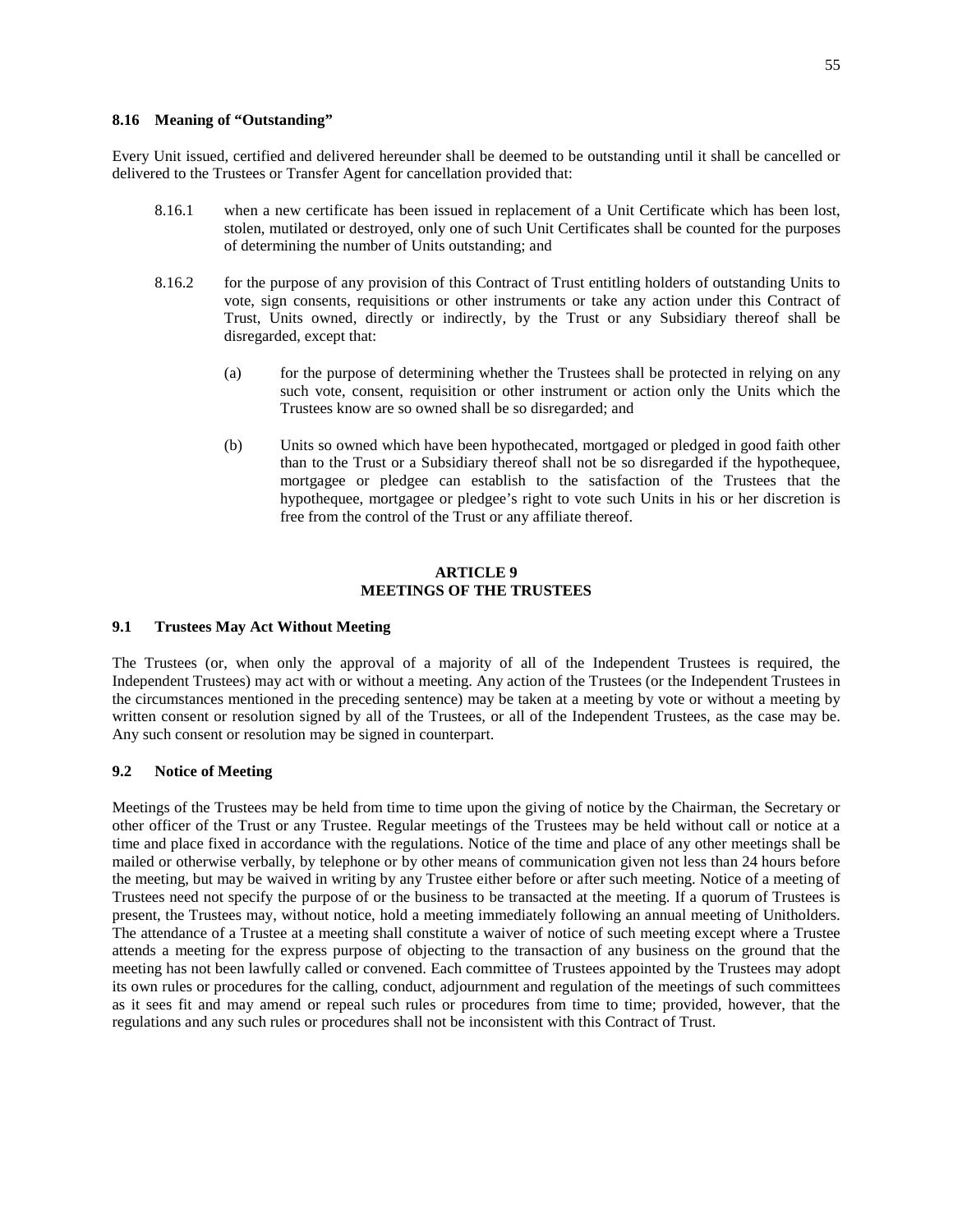#### **9.3 Place of Meeting**

Meetings of the Trustees shall be held at any place in Canada. A Trustee who attends a meeting of Trustees, in person or by telephone or other communication facilities by means of which all persons participating in the meeting can hear each other, is deemed to have consented to the location of the meeting except when he or she attends the meeting for the express purpose of objecting to the transaction of any business on the grounds that the meeting has not lawfully called or convened.

# **9.4 Chairman**

The chairman of any meeting of the Trustees shall be the Trustee present at the meeting who holds the office of Chairman of the Trustees or if such person is not present, the Trustees present shall choose one of their numbers to be chairman.

# **9.5 Quorum**

Subject to the provisions hereof relating to Independent Trustee Matters, a quorum for all meetings of the Trustees or any committee thereof shall be a majority of the Trustees or of the Trustees on such committee, as the case may be, present in person, provided that at least one of whom shall, except for the Audit Committee and the Governance Committee (a majority of whose members must be Independent Trustees), be an Independent Trustee and that a majority of the Trustees comprising the quorum be residents. Notwithstanding any vacancy among the number of Trustees, a quorum of Trustees may exercise all of the powers of the Trustees. In addition, in order to transact any Independent Trustee Matter, a majority of the Independent Trustees or of the Independent Trustees on such committee, as the case may be, must be present at the meeting of the Trustees or of the committee and must be residents.

# **9.6 Adjourned Meeting**

Any meeting of Trustees may be adjourned from time to time by the chairman of the meeting with the consent of the Trustees in attendance at the meeting to a fixed time and place. Further notice of the adjourned meeting need not be given. The adjourned meeting shall be duly constituted if a quorum is present and if it is held in accordance with the terms of the adjournment. If there is not a quorum present at the adjourned meeting, the original meeting shall be deemed to have terminated upon its adjournment.

# **9.7 Voting at Meetings**

Questions arising at any meeting of the Trustees or of a committee of Trustees shall, unless otherwise specified herein, be decided by a majority of the votes cast provided, however, that the approval required with respect to any Independent Trustee Matter shall require only the approval of a majority of all of the Independent Trustees who have no interest in such matter. In the case of an equality of votes at any meeting of Trustees or of a committee of Trustees, the chairman of the meeting, who shall be the Chairman if present, shall not have a second or casting vote in addition to his original vote, if any.

# **9.8 Meeting by Telephone**

Any Trustee may participate in a meeting of the Trustees or any committee thereof by means of a conference telephone or other communications equipment by means of which all persons participating in the meeting can hear each other and a Trustee so participating shall be considered for the purposes of this Contract of Trust to be present in person at that meeting.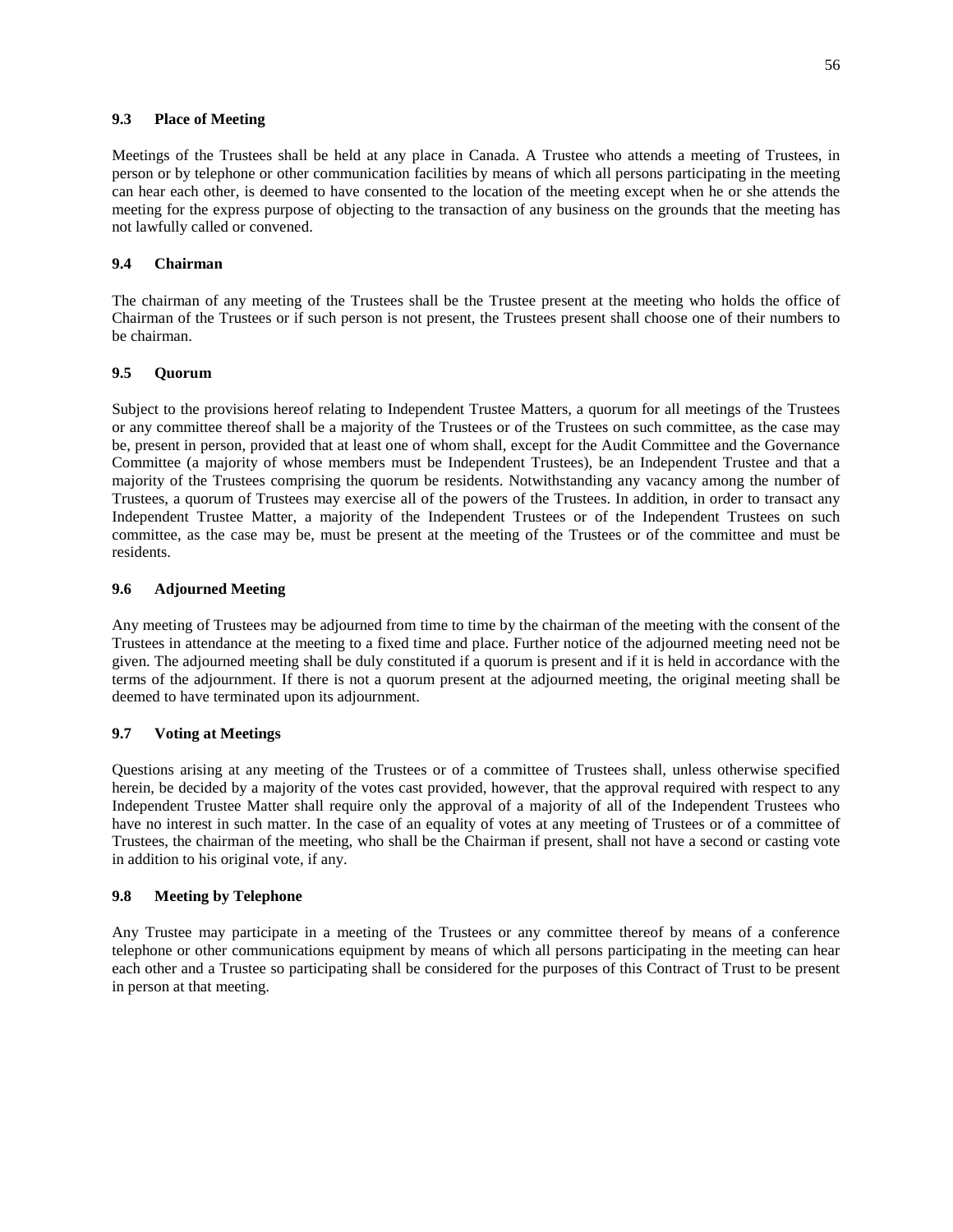# **ARTICLE 10 COMMITTEES OF TRUSTEES**

#### **10.1 General**

The Trustees may appoint from among their number one or more committees of Trustees for any purpose the Trustees deem advisable from time to time and may, subject to applicable law and to any provision hereof to the contrary, delegate to such committee or committees any of their powers. Subject to the provisions hereof which may require that a committee be comprised of a majority of Independent Trustees, all committees shall be comprised of a majority of Trustees, provided that a majority of the Trustees appointed to any committee shall be residents. The Trustees shall have the power to appoint, employ or contract with any person for any matter relating to the Trust or its properties or assets or affairs. The Trustees may, acting in good faith and with prudence and diligence, grant or delegate such authority to a Property Manager as the Trustees may, subject to applicable law, in their sole discretion deem necessary or desirable without regard to whether such authority is normally granted or delegated by trustees. The Trustees shall have the power to determine the term and compensation of a Property Manager or any other person whom they may employ or with whom they may contract. In no event shall the Trustees delegate authority with respect to any Independent Trustee Matter. The Trustees shall have the power to grant powers of attorney as required in connection with any financing or security relating thereto.

# **10.2 Audit Committee**

- 10.2.1 The Trustees shall, subject to applicable law, appoint an audit committee (the "**Audit Committee**") to consist of not less than three Trustees, all of whom shall be Independent Trustees and who shall meet any requirements imposed by applicable law for the purpose of membership on such committee.
- 10.2.2 The Auditors are entitled to receive notice of every meeting of the Audit Committee and, at the expense of the Trust, to attend and be heard thereat and, if so requested by a member of the Audit Committee, shall attend any meeting of the Audit Committee held during the term of office of the Auditors. Questions arising at any meeting of the Audit Committee shall be decided by a majority of the votes cast. Decisions may be taken by written consent signed by all of the members of the Audit Committee. The Auditors or any member of the Audit Committee may call a meeting of the Audit Committee upon not less than 24-hours' notice.
- 10.2.3 Where for any reason a member of the Audit Committee is disqualified from voting on or participating in a decision (and no such member shall be disqualified with respect to any matter referred to in subsection [4.8.5\)](#page-30-0), any other Trustee who is disinterested and is not already a member of the Audit Committee may be designated by the Trustees to act as an alternate, only in regard to such specific matter.
- 10.2.4 Subject to the provisions hereof relating to Independent Trustee Matters and notwithstanding the appointment of the Audit Committee, the Trustees may consider and approve any matter which the Audit Committee has the authority to consider or approve.

#### **10.3 Governance Committee**

- 10.3.1 The Trustees shall, subject to applicable law, appoint a governance committee (the "**Governance Committee**") to consist of not less than three Trustees, the majority of whom shall be Independent Trustees.
- 10.3.2 Questions arising in any meeting of the Governance Committee shall be decided by a majority of the votes cast. Decisions may be taken by written consent signed by all of the members of the Governance Committee. Any member of the Governance Committee may call a meeting of the Governance Committee upon not less than 24-hours' notice.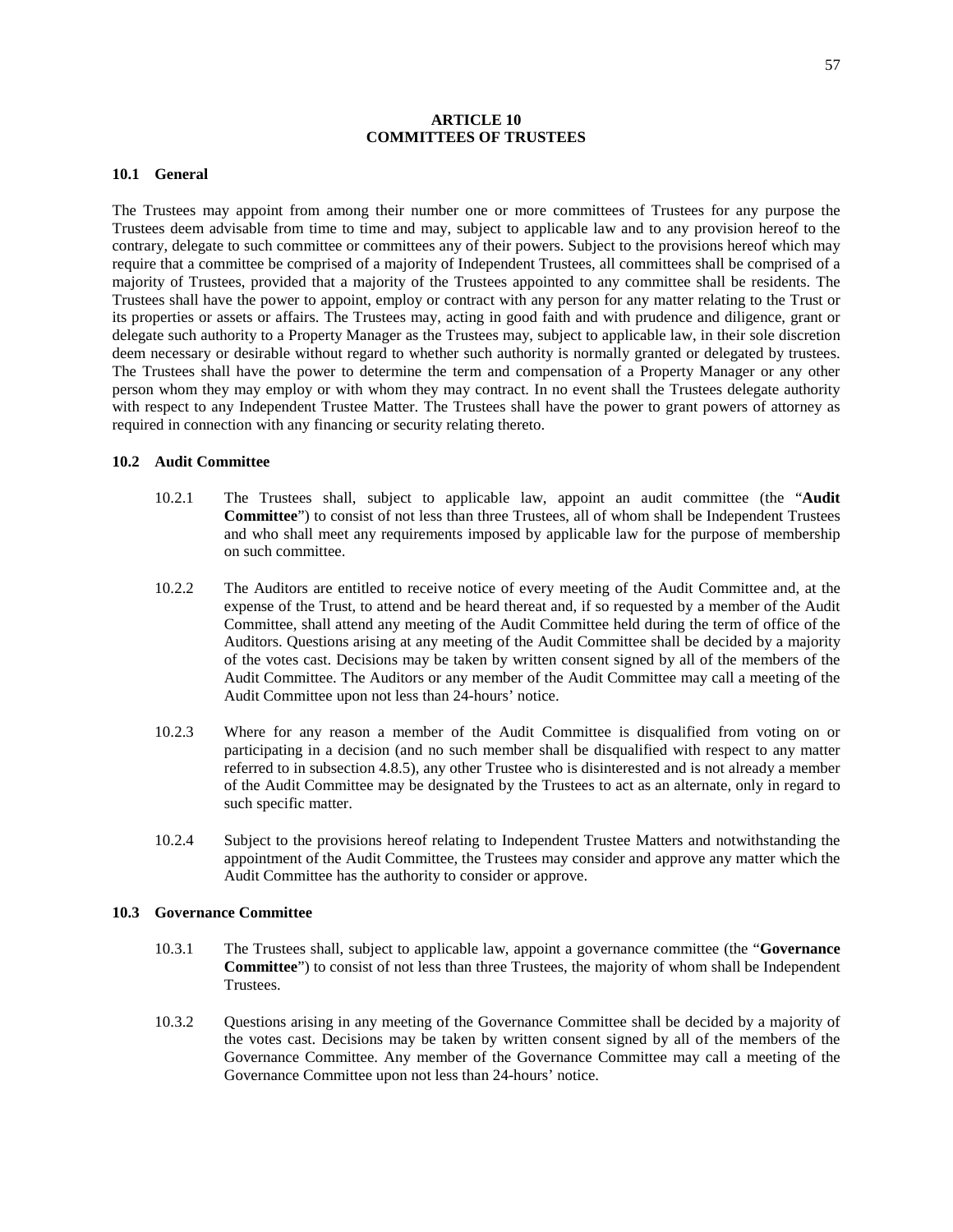- 10.3.3 Where for any reason a member of the Governance Committee is disqualified from voting on or participating in a decision (and no such member shall be disqualified with respect to any matter referred to in subsection [4.8.5\)](#page-30-0), any other Trustee who is disinterested and is not already a member of the Governance Committee may be designated by the Trustees to act as an alternate.
- 10.3.4 Subject to the provisions hereof relating to Independent Trustee Matters and notwithstanding the appointment of the Governance Committee, the Trustees may consider and approve any matter which the Governance Committee has the authority or responsibility to consider or approve.

# **10.4 Investment Committee**

- 10.4.1 The Trustees may, subject to applicable law, appoint an investment committee (the "**Investment Committee**") to consist of not less than three Trustees.
- 10.4.2 The duties of the Investment Committee will be to recommend to the Trustees whether or not to approve or reject proposed transactions, including proposed acquisitions and dispositions of investments by the Trust and borrowings (including the assumption or granting of any immovable hypothec or mortgage by the Trust). Subject to the provisions hereof relating to Independent Trustee Matters, the Trustees may delegate to the Investment Committee the power to approve or reject proposed acquisitions, dispositions or borrowings, as the case may be, provided that the Trustees must approve any transaction where the acquisition, disposition or borrowing, as the case may be, would be in or for an amount in excess of 15% of Adjusted Unitholders' Equity. Investment Committee approval is not required for the renewal, extension or modification of any existing immovable hypothec**.**
- 10.4.3 Subject to the provisions hereof relating to Independent Trustee Matters, questions arising at any meeting of the Investment Committee shall be decided by a majority of the votes cast. Decisions may be taken by written consent signed by all of the members of the Investment Committee. Any member of the Investment Committee may call a meeting of the Investment Committee on upon not less than 24-hours' notice.
- 10.4.4 Where for any reason a member of the Investment Committee is disqualified from voting on or participating in a decision (and no such member shall be disqualified with respect to any matter referred to in subsection [4.8.5\)](#page-30-0), any Trustee who is disinterested and is not already a member of the Investment Committee may be designated by the Independent Trustees to act as an alternate.
- 10.4.5 Subject to the provisions hereof relating to Independent Trustee Matters and notwithstanding the appointment of the Investment Committee, the Trustees may consider and approve any matter which the Investment Committee has the authority to consider or approve.

# **10.5 Additional Committees**

The Trustees may create such additional committees as they, in their discretion, determine to be necessary or desirable for the purposes of properly governing the affairs of the Trust.

# **10.6 Management Services**

The Trustees may, in good faith and acting with prudence and diligence, exercise broad discretion in allowing the Manager to manage the affairs of the Trust, including, providing key personnel and administrative services and to act as agent for the Trust in respect thereof and to execute documents on behalf of the Trustees in respect thereof, all subject to the overriding authority of the Trustees over the management and affairs generally of the Trust.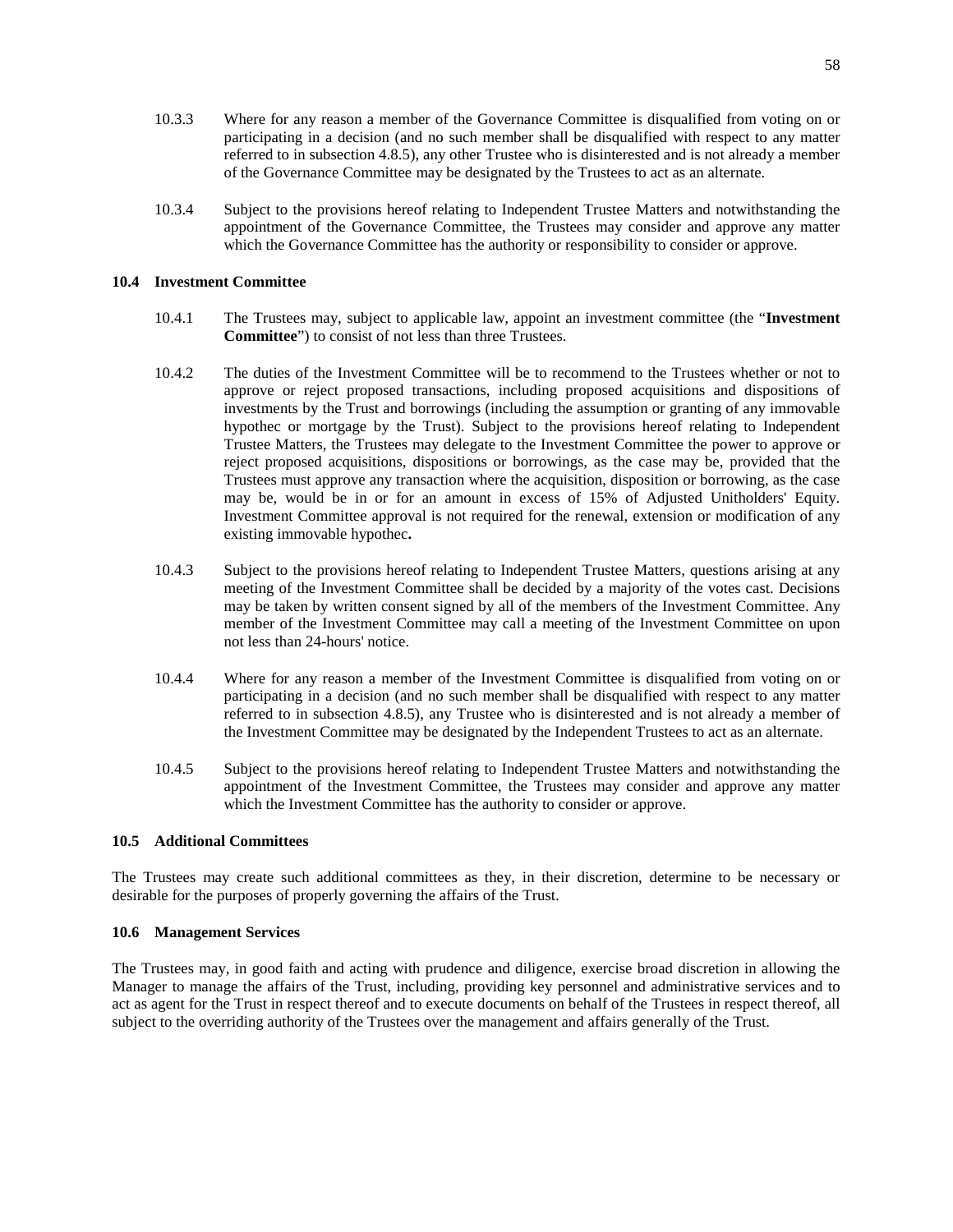#### **10.7 Property Management**

The Trustees may, in good faith and acting with prudence and diligence, exercise broad discretion in allowing any Property Manager to manage the immovable properties of the Trust, including operating, maintaining, leasing and marketing the said properties, to act as agent for the Trust in respect thereof and to execute documents on behalf of the Trustees in respect thereof, all subject to the overriding authority of the Trustees over the management and affairs generally of the Trust. The Property Manager may include the Trustees and officers of the Trust or their respective associates and affiliates.

# **10.8 Procedure**

Unless otherwise determined by the Trustees and subject to the other provisions of this Contract of Trust, a quorum for meetings of any committee shall be a majority of its members provided that a majority of the Trustees comprising such quorum must be residents. Each committee shall have the power to appoint its chairman and the rules for calling, holding, conducting and adjourning meetings of the committee shall be the same as those governing meetings of the Trustees. Each member of a committee shall serve during the pleasure of the Trustees and, in any event, only so long as he or she shall be a Trustee. The Trustees may fill vacancies in a committee by appointment from among their members. Provided that a quorum is maintained, the committee may continue to exercise its powers notwithstanding any vacancy among its members.

# <span id="page-63-0"></span>**ARTICLE 11 DISTRIBUTIONS**

# <span id="page-63-2"></span>**11.1 Distributions by the Trust**

- 11.1.1 The Trust may proportionally distribute to Trust Unitholders on each Distribution Date such percentage of the Distributable Income of the Trust for the month immediately preceding the month in which the Distribution Date falls, as the Trustees determine in their discretion, and, in the case of a distribution made on December 31st, the Trust may distribute an amount at least equal to its taxable income calculated prior to such distributions, in accordance with subsection [11.1.3](#page-63-1).
- 11.1.2 Special Voting Units have no economic entitlement in the Trust and have no entitlement to any distributions from the Trust.
- <span id="page-63-1"></span>11.1.3 On the last day of each Taxation Year, an amount equal to the net income of the Trust for such Taxation Year, determined in accordance with the provisions of the Tax Act other than Paragraph  $82(1)(b)$  and Subsection 104(6) thereof, including net realized capital gains (other than (a) income and taxable capital gains of the Trust arising on or in connection with an *in specie* redemption of Units which are paid or payable by the Trust to redeeming Unitholders, (b) capital gains the tax on which may be offset by capital losses carried forward from prior years or is recoverable by the Trust and (c) net income and net realized capital gains of the Trust for the Taxation Year otherwise distributed or made payable to the Unitholders during such Taxation Year) and the nontaxable portion of net realized capital gains of the Trust, may be payable to Unitholders of record at the close of business on such day (whether or not such day is a Business Day).
- 11.1.4 The Trustees may designate and make payable any income or capital gains realized by the Trust as a result of the redemption of Trust Units (including any income or capital gains realized by the Trust on the redemption of Trust Units *in specie*) pursuant to Section 7.15 to the redeeming Unitholders in accordance with subsection [7.16.7\(g\)](#page-47-0).
- 11.1.5 Distributions, if any, payable to Trust Unitholders pursuant tothis [ARTICLE 11](#page-63-0) shall be deemed to be distributions of income of the Trust (including dividends), net realized taxable capital gains of the Trust, Trust capital or other items in such amounts as the Trustees, in their absolute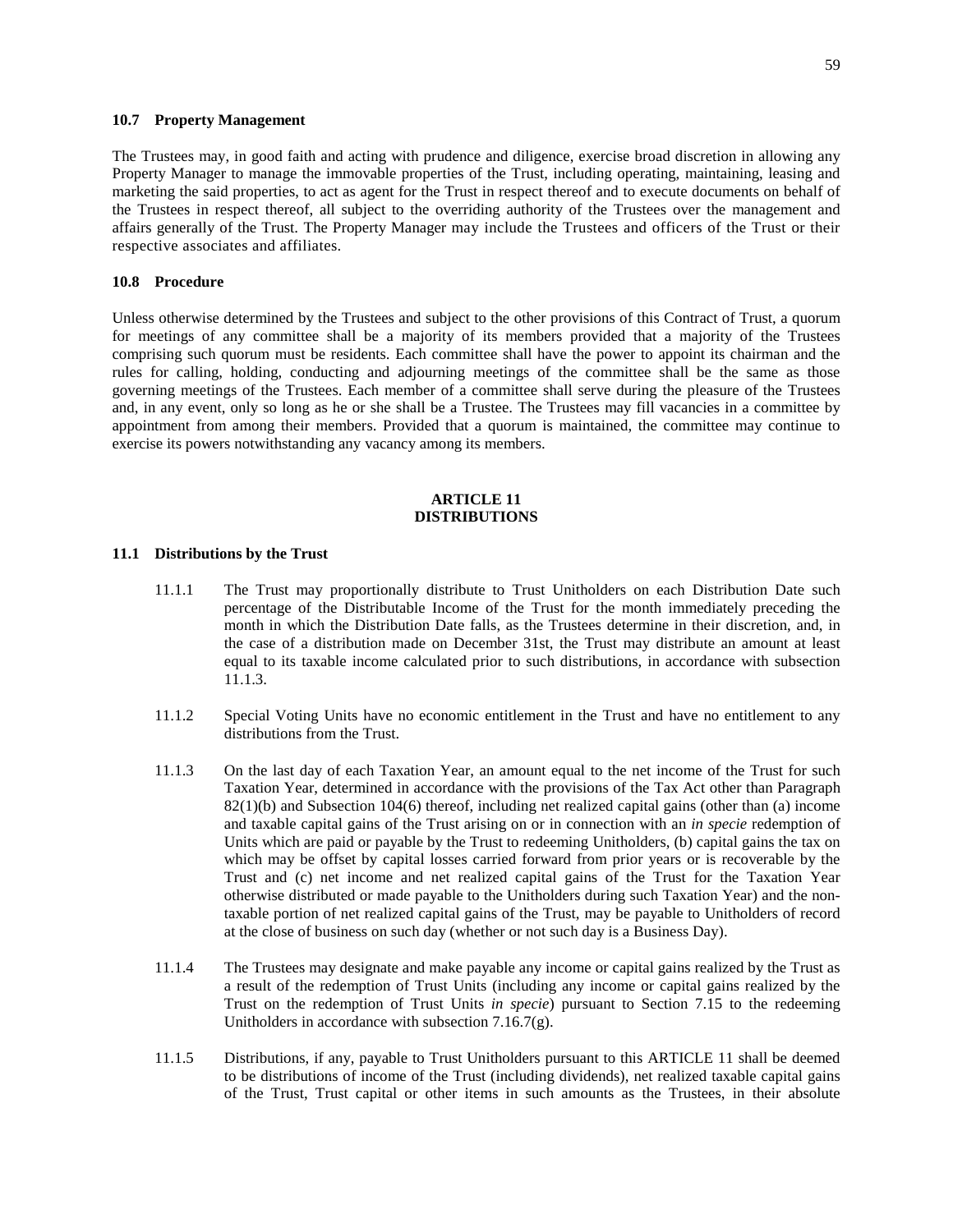discretion determine and shall be allocated to the Unitholder in the same proportions as distributions received by the Unitholder, subject to the discretion of the Trustees to adopt an allocation method which the Trustees consider to be more reasonable in the circumstances, including in accordance with subsection [7.16.7\(g\).](#page-47-0)

- 11.1.6 For greater certainty, any distribution of net realized capital gains of the Trust shall include the non-taxable portion of the capital gains of the Trust which are included in such distribution.
- 11.1.7 Distributions, if any, shall be made on a Distribution Date proportionately to persons who are Unitholders as of the close of business on the record date for such distribution which shall be the last Business Day of the month immediately preceding the month in which the Distribution Date falls or such other date, if any, as is fixed by the Trustees in accordance with Section [8.7.](#page-56-0)
- 11.1.8 Each Taxation Year the Trust may deduct such amounts as are paid or payable to Unitholders for the Taxation Year as is necessary to ensure that the Trust is not liable for income tax under Part I of the Tax Act in the related Taxation Year.
- 11.1.9 Distributions, if any, may be adjusted for amounts paid in prior periods if the actual distribution for the prior periods is greater than or less than the estimates for the prior periods.
- 11.1.10 For greater certainty, it is hereby expressly declared that a Trust Unitholder shall have the legal right to enforce payment of any amount which is stated to be "payable" to a Trust Unitholder hereunder at the time such amount is made payable.

# **11.2 Allocation**

Unless the Trustees otherwise determine, the: (a) net income of the Trust for a Taxation Year, determined in accordance with the provisions of the Tax Act other than paragraph 82(l)(b), and subsection 104(6), and (b) net realized capital gains of the Trust payable to Trust Unitholders shall be allocated to the Trust Unitholders for the purposes of the Tax Act in the same proportion as the total distributions made to Trust Unitholders in the Taxation Year under Section [11.1](#page-63-2). The Trustees shall in each year make such other designations for tax purposes in respect of Distributable Income and other distributions that the Trustees consider to be reasonable in all of the circumstances.

# **11.3 Payment of Distributions**

- 11.3.1 Subject to subparagraph [7.16.7\(g\)](#page-47-0), distributions shall be made by cheque payable to or to the order of the Trust Unitholder or by electronic fund transfer or by such other manner of payment approved by the Trustees from time to time. The payment, if made by cheque, shall be conclusively deemed to have been made upon hand-delivery of a cheque to the Trust Unitholder or to his agent duly authorized in writing or upon the mailing of a cheque by prepaid first-class mail addressed to the Trust Unitholder at his address as it appears in the Register unless the cheque is not paid on presentation.
- 11.3.2 The Trust shall deduct or withhold from the distributions payable to any Trust Unitholder such taxes as are required by law to be deducted or withheld from such distribution and the Trust shall remit such taxes to the appropriate governmental authorities within the times prescribed by law. Unitholders who are non-residents will be required to pay all withholding taxes payable in respect of any distributions of income by the Trust, whether such distributions are in the form of cash or additional Units. In the event of a distribution in the form of additional Units, the Trustees may sell Units of such non-resident Unitholder to pay the withholding taxes and to pay all of the Trustees' reasonable expenses with regard thereto and the Trustees shall have the power of attorney of such non-resident Unitholder to do so. Any such sale shall be made on any stock exchange on which the Trust Units are then listed and upon such sale, the affected Trust Unitholder shall cease to be the holder of such Trust Units.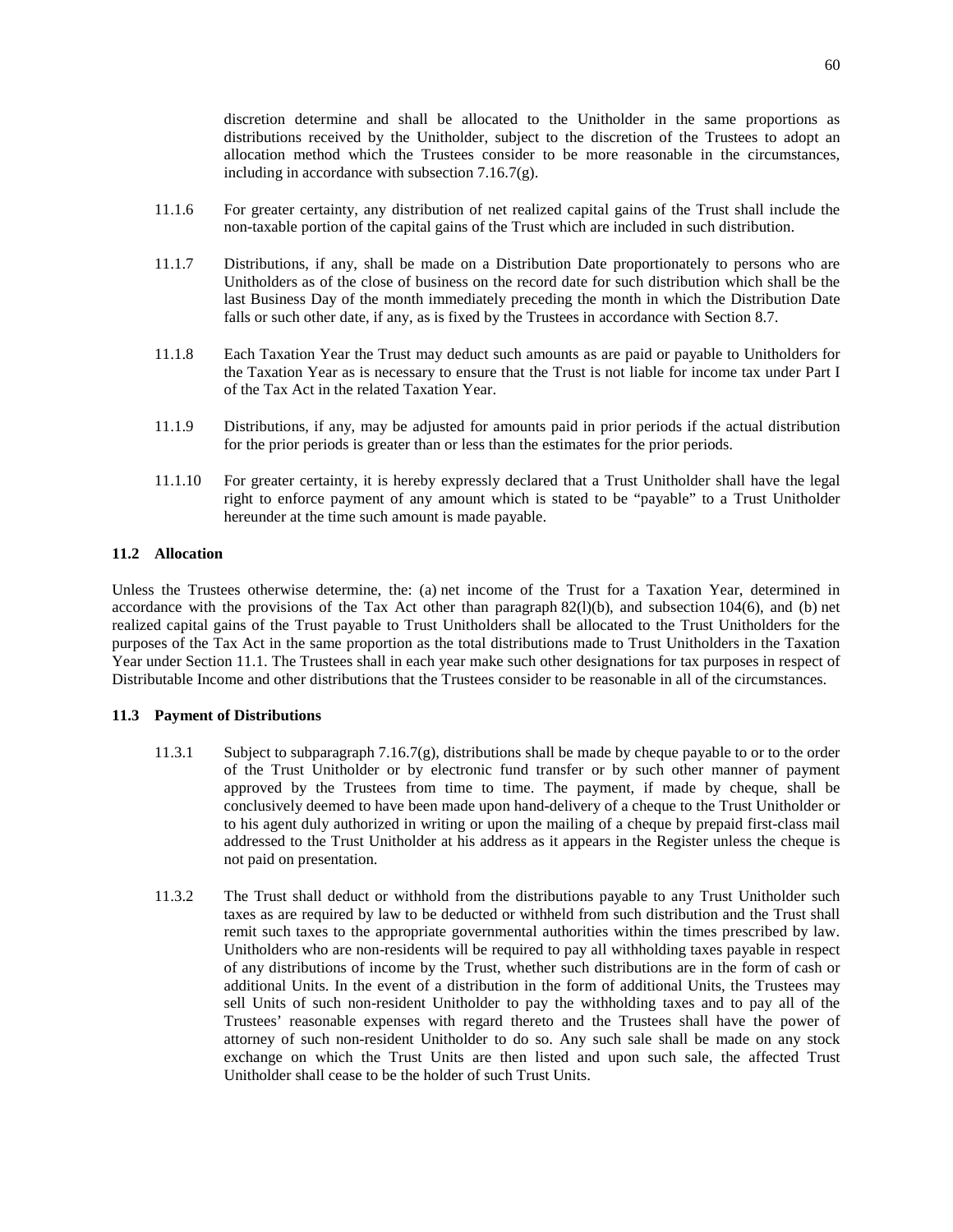11.3.3 If the Trustees determine that the Trust does not have cash in an amount sufficient to make payment of the full amount of any distribution, the payment may include, at the option of the Trustees, the issuance of additional Trust Units having a value equal to the difference between the amount of such distribution and the amount of cash which has been determined by the Trustees to be available for the payment of such distribution.

# **11.4 Income Tax Matters**

For greater certainty, in computing the net income of the Trust for income tax purposes for any year, the Trust may claim the maximum amount available to it as deductions under the relevant law, including but not limited to maximum capital cost allowance, unless the Trustees determine otherwise.

# **11.5 Designations**

Subject to the foregoing, the Trustees shall make such designations, determinations and allocations for income tax purposes in respect of amounts paid or payable to Trust Unitholders for such amounts that the Trustees consider to be reasonable, including designations relating to taxable dividends received by the Trust in the year on shares of taxable Canadian corporations, net taxable capital gains of the Trust in the year and foreign source income of the Trust for the year. Where permitted by the Tax Act, the Trustees will make designations under the Tax Act so that the amount distributed to a Trust Unitholder but not deducted by the Trust would not be included in the Trust Unitholder's income for the purposes of the Tax Act.

# **11.6 Distribution Reinvestment and Trust Unit Purchase Plans**

Subject to receipt of all necessary regulatory approvals, the Trustees may in their sole discretion establish one or more distribution reinvestment plans or Unit purchase plans at any time providing for the voluntary investment by Trust Unitholders of distributions. Such plan may entitle those Trust Unitholders that elect to participate to a bonus distribution as a reduction of capital of the Trust.

# **ARTICLE 12 FEES AND EXPENSES**

# **12.1 Expenses**

The Trust shall pay all expenses incurred in connection with the administration and management of the Trust and its investments out of the property of the Trust Property, including:

- 12.1.1 interest and other costs related to borrowed money;
- 12.1.2 fees and expenses of lawyers, accountants, Auditors, appraisers and other agents or consultants employed by or on behalf of the Trust or the Trustees;
- 12.1.3 fees and expenses of the Trustees;
- 12.1.4 fees and expenses connected with the acquisition, disposition and ownership of immovable property interests or secured loans or other property;
- 12.1.5 insurance as considered necessary by the Trustees (including liability insurance for the Trustees and Unitholders);
- 12.1.6 expenses in connection with payments of distributions of Trust Units of the Trust;
- 12.1.7 expenses in connection with communications to Unitholders and other bookkeeping and clerical work necessary in maintaining relations with Unitholders;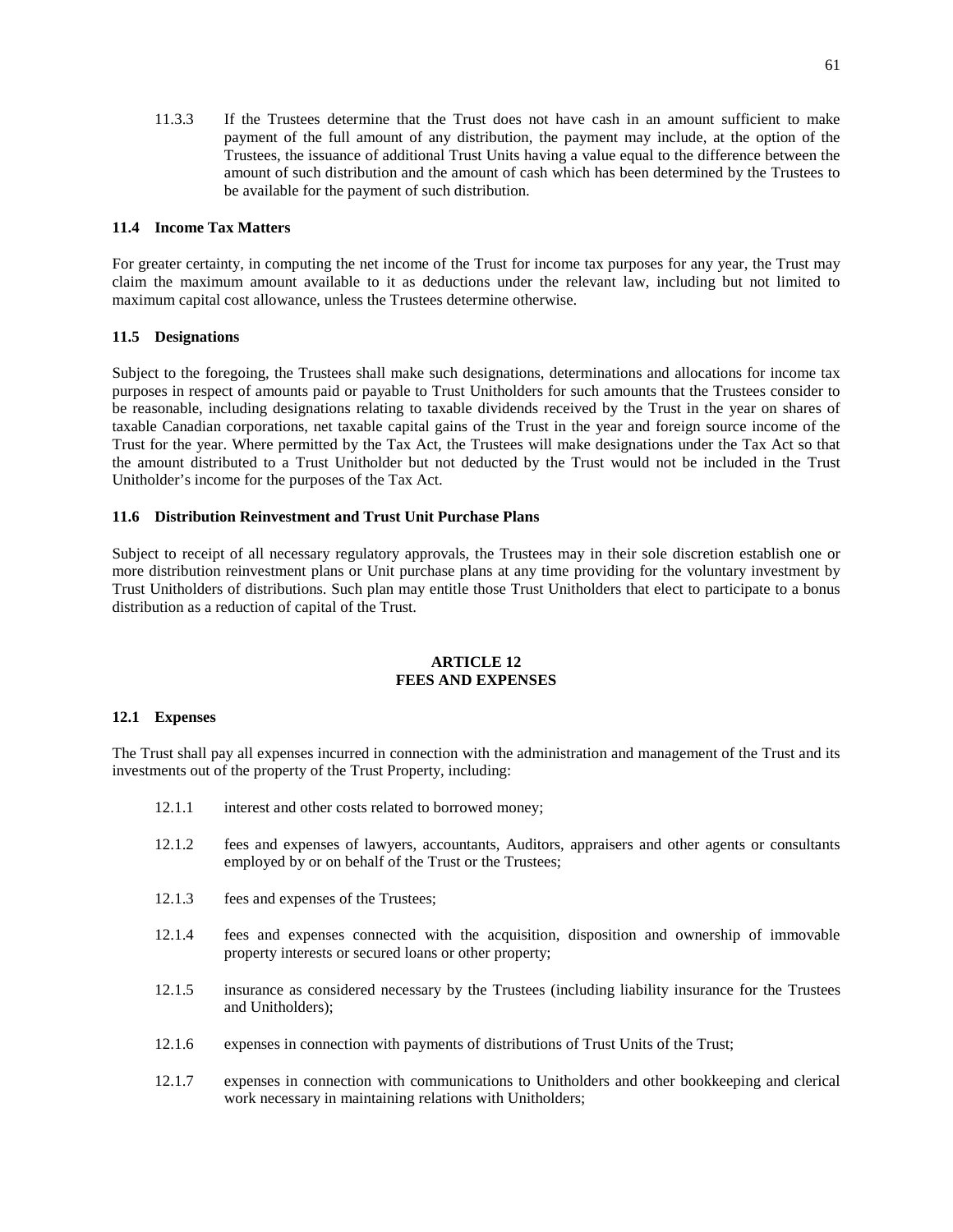- 12.1.8 expenses of changing or terminating the Trust;
- 12.1.9 fees and charges of stock exchanges, transfer agents, registrars, indenture trustees and other trustees and custodians;
- 12.1.10 all fees, expenses, taxes and other costs incurred in connection with the issuance, distribution, transfer and qualification for distribution to the public of Units and other required governmental filings;
- 12.1.11 all costs and expenses in connection with the incorporation or establishment, organization and maintenance of corporations and other entities formed to hold immovable property or other property of the Trust; and
- 12.1.12 any fees and expenses payable by the Trust under a management services agreement and the property management agreement.

#### **12.2 Payment of Immovable Property and Brokerage Commissions**

The Trust may pay immovable property and brokerage commissions at commercial rates in respect of the acquisition and disposition of any investment acquired or disposed of by it.

#### **12.3 Property Management, Leasing and Financing Fees**

The Trust may pay property management fees, leasing fees and financing fees in respect of any property forming part of the Trust Property.

#### <span id="page-66-2"></span>**ARTICLE 13 AMENDMENTS TO THE CONTRACT OF TRUST**

#### <span id="page-66-0"></span>**13.1 Amendments by the Trustees**

The provisions of this Contract of Trust may be amended at any time by the Trustees without the consent, approval or ratification of or any prior notice to Unitholders, the Settlor or any other person:

- <span id="page-66-1"></span>13.1.1 for the purpose of ensuring continuing compliance with applicable laws, regulations, requirements or policies of any governmental authority having jurisdiction over the Trustees or over the Trust, including with respect to its status as a "unit trust", a "mutual fund trust" and a "real estate investment trust" under the Tax Act or to otherwise prevent the Trust or any Subsidiary from becoming subject to tax under the rules applicable to "specified investment flow-through trusts" and "specified investment flow-through partnerships" in the Tax Act;
- 13.1.2 to effect amendments that the Trustees consider necessary or desirable as a result of changes in taxation laws from time to time, including, without limiting the generality of the foregoing, amendments which may affect the Trust, the Unitholders or annuitants under a plan of which a Unitholder acts as trustee or carrier or which may permit the Trust to qualify for any status under the Tax Act which would benefit the Trust or Unitholders;
- 13.1.3 which, in the opinion of the Trustees, provide additional protection for the Unitholders;
- 13.1.4 to remove any conflicts or inconsistencies in this Contract of Trust or to make minor corrections which are, in the opinion of the Trustees, necessary or desirable and not prejudicial to the Unitholders;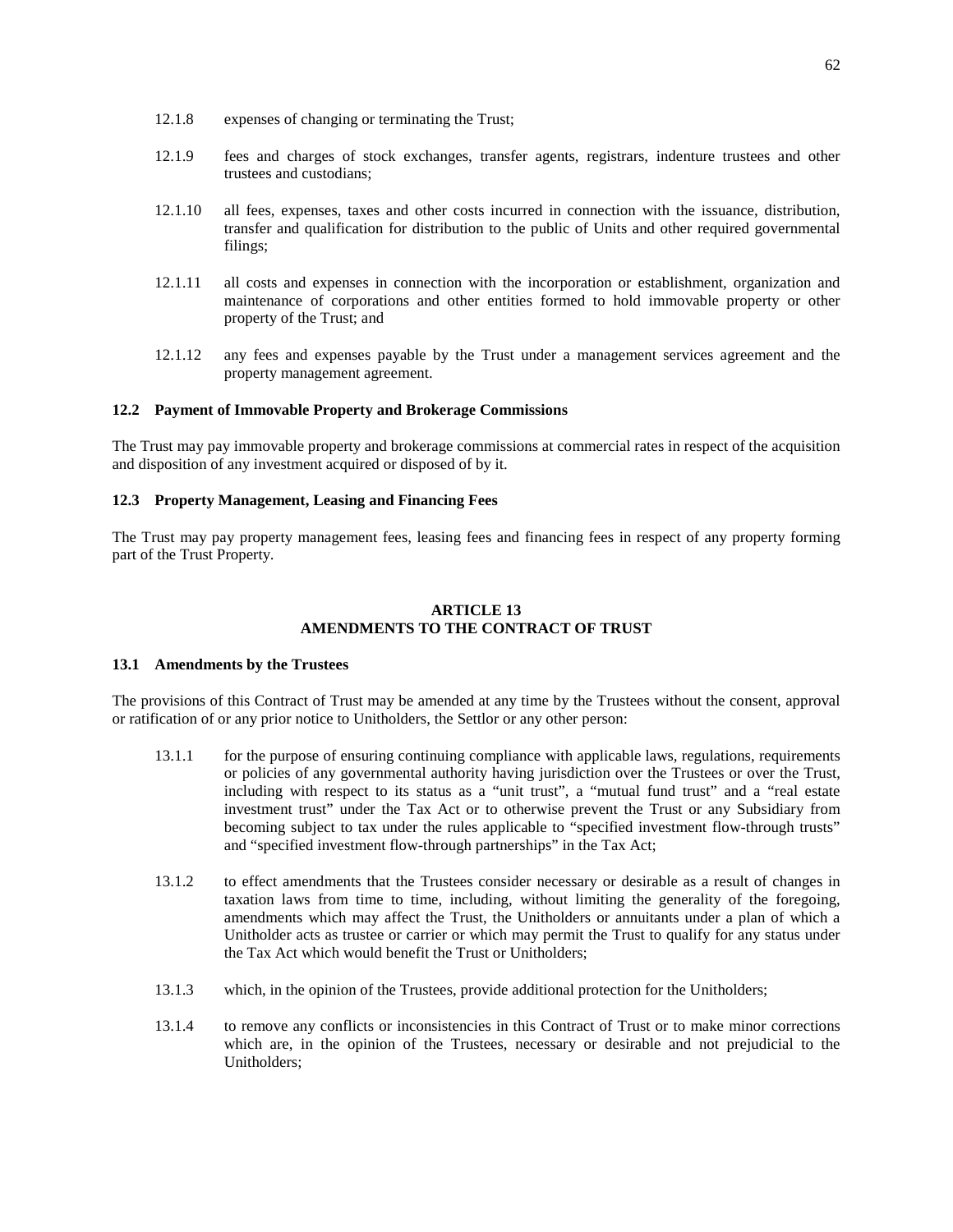- 13.1.5 which in the opinion of the Trustees, are necessary or desirable as a result of changes in accounting standards (including, without limitation, IFRS) from time to time, which may affect the Trust or the Unitholders, including without limitation to ensure that the Units qualify as equity for purposes of IFRS;
- 13.1.6 to effect amendments that the Trustees consider necessary or desirable to enable the Trust to issue Units for which the purchase price is payable on an instalment basis or to implement a unit option, purchase plan or rights plan, or a distribution reinvestment plan;
- 13.1.7 to create one or more additional classes of units solely to provide voting rights to holders of shares, units or other securities that are exchangeable for Units entitling the holder thereof to a number of votes not exceeding the number of Units into which the exchangeable shares, units or other securities are exchangeable or convertible but that do not otherwise entitle the holder thereof to any rights with respect to the Trust's property or income other than a return of capital;
- 13.1.8 to effect amendments of a minor or clerical nature or to correct typographical mistakes, ambiguities or manifest omissions or errors, which amendments, in the opinion of the Trustees, are necessary or desirable and not prejudicial to the Unitholders; and
- <span id="page-67-2"></span>13.1.9 for any purpose (except one in respect of which a Unitholder vote is specifically otherwise required) if the Trustees are of the opinion that the amendment is not prejudicial to Unitholders and is necessary or desirable.

Notwithstanding the foregoing, no such amendment shall modify the right to vote attached to any Unit or reduce the equal undivided interest in the property of the Trust or the entitlement to distributions from the Trust provided hereunder(including those provided for in [ARTICLE 11](#page-63-0) and Section [16.2](#page-69-0)) without the consent of the holder of such Unit.

# <span id="page-67-0"></span>**13.2 Amendments by Unitholders**

Subject to the provisions of Sections [13.3](#page-67-1)and [13.4](#page-68-0), this Contract of Trust may be amended by the vote of a majority of the votes cast at a meeting of Unitholders called for that purpose.

# <span id="page-67-1"></span>**13.3 Unitholder Vote by Special Resolution**

None of the following shall occur unless the same has been duly approved by Special Resolution of Unitholders at a meeting of Unitholders duly called and held for that purpose:

- 13.3.1 any amendment to this Section [13.3](#page-67-1);
- 13.3.2 any exchange, reclassification or cancellation of all or part of the Units;
- 13.3.3 any amendment to change a right with respect to any outstanding Units of the Trust or to reduce the amount payable thereon upon termination of the Trust or to diminish or eliminate any voting rights pertaining thereto, including the removal or change of rights to distributions to Trust Unitholders, the addition or removal or change of conversion privileges, options, transfer or preemptive rights, or the reduction or removal or a distribution preference or liquidation preference;
- 13.3.4 any amendment to the duration or term of the Trust;
- 13.3.5 any amendment to increase the maximum number of Trustees (to more than fifteen (15) Trustees) or to decrease the minimum number of Trustees (to less than five (5) Trustees), any change by the Unitholders in the number of Trustees within the minimum and maximum number of Trustees provided under Section [3.1](#page-18-0), or any authorization by the Unitholders to the Trustees to effect such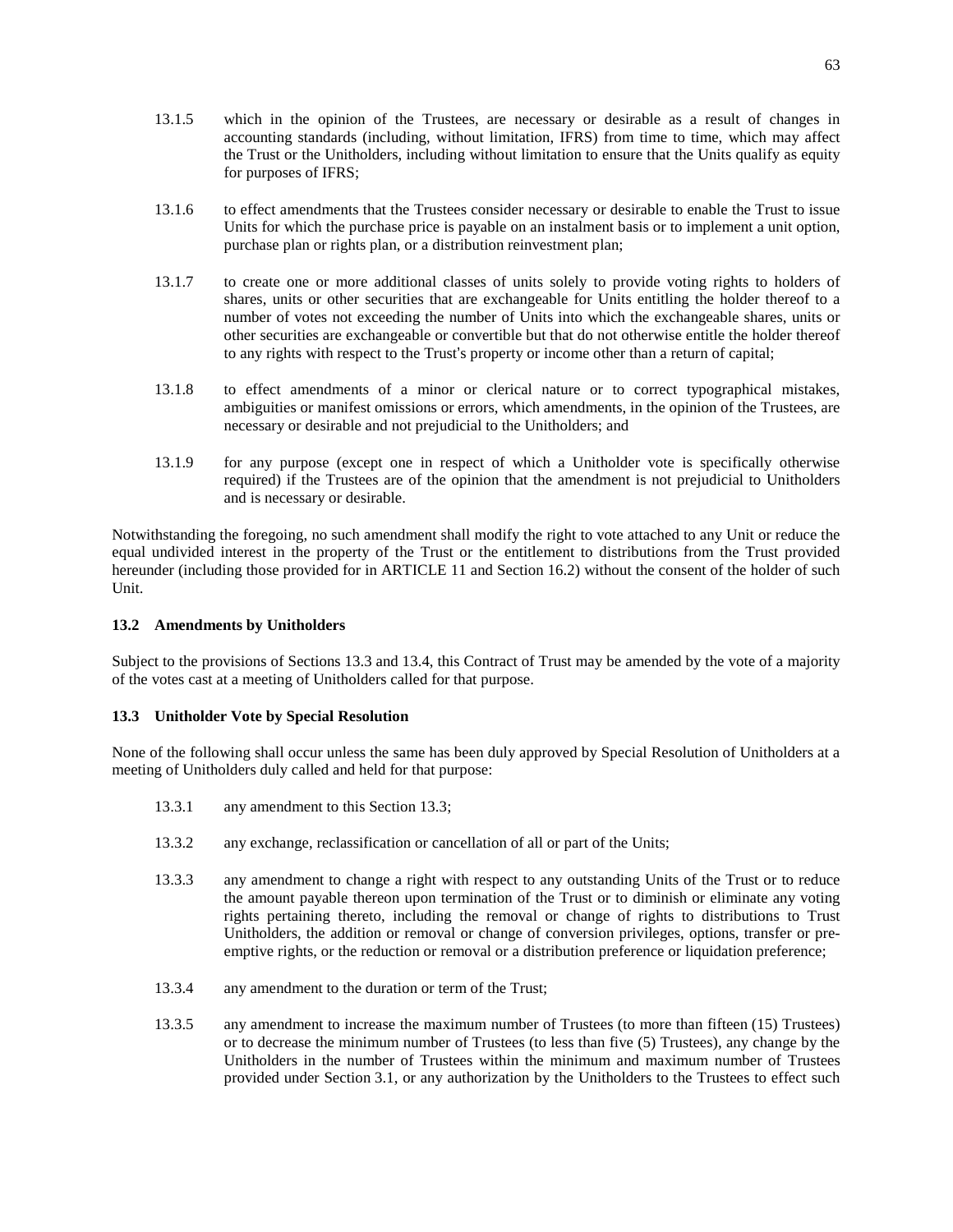change and, if applicable, to appoint additional Independent Trustees within such minimum and maximum number of Trustees;

- 13.3.6 subject to the provisions of subsection [13.1.1,](#page-66-1) any constraint on the issue, transfer or ownership of Units or the change or removal of such constraints;
- 13.3.7 any amendment relating to the powers, duties, obligations, liabilities or indemnification of the Trustees;
- 13.3.8 any sale or transfer of the properties and assets of the Trust as an entirety or substantially as an entirety (other than as part of an internal reorganization of the Trust Property as approved by the Trustees);
- 13.3.9 any approval pursuant to subsection [8.6.6](#page-56-2) or Section [16.2;](#page-69-0)
- 13.3.10 the combination, merger, amalgamation or arrangement of the Trust, directly or indirectly, with any other person or entity;
- 13.3.11 any amendment to Sections [6.1](#page-34-1)or [6.2](#page-36-2), except for any amendment set out in Section [6.3](#page-37-5) or contemplated by subsection [13.1.9;](#page-67-2) or
- 13.3.12 any matter required to be passed by a "Special Resolution" under the contract of trust of Subsidiary Trust or under section 8.16 of the BTB Real Estate Limited Partnership Agreement, as amended from time to time.

# <span id="page-68-0"></span>**13.4 Amendment by the Sole Unitholder**

Notwithstanding the foregoing, so long as the Settlor is the sole Unitholder of the Trust, the Settlor may make any amendment to this Contract of Trust including this Section [13.4](#page-68-0).

#### **13.5 No Termination**

No amendment to or amendment and restatement of this Contract of Trust, whether pursuant tothis [ARTICLE 13](#page-66-2) or otherwise, shall be construed as a termination of the Trust and the establishment of a new trust.

#### **13.6 Notification of Amendment**

As soon as shall be practicable after the making of any amendment pursuant tothis [ARTICLE 13](#page-66-2), the Trustees shall furnish written notification of the substance of such amendment to each Unitholder.

### **13.7 Trustees to Sign Amendment**

When a vote of the Unitholders approves an amendment to this Contract of Trust or when the Trustees may amend the Contract of Trust alone as provided herein, then the Trustees shall sign such documents as may be necessary to effect such amendment.

# **ARTICLE 14 FURTHER SPECIAL RESOLUTION MATTERS**

# **14.1 Further Unitholder Special Resolution Matters**

No material amendment shall be made to any limited partnership agreement, if the Partnership governed by such limited partnership agreement beneficially own real properties having an aggregate cost to the Trust (net of the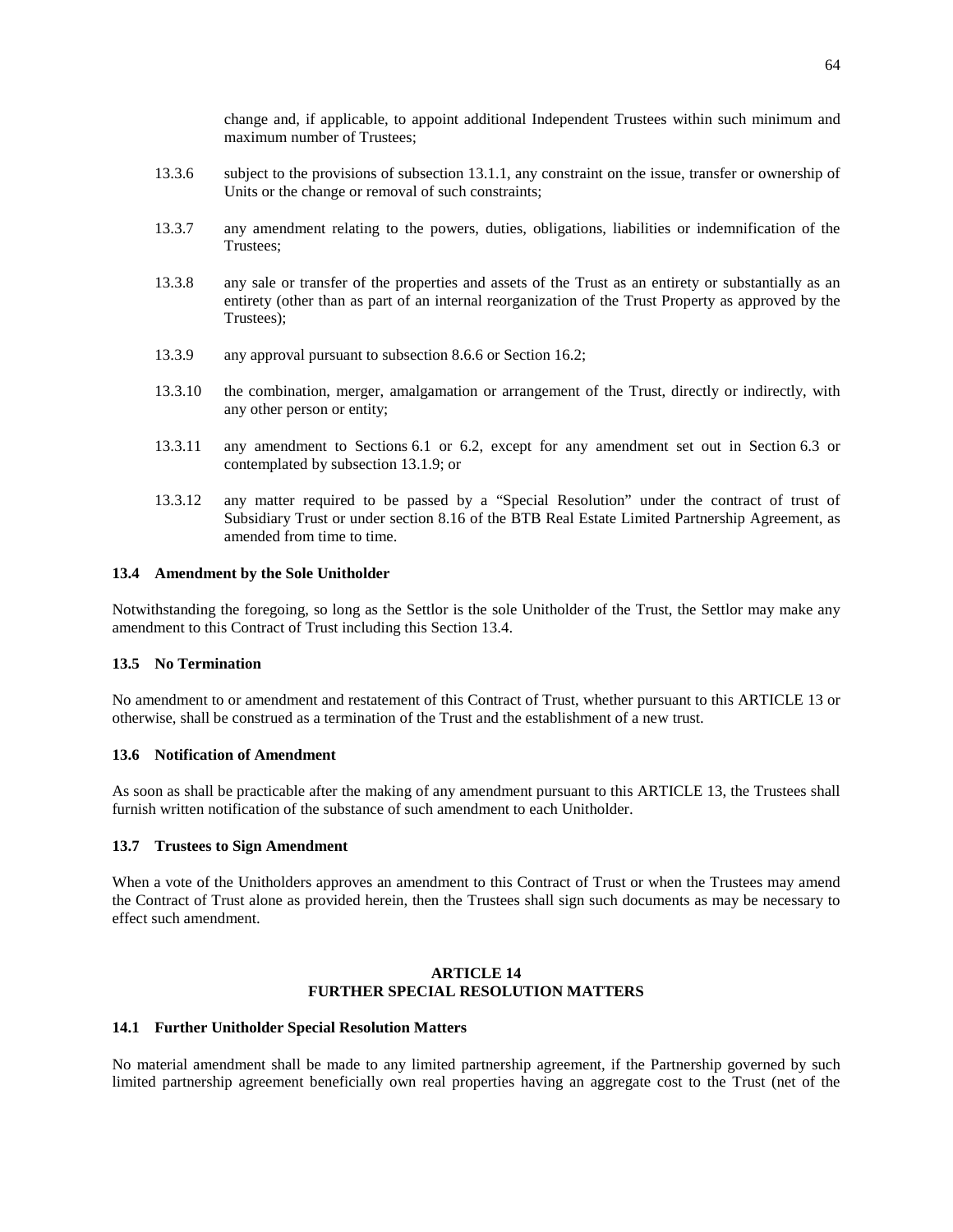amount of debt incurred or assumed at the time of their acquisition) exceeding 20% of the Gross Book Value, unless the same has been duly approved by Special Resolution, but notwithstanding the foregoing and subject to Section [13.1,](#page-66-0) any amendment that directly or indirectly adds, removes or changes any of the rights, privileges, restrictions or conditions in respect of the Special Voting Units shall not occur without the approval of holders of more than a majority of the Special Voting Units represented at any such meeting and voted on a poll upon such resolution (or by written resolution in lieu thereof).

# **ARTICLE 15 SUPPLEMENTAL INDENTURES**

#### **15.1 Provision for Supplemental Indentures for Certain Purposes**

The Trustees may, without approval of the Unitholders and subject to the provisions hereof, and shall, when so directed in accordance with the provisions hereof, execute and deliver indentures or instruments supplemental hereto which thereafter shall form part hereof, for any one or more or all of the following purposes:

- 15.1.1 modifying or amending any provisions of this Contract of Trust in the circumstances set forth in Section [13.1](#page-66-0) where the Trustees may do so without the consent, approval or ratification of the Unitholders or any other person; and
- 15.1.2 modifying or amending any provisions of this Contract of Trust where the modification or amendment has been approved by resolution of a majority of votes cast at a meeting, or by Special Resolution of the Unitholders or, if required, with the consent of the Unitholders.

# **ARTICLE 16 TERMINATION OF THE TRUST**

# **16.1 Term of the Trust**

The term of the Trust shall commence on the date hereof and shall continue in full force and effect until no Trust Property is held by the Trustees, and the Trustees shall have throughout such term all the powers and discretions, expressed and implied, conferred upon them by law or by this Contract of Trust.

# <span id="page-69-0"></span>**16.2 Distribution of Trust Property by Vote of Unitholders**

Notwithstanding the provisions of Section [13.1,](#page-66-0) but subject to applicable law, if there is an affirmative vote of Unitholders by Special Resolution at a meeting called for that purpose requiring that the Trustees distribute to the Unitholders all Trust Property, the Trustees will be bound and obligated to make such distribution to the Unitholders.

# <span id="page-69-2"></span>**16.3 Effect of Termination**

Upon the termination of the Trust or the affirmative vote referred to in Section [16.2,](#page-69-0) the liabilities of the Trust shall be discharged with due speed and the net assets of the Trust shall be liquidated and the proceeds distributed proportionately to the Unitholders. Such distribution may be made in cash or in kind or partly in each, all as the Trustees in their sole discretion may determine. The holders of Special Voting Units are not entitled to any distributions with respect to the termination of the Trust.

# <span id="page-69-1"></span>**16.4 Procedure Upon Termination**

Forthwith upon being required to commence to discharge the liabilities of and liquidate the Trust, the Trustees shall give notice thereof to the Unitholders, which notice shall designate the time or times at which Unitholders may surrender their Units for cancellation and the date at which the Register of Units of the Trust shall be closed.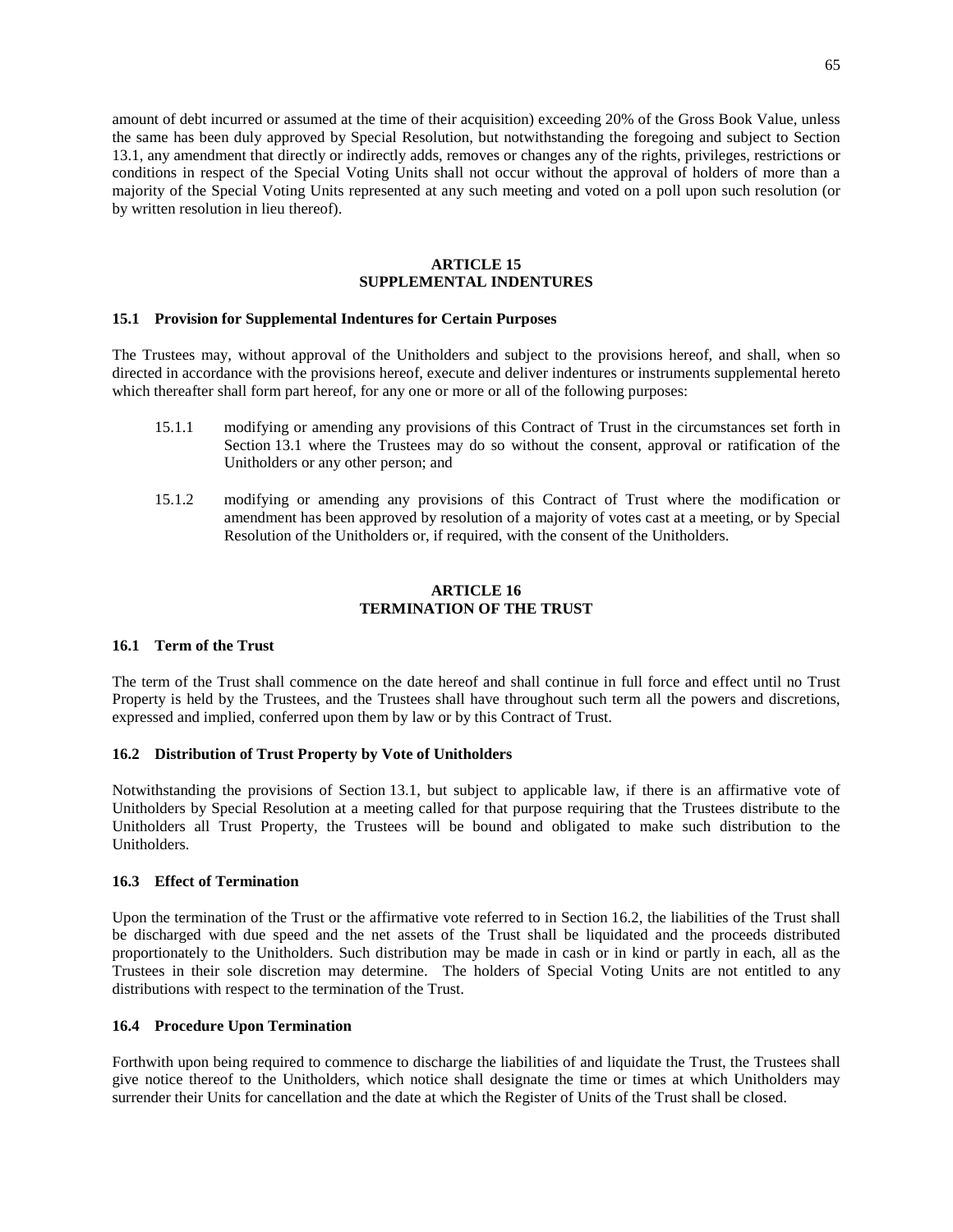# **16.5 Powers of the Trustees Upon Termination**

After the date on which the Trustees are required to discharge the liabilities of and liquidate the Trust, the Trustees shall undertake no activities except for the purpose of winding-up the affairs of the Trust as hereinafter provided and, for this purpose, the Trustees shall continue to be vested with and may exercise all or any of the powers conferred upon the Trustees under this Contract of Trust.

# **16.6 Further Notice to Unitholders**

In the event that less than all of the Unitholders have surrendered their Units for cancellation within six months after the time specified in the notice referred to in Section [16.4,](#page-69-1) the Trustees shall give further notice to the remaining Unitholders to surrender their Units for cancellation and if, within one year after the further notice, all the Units shall not have been surrendered for cancellation, such remaining Units shall be deemed to be cancelled without prejudice to the rights of the holders of such Units to receive their *pro rata* share of the remaining property of the Trust, and the Trustees may either take appropriate steps, or appoint an agent to take appropriate steps, to contact such Unitholders (deducting all expenses thereby incurred from the amounts to which such Unitholders are entitled as aforesaid) or, in the discretion of the Trustees, may pay such amounts into Court or to the Public Curator (or other appropriate government official or agency) whose receipt shall be a good discharge and release of the Trustees.

# **16.7 Responsibility of the Trustees after Sale and Conversion**

The Trustees shall be under no obligation to invest the proceeds of any sale of investments or other assets or cash forming part of the Trust Property after the date referred to in Section [16.4](#page-69-1) and, after such sale, the sole obligation of the Trustees under this Contract of Trust shall be to hold such proceeds or assets in trust for distribution under Section [16.3](#page-69-2).

### <span id="page-70-0"></span>**ARTICLE 17 LIABILITIES OF THE TRUSTEES AND OTHERS**

#### <span id="page-70-1"></span>**17.1 Liability and Indemnification of the Trustees**

The Trustees shall at all times including, for the purposes ofthis [ARTICLE 17](#page-70-0), the time after they have ceased to be Trustees, be indemnified and saved harmless out of the Trust Property from and against all liabilities, damages, losses, debts, claims, actions, suits and proceedings whatsoever, including costs, charges and expenses in connection therewith, sustained, incurred, brought, commenced or prosecuted against them for or in respect of any act, deed, matter or thing whatsoever made, done, acquiesced in or omitted in or about or in relation to the execution of their duties as Trustees and also from and against all other liabilities, damages, losses, debts, claims, costs, charges, and expenses (including legal fees and disbursements on a solicitor and client basis) which they sustain or incur in or about or in relation to the affairs of the Trust including any and all liability (whether accrued, actual, contingent or otherwise), claims, costs, charges or expenses arising out of or in connection with the presence, release, discharge or disposal of any hazardous substance or any adverse environmental conditions at, on, under or near any immovable property or any investigation, remediation or clean up action required to be undertaken in connection with any immovable property. Further, the Trustees shall not be liable to the Trust or to any Unitholder or annuitant for any loss or damages relating to any matter regarding the Trust, including any loss or diminution in the value of the Trust or the Trust Property. The foregoing provisions in favour of any Trustee do not apply unless:

- 17.1.1 the Trustee has acted honestly and in good faith with a view to the best interests of the Trust and the Unitholders and with prudence and diligence; and
- 17.1.2 in the case of a criminal or administrative action or proceeding that is enforced by a monetary penalty, the Trustee had reasonable grounds for believing his conduct was lawful.

The provisions of this Section [17.1](#page-70-1) with respect to indemnification and saving harmless shall apply, *mutatis mutandis*, to any former Trustee and to any officer or former officer of the Trust.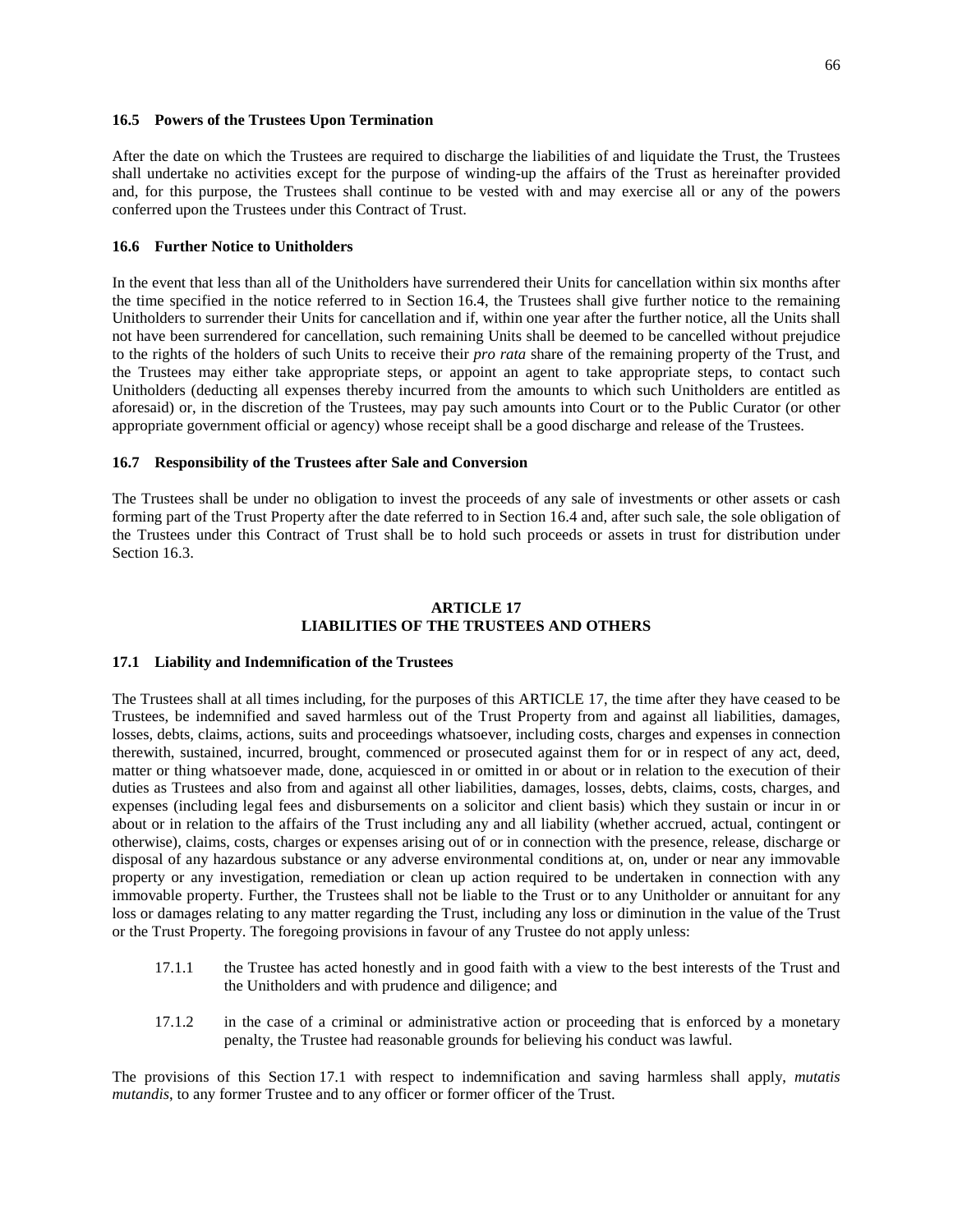The Trustees shall not at any time be indemnified or saved harmless by any Unitholder.

#### **17.2 Limitations on Liability of Trustees**

- 17.2.1 None of the Trustees nor any officers, employees or agents of the Trust shall be liable to any Unitholder or any other person for fault, in tort, contract or otherwise for any action taken or not taken in good faith in reliance on any documents that are, *prima facie*, properly executed; for any depreciation of, or loss to, the Trust incurred by reason of the sale of any security; for the loss or disposition of monies or securities; for any action or failure to act by any person to whom the Trustees are permitted to delegate and have delegated any of their duties hereunder; or for any other action or failure to act including the failure to compel in any way any former Trustee to redress any breach of trust or any failure by any person to perform obligations or pay monies owed to the Trust, unless such liabilities arise out of a breach of the standard of care, diligence and skill as set out in Section [4.5](#page-28-0). If the Trustees have retained an appropriate expert, advisor or legal counsel with respect to any matter connected with their duties under this Contract of Trust, the Trustees may act or refuse to act based on the advice of such expert, advisor or legal counsel and, notwithstanding any provision of this Contract of Trust, including the standard of care, diligence and skill set out in Section [4.5](#page-28-0), the Trustees shall not be liable for and shall be fully protected from any action or refusal to act based on the advice of any such expert, advisor or legal counsel which it is reasonable to conclude is within the expertise of such expert or advisor to give.
- 17.2.2 The Trustees shall not be subject to any personal liability for any debts, liabilities, obligations, claims, demands, judgments, costs, charges or expenses against or with respect to the Trust arising out of anything done or permitted or omitted to be done in respect of the execution of the duties of the office of Trustees for or in respect to the affairs of the Trust unless such Trustee shall have failed to meet the standard of care, diligence and skill set out in Section [4.5.](#page-28-0) No property or assets of the Trustees, owned in their personal capacity or otherwise, will be subject to any levy, execution or other enforcement procedure with regard to any obligations under this Contract of Trust or under any other related agreements unless such Trustee shall have failed to meet the standard of care, diligence and skill set out in Section [4.5](#page-28-0). No recourse may be had or taken, directly or indirectly, against the Trustees in their personal capacity or against any incorporator, shareholder, director, officer, employee or agent of the Trustees or any successor of the Trustees unless such Trustee shall have failed to meet the standard of care, diligence and skill set out in Section [4.5.](#page-28-0) The Trust shall be solely liable therefor and resort shall be had solely to the Trust Property for payment or performance thereof unless such Trustee shall have failed to meet the standard of care, diligence and skill set out in Section [4.5.](#page-28-0)
- 17.2.3 In the exercise of the powers, authorities or discretion conferred upon the Trustees under this Contract of Trust, the Trustees are and shall be conclusively deemed to be acting as trustees of the Trust Property.

#### **17.3 Liability of Unitholders and Others**

17.3.1 No Unitholder or annuitant under a plan which a Unitholder acts as trustee or carrier shall be held to have any personal liability as such, and no resort shall be had to, nor shall recourse or satisfaction be sought from, the private property of any Unitholder or annuitant (including any property consisting of or arising from a distribution of any kind or nature by the Trust) for any liability whatsoever, in delict, tort, contract or otherwise, to any person in connection with the Trust Property or the affairs of the Trust, including for satisfaction of any obligation or claim arising out of or in connection with any contract or obligation of the Trust or of the Trustees or any obligation which a Unitholder or annuitant would otherwise have to indemnify a Trustee for any personal liability incurred by the Trustee as such, but rather the properties and assets of the Trust only are intended to be liable and subject to levy or execution for satisfaction of such liability. Each Unitholder and annuitant under a plan of which a Unitholder acts as trustee or carrier shall be entitled to be reimbursed out of the Trust Property in respect of any payment of a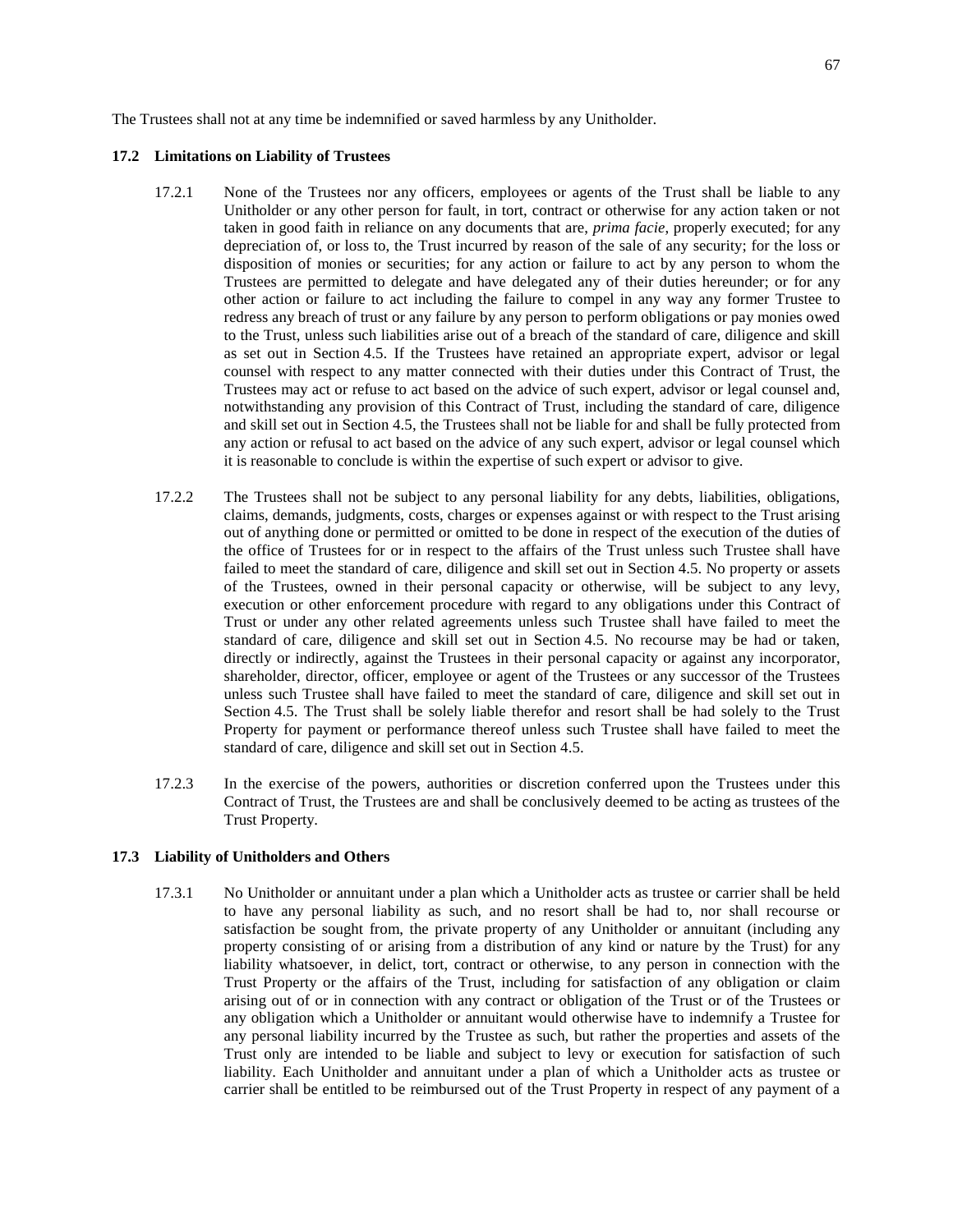Trust obligation made by such Unitholder or annuitant. Without limiting the generality of the foregoing, each Unitholder or annuitant shall be entitled to the benefits of the second sentence of Article 1322 of the Civil Code in respect of the obligations therein referred to.

17.3.2 Any written instrument creating an obligation which is or includes the granting by the Trust of a lease, sublease, hypothec or mortgage to the extent the Trustees determine to be practicable and consistent with their obligations to act in the best interests of the Unitholders, any written instrument which is, in the judgment of the Trustees, a material obligation, shall contain a provision or be subject to an acknowledgement to the effect that the obligation being created is not personally binding upon, and that resort shall not be had to, nor shall recourse or satisfaction be sought from, the private property of any of the Unitholders or annuitants under a plan of which a Unitholder acts as trustee or carrier (including any property consisting of or arising from a distribution of any kind or nature by the Trust), but the property of the Trust or a specific portion thereof only shall be bound. If the Trust acquires any immovable property subject to existing contractual obligations, including obligations under immovable hypothecs or mortgages, the Trustees shall use all reasonable efforts to have any such obligations, other than leases, modified so as to achieve the aforesaid disavowal of contractual liability. Further, the Trustees shall cause the operations of the Trust to be conducted in such a way and in such jurisdictions as to avoid, to the extent which they determine to be practicable and consistent with their obligations to act in the best interests of the Unitholders, any material risk of liability on the Unitholders for claims against the Trust, and shall, to the extent available on terms which they determine to be possible and reasonable, including in the cost of premiums, cause the insurance carried by the Trust, to the extent applicable, to cover the Unitholders and annuitants as additional insured. Any potential liability of the Trustees with respect to their foregoing obligations or their failure to perform the same shall be governed by the foregoing provisions ofthis [ARTICLE 17](#page-70-0).

## **ARTICLE 18 GENERAL**

#### **18.1 Execution of Instruments**

The Trustees shall have power from time to time to appoint any Trustee or any Trustees, or officer or officers of the Trust or any person or persons on behalf of the Trust either to sign instruments in writing generally or to sign specific instruments in writing. Provisions respecting the foregoing may be contained in the Regulations.

# <span id="page-72-0"></span>**18.2 Manner of Giving Notice**

18.2.1 Any notice or other document required or permitted by the provisions of this Contract of Trust to be given to a Unitholder, a Trustee or the Auditors shall be deemed conclusively to have been given if given either by hand delivery or by prepaid first-class mail addressed to the Unitholder at his address shown on the Register, to the Trustee at the last address provided by such Trustee to the Secretary of the Trust, or the Auditors at the last address provided by such Auditors to the Secretary of the Trust, as the case may be, provided that if there is a general discontinuance of postal service due to strike, lockout or otherwise, such notice may be given by publication in the Report on Business Section of the National Edition of The Globe and Mail or a similar Section of any other newspaper having national circulation in Canada; provided further that if there is no such newspaper having national circulation, then by publishing twice in the business Section of a newspaper in the city where the Register is maintained. Any notice so given shall be deemed to have been given on the day of hand delivery or the second business day following that on which the notice was mailed or, in the case of notice being given by publication, after publishing such notice twice in the designated newspaper or newspapers. In proving notice or other document was mailed, it shall be sufficient to prove that such notice or other document was properly addressed, stamped and mailed. Notice to any one of several joint holders of Units shall be deemed effective notice to the other joint holders.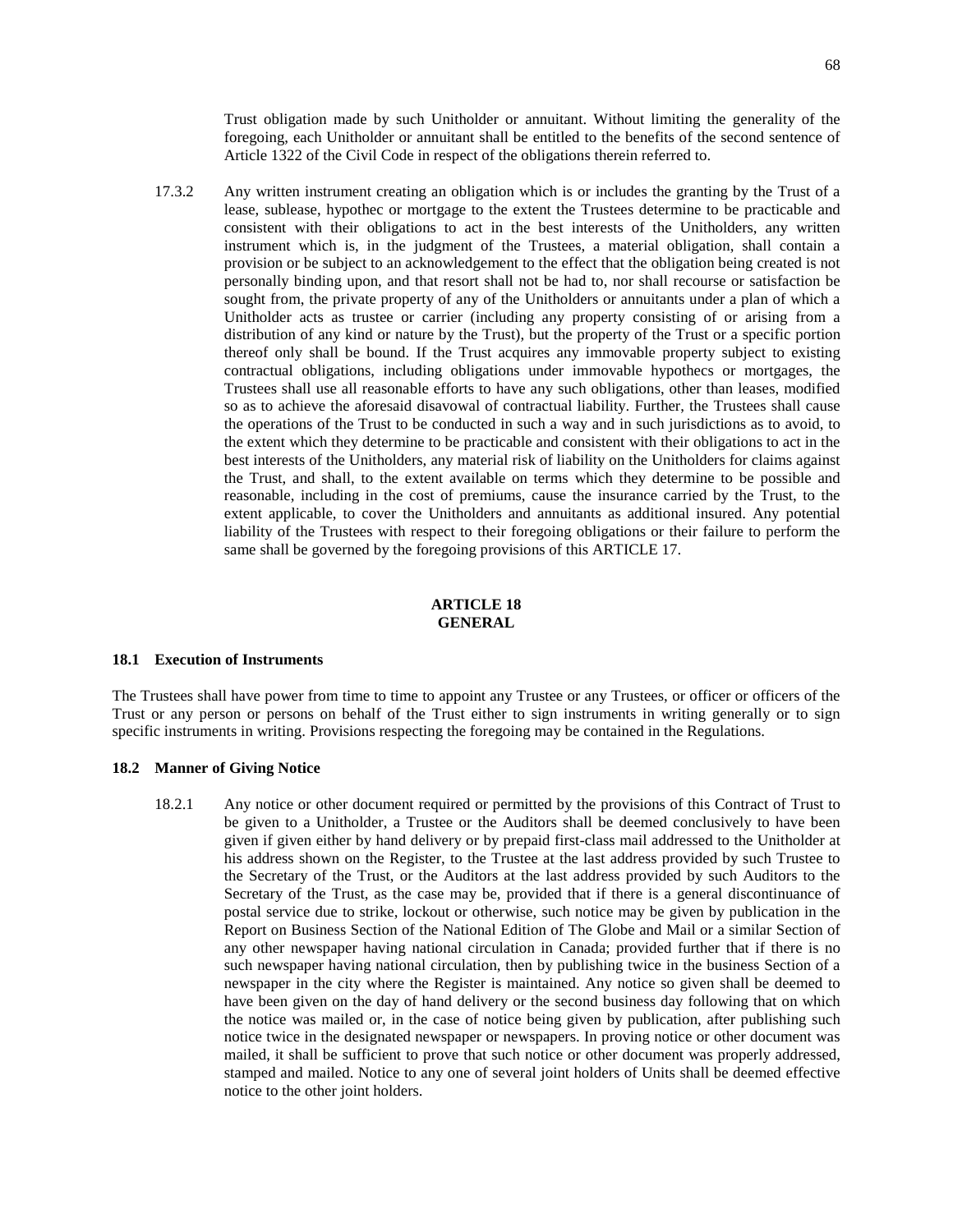- 18.2.2 Any written notice or written communication given to the Trustees shall be addressed to the Trustees at the principal office of the Trust, and shall be deemed to have been given on the date of delivery or date sent by facsimile or other means of prepaid, transmitted or recorded communications or, if mailed, five (5) days from the date of mailing. If any such notice or communication shall have been mailed and if regular mail service shall be interrupted by strikes or other irregularities, such notice or communication shall be deemed to have been received 48 hours after 12:01 a.m. on the day following the resumption of normal mail service, provided that during the period that regular mail service shall be interrupted any notice or other communication shall be given by personal delivery or by facsimile or other means of prepaid, transmitted or recorded communication.
- 18.2.3 Service of a notice or document on any one of several joint holders of Units shall be deemed effective service on the other joint holders.
- 18.2.4 Any notice or document sent by post to or left at the address of a Unitholder pursuant to this Section [18.2](#page-72-0) shall, notwithstanding the death or bankruptcy of such Unitholder, and whether or not the Trustees have notice of such death or bankruptcy, be deemed to have been fully served and such service shall be deemed sufficient service on all persons having an interest in the Units concerned.

# **18.3 Failure to Give Notice**

The failure by the Trustees, by accident or omission or otherwise unintentionally, to give any Unitholder, any Trustee or the Auditors any notice provided for herein shall not affect the validity, effect, taking effect or time of taking effect of any action referred to in such notice, and the Trustees shall not be liable to any Unitholder for any such failure.

# <span id="page-73-0"></span>**18.4 Electronic Documents**

Any requirement under this Contract of Trust, as amended from time to time, or any applicable law that a notice, statement, document or other information be created or provided is satisfied by the creation or provision of an electronic document to the extent permitted by law.

# **18.5 Trust Auditors**

The Auditors shall be appointed at each annual meeting, save that, until the first such annual meeting, such Auditors shall be appointed by the Trustees. If at any time a vacancy occurs in the position of the Auditors, the Trustees may appoint a firm of chartered accountants to act as the Auditors until the next annual meeting of Unitholders. The Auditors shall report to the Trustees and the Unitholders on the annual financial statements of the Trust and shall fulfil such other responsibilities as they may properly be called upon by the Trustees to assume. The Auditors shall have access to all records relating to the affairs of the Trust.

# **18.6 Fiscal Year**

The Fiscal Year of the Trust shall terminate on December  $31<sup>st</sup>$  in each year.

# **18.7 Reports to Unitholders**

The Trust will furnish to Unitholders such financial statements (including quarterly and annual reports and financial statements) and other reports and documents as are from time to time required by applicable law within the delays prescribed therein, including prescribed forms needed for the completion of the Unitholders' tax returns under the Tax Act. The Trustees will supply Unitholders with any information that may be required by them in connection with their obligations under the Tax Act. Such financial statements shall be prepared in accordance with generally accepted accounting principles applied consistently, provided that such statements may vary from such principles to the extent required to comply with applicable securities laws or securities regulatory requirements or to the extent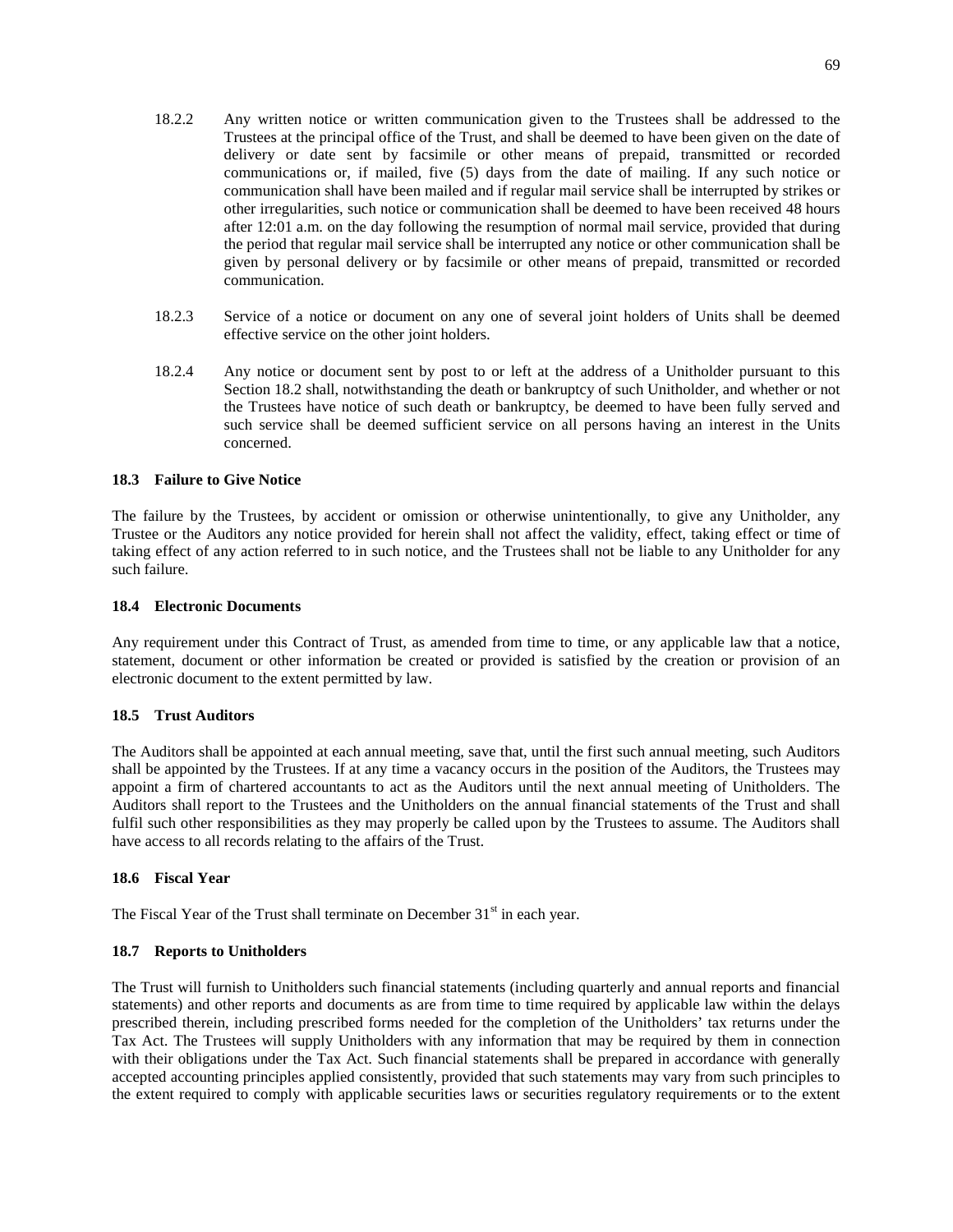permitted by applicable securities regulatory authorities. The financial statements shall be signed by or on behalf of the Trust and may be sent electronically to Unitholders in accordance with the provisions of Section [18.4](#page-73-0).

# **18.8 Trust Property to be Kept Separate**

The Trustees shall maintain the Trust Property separate from all other property in their possession.

# **18.9 Trustees May Hold Units**

Any Trustee or associate of a Trustee may be a Unitholder or may be an annuitant.

# **18.10 Taxation Information**

On or before March 30 in each year, or such earlier day as is required by applicable legislation or regulation, the Trust will provide to Unitholders who received distributions from the Trust in the prior calendar year, such information required by Canadian law to be submitted to Unitholders for income tax purposes to enable Unitholders to complete their tax returns in respect of such distributions. In particular, each Unitholder shall be informed each year of the composition of the amounts payable by the Trust to such Unitholder in terms of net income, taxable dividends, net taxable gains, foreign source income and return of capital, and will be informed of the portion of such net income that has been designated as taxable dividends on shares of taxable Canadian corporations and taxable capital gains and of the amount of any foreign taxes paid by the Trust in respect of which the Unitholder may claim a credit for tax purposes to the extent permitted by the Tax Act, where those items are applicable. Neither the Trust nor the Trustees shall be accountable or liable to any Unitholder by reason of any act or acts of the Trustees consistent with any such obligations or responsibilities.

# **18.11 Tax Act: Elections**

In respect of the first Taxation Year, the Trust shall, within the time prescribed, elect pursuant to subsection 132(6.1) of the Tax Act that the Trust be deemed to be a mutual fund trust for the entire year.

# **18.12 Trust Records**

The Trustees shall prepare and maintain, at the principal office of the Trust or at any other place in Canada designated by the Trustees, records containing: (a) the Contract of Trust; (b) the regulations; (c) minutes of meetings and resolutions of Unitholders; (d) minutes of meetings and resolutions of the Trustees and any committee thereof; and (e) the Register. The Trust shall also prepare and maintain adequate accounting records. Such records shall be kept at the principal office of the Trust or at such other place as the Trustees think fit and shall at all reasonable times be open to inspection by the Trustees.

# **18.13 Right to Inspect Documents**

A Unitholder and any agent, consultant or creditor of the Trust shall have the right to examine the Contract of Trust, the regulations, the minutes of meetings and resolutions of Unitholders, the Register and any other documents or records which the Trustees determine should be available for inspection by such persons, during normal business hours at the principal office of the Trust or at any other place in Canada designated by the Trustees. Unitholders and creditors of the Trust shall have the right to obtain or make or cause to be made a list of all or any of the registered holders of Units, to the same extent and upon the same conditions as those which apply to shareholders and creditors of a corporation governed by the Canada Business Corporations Act, *mutatis mutandis*.

# **18.14 Execution and Effect of Restated Contract of Trust**

Subject to the provisionsof [ARTICLE 13,](#page-66-0) an amended and restated Contract of Trust, setting forth the terms of this Contract of Trust, as amended to the time of execution, may be executed at any time or from time to time by the Trustees and such amended and restated Contract of Trust as so executed shall thereafter be effective and may thereafter be referred to in lieu of the original Contract of Trust as so amended and restated; provided, however, that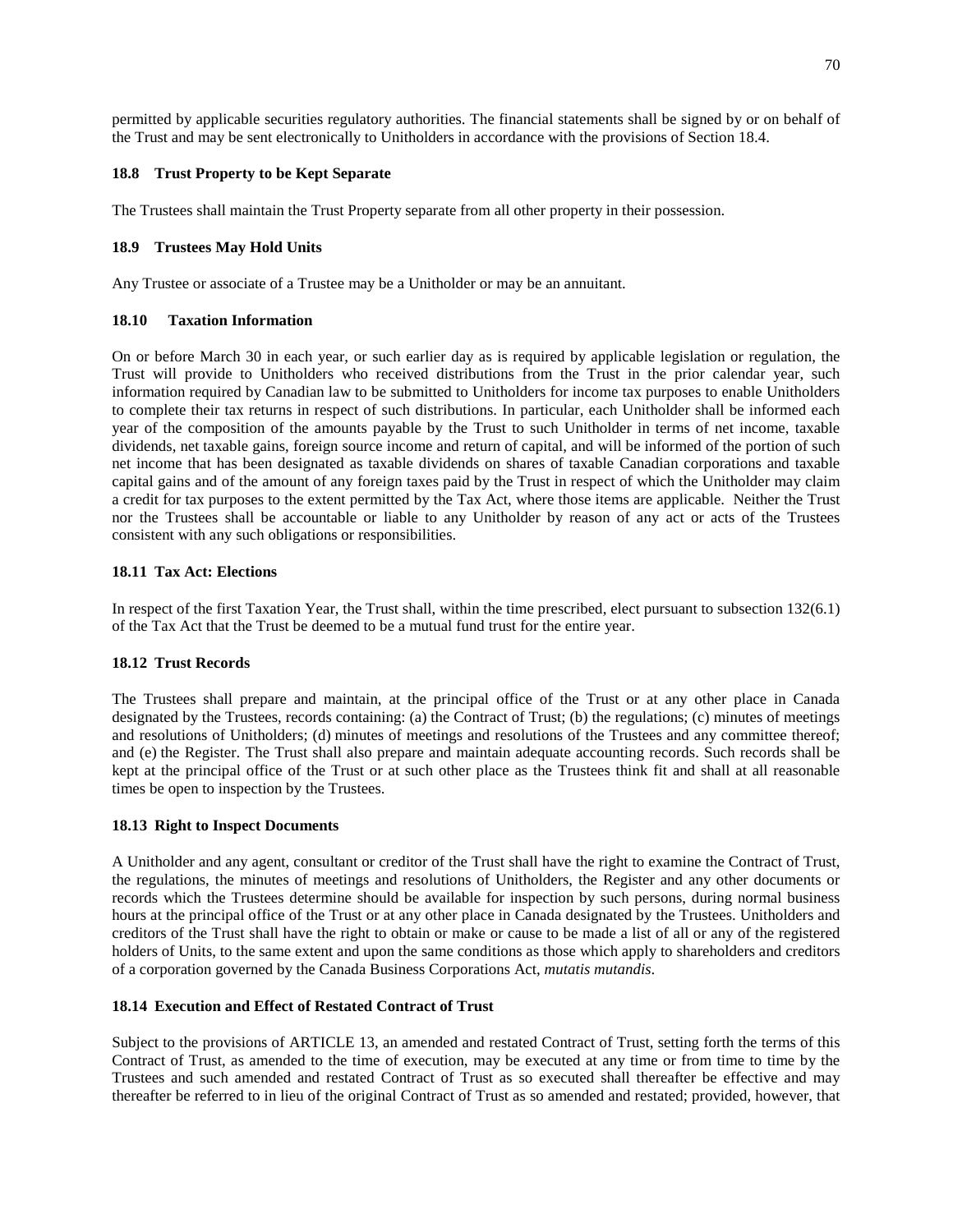no such execution of an amended and restated Contract of Trust shall be deemed to constitute a termination of the Trust or this Contract of Trust.

# **18.15 Consolidations**

Any one or more Trustees or the Secretary may prepare consolidated copies of the Contract of Trust as it may from time to time be amended or amended and restated and may certify the same to be a true consolidated copy of the Contract of Trust, as amended or amended and restated.

## **18.16 Counterparts**

This Contract of Trust may be executed in several counterparts, each of which when so executed shall be deemed to be an original and such counterparts together shall constitute one and the same instrument, which shall be sufficiently evidenced by any such original counterpart.

#### **18.17 Severability**

- <span id="page-75-0"></span>18.17.1 The provisions of this Contract of Trust are severable and if any provisions are in conflict with any applicable law, the conflicting provisions shall be deemed never to have constituted a part of the Contract of Trust and shall not affect or impair any of the remaining provisions thereof. If any provision of this Contract of Trust shall be held invalid or unenforceable in any jurisdiction, such invalidity or unenforceability shall attach only to such provision in such jurisdiction and shall not in any manner affect or render invalid or unenforceable such provision in any other jurisdiction or any other provision of this Contract of Trust in any jurisdiction.
- 18.17.2 Notwithstanding the provisions of Section [2.12,](#page-16-0) but without limiting the generality of subsection [18.17.1,](#page-75-0) to the extent any provision hereof contravenes a requirement of public order contained in the Civil Code, such provision hereof shall be severed as aforesaid from this Contract of Trust without thereby affecting or impairing any remaining provision hereof and should any applicable provision of public order contained in the Civil Code not be included herein, such provision shall nonetheless apply hereto, the whole without in any way affecting or impairing any other provision hereof which is not in contravention of such provision of public order.

#### **18.18 Headings for Reference Only and Preamble**

The headings preceding the articles and sections hereof have been inserted for convenience and reference only and shall not be construed to affect the meaning, construction or effect of this Contract of Trust. The preamble and recitals hereto (and all definitions therein contained) shall form an integral part of this Contract of Trust.

#### **18.19 Successors and Assigns**

The provisions of this Contract of Trust shall inure to the benefit of, and be binding upon, the parties and their heirs, executors, administrators, personal representatives, successors and assigns.

# **18.20 Time of the Essence**

Time shall be of the essence for this Contract of Trust. The mere lapse of time in the performance of the terms of this Contract of Trust by any person shall have the effect of putting such person in default.

# **18.21 Execution by the Settlor**

The Settlor hereby acknowledges that it has taken cognizance of this amended and restated Contract of Trust and hereby agrees that: (i) pursuant to subsection [2.12.2](#page-16-1) of the Initial Contract of Trust, the Settlor has waived any right it may have in its capacity as Settlor of the Trust to be a party or to participate in any amendment of the Contract of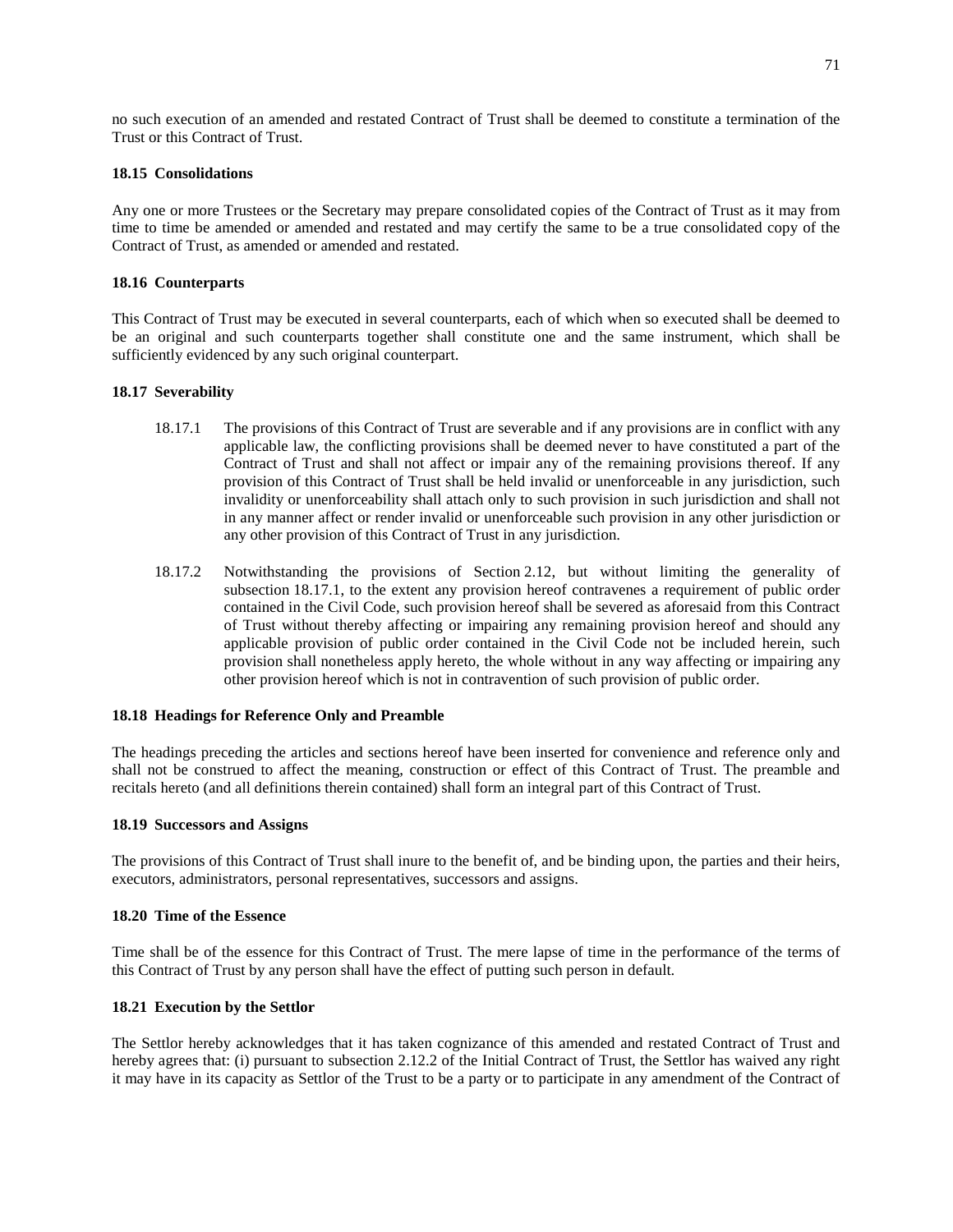Trust; and (ii) for greater certainty only and without any obligation so to do, the Settlor hereby confirms its agreement to the present amended and restated Contract of Trust.

4360648 Canada Inc., as the sole Unitholder, also for greater certainty only and without any obligation to do so, hereby confirms its agreement to the present Amended and Restated Contract of Trust.

# **18.22 Governing Law**

This Contract of Trust and the Unit Certificates shall be interpreted and governed by and take effect exclusively in accordance with the laws of the Province of Québec. Any and all disputes arising under this Contract of Trust, whether as to interpretation, performance or otherwise, shall be subject to the exclusive jurisdiction of the courts of the Province of Québec and each of the Trustees hereby irrevocably attorns, and each Unitholder shall be deemed to hereby irrevocably attorn, to the exclusive jurisdiction of the courts of such province.

# **18.23 Language**

The parties acknowledge that they have requested that this agreement and all documents, notices, correspondence and legal proceedings arising from this agreement or relating hereto be drawn up in English only. Les parties reconnaissent qu'elles ont exigé que cette convention ainsi que tout document, avis, correspondance et procédure légale découlant de cette convention soient rédigés en anglais seulement.

**IN WITNESS WHEREOF** each of the parties has caused these presents to be executed in the place and as of the date hereinabove mentioned.

# *(Signatures appear on the following page)*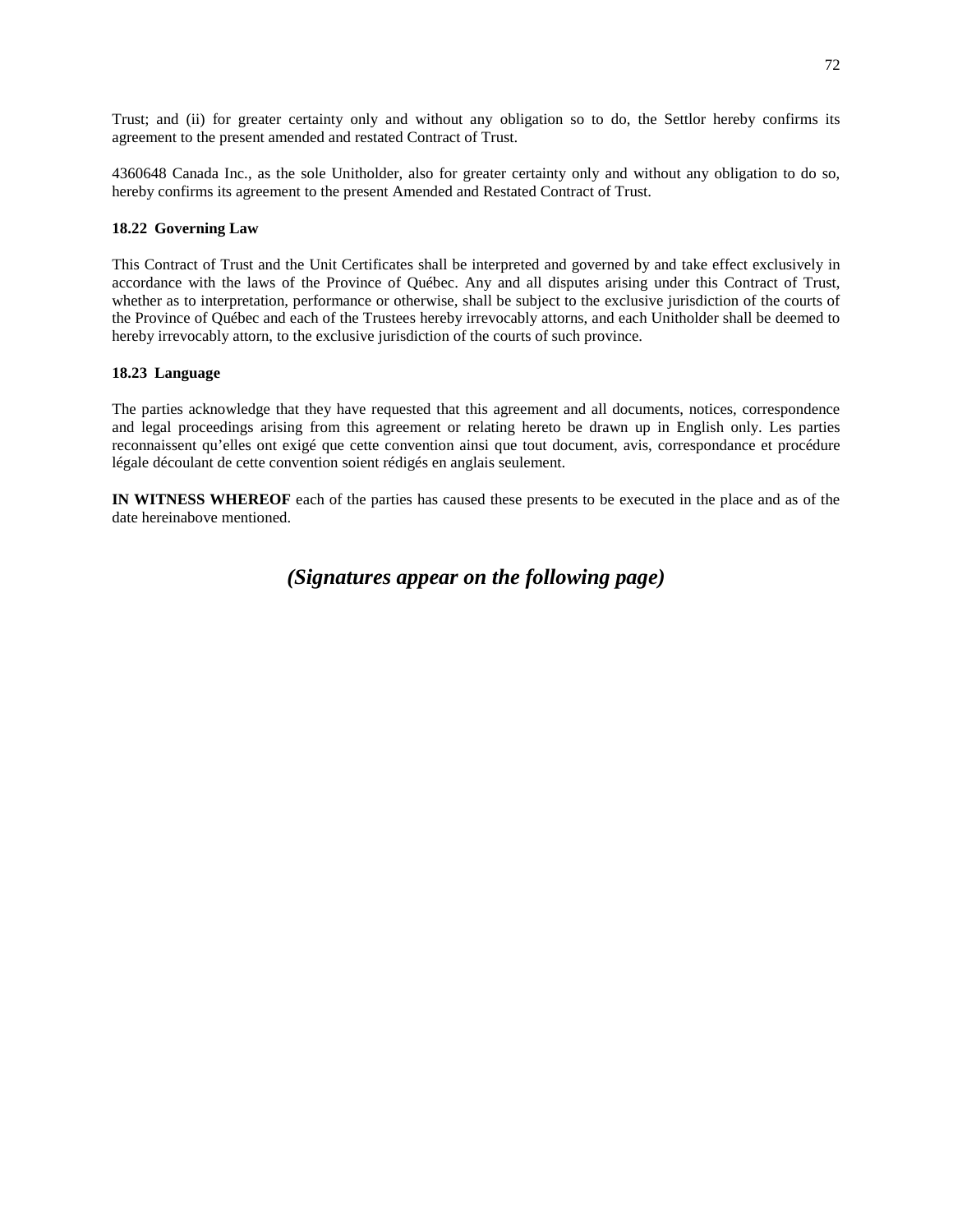# **SIGNATURES**

*(s) Normand Beauchamp (s) Lucie Ducharme*

Normand Beauchamp Lucie Ducharme

*(s) Claude Garcia (s) Jean-Pierre Janson* Claude Garcia Jean-Pierre Janson

*(s) Sylvie Lachance (s) Luc Lachapelle* Sylvie Lachance

*(s) Michel Léonard (s) Fernand Perreault* Michel Léonard Fernand Perreault

*(s) Peter Polatos (s) Jocelyn Proteau*

Peter Polatos **Jocelyn Proteau**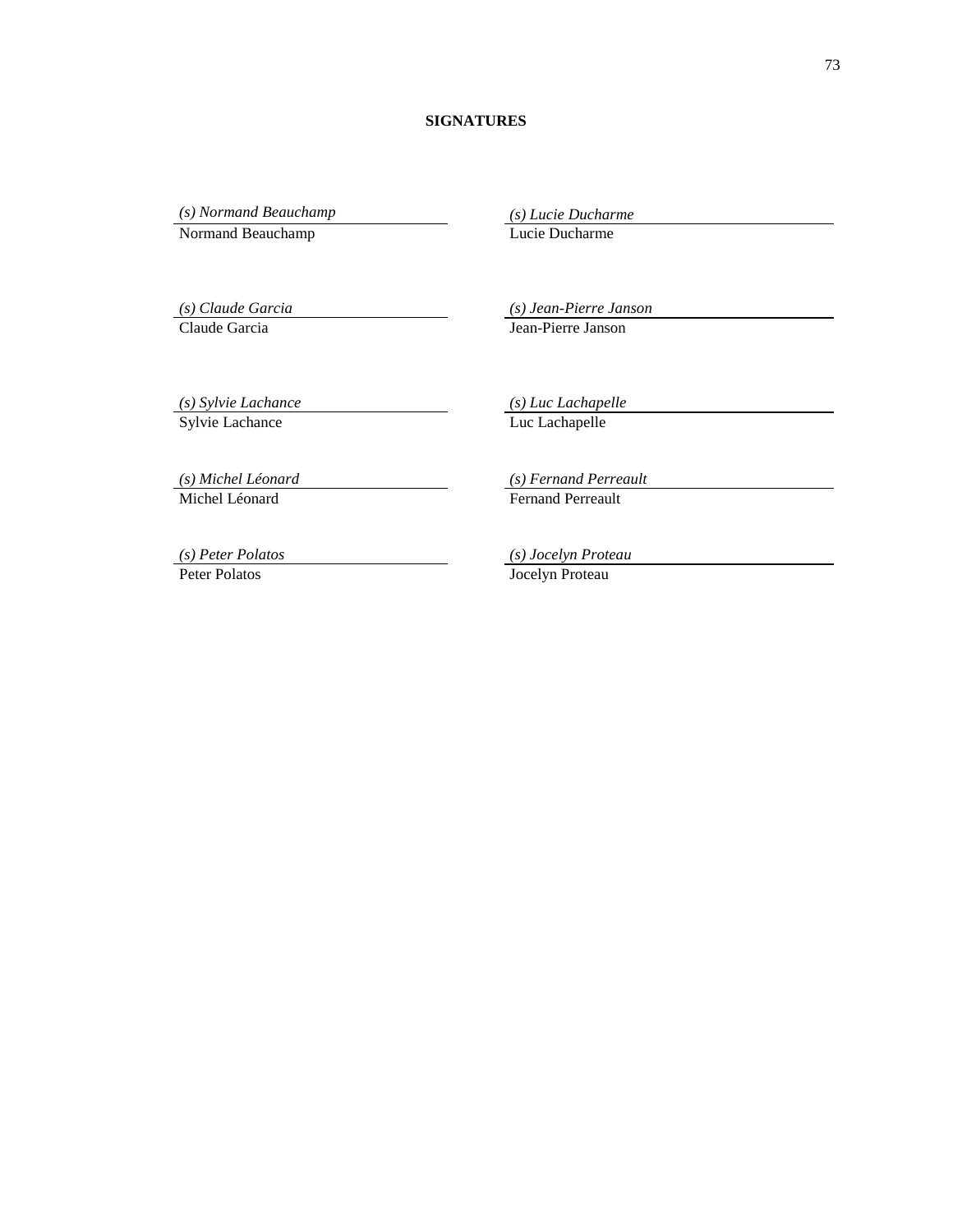# **SCHEDULE [1.1.65](#page-11-0) BTB REAL ESTATE INVESTMENT TRUST**

#### **TRUSTEES' REGULATIONS**

# **ARTICLE 1 INTERPRETATION**

# **1.1 Interpretation**

In these regulations, unless the context otherwise specifies or requires:

- 1.1.1 all terms used in these regulations not otherwise defined herein shall have the meanings given to such terms in the Contract of Trust;
- 1.1.2 words importing the singular number only shall include the plural and vice versa and words importing a specific gender shall include the other gender; and
- 1.1.3 the headings used in these regulations are inserted for reference purposes only and are not to be considered or taken into account in construing the terms or provisions thereof or to be deemed in any way to clarify, modify or explain the effect of any such terms or provisions.

# **ARTICLE 2 FOR THE PROTECTION OF TRUSTEES AND OFFICERS**

# **2.1 For the Protection of Trustees and Officers**

- 2.1.1 The provisionsof [ARTICLE 17](#page-70-0) of the Contract of Trust pertaining to the liability and indemnification of Trustees and officers of the Trust shall apply *mutatis mutandis* to the former Trustees or officers of the Trust, or persons who act or acted at the Trust's request as a director or officer of a body corporate of which the Trust is or was a shareholder or creditor, and his heirs and legal representatives.
- 2.1.2 The Trust shall also indemnify any such person in such other circumstances as the Contract of Trust or law permits or requires, subject to the provisions of the Contract of Trust. Nothing in these regulations shall limit the right of any person entitled to indemnify to claim indemnity apart from the provisions of these regulations to the extent permitted by the Contract of Trust or law.

#### **ARTICLE 3 OFFICERS**

#### **3.1 Powers, Duties and Delegation**

3.1.1 Subject to the provisions of the Contract of Trust, all officers of the Trust shall sign such contracts, documents or instruments in writing as require their respective signatures and shall respectively have and perform all powers and duties incident to their respective offices and such other powers and duties respectively as may from time to time be assigned to them by the Trustees.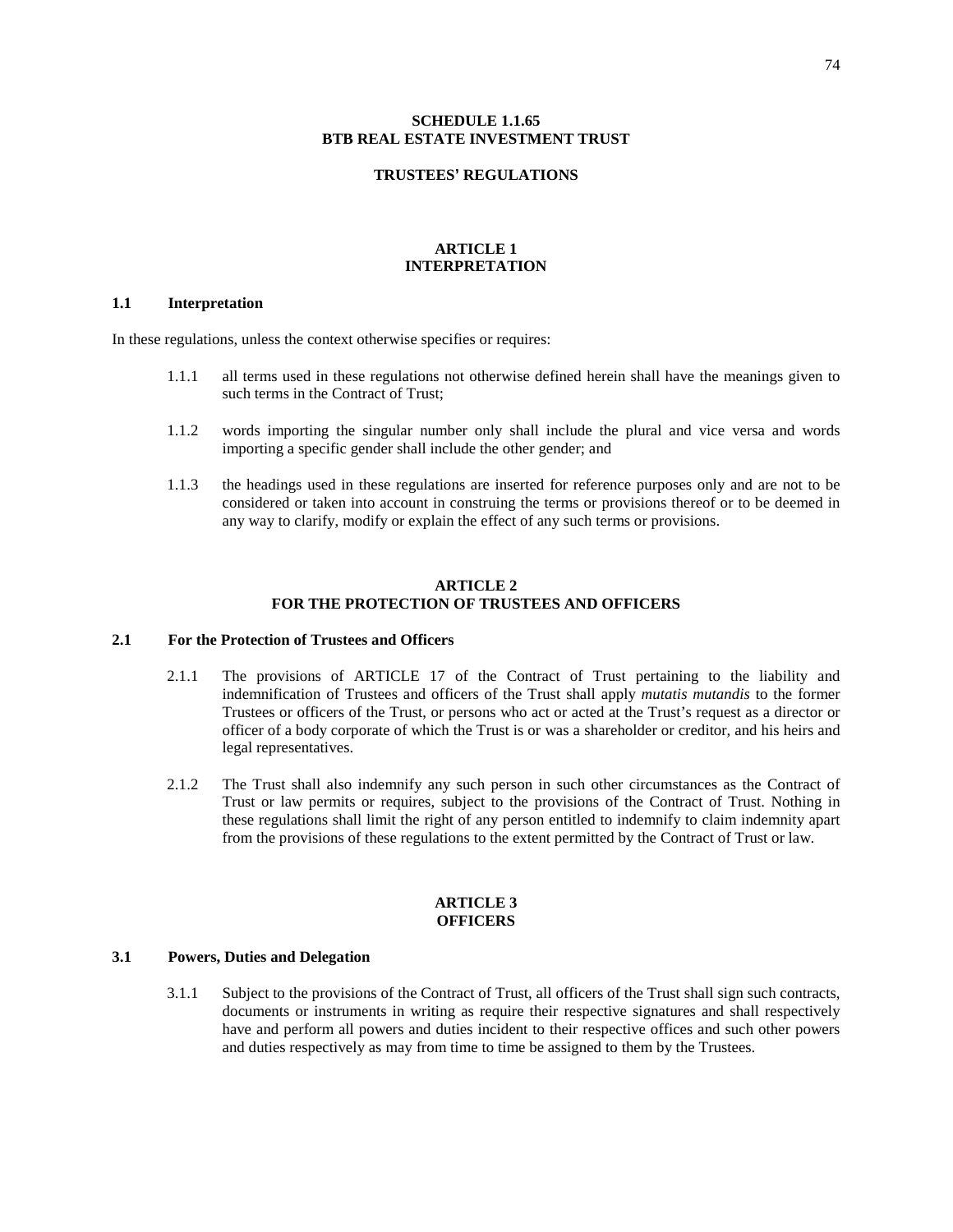3.1.2 Subject to the provisions of the Contract of Trust, in case of the absence or inability to act of any officer of the Trust or for any other reason that the Trustees may deem sufficient, the Trustees may delegate all or any of the powers of such officer to any other officer or to any Trustee for the time being.

# **ARTICLE 4 VOTING SHARES AND SECURITIES IN BODIES CORPORATE**

- 4.1 Voting Shares and Securities in Bodies Corporate
	- 4.1.1 All of the shares or other securities carrying voting rights of any body corporate held from time to time by the Trust may be voted at any and all meetings of shareholders or holders of other securities (as the case may be) of such body corporate and in such manner and by such person or persons as the Trustees shall from time to time execute and deliver for and on behalf of the Trust proxies and/or arrange for the issuance of voting certificates and/or other evidence of the right to vote in such names as they may determine without the necessity of a resolution or other action by the Trustees.

# **ARTICLE 5 CHEQUES, DRAFTS AND NOTES**

# **5.1 Cheques, Drafts and Notes**

5.1.1 All cheques, drafts or orders for the payment of money and all notes and acceptances and bills of exchange shall be signed by such officer or officers of the Trust or person or persons, whether or not officers of the Trust, and in such manner as the Trustees may from time to time designate.

# **ARTICLE 6 CUSTODY OF SECURITIES**

### **6.1 Custody of Securities**

- 6.1.1 All shares and other securities owned by the Trust shall be lodged (in the name of the Trust) with a chartered bank or a trust company, in a safety deposit box or with a law firm acting on behalf of the Trust or, if so authorized by resolution of the Trustees, with such other depositories or in such other manner as may be determined from time to time by the Trustees.
- 6.1.2 All shares and other securities belonging to the Trust may be issued or held in the name of a nominee or nominees of the Trust (and if issued or held in the names of more than one nominee shall be held in the names of the nominees jointly with right of survivorship) and any shares or other securities so issued or held shall be endorsed in blank with endorsement guaranteed in order to enable transfer to be completed and registration to be effected.